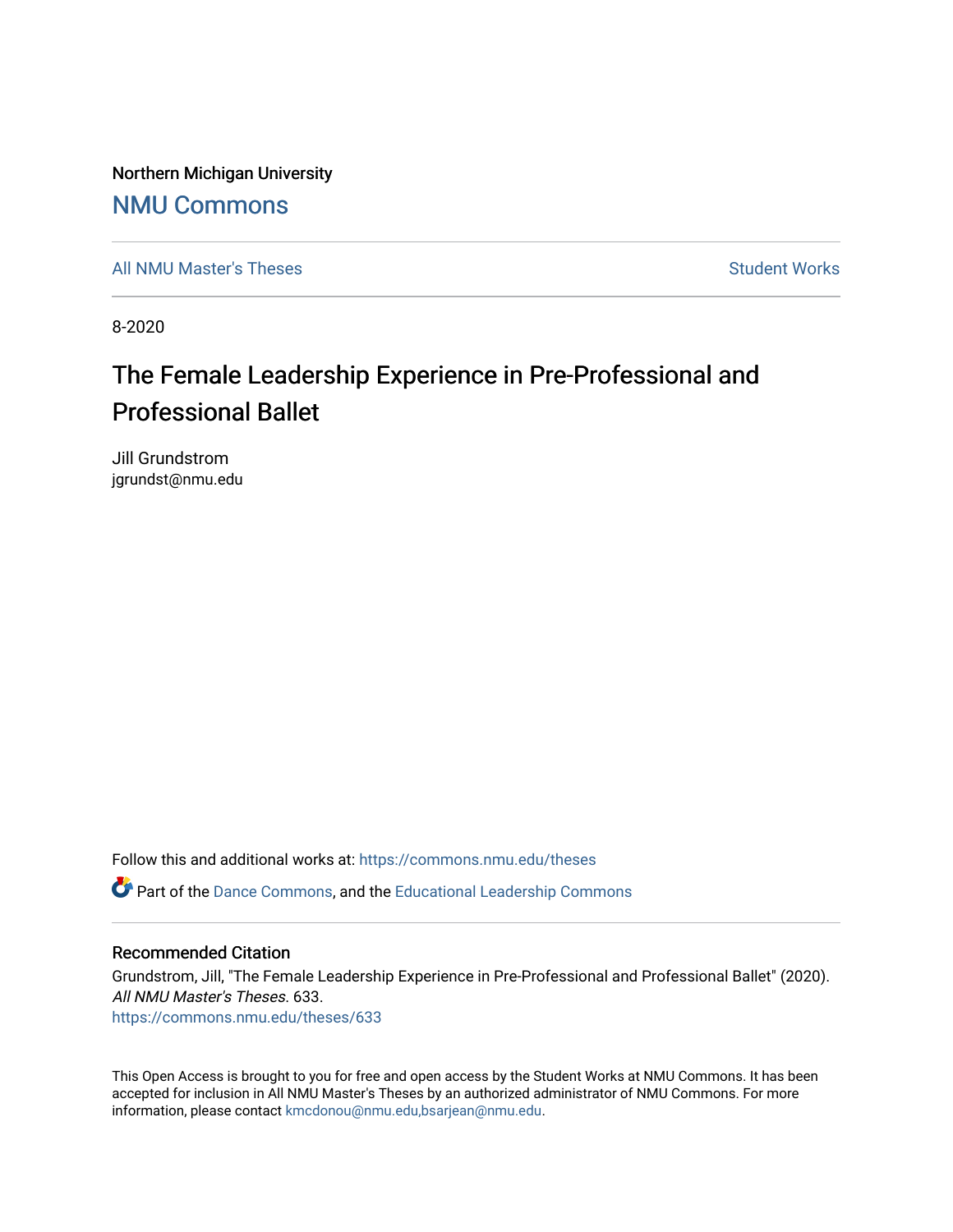## THE FEMALE LEADERSHIP EXPERIENCE IN PRE-PROFESSIONAL AND PROFESSIONAL BALLET

By

Jill Grundstrom

## THESIS

Submitted to Northern Michigan University In partial fulfillment of the requirements For the degree of

### EDUCATION SPECIALIST

Office of Graduate Education and Research

April 2020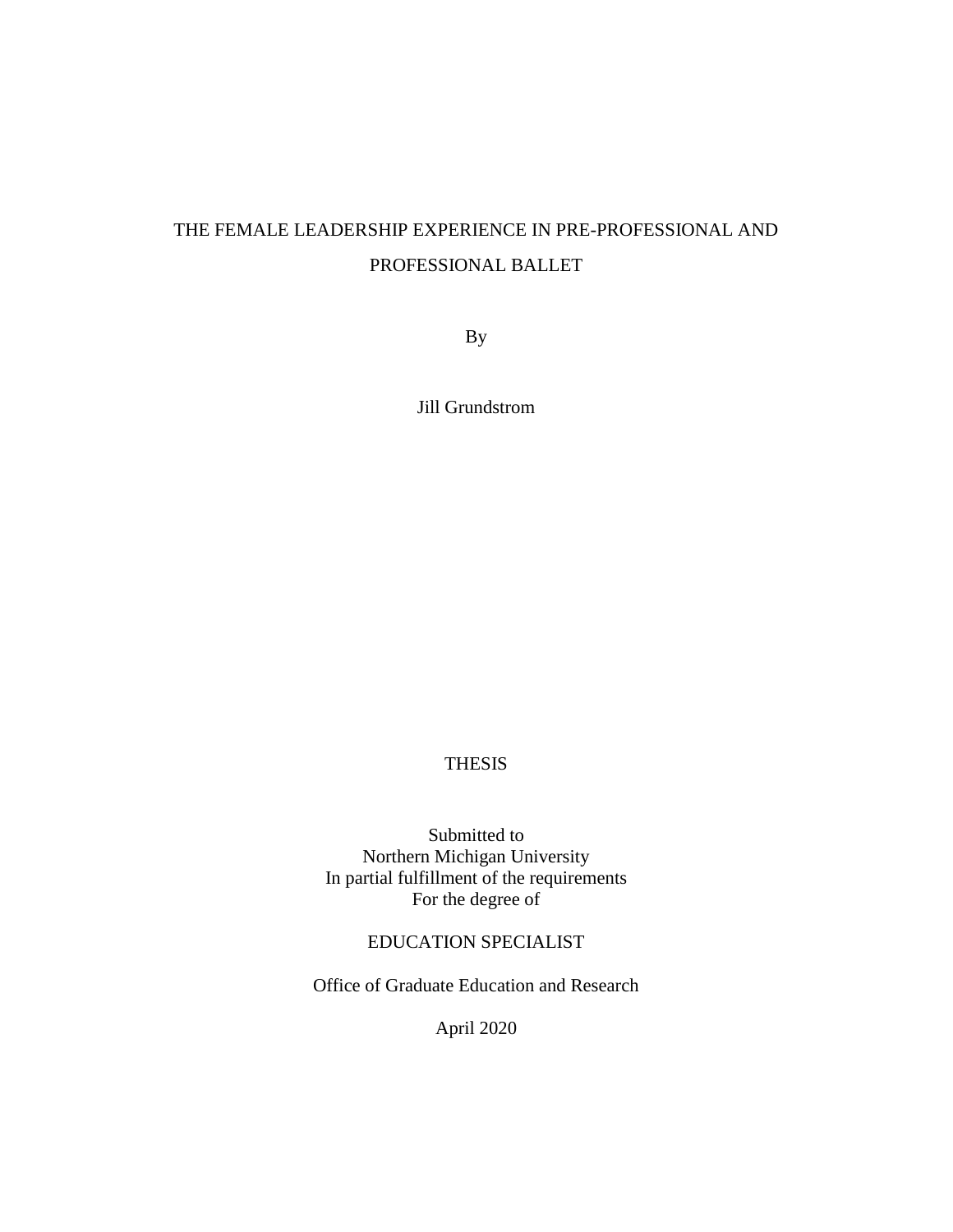### SIGNATURE APPROVAL FORM

The Female Leadership Experience in Pre-Professional and Professional Ballet

This thesis by Jill Grundstrom is recommended for approval by the student's Thesis Committee and Department Head in the Department of Education, Leadership, and Public Service and by the Dean of Graduate Education and Research.

| Committee Chair: Dr. Bethney Bergh            | Date |
|-----------------------------------------------|------|
| First Reader: Dr. Joe Lubig                   | Date |
|                                               |      |
| Second Reader (if required): Mr. Bill Digneit | Date |
| Department Head: Dr. Joe Lubig                | Date |
| Dr. Lisa Schade Eckert                        | Date |

Dean of Graduate Education and Research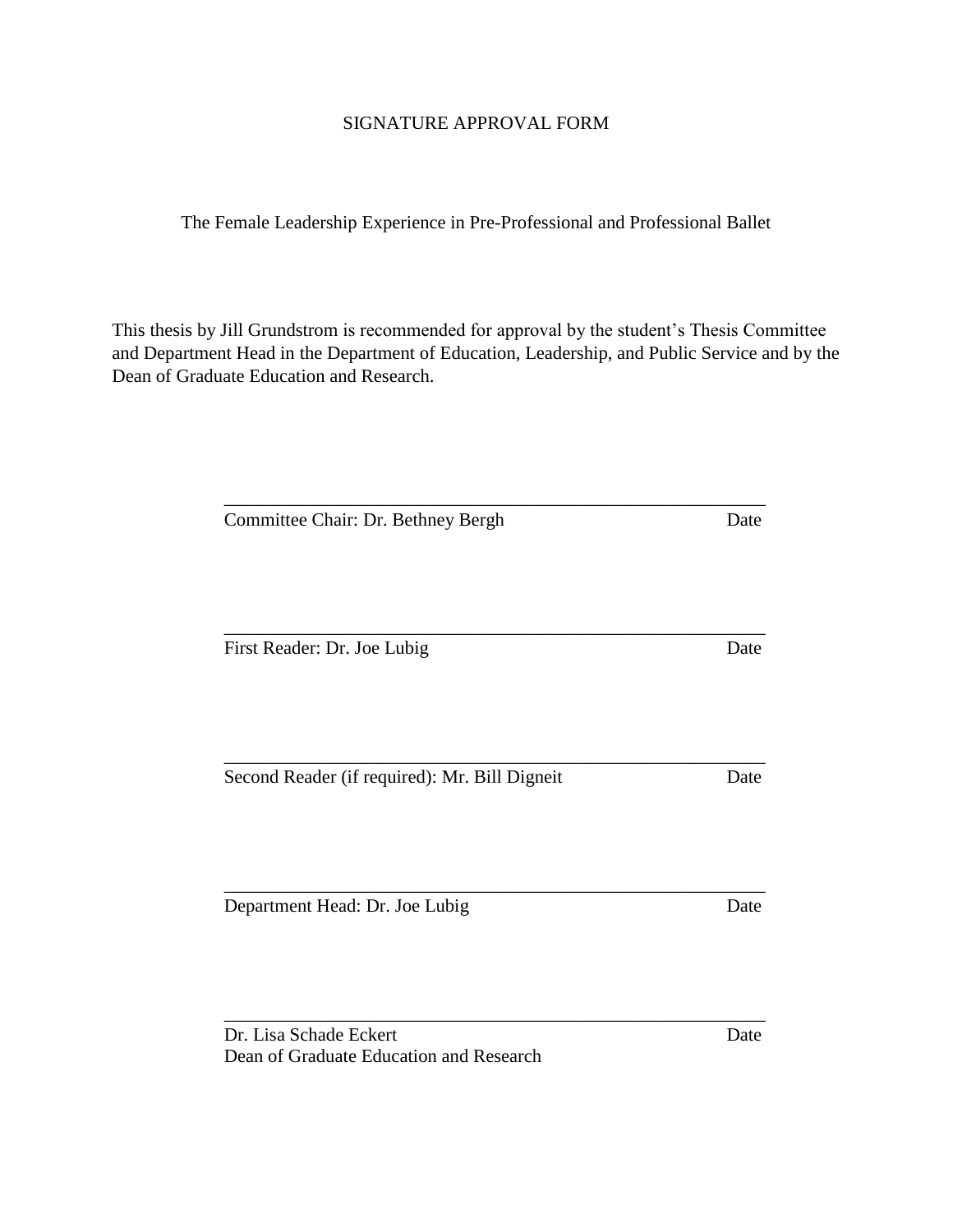# **ABSTRACT** THE FEMALE LEADERSHIP EXPERIENCE IN PRE-PROFESSIONAL AND PROFESSIONAL BALLET

#### By

#### Jill Grundstrom

The purpose of this qualitative, narrative research study was to explore the experiences of current female leaders in pre-professional and professional ballet. These stories often remain untold, as leadership in ballet has been largely male-dominated. The study examined the stories of four female leaders in ballet, including their journey to leadership, leadership philosophy and protocol, and thoughts regarding the future of female leadership in ballet. This study collected data using in-person, phone, and email interviews. The collected data was analyzed and coded for themes and conclusions using deductive and inductive approaches.

From the data, four conclusions emerged. First, it was determined that a particular training was common among the participants and directly influenced their career development. Second, similar female leadership philosophies, qualities and traits were recognized, indicating that a successful leadership protocol could be identified from the data. Third, extensive leadership responsibilities were prevalent in each participant's story. Fourth, the significance of mentorship was acknowledged; the participants both having and being strong mentors.

Keywords: female leadership, ballet, female leadership qualities, leadership responsibilities, choreographer, dancer, artistic director, arts administration, entrepreneur, mentor

i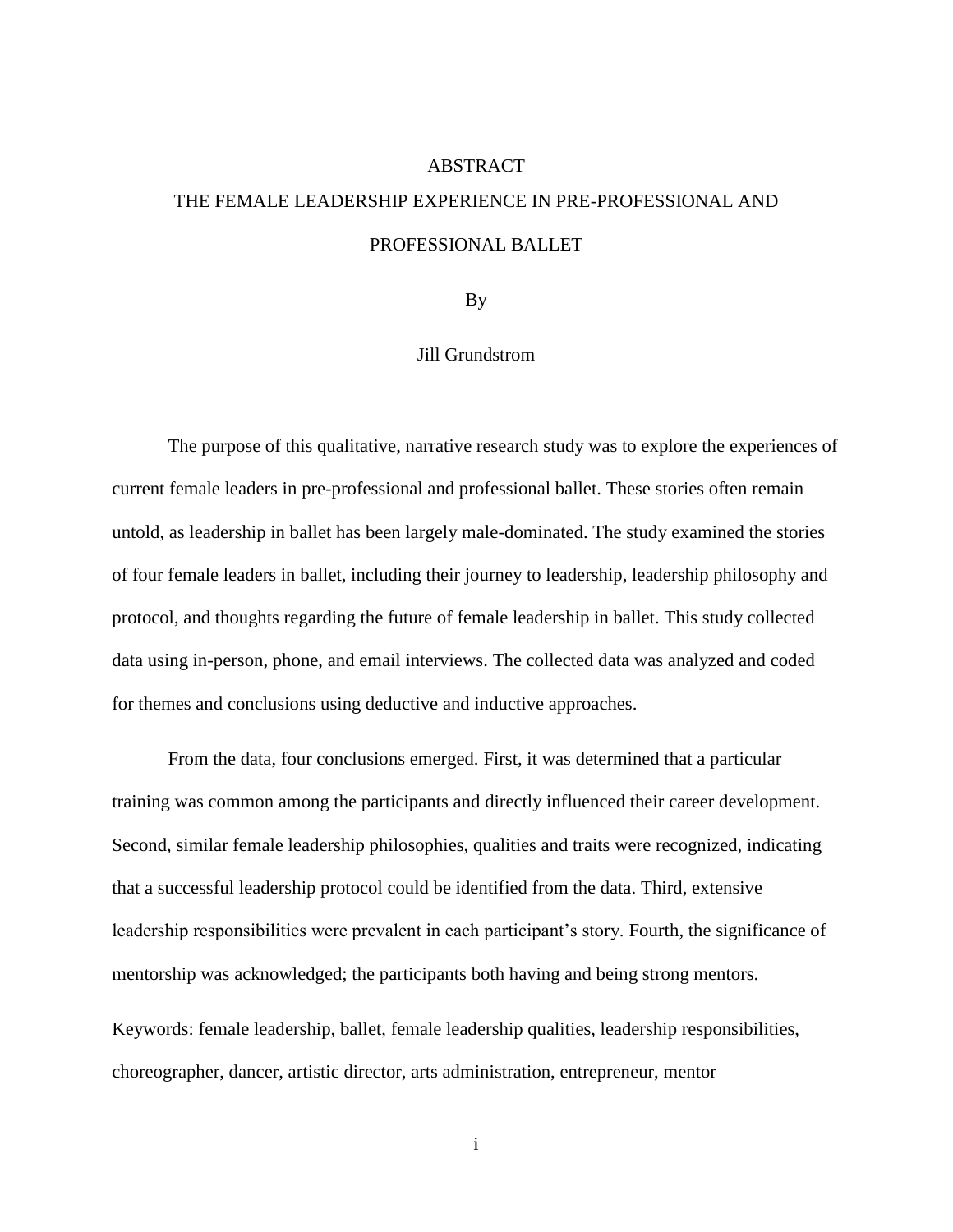Copyright

Jill Elizabeth Grundstrom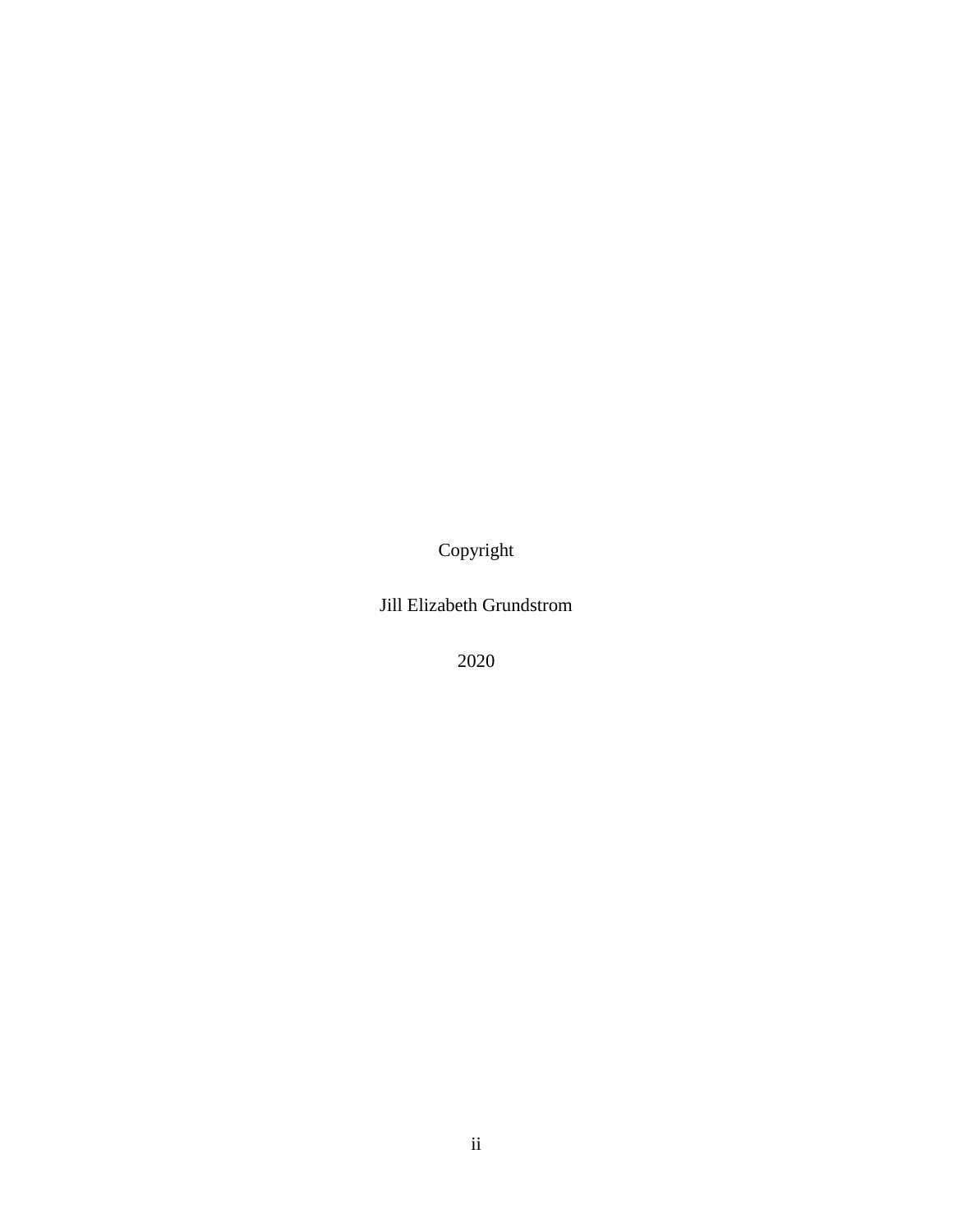## DEDICATION

This thesis is dedicated to every bunhead who danced before she walked, and to the exceptional

female leaders and mentors they have become.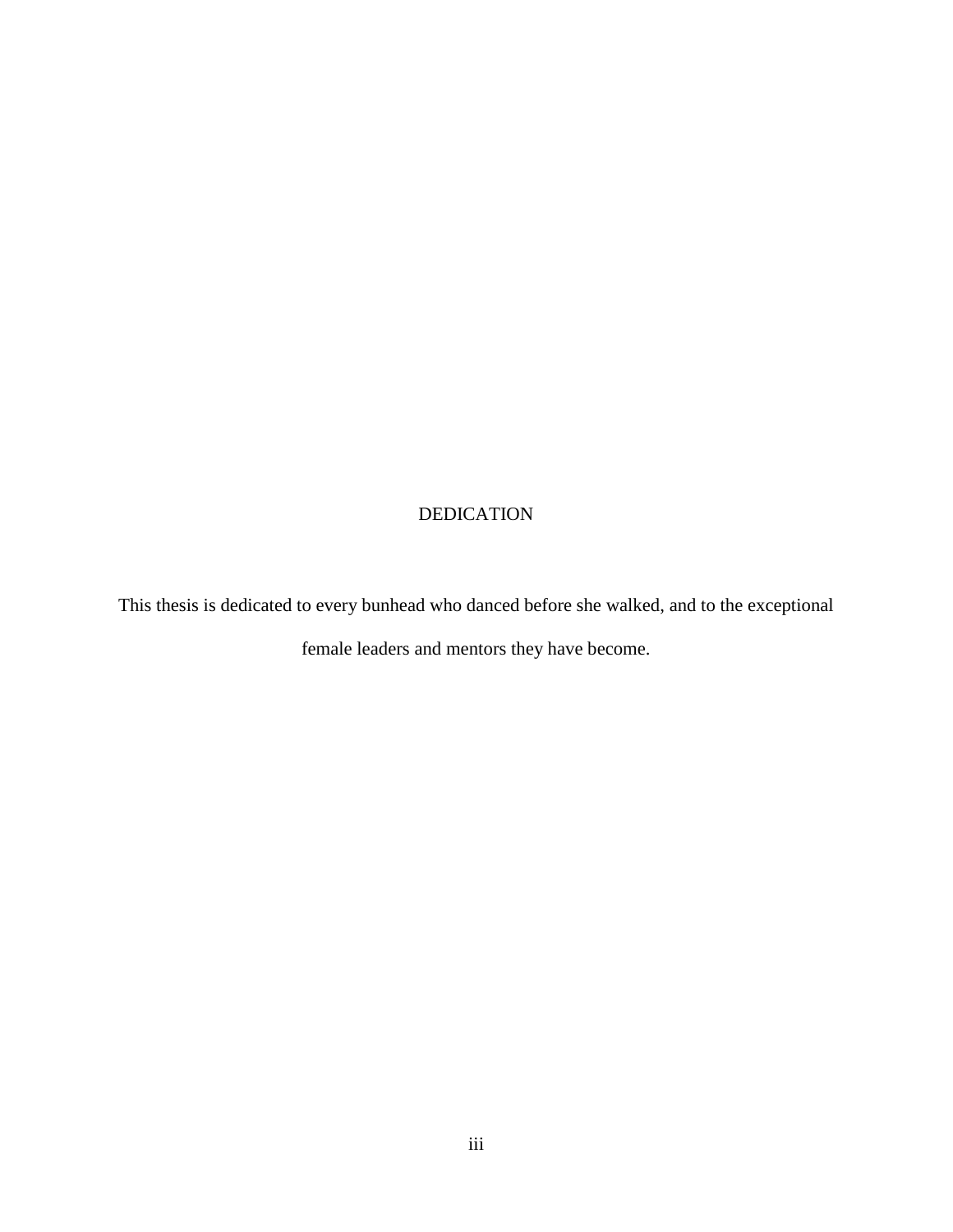#### ACKNOWLEDGMENTS

I would like to thank my family and friends for their unwavering support and encouragement. To the Education Department at American Ballet Theatre, thank you for being such a massive part of my dance journey. To my professors in the School of Education, Leadership and Public Service and to my colleagues in the Department of Theatre and Dance at Northern Michigan University, thank you for your support and guidance. To my thesis committee—Dr. Bethney Bergh, Dr. Joe Lubig, and Mr. William Digneit, your encouragement and excitement for my research was inspirational and appreciated.

Most importantly, I would like to thank the amazing women who took time from their busy schedules to share their stories and philosophies, that they may inspire and guide future female leaders.

This thesis follows the format prescribed by the Publication Manual of the American Psychological Association (APA), Seventh Edition and the Educational Leadership Department.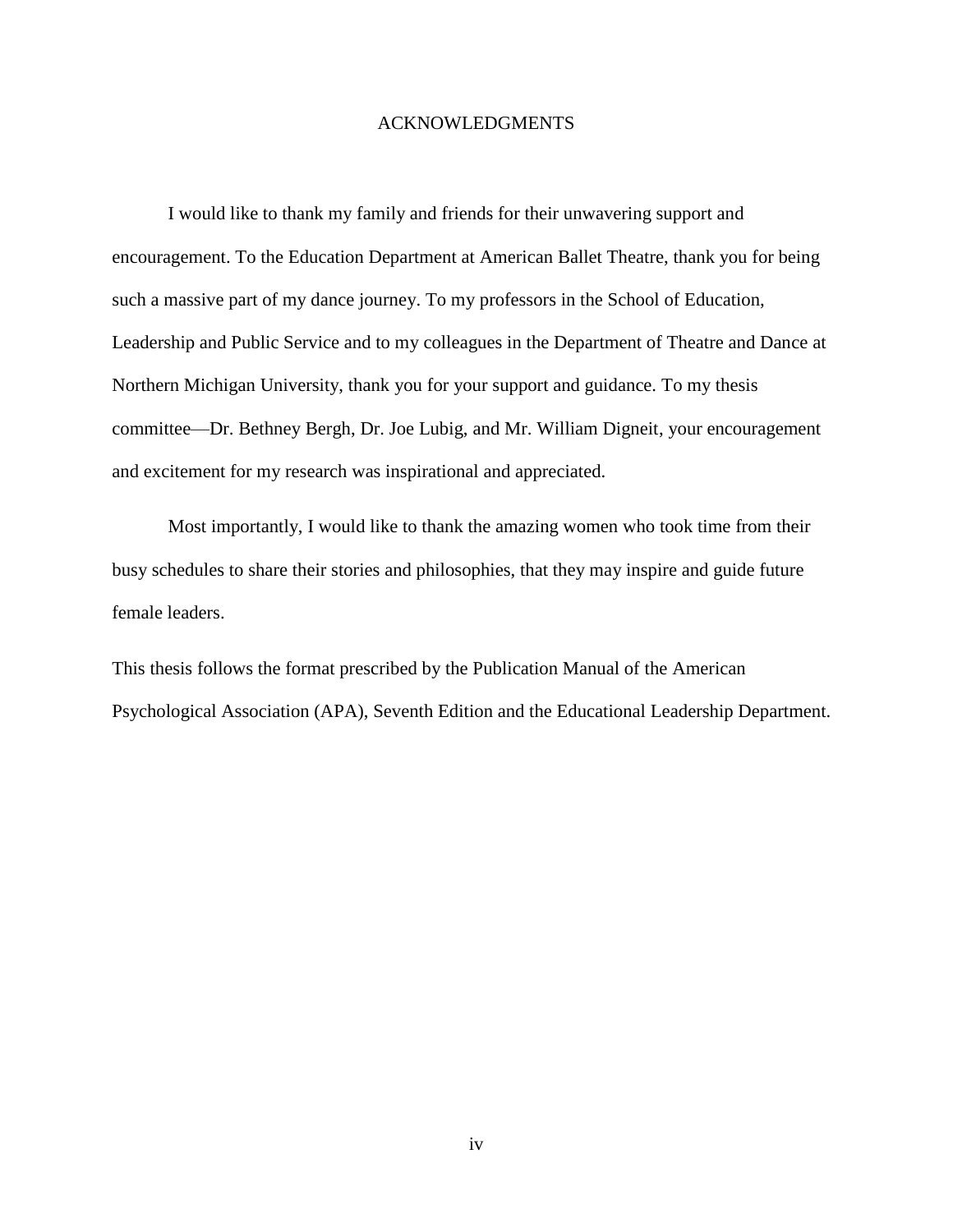## TABLE OF CONTENTS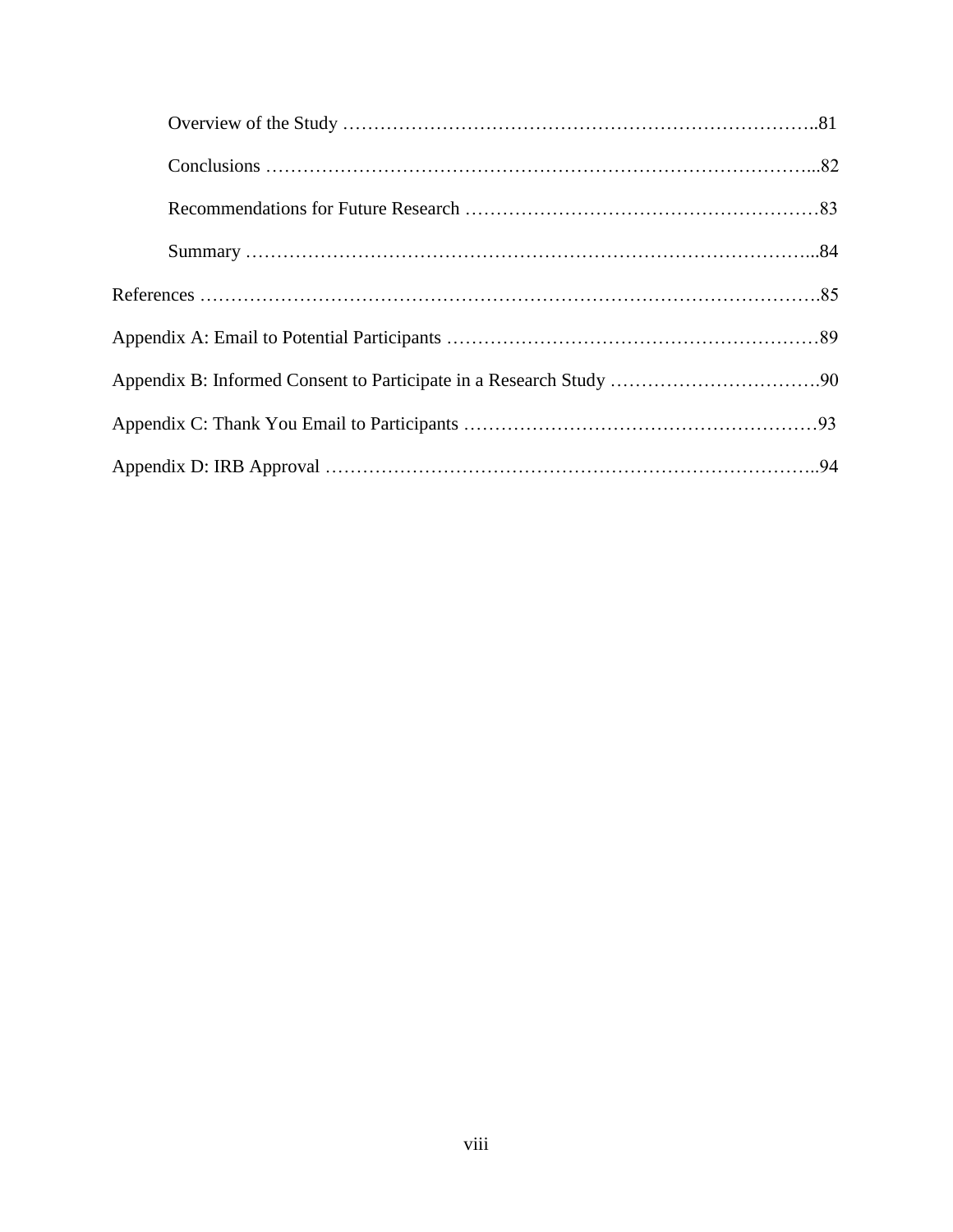#### **CHAPTER 1: INTRODUCTION**

In the past few decades, an absence of female leadership in the dance industry, specifically in pre-professional and professional ballet, has been identified. As a female in this industry, I have seen and experienced this first hand. Frequently, local dance studios and schools are owned and managed by women, it is also frequent that the teachers in these studios and schools, as well as pre-professional training schools, are women. Beyond this point on the professional ballet spectrum, the number of female leaders is limited and those who have achieved that position have untold stories (DeFrank-Cole & Nicholson, 2016).

#### **Research Problem**

There is a need for more insight into female artistic leadership roles in professional and pre-professional ballet, as there is a lack of documentation on this subject. The research on female leadership is vast and includes foci on styles, qualities, and opportunities. The research acknowledges the progress forward in female leadership and the advantages it presents (Eagly, 2007). However, the research on female leadership in the performing arts, specifically ballet, is less prevalent. In ballet, dancers, most of whom are female, are taught discipline, commitment, listening skills, collaboration, benevolence, and work ethic, among many other things. This skill set coordinates with the qualities of a progressive, contemporary leader. Recent events in the entertainment and dance industries have highlighted gender inequities and demonstrated a need for a cultural shift in the patriarchal leadership of the past. There is a need to study and incorporate the aforementioned skills in current leadership to catalyze a cultural shift in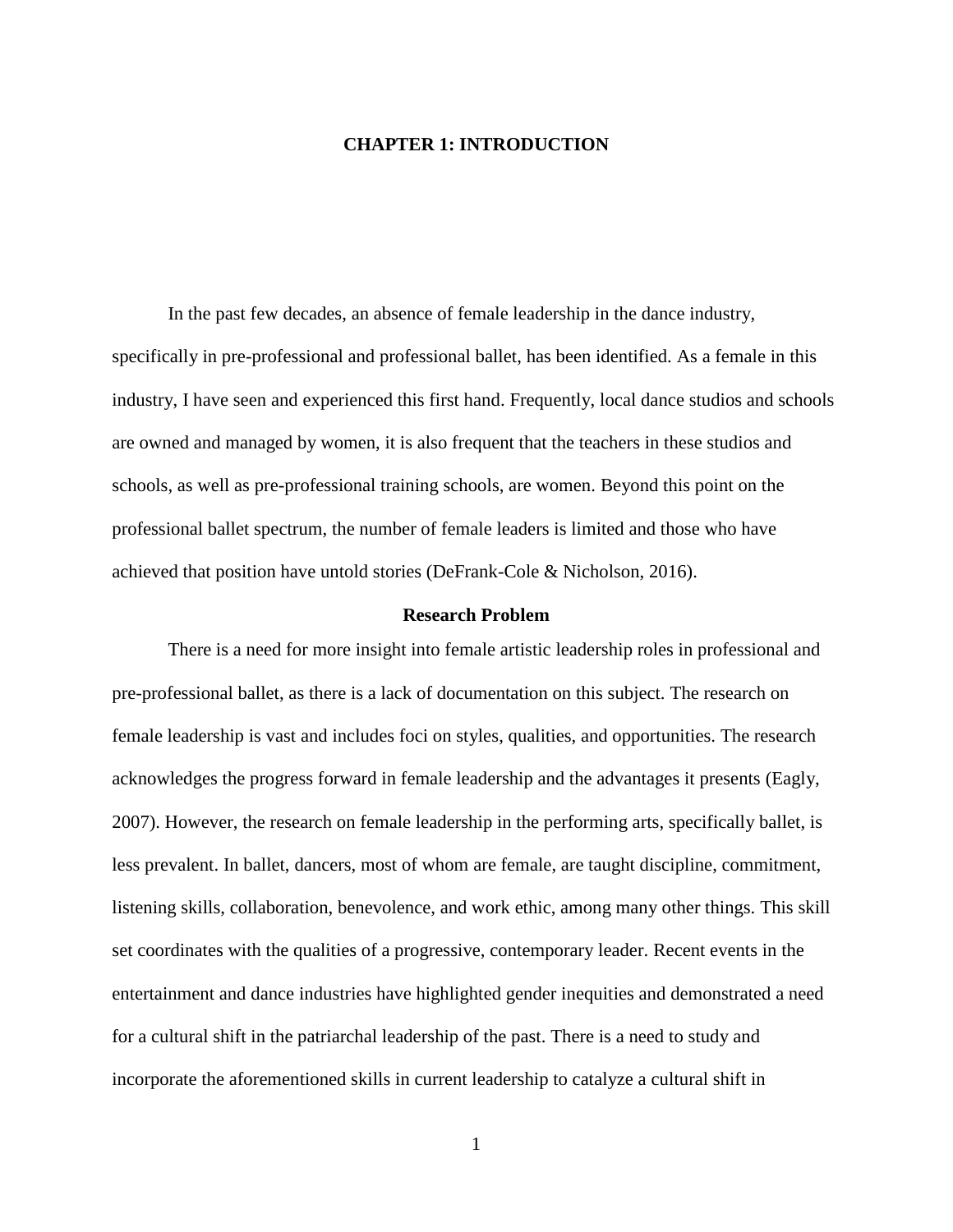professional ballet companies and pre-professional ballet schools and document experiences of the few female leaders in this industry to begin to correlate best practices.

#### **Research Purpose**

The purpose of this study was to investigate and document the female leadership experience in pre-professional and professional ballet and to shed light upon the experiences, stories, styles, advantages, and disadvantages of current female leaders in the professional and pre-professional ballet world.

#### **Research Question**

The primary research question is: *What is the experience of being a female leader in professional and pre-professional ballet?*

#### **Theoretical Framework**

In determining a theoretical lens to be used to guide the narrative, I initially considered the possibility of a female or feminist leadership lens, as the focus is on female leadership. However, I found a lack of information supporting this as a viable option. Vetter (2010) claims that there are no feminist theories of leadership, and in fact, there is a lack of theoretical analysis of women as leaders. Instead, there are "feminist theories of power, autonomy, citizenship, representation, and ethics, which are related to but not simply synonymous with feminist leadership" (Vetter, 2010, p.3). While these theories are important, they are not related to the purpose of this study, which is the documentation of female leadership experiences in preprofessional and professional ballet. The completion of this research may lead to a connection with the aforementioned theories, or other leadership theories. However, that cannot be investigated until this current narrative research is completed. It is for this reason that I will not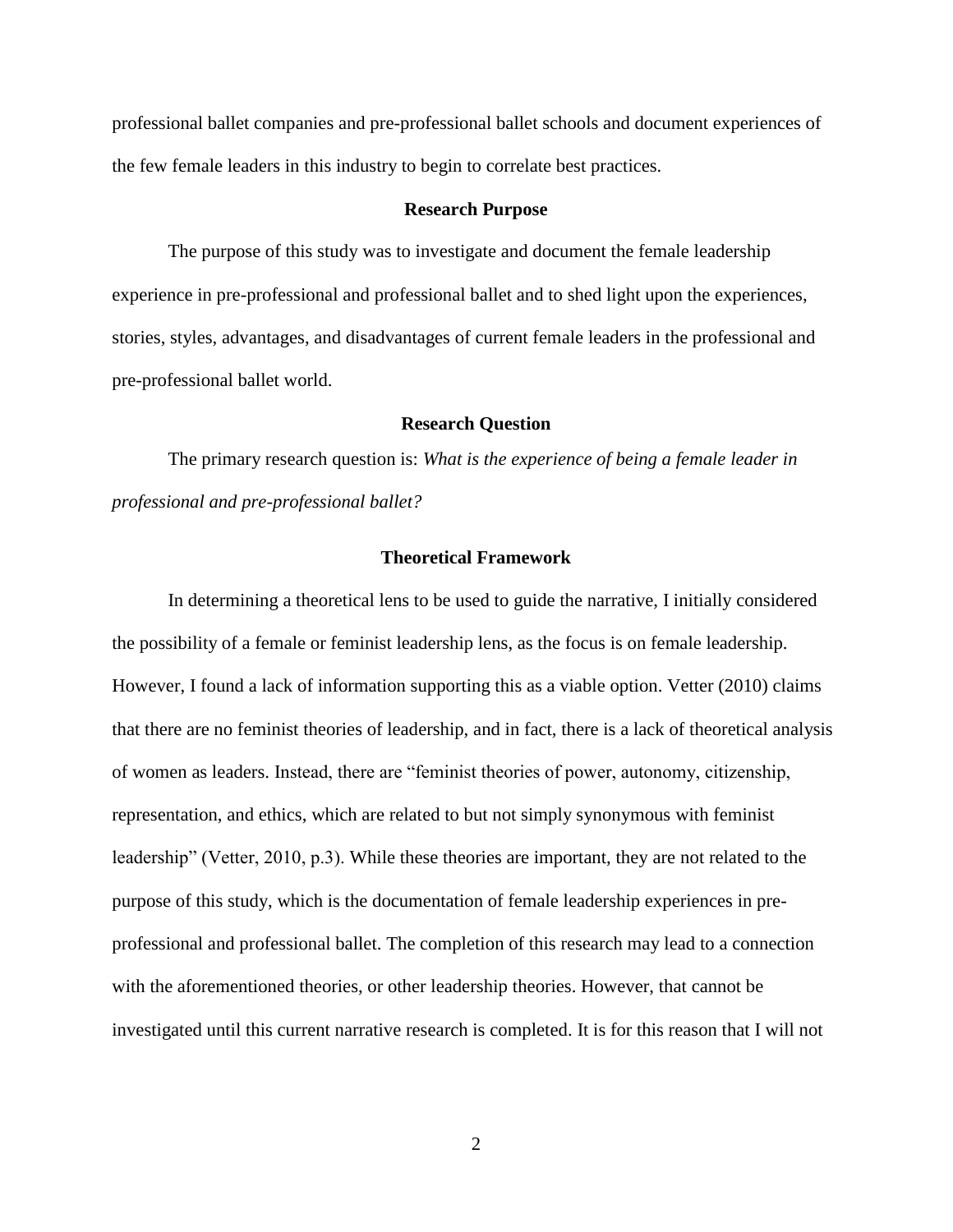focus a lens on this study and let the storytelling, and analysis of such, identify themes that may be further investigated with a theoretical lens in future research.

#### **Significance of the Study**

With the lack of experience, and subsequently, data, regarding female leadership in ballet, this study aimed to contribute to the collective database of what is known about leadership, female leadership, and leadership in ballet. A leader's influence on a dancer's career (whether amateur or professional) has a significant effect on not only the overall health of that dancer, but also how they relate to dance throughout their life. By demonstrating what successful and positive leadership looks like, it is hopeful that the face of leadership in the arts will continue to evolve for the better and that more females will feel empowered to pursue leadership roles.

#### **Definitions of Terms**

American Ballet Theatre Jacqueline Kennedy Onassis School (JKO School): A pre-professional ballet training school in New York City that is affiliated with American Ballet Theatre. The JKO School began with just one level and 12 students and now includes multiples levels and over 400 students.

American Ballet Theatre/Ballet Theatre (ABT): America's National Ballet Company, as sanctioned by the US Government. Housed at 890 Broadway near Union Square in New York City, the company opened in 1939 and was directed by Lucia Chase and Richard Pleasant.

Ballet mistress: A woman who responsible to for training and coaching members of a ballet company in the company's repertoire.

Ballet ranking system: A way to classify dancers in a ballet company. The system is as follows: Corps de Ballet (body of the ballet) as the lowest rank, Soloist (middle rank), Principal Dancer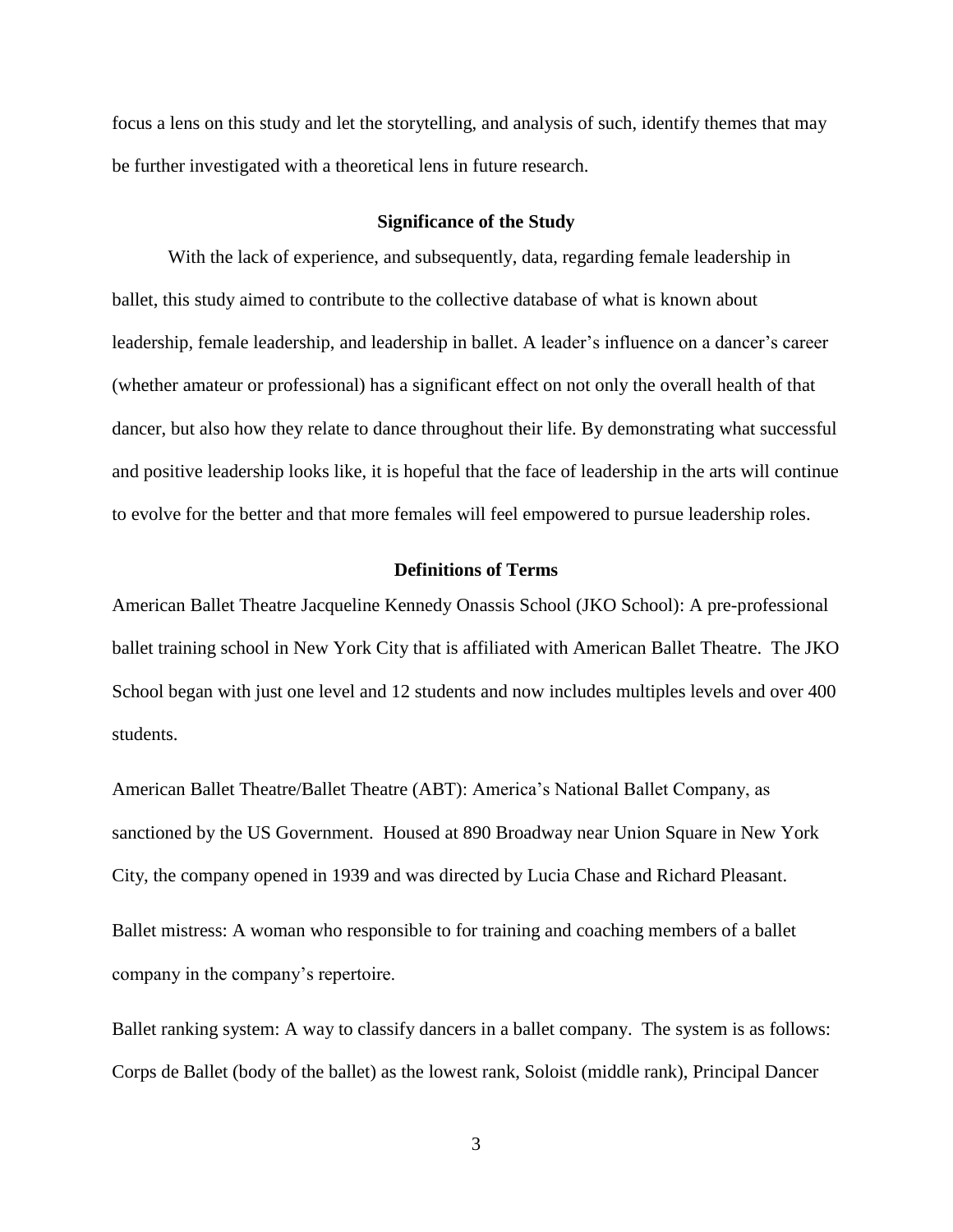(the highest rank a ballet dancer can achieve). This system can vary from company to company with modifications to the identification of rank.

Bunhead: A nick-name for a ballerina.

Dance captain: A dancer responsible for knowing all dance choreography in a piece of choreography or a production. This person is also typically responsible for rehearsing the cast when the director or choreographer is not present.

Flexistretcher: A dance conditioning tool created by Rachel Hamrick that uses isometric stretching and strengthening to enhance strength and flexibility.

Hamrick Method: Created by Rachel Hamrick, Hamrick Method is a conditioning methodology designed to enhance the skills, including strength and flexibility, of dancers.

Make a Ballet: An ABT residency program in select New York City Public Schools in which students learn all aspects of creating a ballet including story development, music selection, costume design, funding, and marketing.

Mariinsky Ballet: The classical ballet company housed at The Mariinsky Theatre in St. Petersburg, Russia.

New York City Ballet (NYCB, City Ballet): A New York City-based ballet company housed on the Upper West Side of Manhattan. The company was founded by George Balanchine and Lincoln Kirstein in 1948.

Pas de deux: A dance for two people. In classical ballet, this is usually a male and a female. Prix de Lausanne: An elite, international amateur ballet competition in Lausanne, Switzerland.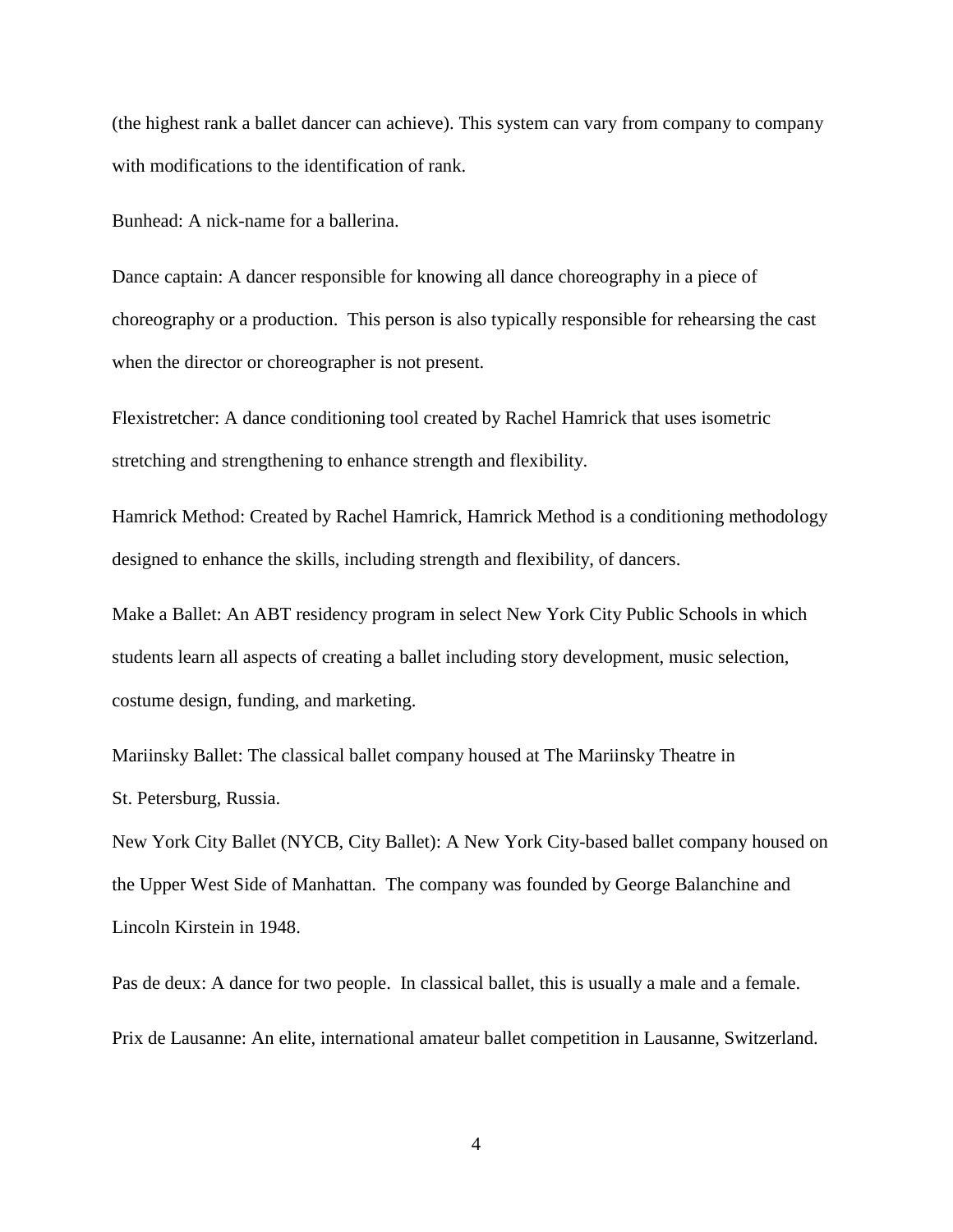School of American Ballet (SAB): A pre-professional training school that acts as the feeder school to New York City Ballet.

Universal Ballet: A professional, classical ballet company in Seoul, Korea founded in 1984.

USA International Ballet Competition (USA IBC): An elite international ballet competition in Jackson, Mississippi.

Variation: A solo dance in a ballet. This can be performed on its own, or as part of a grand pas de deux.

Youth American Grand Prix (YAGP): An elite international ballet competition. There are semifinal competitions hosted all over the world, with finals taking place in New York City.

#### **Positionality Statement**

The nature of this study was exploratory in design. The stories collected from the participants were examined for accuracy, as is typical of a narrative study. The researcher would like to acknowledge her prior and institutional knowledge, assumptions, and biases, as they could affect the research findings and the synthesis of such data. This section will recognize the researcher's position in relation to the subject of female leadership in ballet.

I began my dance education at the age of three at a local dance studio with a female ballet teacher, much like my participants. I grew up respecting the values and behaviors that dance instilled in me. At a young age, I knew how to manage my schedule, balance schoolwork with dance classes, and balance school and dance with my social time; I understood the importance of taking direction and accepting criticism, as well as the gratification of performing to my teacher's standards. I was even given opportunities to assistant teach, teach, and choreograph. It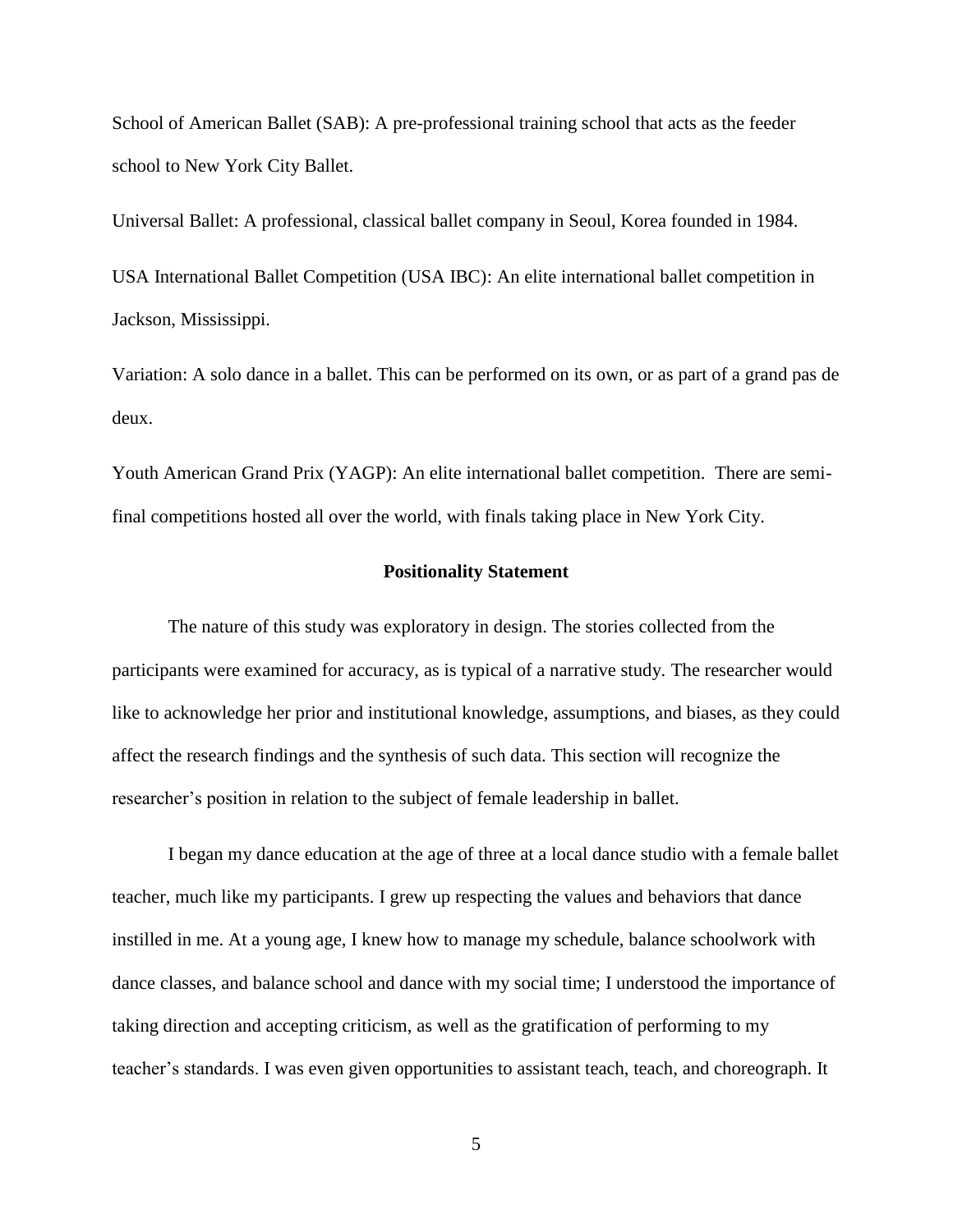was this drive, dedication, and access to opportunities that drove me to further study dance at New York University and American Ballet Theatre (ABT).

My position at ABT, which is sanctioned as America's National Ballet Company, began as an internship and quickly turned into a full-time position in the Department of Education. It was in this capacity that I learned about the upper echelon of ballet. I was introduced to Ms. Lucia Chase, the co-founder of ABT. During the research process for a Guggenheim *Work & Process* dedicated to Ms. Chase, I was made aware of her amazing story and impact on American ballet. A widow with two children, it was unusual for a female to be in such a leadership role in the 1940s, but Lucia defied many odds in that respect. Ms. Chase was the benefactor for Ballet Theatre, as it was then named. She was also known for her ability to organize and manage significant amounts of material—whether that be tour, rehearsal, or family schedules or choreographers' exorbitant requests, making her an extremely valuable asset (Ewing, 2009). Beyond running Ballet Theatre, Lucia was also a dancer in the company. It was during this experience researching her life that my eyes were opened to the experiences of female leaders in ballet.

It was at ABT that I found two of my current research participants, Molly Schnyder and Cynthia Harvey. I remember realizing that the company employment ratio was female-dominant, which is expected in the world of ballet; however, the two positions that weren't held by women were Artistic Director or Choreographer. I began to wonder about the possibilities for females seeking such roles in any capacity.

After my time at ABT, I returned home to Marquette, MI to teach dance at Northern Michigan University (NMU). At the time, NMU did not have a dance program, which allowed me to use my NYU degree and ABT leadership skills to create a program forged with sound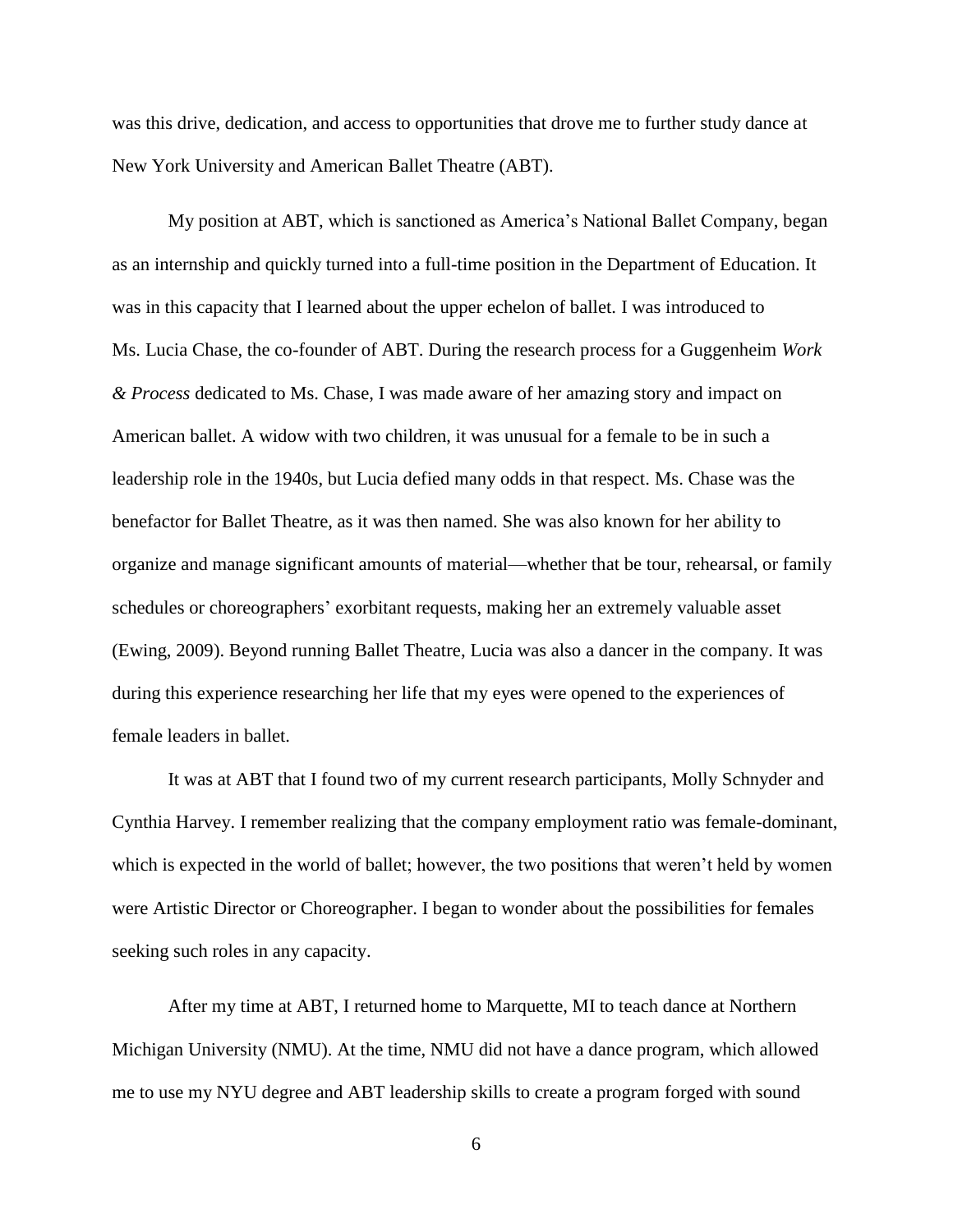training and a clever curriculum. I still teach in and direct the program, as well as choreograph multiple theatre and dance performances yearly, which I feel is a strong accomplishment as a female. My position at NMU has allowed me to continue my training through professional development, including work with Rachel Hamrick, creator of the Flexistretcher and Hamrick Method. It was this connection that re-ignited my interest in female leadership in ballet. Not only was Rachel a former dancer, but she was also an entrepreneur and the creator of a conditioning curriculum.

While the leadership experiences of the females acknowledged above are identified as having been successful, it must be recognized that sacrifices were made to achieve such success. However, I also believe that women are resilient, especially ballet dancers in their persistent drive to perfection. It is through these experiences that I have developed my beliefs on the advantages (and shortcomings) and successes of female leadership. My personal experiences, knowledge, and connections have shaped my perspective on this subject.

#### **Limitations**

Similar to most studies, this study was also laden with limitations. This study used inperson, phone, and email interviews to collect narrative data from four female leaders in preprofessional and professional ballet during February and March 2020. This period coincided with the onset of COVID-19, an extremely transmittable novel virus, which made collecting data difficult. Initially, there were to have been five to seven participants in the study. However, many of the possible participants that the researcher contacted were unavailable due to unexpected circumstances connected to the virus.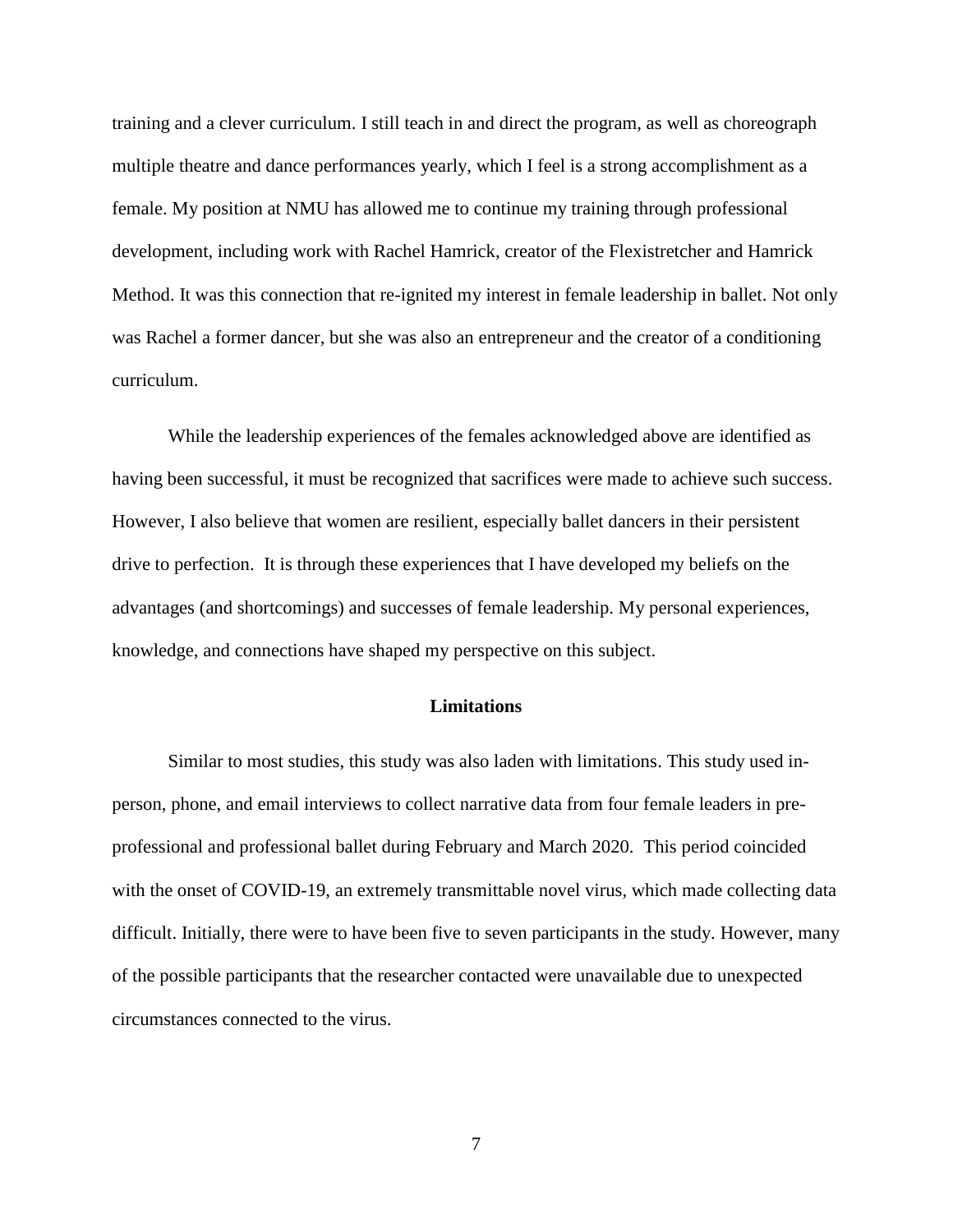As participants were fewer than anticipated, there was a location limitation. Due to personal connections that the researcher maintains, two of the participants interviewed were from ABT. This wouldn't have been an issue had more participants been interviewed, however, with the limited number of interviews, 50% of the scope of the study was focused on one company. It would have been ideal to have at least one participant from the neighboring company, New York City Ballet. This factor limits the exposure to multiple company cultures and leadership philosophies and behaviors.

Another limitation was the lack of female subjects in leadership roles in ballet. Since there are so few females in leadership roles currently, the population from which to draw on was very limited.

The final limitation was that of time. This thesis needed to be submitted to meet a graduation timeline. The researcher's time in New York to conduct in-person interviews was limited to five days, and the full timeline of the study was limited to five weeks. If the period to conduct research had been longer, it is possible that more participants could have been secured.

#### **Summary**

The purpose of this research study is to shed light on the experiences of female leaders in pre-professional and professional ballet; a world dominated by females, but led by males. While this ratio is slowly shifting, the stories and experiences of those females who have achieved leadership roles are untold and unexamined. The research conducted aims to provide examples of successful female leaders in ballet in the hope that future leaders are inspired by their journeys. The primary research question was: *What is the experience of being a female leader in professional and pre-professional ballet?*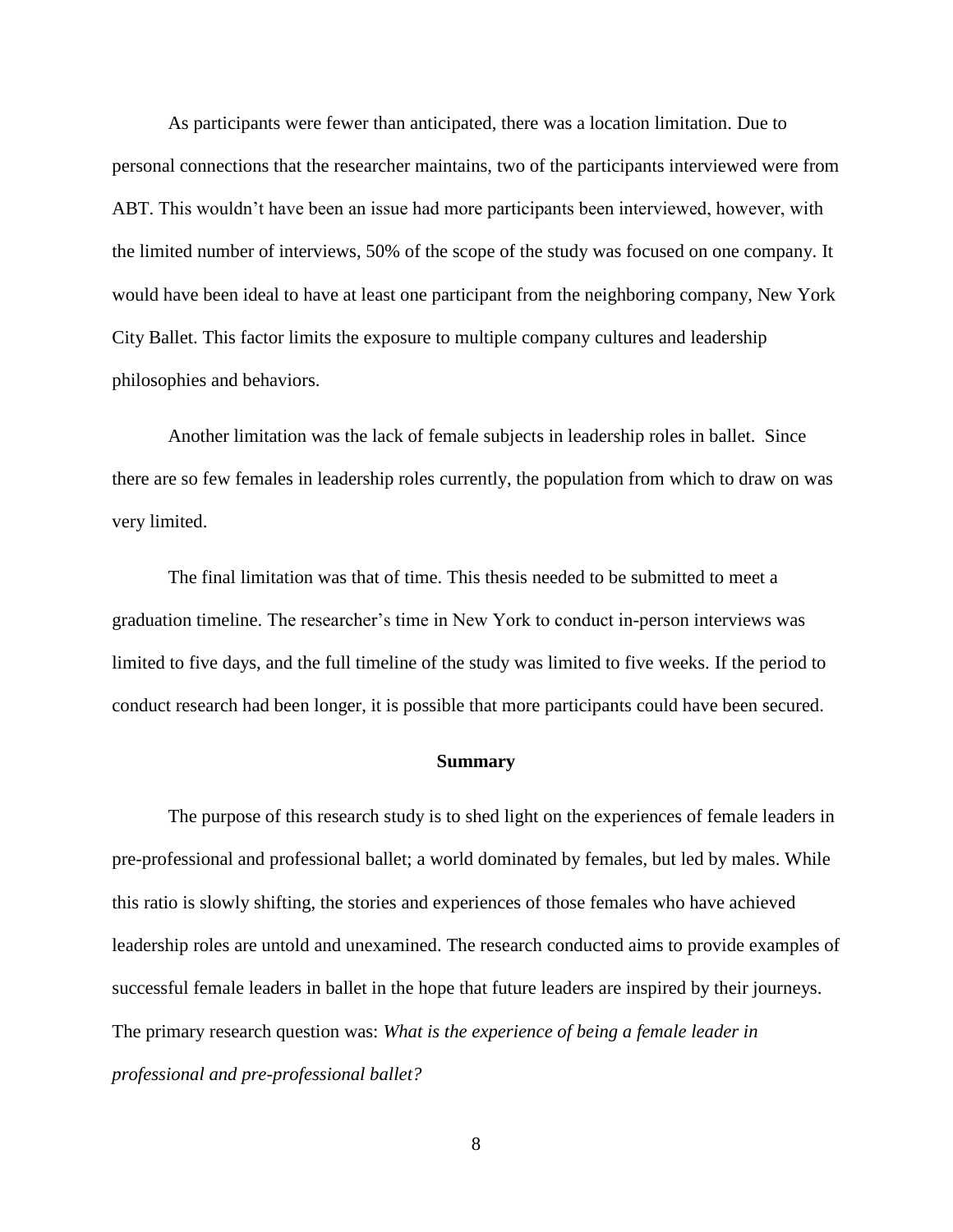This was a qualitative, narrative study, as determined by the nature of the research question. This methodology experienced limitations, as most studies do. The researcher disclosed a significant background in ballet and leadership, leading to a potential bias in reporting findings.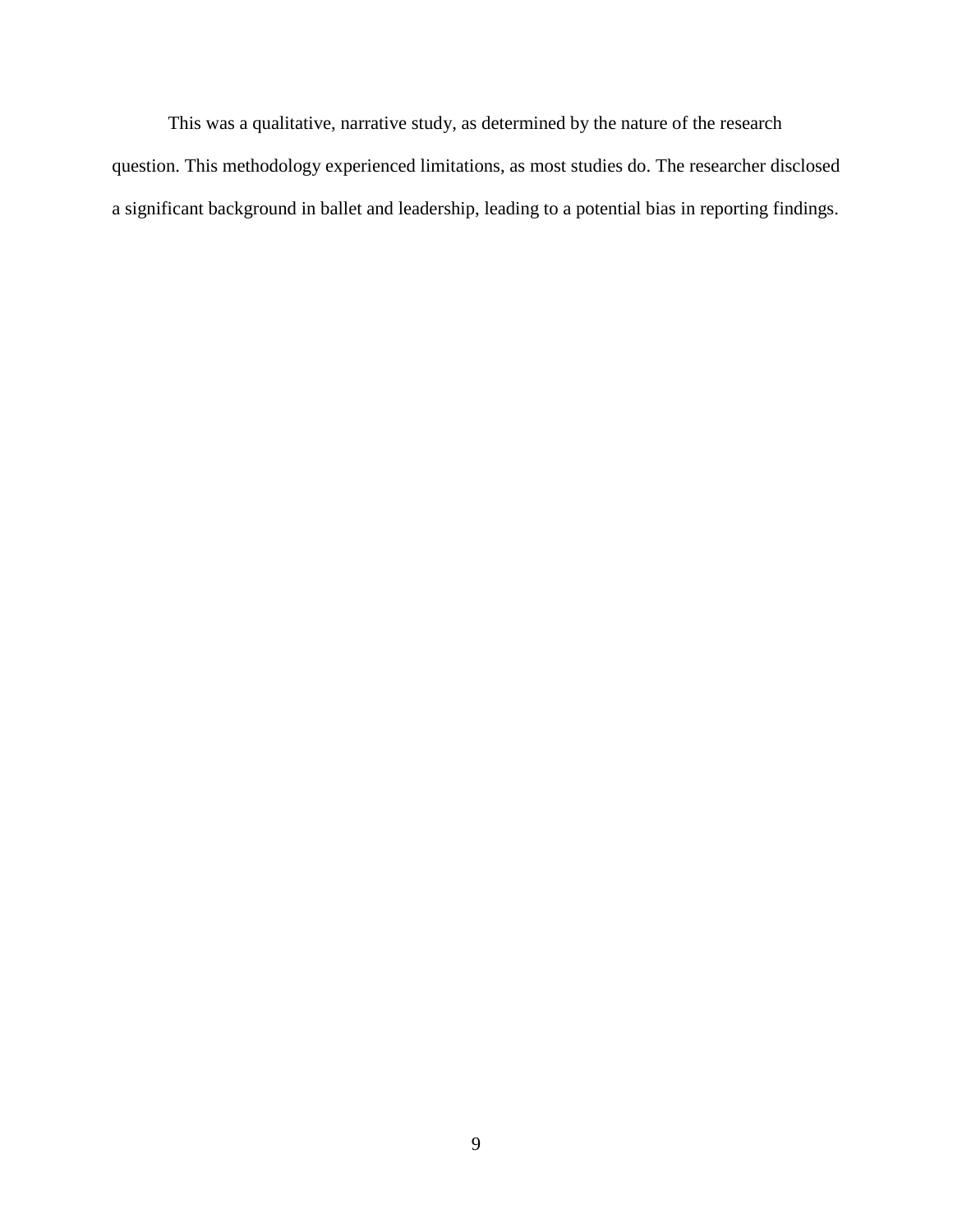#### **CHAPTER 2: LITERATURE REVIEW**

In the world of professional and pre-professional ballet, female leadership has been relatively limited, despite ballet being a predominately female art form. The ratio of male to female dancers is grossly unbalanced. According to one study of students surveyed at the American Dance Festival, of 272 students, only 21% were men (Van Dyke, 1996). Even in 2000 at The School of American Ballet in New York City (feeder school to New York City Ballet), of 416 students, only 107 were male (Klapper, 2017). However, in an industry dominated by women, traditionally few of the women rise to leadership roles and those that do have undocumented stories and experiences.

In researching female leadership styles, it is suggested that as leaders, women are more likely to focus on relationships with others, teaching and learning, and building a community (Sergiovanni, 2013). These are the qualities that seemingly coincide with a nurturing, artistic environment where dancers can grow and find success, yet women have traditionally not been in leadership roles at the executive or artistic levels in the dance industry. One possibility for this is that,

Women in ballet are nothing if not feminine in their movements and risk a great deal if they break with the historic views of this behavior. . . Put another way, women have difficulty being seen as competent leaders while also being perceived as appropriately nurturing or feminine. Specifically, in ballet, could it be that the ethereal dancers are deemed 'not aggressive enough' to lead? (DeFrank-Cole & Nicholson, 2016)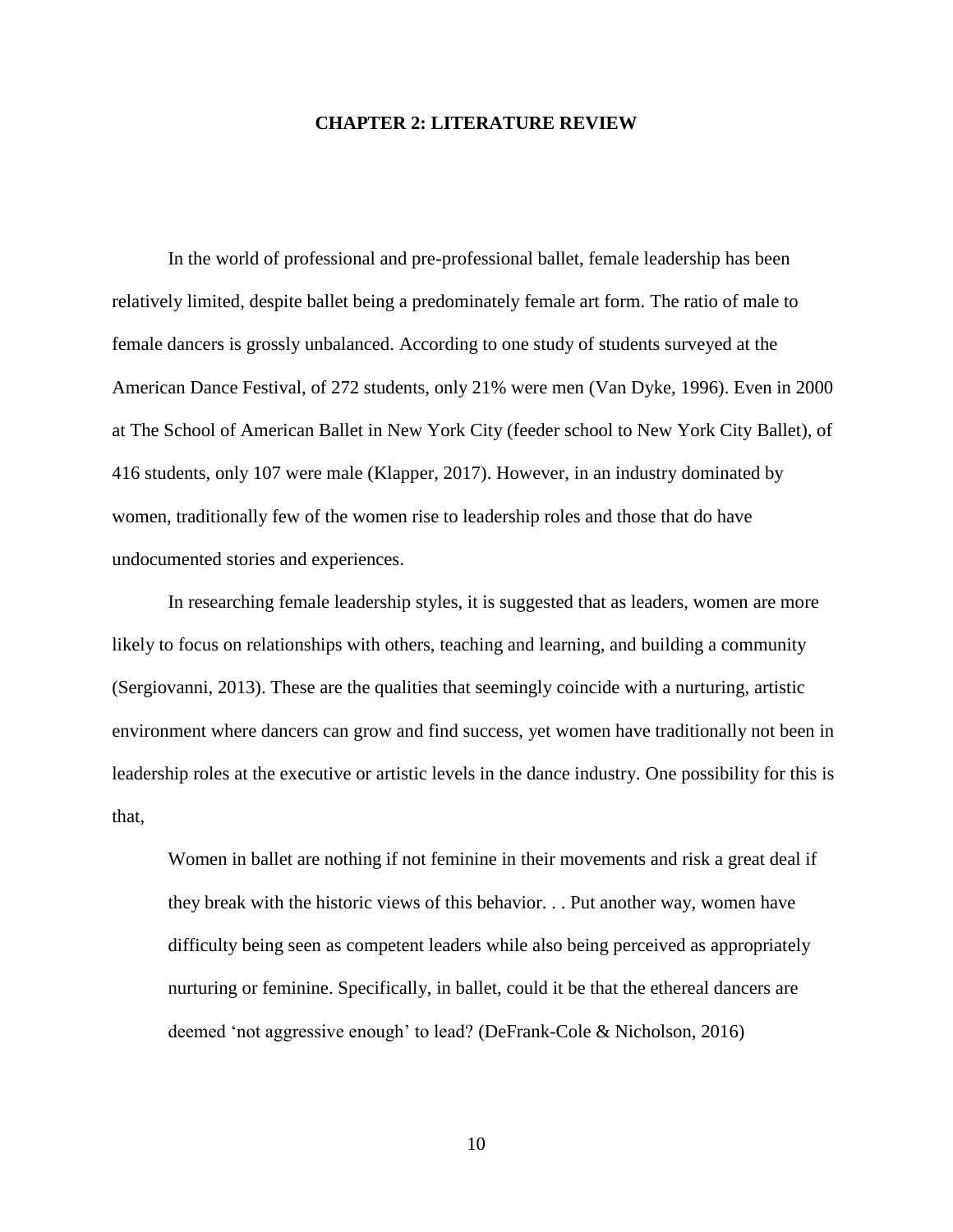In examining the literature, there are few studies specifically documenting the female leadership experience in professional and pre-professional ballet. Those that do exist support the identification of unequal opportunities for women in areas ranging from artistic direction to choreography, but do not tell the stories of the women who are breaking through the glass ceiling, riding the glass escalator to the top, or perched on the glass cliff. The existing literature that was explored was focused on the history of ballet leadership, the evolution of male and female leadership, and acknowledgment of the barriers to and lack of female leaders in ballet, despite it being a field largely populated by women, demonstrating a gap in the literature documenting the female leadership experience.

Presently, there appears to be a shift happening in which the number of female leaders in this industry is rising to match that of males in the upper echelon of ballet. It is time to investigate this change and examine the experiences that are occurring because of it.

#### **History of Ballet Leadership**

In reflecting on the history of ballet and the roles that women have traditionally assumed, it has been said that women frequently serve as founding directors, and when the company becomes institutionalized and deemed culturally important, men are often placed in charge; this was the case for ballet from the beginning (Meglin & Brooks, 2012). Brought to the French courts from Italy by Catherine de Medici when she married King Henry II of France, the art of ballet was used to promote etiquette and politics (Homans, 2010). Furthered by King Louis XIV, a royal dance academy was established, controlling access to the art. Dancers and dancing masters at this time were mostly men (the technique of working in external rotation of the legs was developed by King Louis XIV himself) and they developed a guild (similar to a union) in which one had to be accepted to join the academy. At this time, when ballet transitioned from the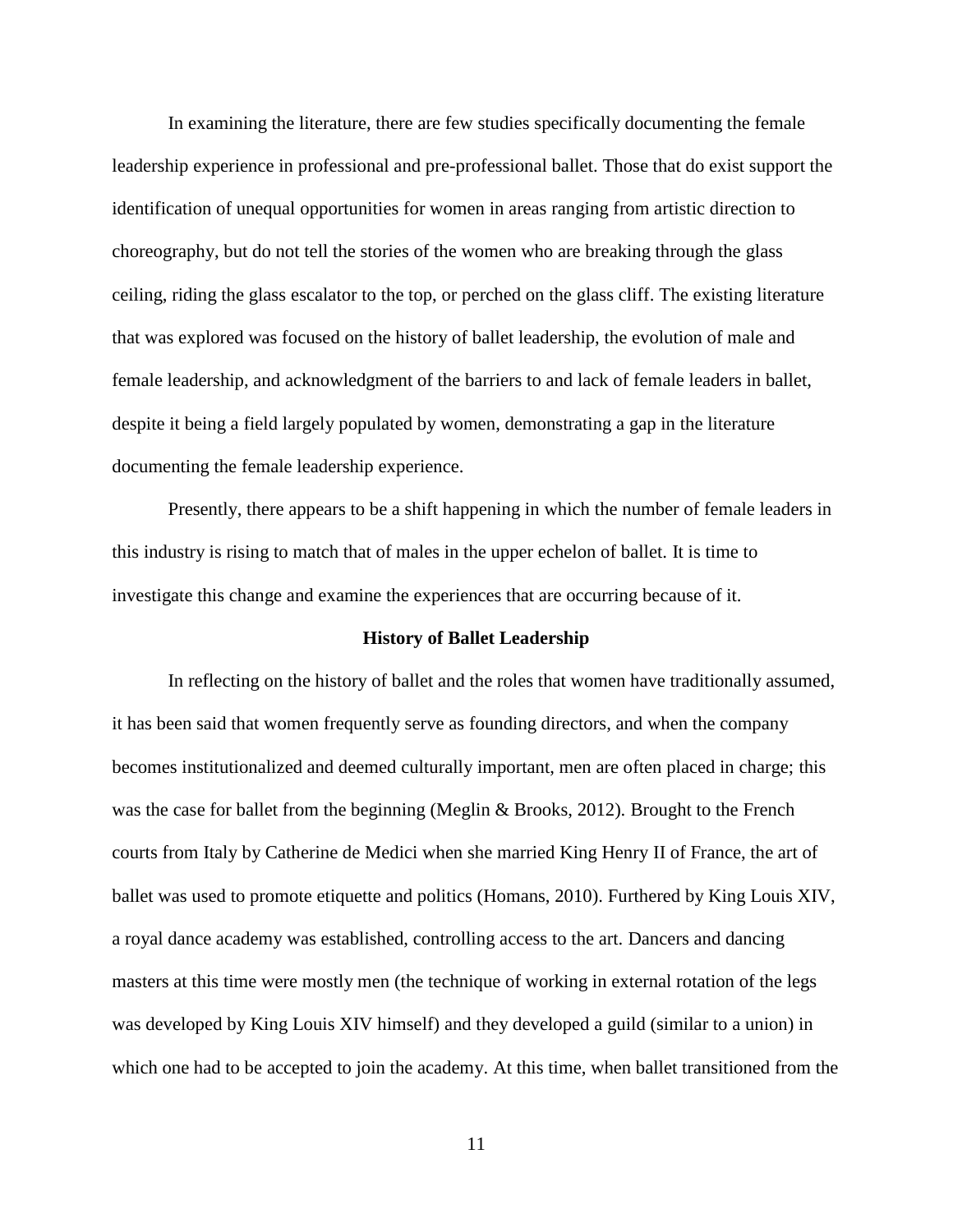court to the theatre, the hierarchical structure of a ballet company was developed. At the lowest level is the corps de ballet, the body of the ballet. This level consists mostly of women and in most cases, they are to move synchronously as one, yet they are fiercely competitive with each other vying for advancement in rank to soloist or principal dancer. Control remained with one male leader who "set wages, assigned roles, and could fire the dancers" (DeFrank-Cole  $\&$ Nicholson, 2016, p. 75). Most notable leadership figures in ballet up until the 1940s were male: Pierre Beauchamps, who codified the five positions of the feet; Jean Georges Noverre, ballet master at Paris Opèra and author of *Lettres sur La Danse et sur Les Ballets,* which offered four ideologies on the structure of ballet (which is still followed in many cases); Carlo Blasis, who wrote *The Elementary Treatise Upon the Theory and Practice of the Art of Dancing* (1820) and *The Code of Terpsichore* (1828) for codifying ballet technique (Homans, 2010); August Bournonville, choreographer for the Royal Danish Ballet; Enrico Cecchetti, master teacher of Cecchetti (Italian) school of ballet; Marius Petipa and Lev Ivanov, choreographers of ballets such as *The Nutcracker*, *Swan Lake*, and *The Sleeping Beauty*, among many others; Sergei Diaghilev, found of Ballets Russes; Michale Fokine, choreographer for Ballets Russes; Vaslav Nijinsky, choreographer and dancer for Ballets Russes; this is the shortlist.

Cue George Balanchine's arrival in the United States from Europe in 1933. After watching his homeland, Imperial Russia, collapse, he brought a modernistic view of ballet to America and ran New York City Ballet (NYCB) like a miniature Imperial court where he was the tsar (DeFrank-Cole & Nicholson, 2016). Balanchine is said to have demonstrated the Leader-Member Exchange Theory (LMX) in his approach to leadership. This leadership theory "conceptualizes leadership as a process that is centered on the interactions between leaders and followers", rather than just the actions or behaviors of the leader (Northhouse, 2013. P. 161).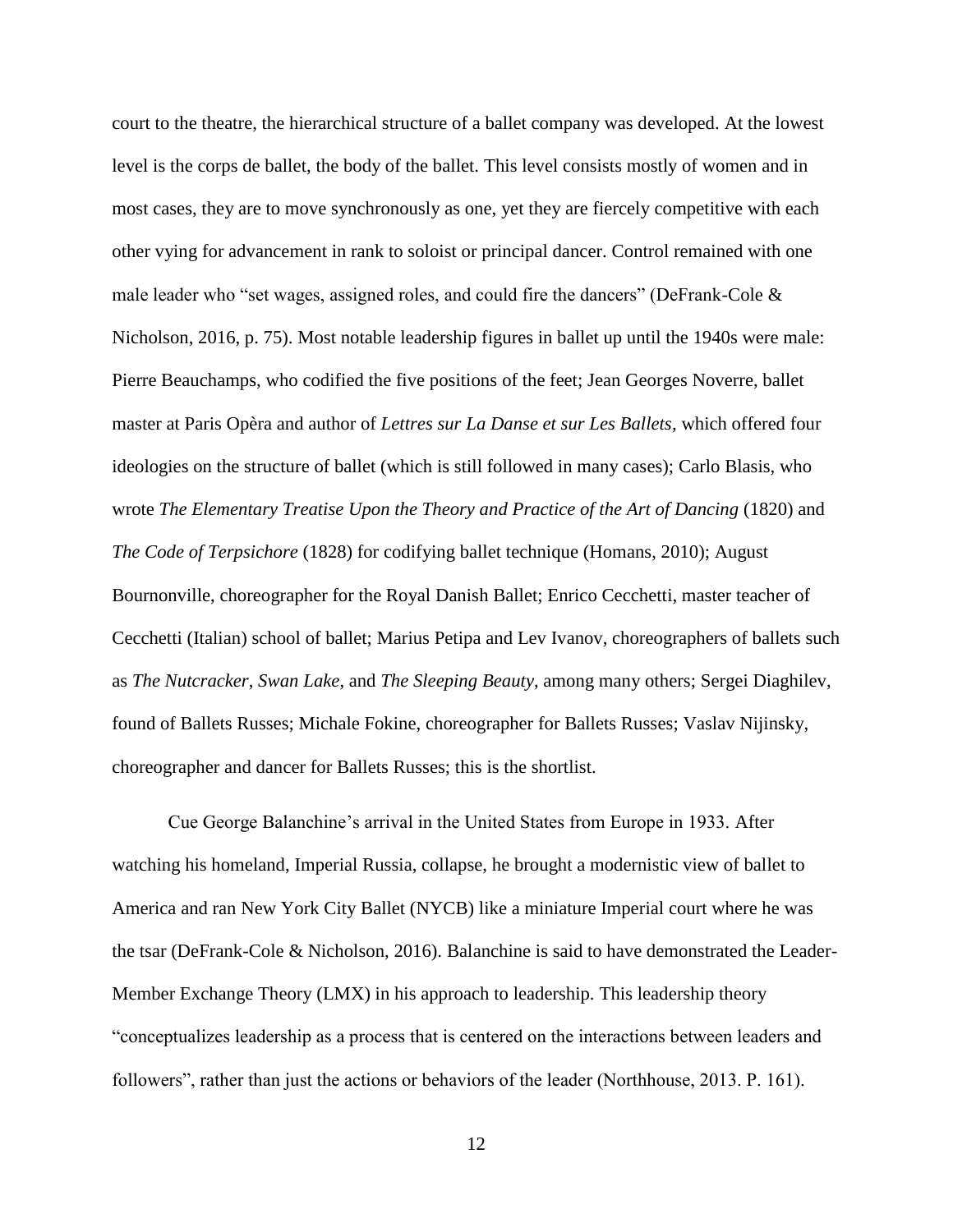LMX theory challenges the assumption that leaders treat all followers the same way. This means that within an organization, followers become members of the in-group or out-group based on how well they work with the leader, and they are treated differently because of such identification (Northouse, 2013). In this particular instance, Balanchine segregated his dancers into an 'in-group' and an 'out-group' based on how well he worked with them (DeFrank-Cole & Nicholson, 2016). Referencing the Five Bases of Power as identified by French and Raven (1959), Balanchine held "reward power" with the ability to promote dancers to higher ranks and better roles (the in-group) and "coercive power" with the ability to punish or manipulate dancers by giving lesser roles or firing them (the out-group) (DeFrank-Cole & Nicholson, 2016, p. 76).

Mr. B (as he was called) changed the face of American ballet through NYCB and the School of American Ballet (SAB- the feeder pre-professional ballet training school to NYCB). He changed the way ballerinas should look, move, and act. His influence is still felt, and not just at NYCB, but the world over, due to the power of SAB and NYCB.

#### **Leadership Culture**

The school culture is the complex pattern of norms, attitudes, beliefs, behaviors, values, ceremonies, traditions, and myths that are deeply ingrained in the very core of the organization . . . the historically transmitted pattern of meaning that wields astonishing power in shaping what people think and how they act. (Barth, 2013, p. 198)

The awareness of an organization's culture is critical to understanding the organization and how things are done; the shaping of an organization's culture is imperative to the success and longevity of the culture (Barth, 2013). To change a culture, a leader must "bring in more desirable qualities to replace the existing unhealthy elements of the culture" (Barth, 2013, p. 199). The desirable leadership qualities required for the positive creation of culture include the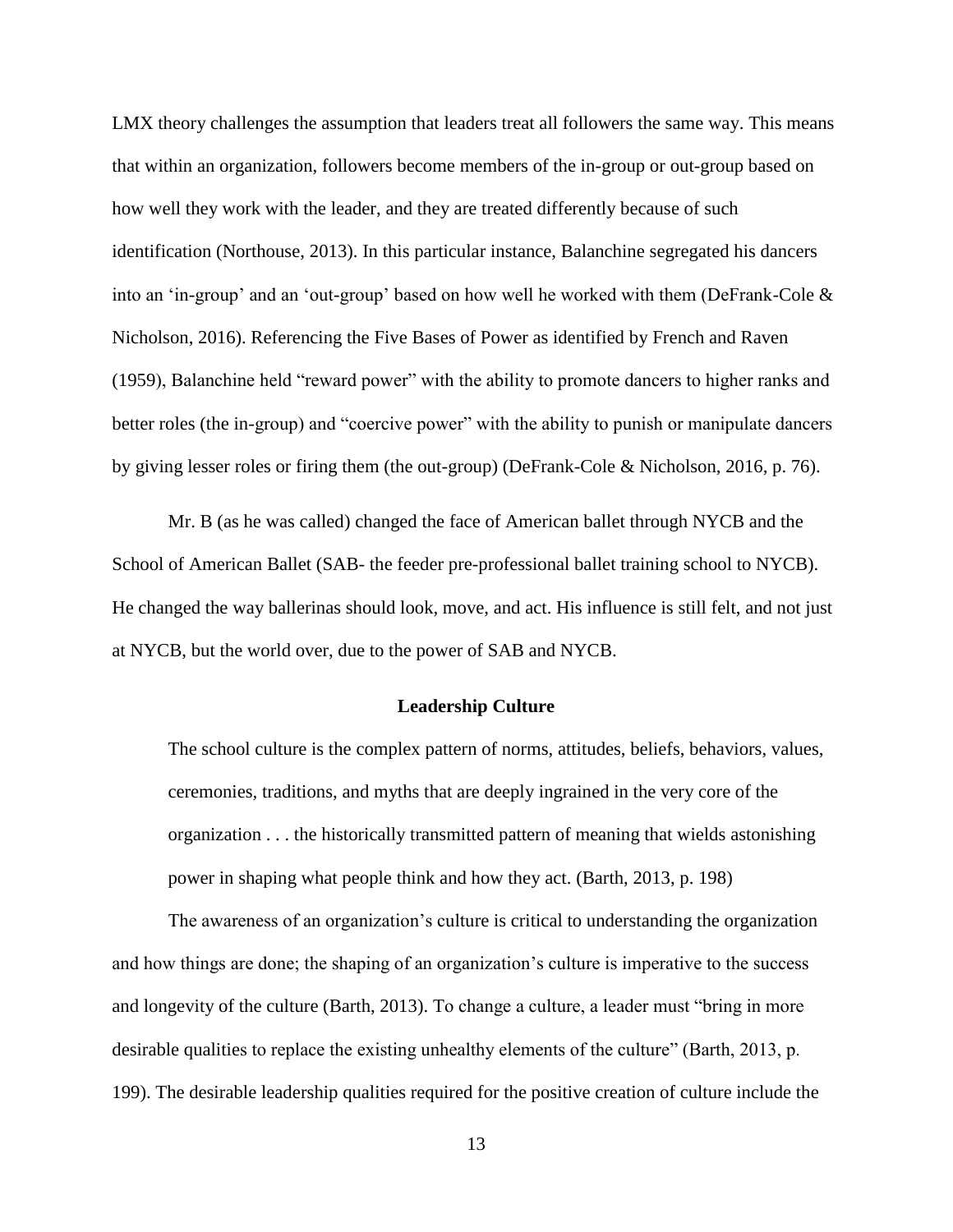ability of the leader to model the way, inspire a shared vision, challenge the process, enable others to act, and encourage the heart (Kouzes & Posner, 2007). By successfully engaging in these practices, a leader can develop a culture that makes participants feel strong, capable, and committed; a culture that fosters collaboration and builds trust (Kouzes & Posner, 2007).

#### **Current Culture of Ballet Leadership**

The culture of leadership in professional and pre-professional ballet has recently found itself under attack. With a lack of female leadership and an abundance of controlling male leadership, there have been events that portray the culture of ballet with a negative connotation. The retirement of Peter Martins, former Director of New York City Ballet (NYCB), due to (uncorroborated) misconduct allegations and physical violence complaints and the firing male ballet dancers at NYCB for sharing nude photos of female dancers do not represent a healthy company or school (School of American Ballet) culture (Pogrebin, 2018; Cooper & Pogrebin, 2018). This is just the tip of the iceberg however, there are many instances in which dancers have witnessed the effects of unhealthy leadership on their career and the careers of others (Pogrebin, 2017). In an article in the New York Times, it was stated that:

Ballet culture has to change, and if there's one upside to all the misery at City Ballet, it's just that: It's changing. It has to. It's 2018, yet an infantilism persists in this art form, in which women in their 30s are referred to as girls, and power resides solely in the hands of an artistic director, typically a man. (Kourlas & Burke, 2018)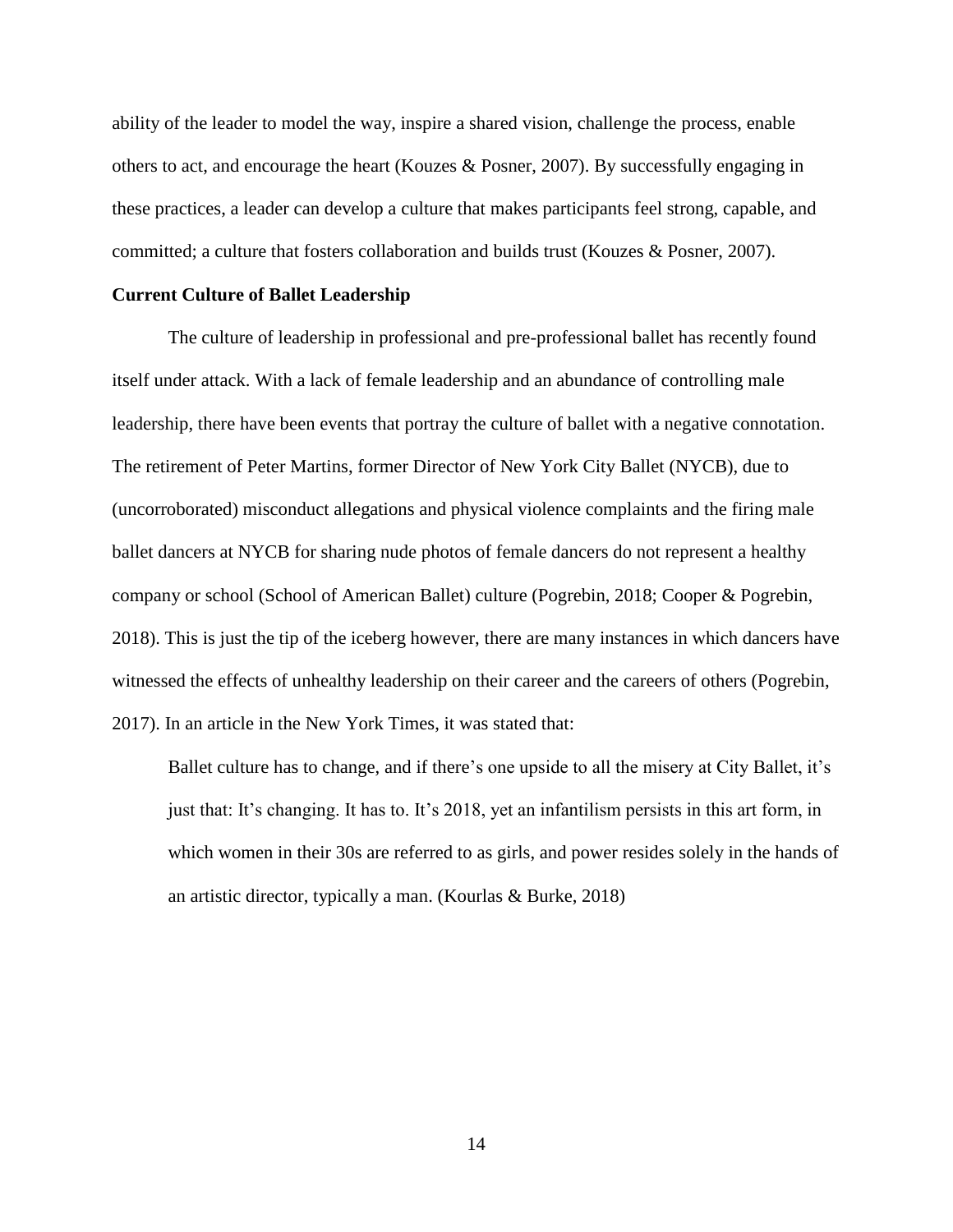#### **Evolution of Leadership**

To truly understand what is being sought from leadership, it is necessary to first define leadership.

Leadership is a long-term, value-based process that encourages leaders and implementers to initiate actions that contribute to achieving a common purpose, and to willingly make significant contributions in meeting mutually agreed to goals. (Vecchiotti, 2011, p. 6)

Furthermore, Eagly (2007) states that good leadership is contingent upon context – elements such as societal values, the culture of the organization, the nature of the immediate task – and as future-oriented and fostering of followers' commitment and ability to contribute creatively.

As noted above, leadership has to evolve as a practice to exist in any given culture or society. Vecchiotti uses the lens of a practitioner to communicate his reflection on the evolution of leadership. Vecchiotti (2018) suggests that the definition of leadership is evolving from a male behavior bias to something that encompasses much more. Leadership is now also defined using such behaviors as collaboration and teamwork, work-life balance, and continuous learning and feedback (Vecchiotti, 2018, p. 40). Vecchiotti provided a short review of leadership in the early 19th century, identifying that it (leadership) was usually framed with adult male qualities such as inquisitiveness, strong instincts, control, and ability to adapt to change. He also suggests that many movements, events, and circumstances have shaped leadership behaviors from the 1950s until now, including the characteristics of women leaders and their contributions to success beginning in the 1960s and 70s. Women have changed the practices of leadership by focusing on employees and their development and the long term and the short term, by being willing to admit when they do not know an answer, by being more collaborative than men, and by expressing their leadership style as one that is nurturing and evolving to achieve results (Vecchiotti, 2018).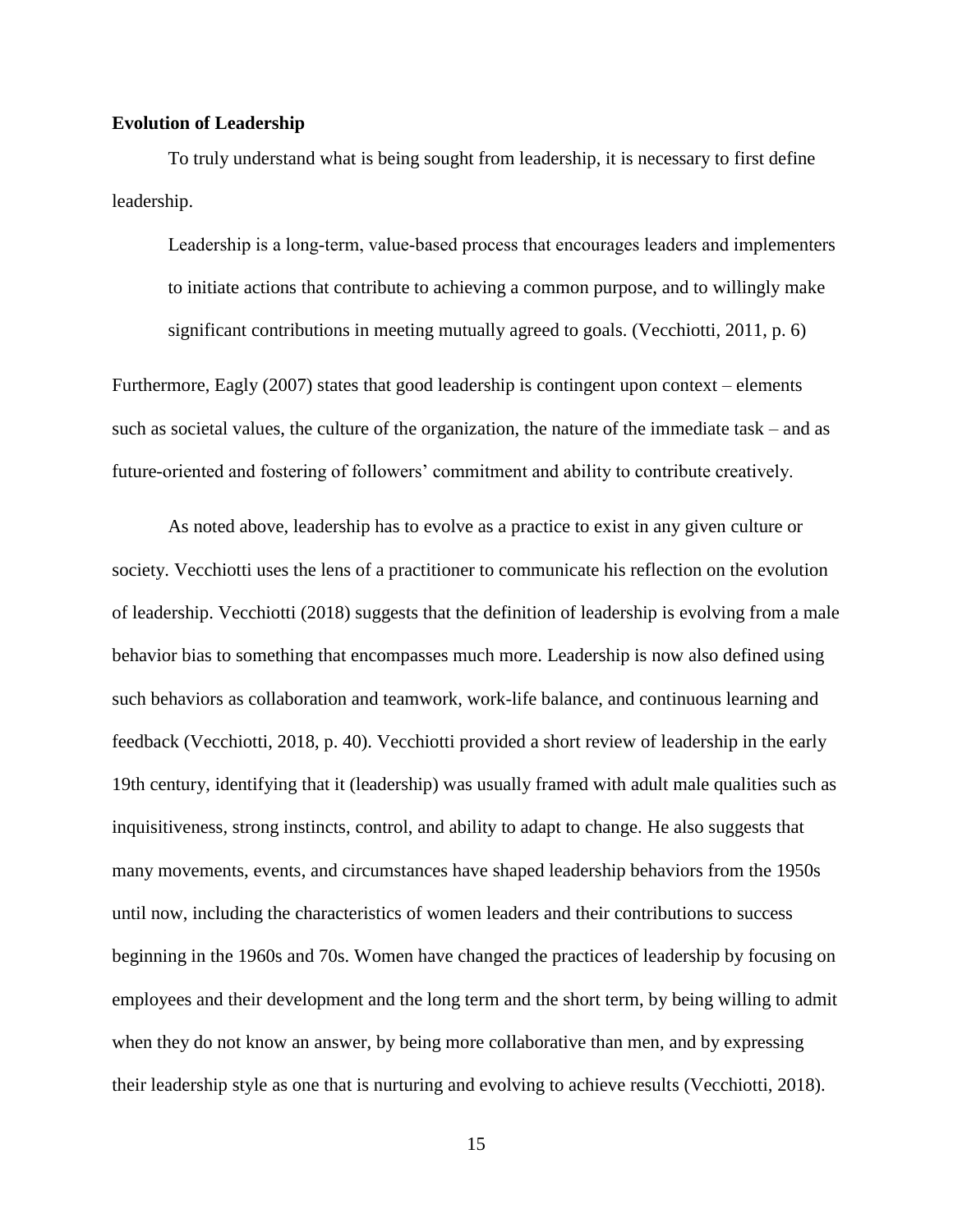Vecchiotti identifies that leadership as a people process began with women. Leaders and implementers (i.e. followers) must be willing to develop and contribute to the identification and achievement of mutually agreed-upon goals. There must be trust for the relationship between the two entities to function successfully. While this process of leadership may be ever-evolving as society continues to evolve, it appears that leadership as a process has opened communication between parties and engaged more implementers to contribute to success, even as shift continues to happen. In this new space, implementers will shape the behaviors of their leaders, as the leaders have to adapt to the needs of their implementers. It is suggested that servant and transformational leadership styles will be factors that catalyze the success of leaders in the current and future climates.

#### **Gender-based Leadership**

The question of gender influencing leadership has been researched for years; even as far back as 1975 when J. Brad Chapman completed a study comparing the male and female leadership styles, including the examination of leadership style and leadership behavior. He defined *leadership style* as "the underlying need structure of the leader which motivates his behavior in various leadership situations and infers the consistency of goals or needs over different situations" and *leadership behavior* as "what a leader does: the specific acts in which a leader engages during the course of directing and coordinating task oriented activities" (Chapman, 1975, p. 647). It was determined that, while men and women leaders engage in the same or similar styles of leadership, their leadership behaviors may differ. He also identified that both males and females may be conditioned by society and culture to adopt particular behaviors with men being more authoritative and women being more passive (Chapman, 1975). Shakeshaft, Nowell, and Perry (2000) reference a study from E. Garfinkle in 1988 demonstrating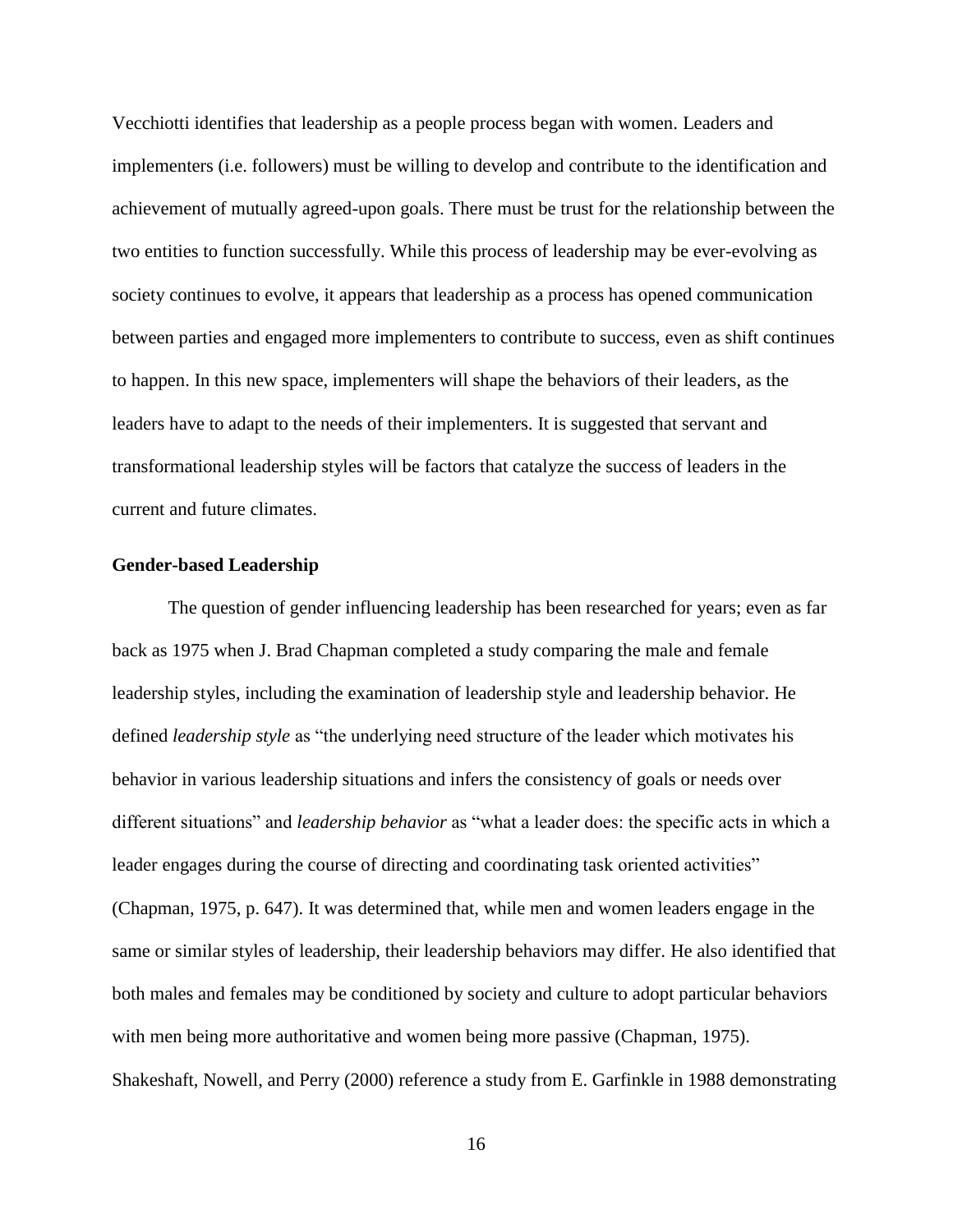that while men and women do have similar styles of leadership, they frequently have different focuses. This is initially showcased in their differing definitions of *trust;* men believe that trust is about the ability to disclose honest information safely, while women define trust as an expectation that they uphold in another individual or group that can be relied upon (Shakeshaft, Nowell, & Perry, 2000). This implies that men value the keeping of secrets, of not discussing outside of the group, while women believe that sharing and discussing actions and feelings is inevitable, and even helpful. Women found people untrustworthy if they didn't do something they said they were going to do, while men felt that was a time management issue and not a trust issue (Shakeshaft, Nowell, & Perry, 2000). Furthermore, in the Garfinkle study referenced by Shakeshaft, et. al (2000), it was found when examining evaluations of female teachers, male and female principals focused on vastly different elements: women were likely to focus more on teaching and learning (which encompasses a great deal of material) while men simply focused on organizational structure and avoiding conflict.

In Alice Eagly's (2007) article "Female Leadership Advantage and Disadvantage: Resolving the Contradictions" she identifies that while women are applauded and recognized for their combination of skills that garner favorable leadership styles and elevated effectiveness, they are often not offered the opportunity to assume a leadership role. Eagly asks the question, "How can women enjoy a leadership advantage but still suffer from disadvantage?" (2007, p.1). She determines how good leadership is defined and re-affirms that leadership is frequently defined in masculine terms. The reiteration of leadership styles versus behaviors is also present. Eagly (2017) states that researchers have responded to the evolution of leadership by defining good leadership as future-oriented and fostering creative collaboration within the organization. Even as far back as 1978 (around the time of Chapman's study), the term *transformational leadership*,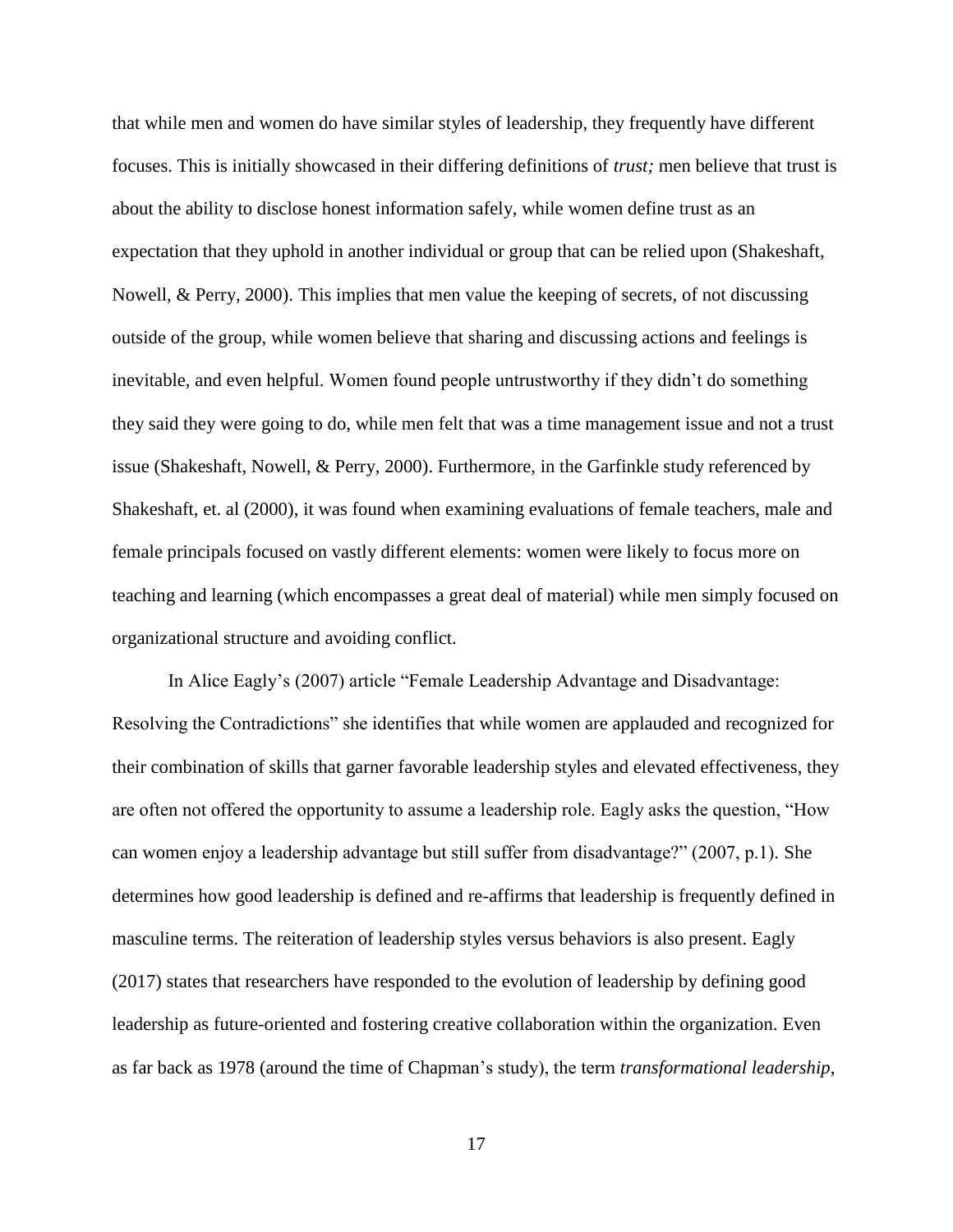which "involves establishing oneself as a role model by gaining followers' trust and confidence", was in development (Eagly, 2007, p. 2). A transformational leader mentors and empowers their followers and encourages them to reach their potential, therefore positively affecting their organization (Eagly, 2017). *Transactional leadership* involves clarifying responsibilities, rewarding objectives that are met, and helping followers correct and re-assess when upon failure (Eagly, 2017). Eagly determined through research that yes, transformational and transactional leadership are effective styles, though transformational may be slightly more effective, and that female leaders were more transformational and transactional than male leaders. This research implies that leadership style is linked to leadership effectiveness and the data supports this. It was found that companies with larger percentages of women in their top management groups or on boards of directors had better financial performance (Eagly, 2017). It is even stated that women overall are obtaining more education than men to achieve leadership positions. So why do women face obstacles that men do not?

#### **Female Leadership Style**

At its base level, the female style of leadership focuses on empowerment, relationships, teaching and learning, and community building (Sergiovanni, 2013). When synthesized, the backbone of these traits is trust. Trust is most noticed in its absence, as without trust, the effectiveness and progress of a leader are impeded (Tschannen-Moran, 2013). Female leadership style focuses on building trust so that those being led are offered the power *to*, rather than the leader having power *over* them (Sergiovanni, 2013). A dancer who cannot trust their leader, whether that be director, choreographer, or teacher is less likely to perform at a top-level. "Human learning is most profound, most transformative, and most enduring when two conditions are present: when we take risks and when a safety strap or belaying line supports us when we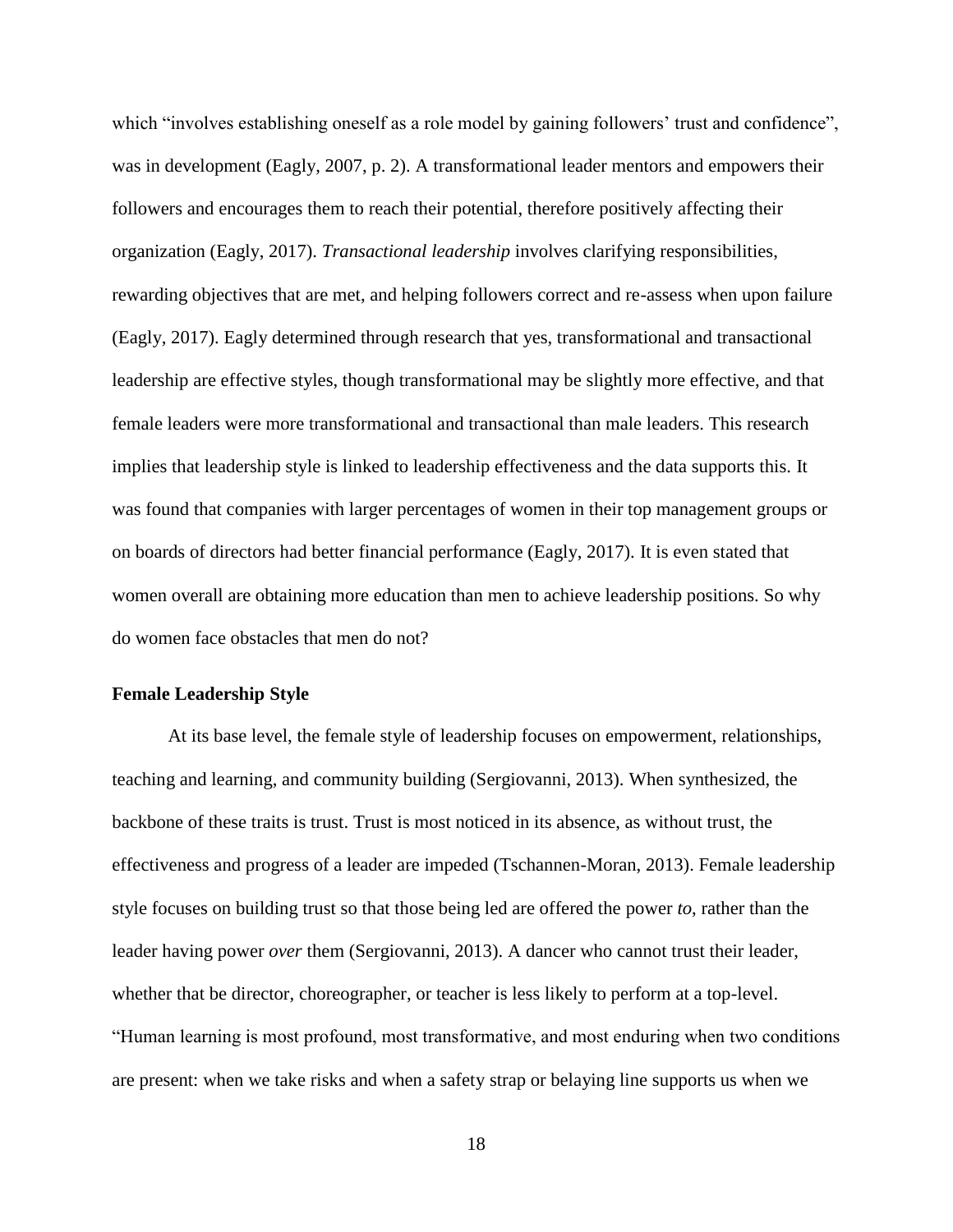fall, so that we don't get killed" (Barth, 2013). When participants are engaged in a trusting relationship with their leader, they are more willing to take risks and participate in collaborative endeavors, leading to higher-level learning, performing, and innovation. These are important factors when considering ballet school or company culture.

As defined by Tschannen-Moran (2013), there are five functions of instructional leadership: visioning, modeling, coaching, managing, and mediating. Each of these connects directly to the strengths of female leadership. In creating shared-vision, leaders must build trust by being open, honest, and forth-coming with plans. Participants need to understand where they are going and why they are working to achieve trust and henceforth elevated success. A positive relationship of communication must be established between the leader and the participant. Successful leaders must also "walk the talk" (Tschannen-Moran, 2013, p. 44). They must demonstrate the qualities they are asking of their participants, which includes continuity between actions and words. In dance, demonstration of technique or concepts is necessary, but it should never be flaunted to deflate a participant's ego. It is said that skillful leaders lead quietly, by being soft on people and hard on projects (Tschannen-Moran, 2013). Dancers are fragile; they constantly put themselves on display for judgment and feedback. A dancer will respond more positively to a leader who listens, holds them accountable, manages their progress and possibilities, and can be honest, but caring.

The value of female leadership style in pre-professional and professional ballet has yet to be connected to hard data in a significant way. Female leadership experience in the upper echelon of this realm has been historically sparse but is beginning to grow.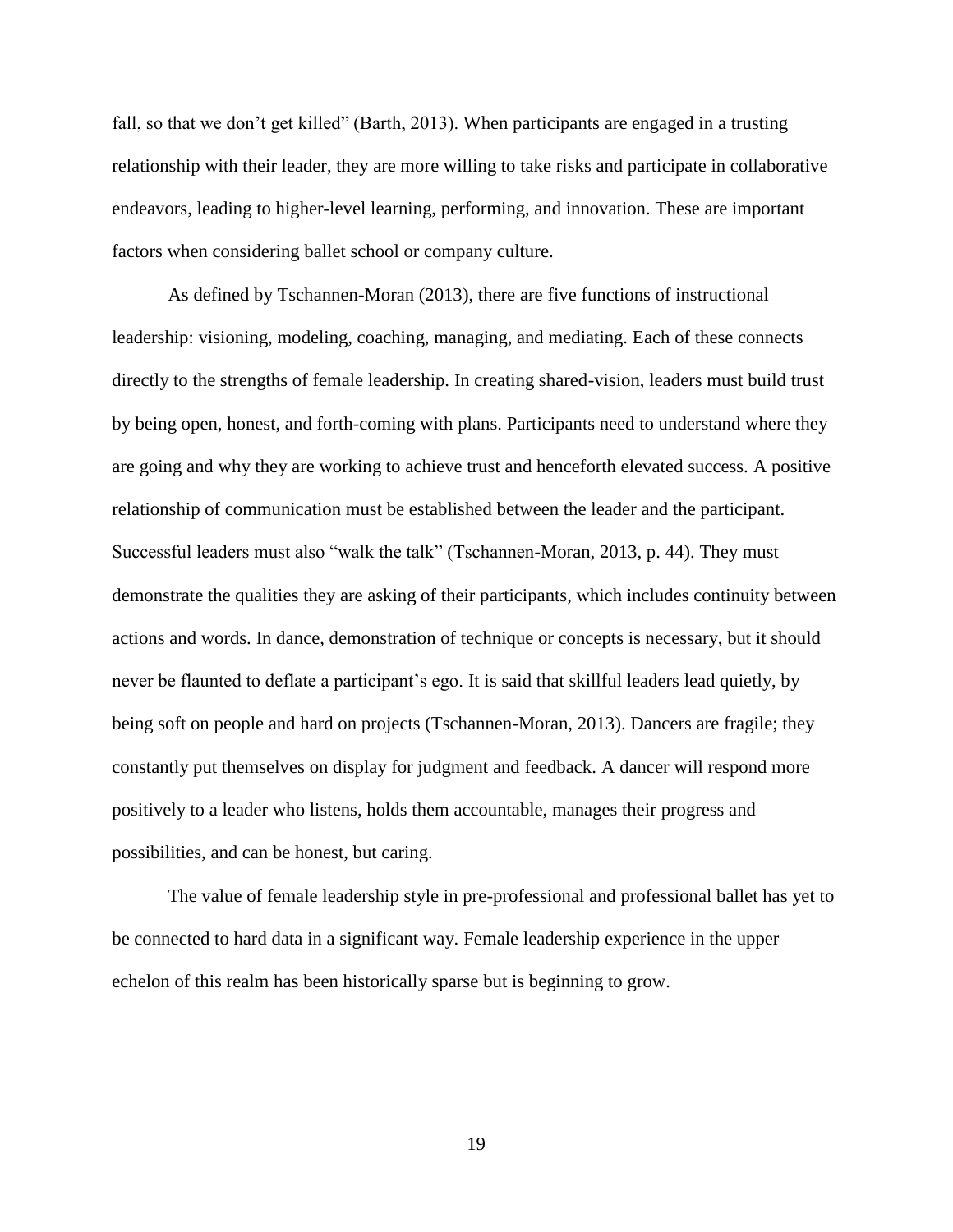#### **Female Leadership in Ballet**

George Balanchine is quoted as saying "ballet is woman", yet there has been much research on the unequal leadership opportunities afforded to women in ballet. In an article by Lisa DeFrank-Cole and Renee Nicholson (2016), they identify that women dominate the art form performance-wise, yet few are awarded prominent positions in leadership. In another study, Colette Kelly states that many "fail to acknowledge structural and systemic inequalities that promote men in ballet at the expense of their female peers" (2017, p. 1). The numbers indicate that professional ballet in the United States is dominated by females, however, men are preferentially awarded more opportunities to choreograph. It's been 14 years since a female was commissioned to create a main-stage ballet at the Royal Opera House (Jennings, 2013). The Brooklyn Academy of Music (BAM) presented a fall program in 2017 with 13 pieces of choreography, only three were choreographed by women (Taragano, n.d.). In the Joyce Theatre's 2017 spring-summer season only one-third of the works showcased were choreographed by women (Taragano, n.d.). In 2016, NYCB performed 58 ballets, none were choreographed by a woman (Cooper, 2016). Kelly's research shows that "62% of professional ballet dancers in the nine largest American Guild of Musical Artists (AGMA) signatory companies are women, yet men comprise 85% of the choreographers who create original work for these companies" (2017, p.2). This is a seemingly perfect example of the glass escalator theory. The glass escalator theory "describes the differences in upward advancement between men and women in the workplace, particularly those workplaces that are female-dominated" (McCallister, n.d.). Kelly lists four factors that must be present for this phenomenon to fit the glass escalator theory. First, it must be a predominately female profession (which was proven in the statistics above). Second, there must be inequalities within the same profession (choreography versus performance). Third, it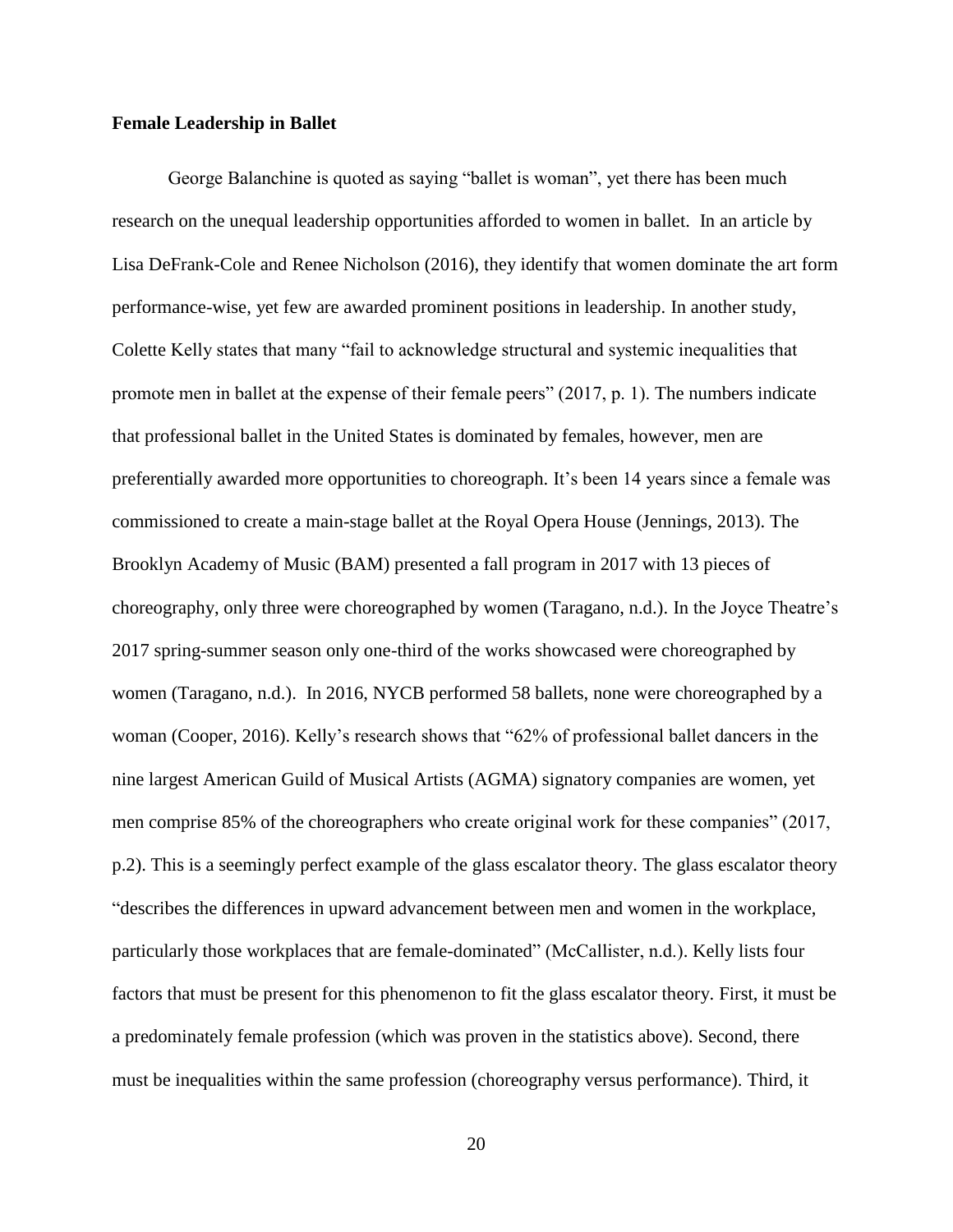must be proven that "men are preferentially hired and promoted as ballet choreographers" (Kelly, 2017, p. 3). Finally, "the glass escalator theory states that preferential promotion results from negative culture stereotypes keeping men out of female professions" (Kelly, 2017, p. 3). Kelly can identify each of the factors in her research, indicating that the glass escalator theory applies to professional ballet.

To prove each of these points, Kelly (2017) researched Justin Peck and Benjamin Millepied, both professional ballet dancers turned world-renowned choreographers and interviewed three female choreographers, Gabrielle Lamb, Emery LeCrone, and Helen Pickett, all of whom were also professional performers and now choreographers. At first glance, there is no issue; the women have become professional choreographers. The glaring difference is that while Peck and Millepied have been fortunate enough to take on roles such as resident choreographers or choreographers for commissioned works for major companies, none of the females have had this same ease of experience. The women, who have engaged in various choreographic projects, not only have to be the choreographer, but also the administrator. This means hiring dancers, finding rehearsal space, balancing schedules, finding performance spaces, etc. The experiences are on opposite ends of the spectrum of support and grandeur. Rachel Moore, former professional dancer, Executive Director and CEO for ABT and current President and CEO for the Los Angeles Music Center, states that,

The men are able to get the more stable, more solid jobs. For a variety of reasons. I think that it's still a man's world and for many places, the male candidate is going to get chosen over the female candidate. Because boards [of directors] are more comfortable with that, there's a history there. They're seen as more credible on some level. I think that's all still true. (Basco, 2015)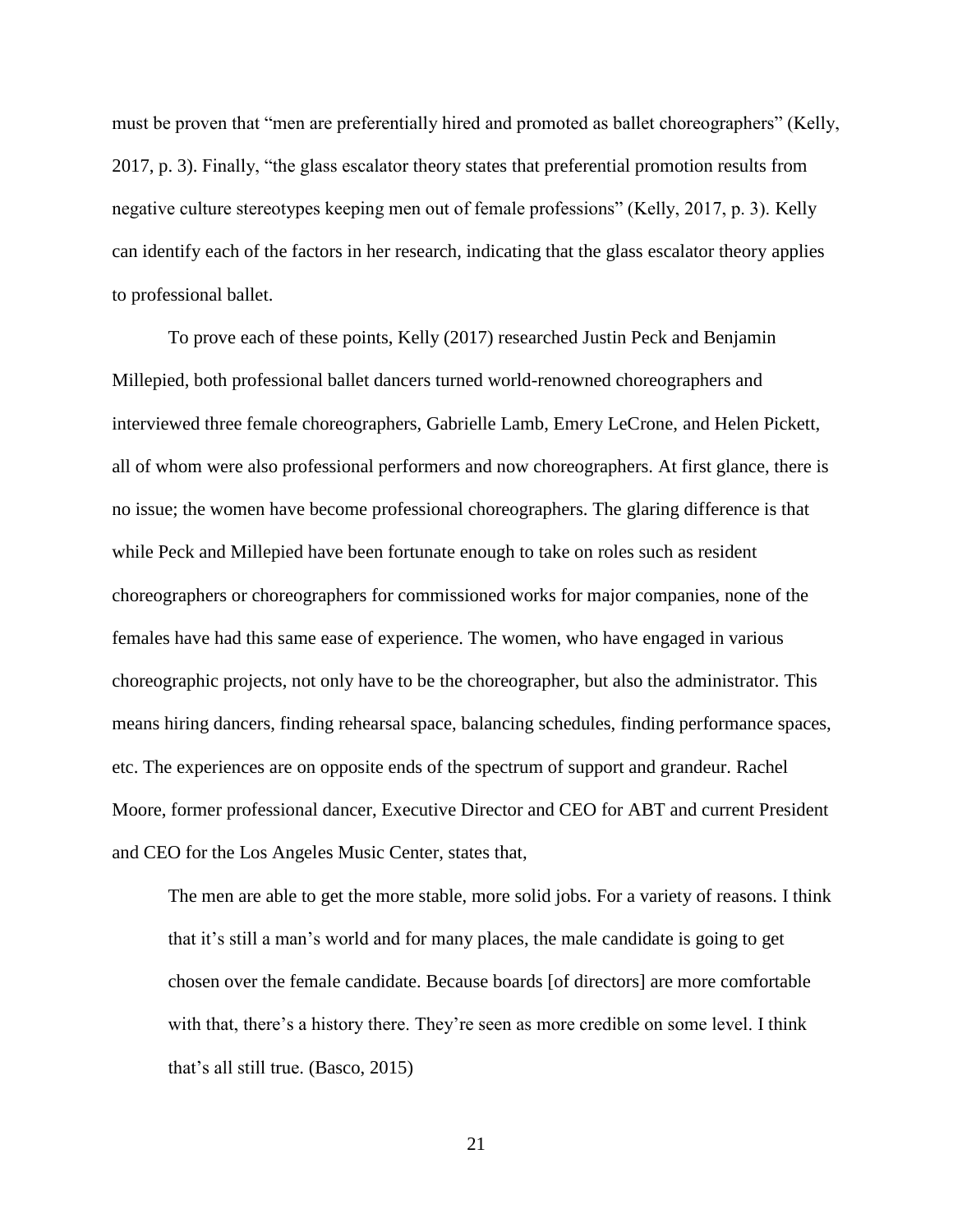Similarly, there is a lack of research or publicity given to female-centric ballet. After many searches on the parts of Meglin and Brooks (2012), it was discovered that few articles discuss female artistic directors in dance, while several discuss "male directors strengthening the ensemble work of the women in the corps de ballet" (p. 1). They further acknowledge articles in *Dance Magazine* and *Dance Teacher Now* that identify female leaders in dance, but of these, only one is an upper-level company with a female leader. At the time of this article, of six toptier companies in the USA, only one executive position was held by a woman (and she is an executive director, not artistic, at ABT) (Meglin & Brooks, 2012). In surveying the New York Times archives for articles on "women choreographers" and "ballet", there are only 23 articles, indicating a lack of female presence. In 1994 there was an interview with three women choreographers featured in NYCB's Diamond Project at the New York State Theatre, which sounded promising, except that the male choreographers outnumbered the females three to one.

DeFrank-Cole and Nicholson did explore one story of female leadership in the upper echelon of ballet: that of Lourdes Lopez, former professional ballerina and current Artistic Director of Miami City Ballet. Ms. Lopez was handed a company in distress. Former director Edward Villella had many troubles with the Company and the Board and left his position, after having been the one to help establish the company. Lopez had been running a small, experimental company in New York and had a strong career as a performer before her post in Miami. This was identified as a *glass cliff* scenario, a term coined in the early 2000s "referring to leadership positions that are perilous for women" (DeFrank-Cole & Nicholson, 2016, p. 82). It seems that the Board was relying on Lopez's female leadership qualities to turn the Company around. They chose wisely. Lopez demonstrates many effective leadership behaviors in that she listens to her dancers and takes their input, brings a 'positive vibe' into the room, and encourages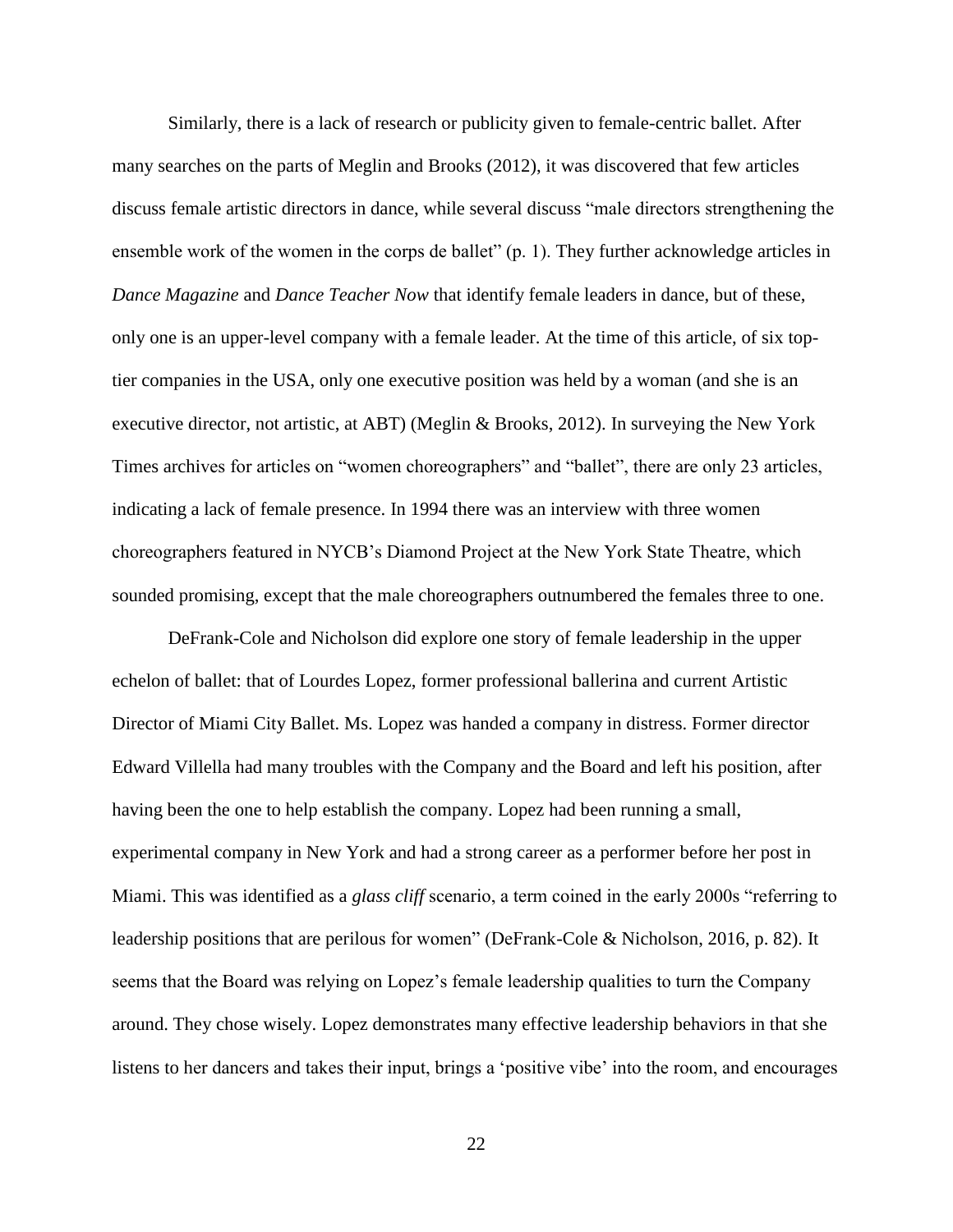choreographic creativity in her dancers. She has opened the lines of communication. She has been identified by her dancers as being 'supportive, but tough' and has brought the Latin culture of the company's hometown into consideration when planning performance programs. She has a vision for the Company, is an ally to the dancers, connects to her community and culture, demonstrates stewardship, and empowers those around her (DeFrank-Cole & Nicholson, 2016). She demonstrates transformational leadership, as formerly defined by Alice Eagly in this review.

It is stated in the study by Kelly (2016) that the under-representation of men in femaledominated professions, such as ballet, could be part of the reason men are given preferential treatment and more opportunities. By moving men into these authoritative positions (i.e. choreographer or artistic director), it may be possible for the company to compensate for the negative societal pressure of being in a female-dominated industry or profession. Another reason for the preferential awarding of these positions to men may also be that for females, there are more demands on them as professional performers, therefore they do not have the time or energy to focus on creativity while they are working towards promotion in the company. Kelly identifies this as an institutional structure issue stemming from the competition to achieve an advanced rank (i.e. soloist or principal dancer); women rarely choose to be a choreographer over the possibility of promotion (i.e. discontinuing their career). Finally, most women dance in the corps de ballet before being promoted to soloist or principal dancer. The corps de ballet requires uniformity and does not challenge creativity, therefore derailing the dancer's creative impulses. Anna Laekerson of the Royal Danish Ballet stated that "It was in the air that you had to be a good girl, and being a good girl meant performing not creating" (Meglin and Brooks, 2012, p. 3). Alastair Macaulay, dance critic for the New York Times, wonders if ballet is ready for such a shake-up of change in the addition of female leadership, being that many old hierarchies and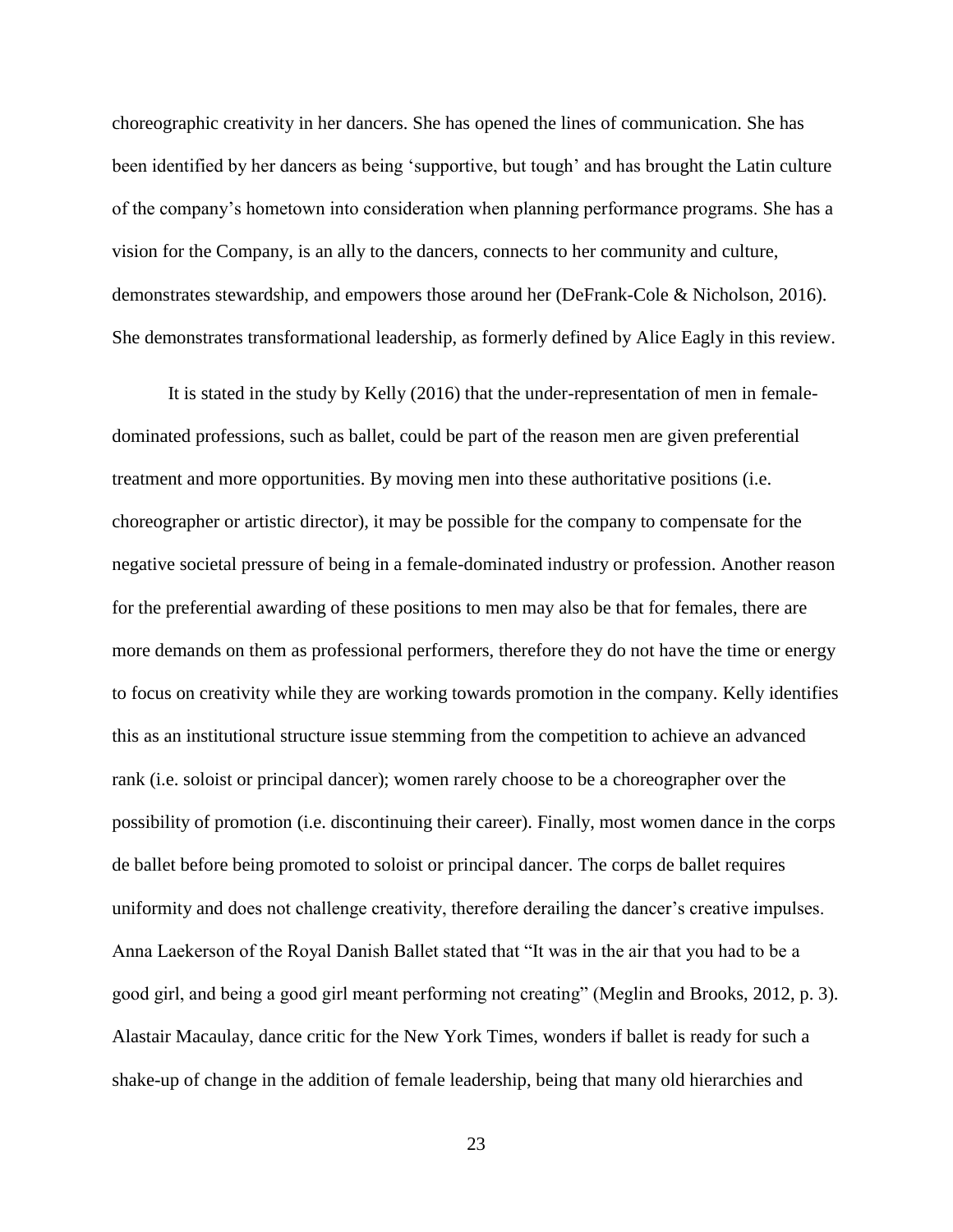codes (such as women performing on pointe and men being strong partners) are still in place (Meglin & Brooks, 2012). He also pondered whether new choreographers and artistic directors would question or change these historical and aristocratic roles.

#### **Summary**

There is significant general research on leadership culture, style, and behavior; there is even significant research on gender-based leadership. Female leadership opportunities have been sparse in the past, but are growing as society shifts. This fact alone has allowed the aforementioned gender-based research to exist. The characteristics that comprise a successful leader are known, the stereotypical differences between male and female leaders and the advantages and disadvantages of both are also known. What is missing, however, is the narrative surrounding the female leadership experience. There is not much written on the journey of females to their leadership positions. What was their path to leadership? What do they feel are the qualities/behaviors required to lead? What can we learn from their experiences that might inform future preparation?

Dating back to King Louis XIV, the majority of ballet leadership has been male; male ballet masters, male choreographers, male directors. There have been a few females who have risen to leadership roles, but not far beyond the traditional ballet studio class or ballet mistress. Whether the position is director, owner, or choreographer, the female leadership opportunities in the upper echelon of ballet have been limited. This could be due to the sheer number of female dancers, the competition among female dancers, and/or the technical career demands of female dancers preventing more of them from achieving leadership positions. As society continues to evolve, more possibilities are presenting themselves. It may be true that ballet is ready for more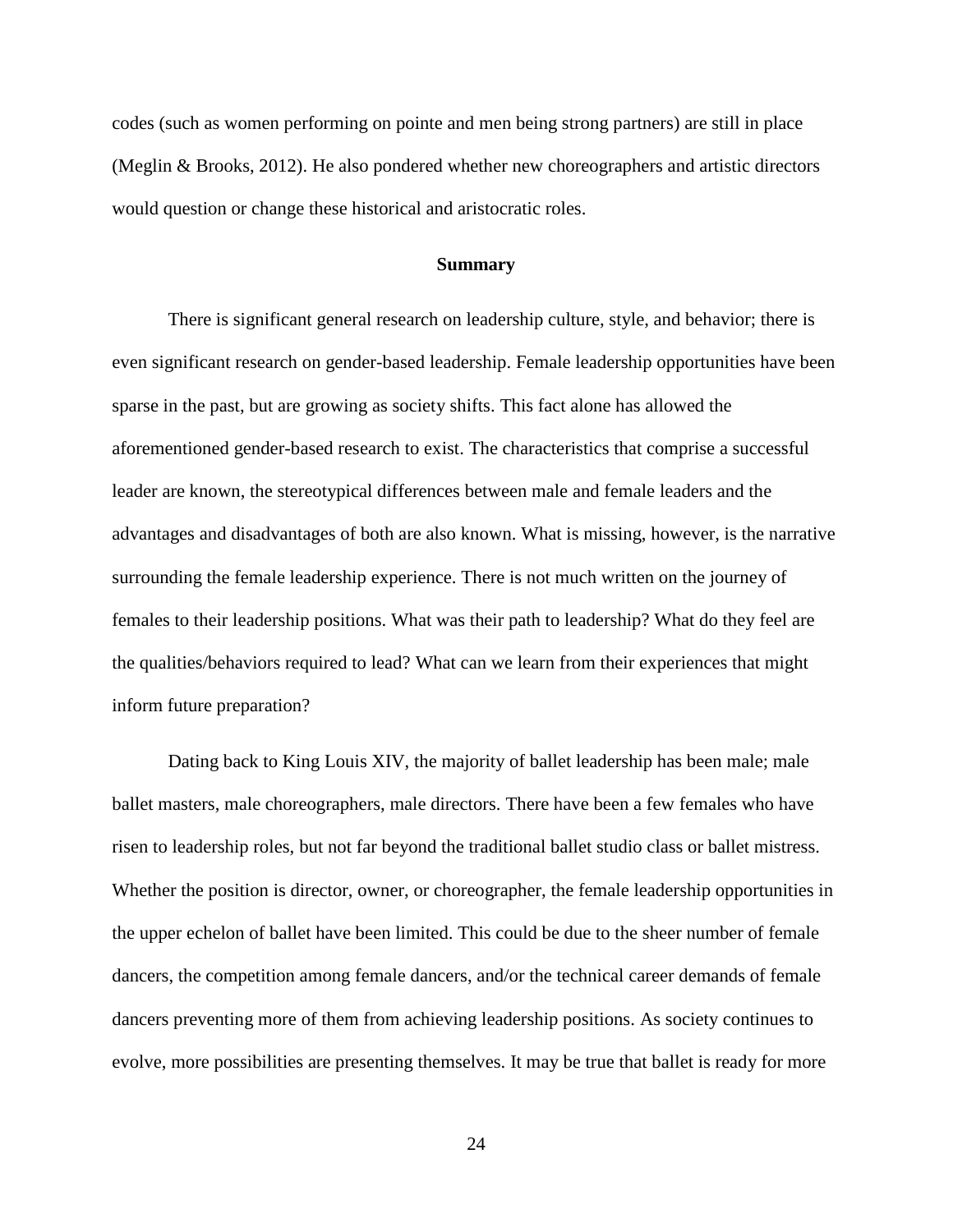female leaders, but this remains unknown until those who have achieved leadership positions tell their stories.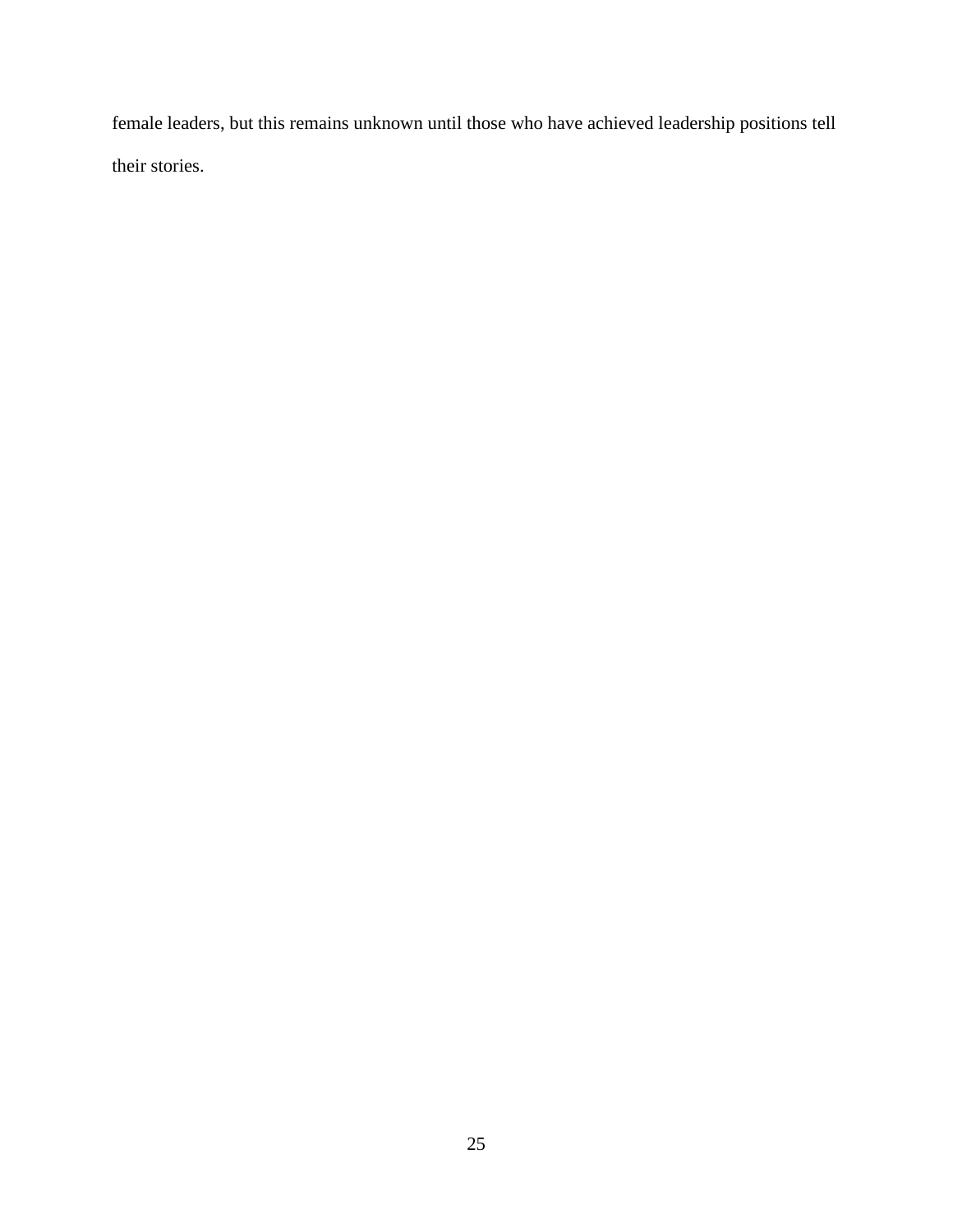# **CHAPTER 3: METHODOLOGICAL DESIGN**

The purpose of this research was to examine the female leadership experience in preprofessional and professional ballet. This study examined the stories of four women currently in leadership positions in the ballet world. Through in-person, phone, and email interviews, data was collected. From the data, the following themes emerged: training and career development, female leadership, leadership responsibilities, and mentorship. The purpose of this chapter is to detail the process undertaken in this research study.

The first section will discuss the research design and rationale for selecting a qualitative, specifically narrative, study. The second section will detail the process of participant selection. The following sections will address data collection, the process of analyzing collected data, storage and protection of data, and questions posed during the interview process.

# **Research Design**

The chosen methodology for this study was qualitative, narrative design. "A narrative typically focuses on studying a single person, gathering data through the collection of stories, reporting individual experiences, and discussing the meaning of those experiences for the individual" (Creswell, 2012, p. 502). The purpose of a narrative study is to tell the stories of individuals who are willing to share their stories, offering practical and specific insights (Creswell, 2012). In this study, the researcher wished to gain insight into the female leadership experience in professional and pre-professional ballet through interviewing women who have ascended to the position of leader. The narrative approach allowed for the exploration of the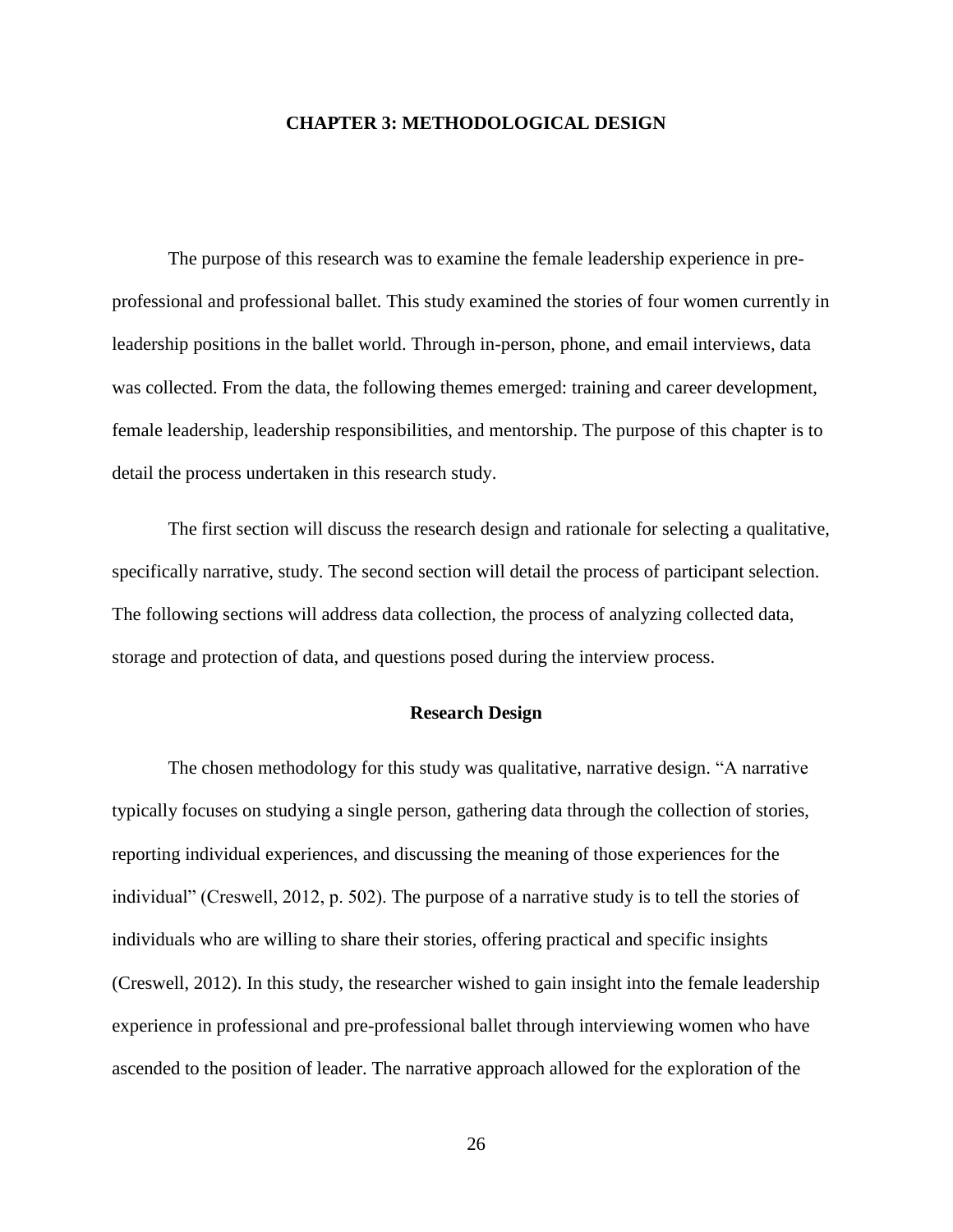experiences of individuals through their life histories and personal experiences. Before engaging in any selection or collection, the researcher obtained permission to conduct this study through the Internal Review Board (IRB) and Northern Michigan University (NMU).

# **Participant Selection Process**

In conducting a qualitative study, there are five interrelated steps that comprise the process (Creswell, 2012). The first of these steps is identifying participants. The population being studied in this research was female leaders in pre-professional and professional ballet. After the identification of the population, the researcher employed a purposive, homogenous sampling approach, meaning that participants were identified based on the premise that they could best help the researcher understand the intended central phenomenon and belong to a subgroup with defining characteristics (Creswell, 2012). In this instance, the subgroup would be the specification of females in various leadership roles in ballet including artistic direction, administration, entrepreneurship, production, and choreography.

The second step in the processes of conducting qualitative research is gaining access to the site, and subsequently, the participants. The researcher contacted nine potential participants through email that fit the sampling criteria of females in leadership roles in ballet. Of the potential participants contacted, the researcher knew three of the women personally. The remaining five candidates were acquaintances of the aforementioned three. Of those eight, four responded that they were available and willing to participate in the study, spanning leadership positions in arts administration, entrepreneurship, artistic direction, and production and choreography. At this point, the researcher emailed the participants an informed consent document to ensure that the participants understood the full scope and purpose of the study. All participants signed and returned the document.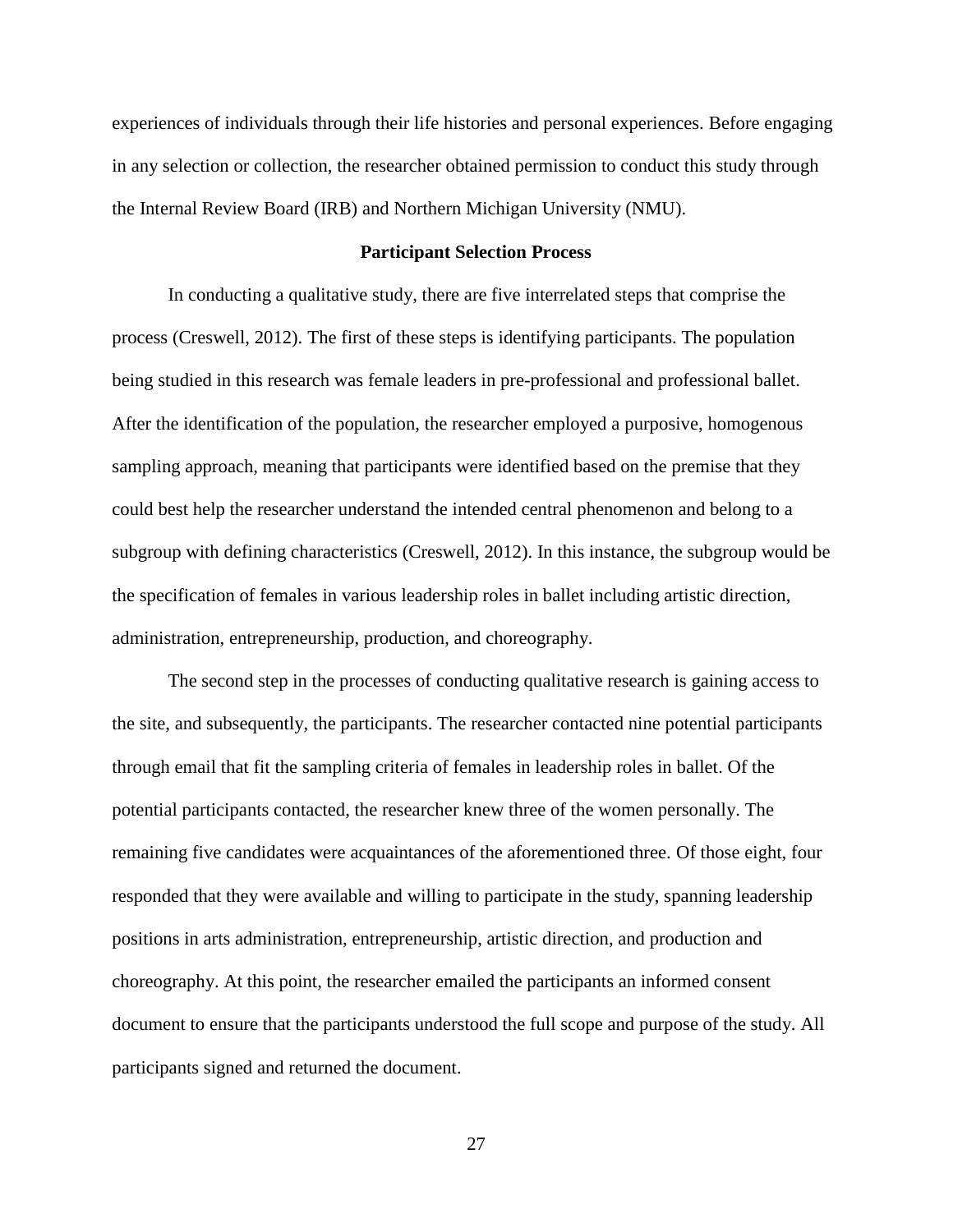# **Data Collection**

The collection of data is the third step in the qualitative research process. This includes the process of determining what types of data best address the research question. The researcher determined that conducting interviews would be the best protocol for this particular research question. This was also in alignment with the definition and best practices of a narrative study, which includes collecting personal stories and experiences. In this study, 14 open-end interview questions were devised for one-on-one interviews that would inspire conversations spanning participants' current position, leadership behaviors and philosophies, personal reflections on female leadership in ballet, and challenges they face. Upon acceptance into the study, the participants were emailed four pre-interview questions to be returned to the researcher prior to the interview, as well as the remaining 10 interview questions. As will be discussed later in the study, the participants all maintain extremely busy work and personal schedules. Therefore, the pre-interview questions were not completed before the interviews. Due to time limitations, a pilot interview was not completed. The researcher contacted each participant to schedule a date and time to complete the 40-60 minute interview. Three of the four interviews were conducted in-person; two at the participants' workplace of ABT and one at a coffee shop on the Upper East Side of New York City. The fourth interview was conducted over the phone, as the participant had just returned home to Maryland from a performance tour with her company in France (which was cut short due to COVID-19). Prior to each interview beginning, the researcher reviewed the participant's informed consent document to ensure that the participant would allow the interview to be audio recorded and to confirm that the participant approved having her identity revealed. All interviews were recorded on the researcher's personal iPhone and transcribed by a professional service.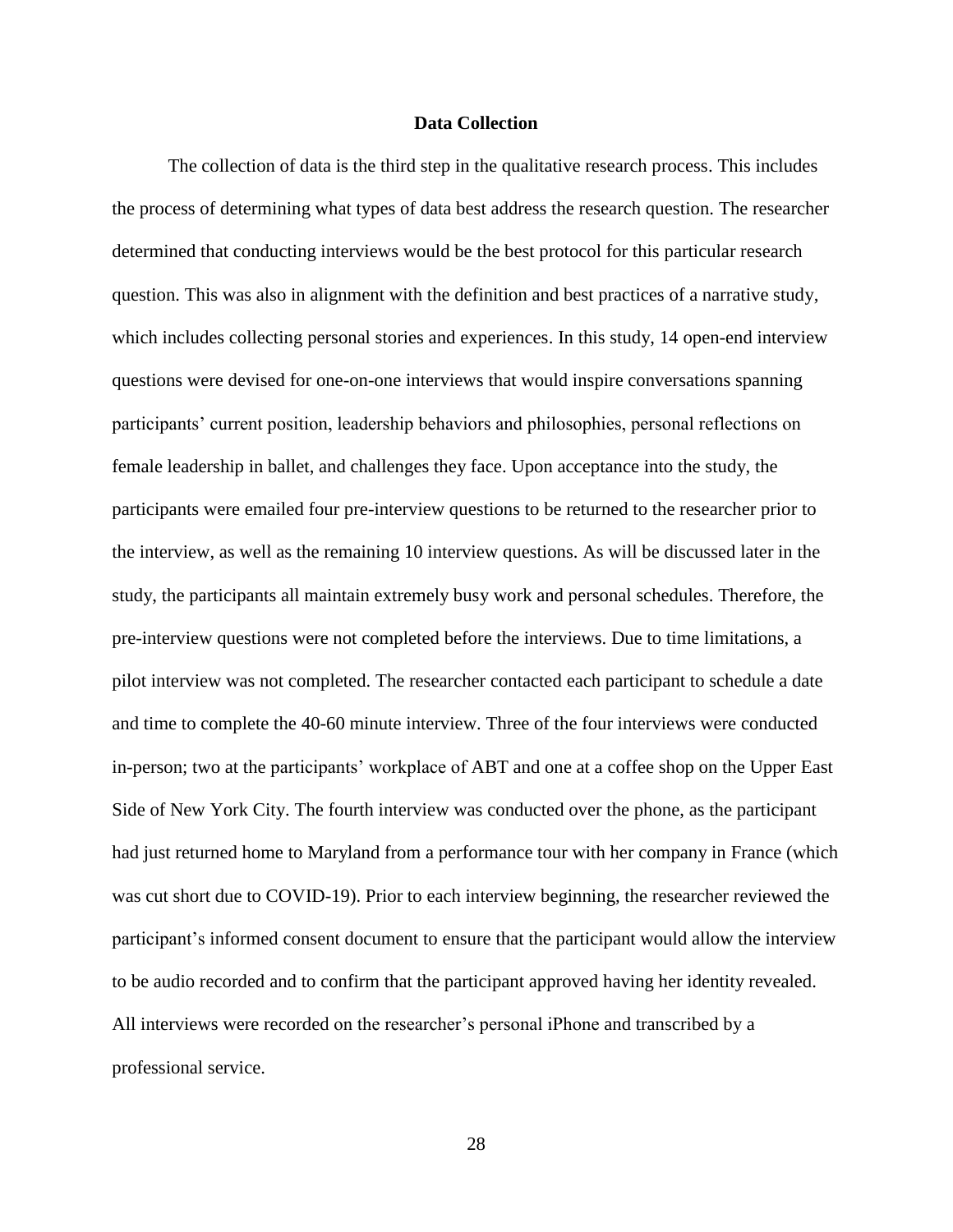Member checking is defined as the process in which the researcher asks the participants involved in the study to check the accuracy of the account (Creswell, 2012). In this study, the completed interview transcripts were member checked via email communication with the participants for accuracy of information and presentation. Minor edits were made to the transcriptions, leading the researcher to step four in the research process—analyzing the collected data.

### **Data Analysis Procedures**

The data analyzed was derived entirely from the interview transcriptions. In examining the data, the researcher sought out themes, connection points, and categories that ran through the interviews. The combined deductive and inductive analysis approach, along with perspectives held by the researcher allowed for the identifying of inferential themes that might lie below the narrative.

Creswell (2012) stated that a good narrative study not only reports the stories and experiences of an individual but also situates them within various contexts to derive themes to be reported. The researcher began analyzing each interview by putting the journey of the participant into chronological order, allowing for commonalities across experiences to be determined. The researcher then began to investigate the participants' responses for categories and themes. Crosscases analysis was used to code data. All coding was done by the researcher. The four themes to emerge from the data were training and career development, female leadership, leadership responsibilities, and mentorship.

#### **Data Storage and Protection**

All data collected is stored in digital format on the researcher's password-protected computers and iPhone. The researcher used a professional transcription service to transcribe the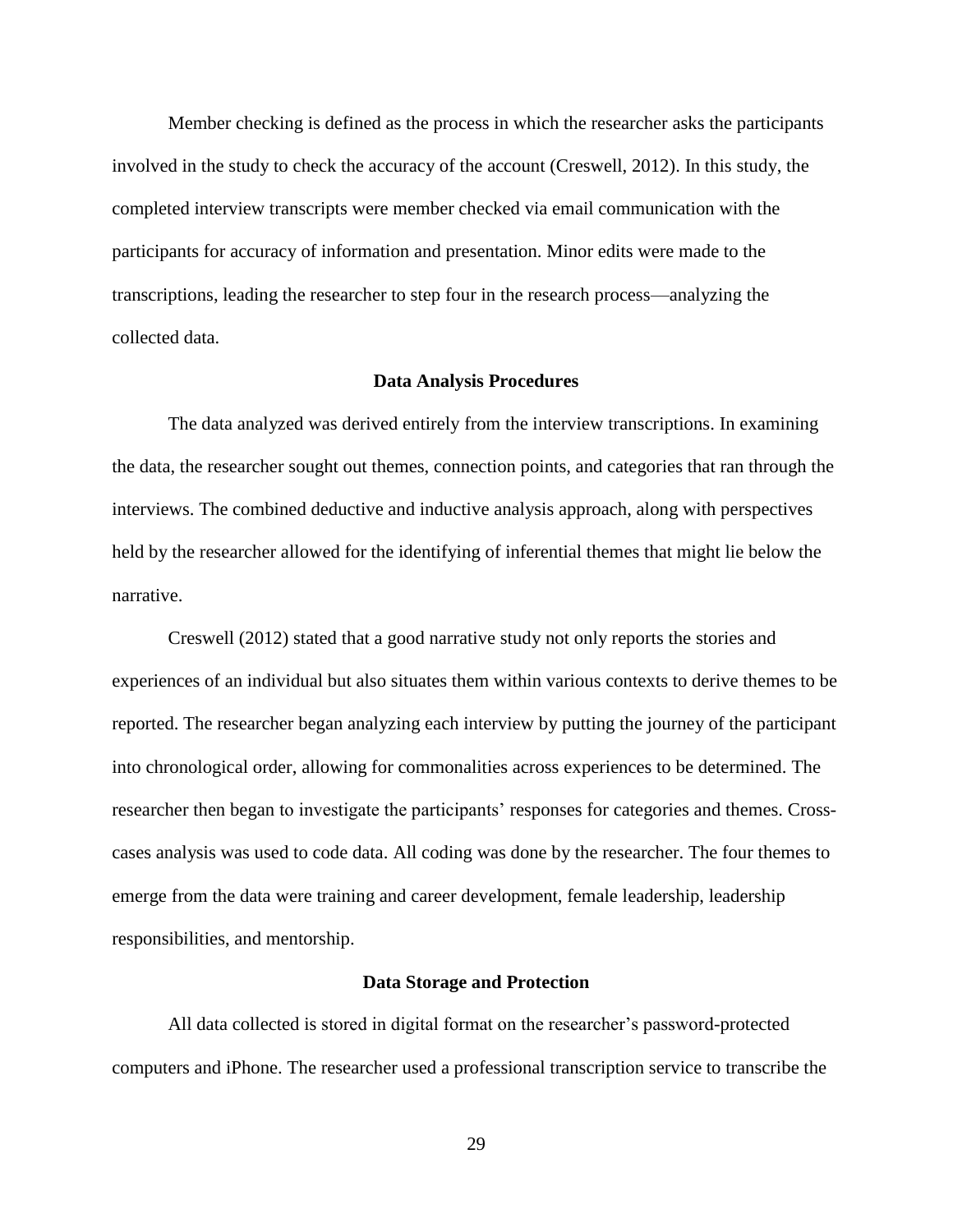interviews into a Microsoft Word document format. All signed consent forms have been scanned and saved digitally on the researcher's laptop as PDF files. All files, including data and consent forms, are backed up on a password protected cloud program, Microsoft OneDrive. All data will be kept for seven years.

# **Interview Questions**

The interview questions were designed to elicit responses to the main research question: *What is the experience of female leaders in pre-professional and professional ballet?* Pre-Interview Questions (sent to participants via email to be completed in advance):

- What is your current leadership position?
- What has your journey been to achieve your current position?
- What do you believe the benefits are of having female leaders in pre-professional and professional ballet?
- What leadership styles/traits/behaviors do you find most effective as a leader in preprofessional and professional ballet?

Interview Questions (asked in the interview):

- Do you have any mentors who have influenced your practice of leadership?
- How do you approach your day to day activities/assignments/duties in your leadership position?
- What do you believe are your successes in leadership?
- What do you believe are your challenges in leadership?
- What is your favorite part of your job?
- As a female leader, do you feel obligated to embody a certain set of behaviors in order to be successful?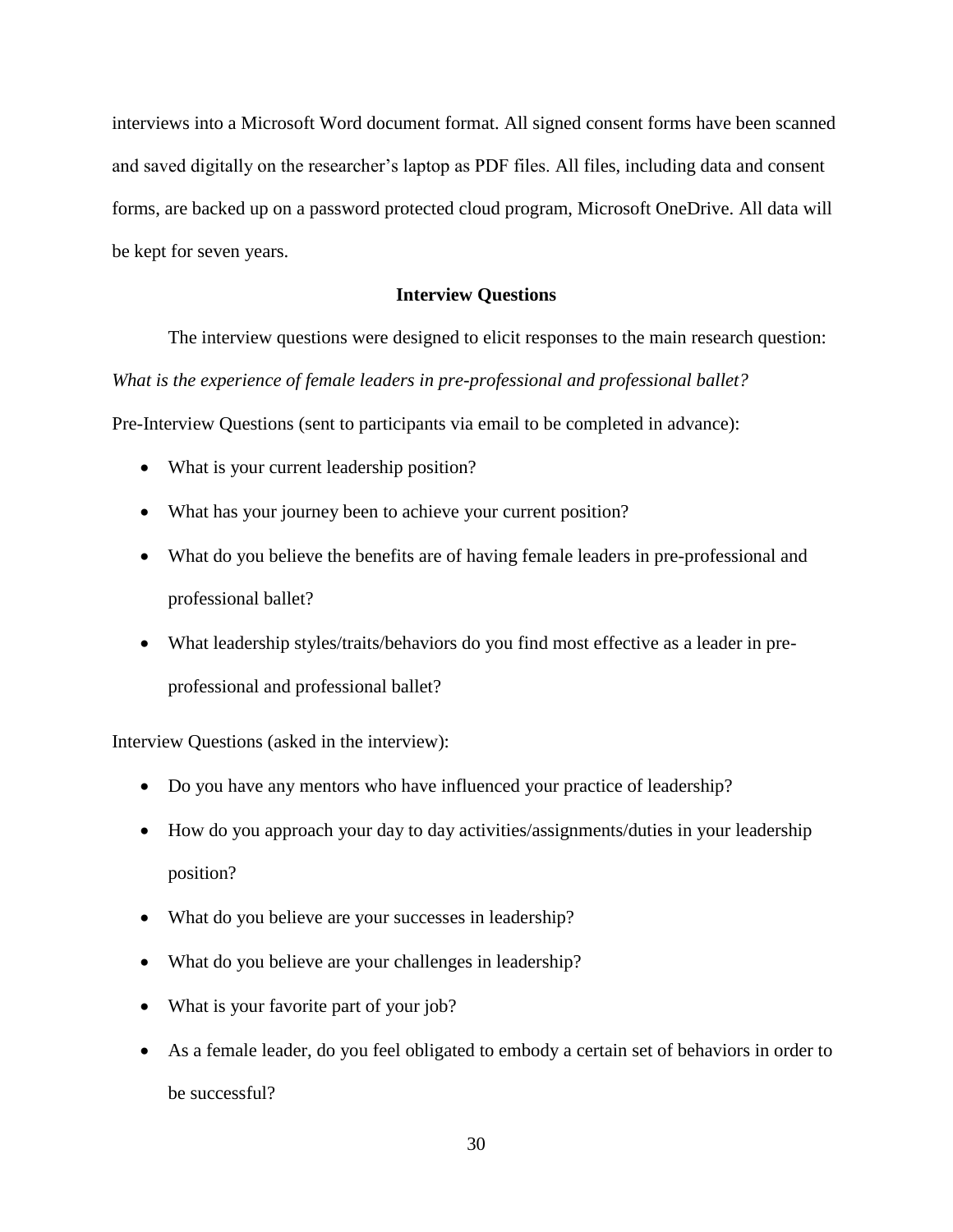- Have you experienced any barriers to reaching your current position?
- How do you feel the female leadership experience in this industry has evolved?
- How can we encourage women to pursue leadership roles in pre-professional and professional ballet? Did you have any mentors who influenced you?

# **Summary**

This section of the thesis was devoted to addressing the researcher's methodology, including research design, participant selection process, data collection, analysis of data, storage of data, and interview protocol. The purpose of this study was to explore the experiences of female leaders in pre-professional and professional ballet, with a guiding question that directly reflected that idea.

The research sampling included four women who are all current leaders in the world of ballet, three residing in New York City, one with a home-base in Maryland, representing the full gamut of female leadership opportunities in ballet. Each participant was confirmed and scheduled for their interview via email communication. An informed consent document was also emailed to each participant in advance of the interview to ensure that the full scope and purpose of the study was understood.

Data collection was completed through one-on-one interviews. A selection of 14 questions was presented to the participants in advance of the interview to allow time for processing and preparing responses. All interviews were audio-recorded for accuracy and transcribed by a professional service. Final transcripts were emailed out to all interview participants to be reviewed for accuracy. Upon completing the minor edits to the transcripts, all data was hand-coded for commonalities and themes. From the data, four themes were identified: commonalities in training, female leadership, leadership responsibilities, and mentorship.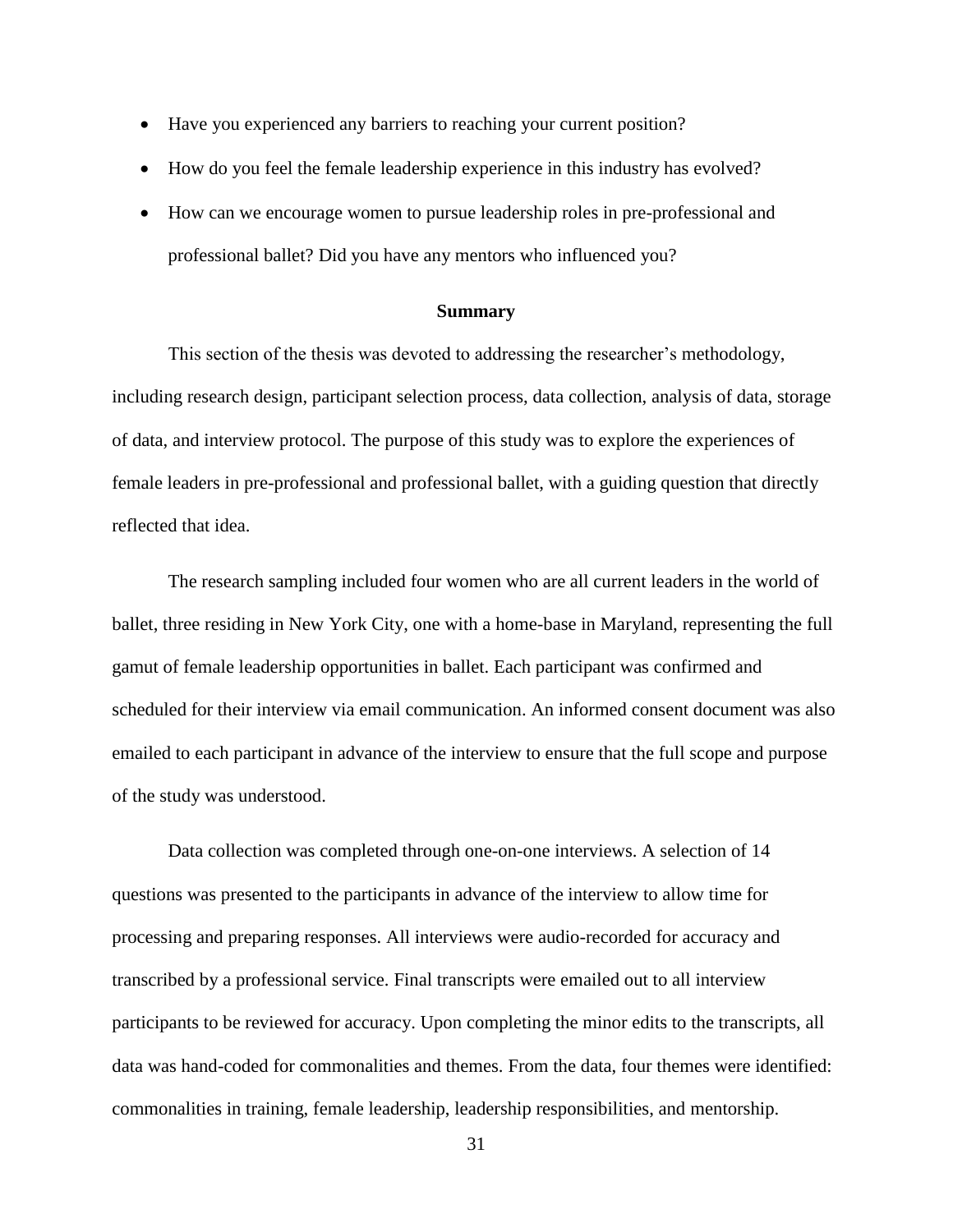The data collected is stored on the researcher's password-protected laptops and iPhone, as well as on a storage cloud program that is also password protected.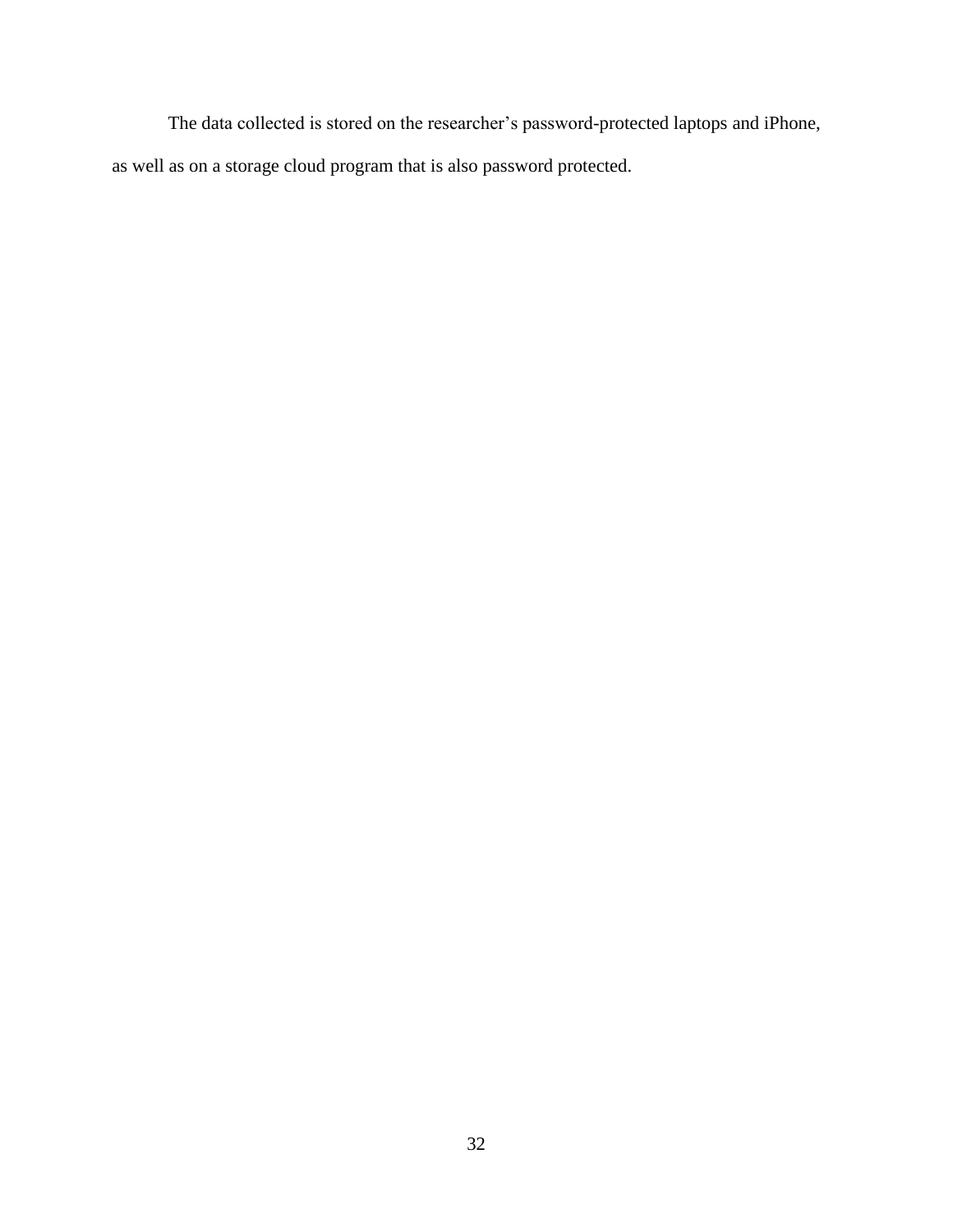# **CHAPTER 4: RESEARCH RESULTS**

In this study, four women shared the experiences, philosophies, successes, and challenges of their leadership role in pre-professional and professional ballet. The stories told during the interview process presented personal experiences as perceived by the participant. While each interview was unique, many recurring themes developed across the narratives.

The purpose of this chapter is to introduce the women who participated in the study and present the findings related to the research question: *What is the experience of female leaders in pre-professional and professional ballet?* The first section will familiarize the reader with each of the four female participants. The following sections will present the key themes discovered from the interview process, as well as the overall research findings.

# **Participant Narratives**

This section will introduce the reader to each of the study participants including their background in dance training and journey to their current leadership position.

# **Cynthia Harvey**

### *Current Position*

Ms. Cynthia Harvey is presently the Artistic Director of the American Ballet Theater Jacqueline Kennedy Onassis School (ABT JKO School), as well as the overseer of the William J. Gillespie School at Segerstrom Center for the Arts in Orange County, CA. She artistically directs the ABT National Training Curriculum (NTC) and also teaches for ABT's JKO School and Studio Company.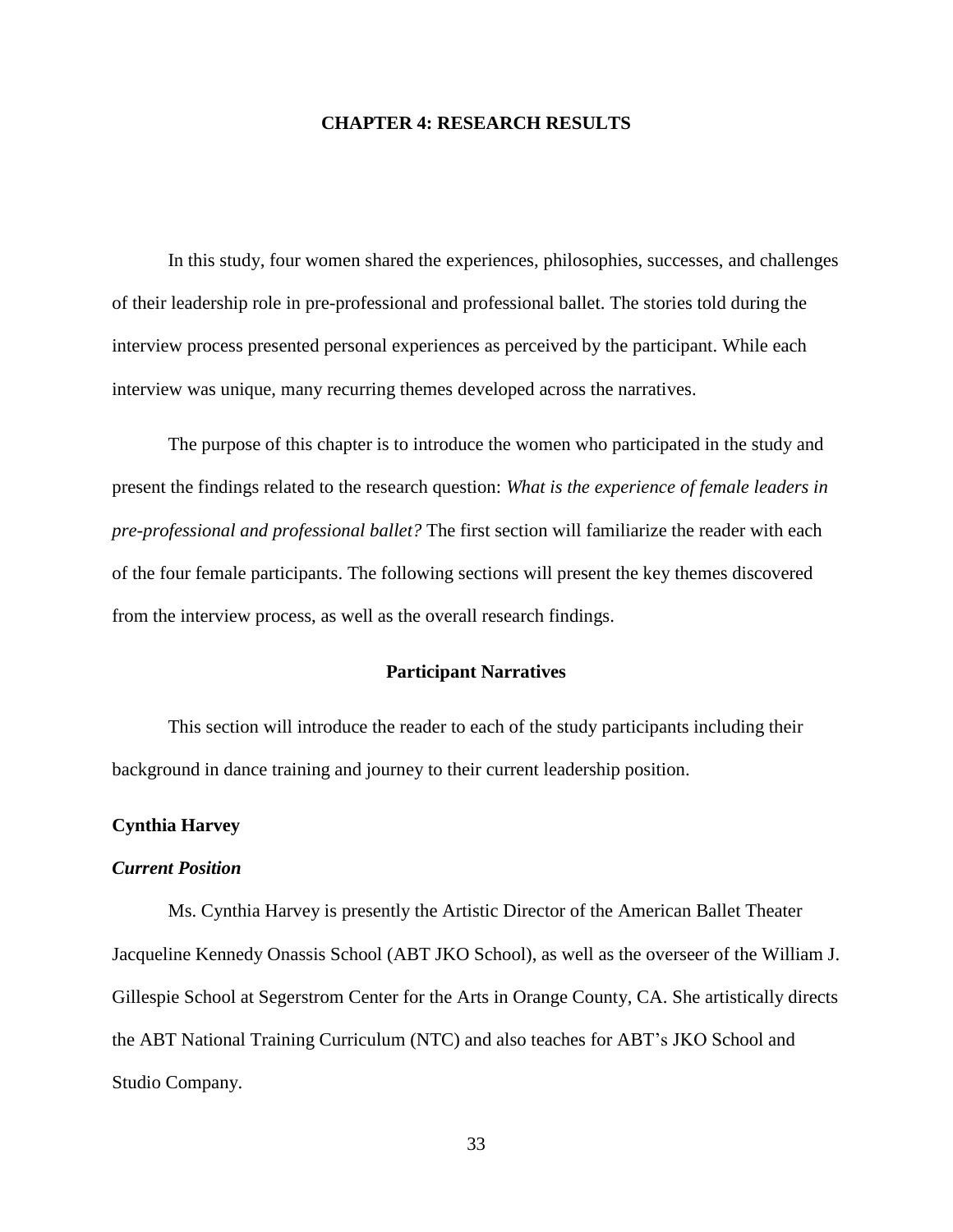# *Dance Training*

Despite a wildly successful international performance and teaching career, Cynthia Harvey's training background is much like many other dancers. Ms. Harvey grew up in California and began her dance training with her sister in tap, acrobatics, and baton twirling classes when she was four or five. The Harvey family couldn't afford to continue to keep their daughters in dance classes, so they were forced to withdraw. Cynthia shared a memory from her early training that speaks volumes about her personality. When the girls were able to return to dance class, the local teacher offered ballet class, and Cynthia's sister could reach the ballet barre, but she couldn't; she was too tiny. Of course, this made Cynthia want to do it even more. She states, "Because a challenge has always been like my bull to a red cape. My go. Even at that early age, I somehow took to a challenge" (C. Harvey, personal communication, March 6, 2020). Following the acceptance of this challenge, Cynthia enrolled in a park-and-recreation-type summer course at the age of eight years old. After her mom saw her trying to emulate Margot Fonteyn on the television, she decided (along with the teacher's recommendation) that Cynthia needed real ballet lessons. Cynthia began training with Christine Walton in a small town north of San Francisco, Novato, CA. Christine's husband did wood-work; he owned a saw shop and he built a studio off of the garage. This was where Cynthia trained, along with various summer courses in New York: City Ballet's SAB, San Francisco Ballet Summer School and the National Ballet of Canada's summer school. Before moving to New York to study more intensely, Cynthia performed with the Marin Civic Ballet, now known as Marin Ballet, in San Rafael, CA, in the 1970s. Upon moving to New York, Cynthia resumed her academics at Professional Children's School and at age 16 auditioned and began studying at American Ballet's training school when Patricia Wilde and Leon Danielian were in leadership. At the time there was only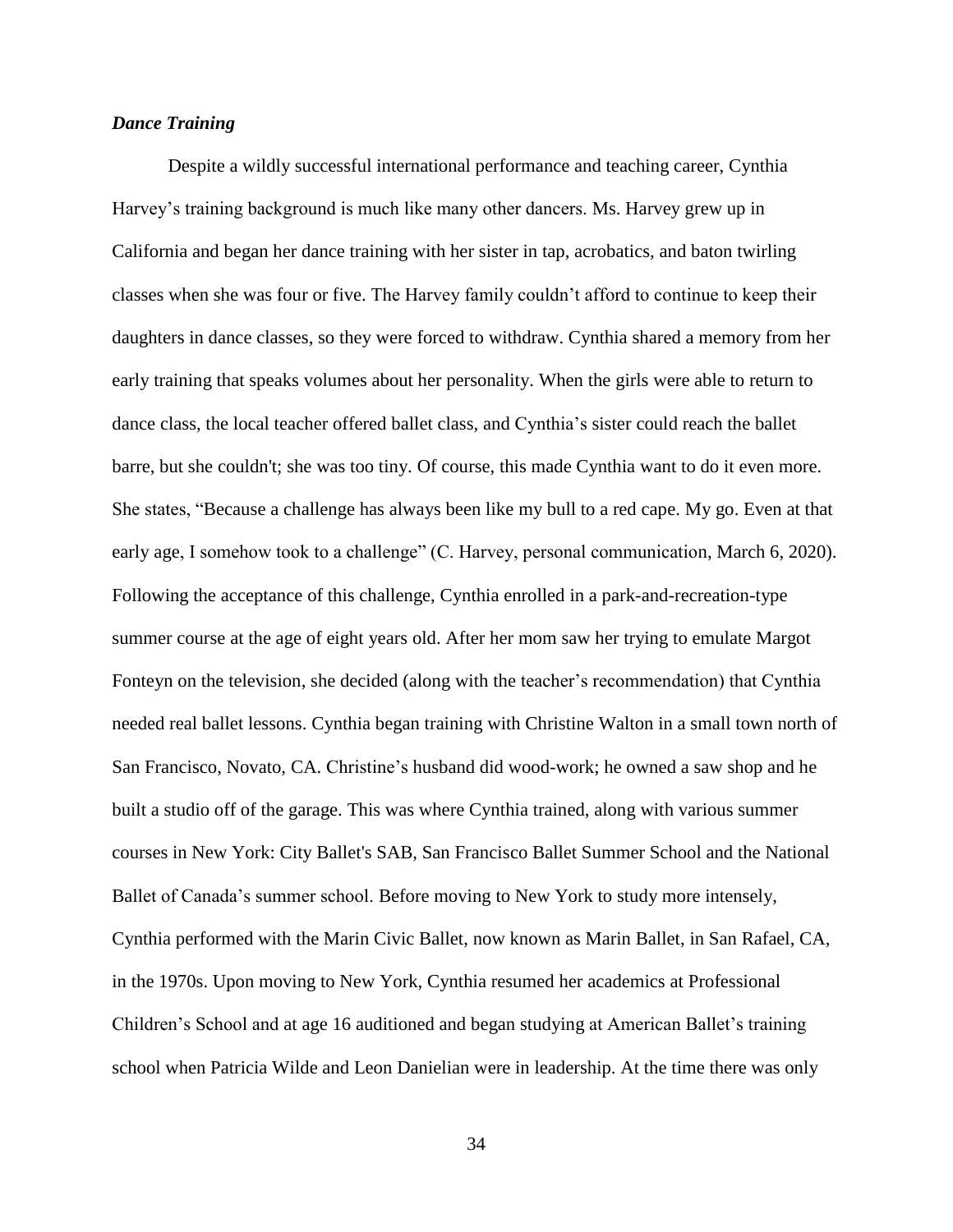one class, the scholarship class, at ABT. Cynthia stated, "It was a long, long time ago. I've kind of come full circle now" (personal communication, March 6, 2020).

## *Performance Career*

Only nine months later, Cynthia auditioned for the company at ABT but was too young to be a member, so she was given the rank of Apprentice. That July, two months after her birthday, she was made me a company member. Cynthia recalled this happening because John Neumeier had come to stage *Le Baiser de la Fée*, and he chose Cynthia to perform in the ballet over a company member. That was that, and Cynthia was a member of ABT. Interestingly, when Cynthia joined ABT, they initially changed her name from Cynthia to Cristina, a name she chose because her teacher's name was Christine. Lucia Chase, a co-founder of ABT, requested the change. "She thought Cynthia Harvey and Cynthia Gregory (another dancer in the company) sounded too similar, and Lucia wanted that differentiation" (C. Harvey, personal communication, March 6, 2020). Cynthia recalled that the name change lasted maybe, around six or nine months, and then at a company party, Lucia Chase (who might have had a little too much to drink) was approached by Cynthia Gregory who said, "This is ridiculous. You had two Alicia's (in the company), and nobody said anything about Markova and Alonso. It's not a big deal". Cynthia called the American Guild of Musical Artists (the dancer's union) the next morning and said, "Please give me my name back." Cynthia was a member of the corps de ballet at ABT from 1974 through 1978, when she was promoted to Soloist. She was again promoted to the rank of Principal in 1982 performing all of the great ballets with some of the world's best dancers and partners. In 1986, Cynthia went to the Royal Ballet in London for almost three years; it was here where she sustained an injury. She returned to American to retain physical therapy and then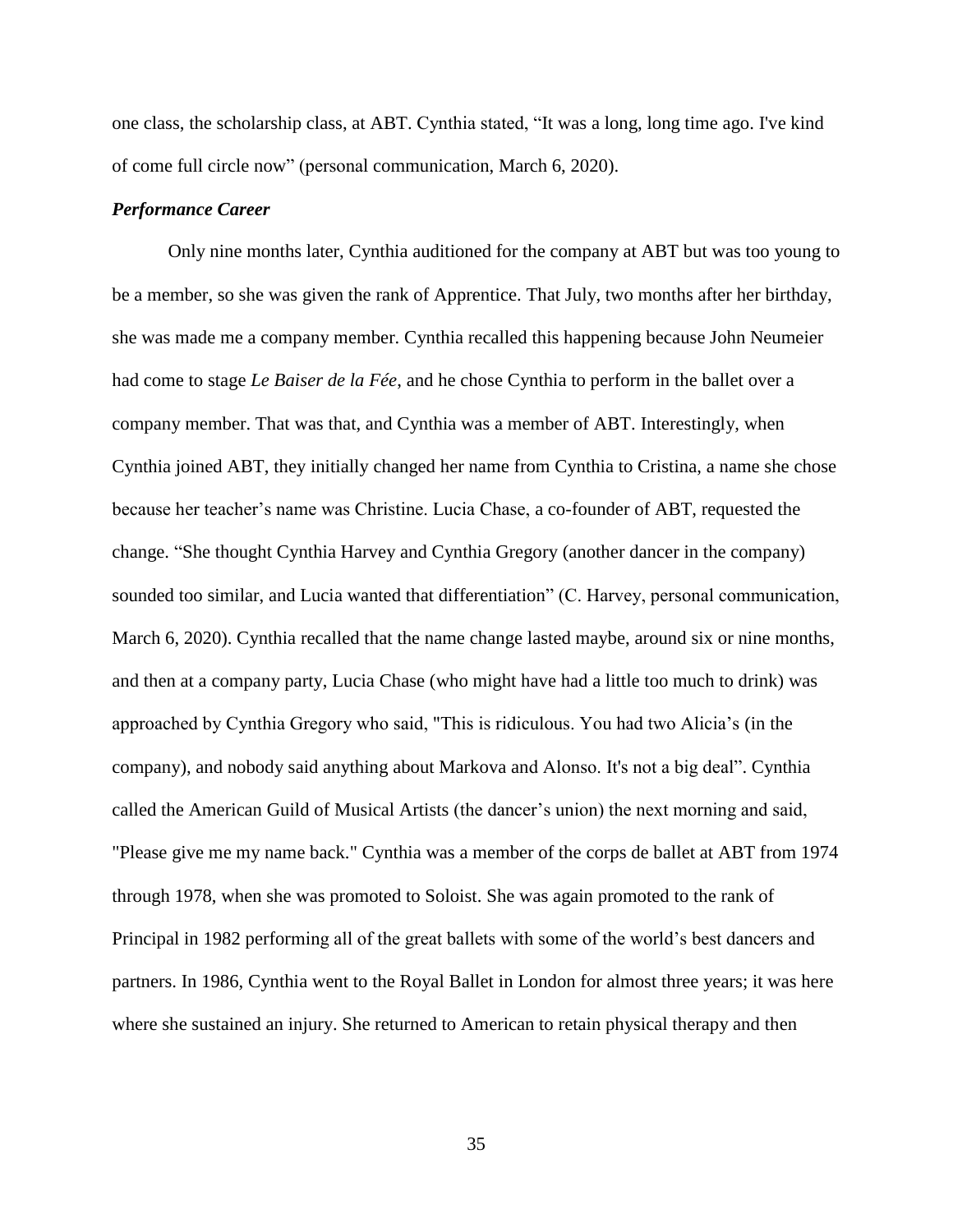traveled back to London to perform as a guest artist. Following that, Cynthia came back to ABT and performed until her retirement in 1995.

# *Teaching and Leadership Career*

Retirement saw Cynthia eventually moving back to England where she took a smattering of freelance jobs, but she wanted to have a family. She has one son. When he was four years old, Cynthia was asked by Natalia Makarova to stage *La Bayadère* in Poland and later at La Scala in Italy. While doing this, she was asked to teach a ballet class. Cynthia had been teaching at a local school in England, so she gave teaching company class a try—and that snowballed. She was soon receiving requests to teach all over the world—Australia to Dresden, Germany, to Sweden and in England at Royal Ballet School, international ballet schools, and at the Prix de Lausanne. From 2007-2016, Cynthia staged *Giselle*, *The Sleeping Beauty*, and *Don Quixote* in various places, though she states that she cannot remember a step from any of these ballets. "As soon as I leave it, I forget it. It's so weird. It's just on to the next thing" (C. Harvey, personal communication, March 6, 2020). In the summer of 2015, Kevin McKenzie, who is the current Artistic Director of ABT reached out to Cynthia, which he had been doing periodically for some time. "Sometimes he'd ask me if I could be a ballet mistress, but I was not interested. I did not think I'd find that attractive" (C. Harvey, personal communication, March 6, 2020). On this particular occasion when Kevin called, Cynthia had only been at home in England for five weeks within six months. "I was traveling so much teaching and guesting, and I was getting a little fed up with traveling" (C. Harvey, personal communication, March 6, 2020). During their call, Mr. McKenzie made an interesting offer, he said "I have this possibility. What would you think of running the School?". Cynthia's initial reaction was, "Are you kidding? I've never thought about it at all." (C. Harvey, personal communication, March 6, 2020). Kevin went on to say that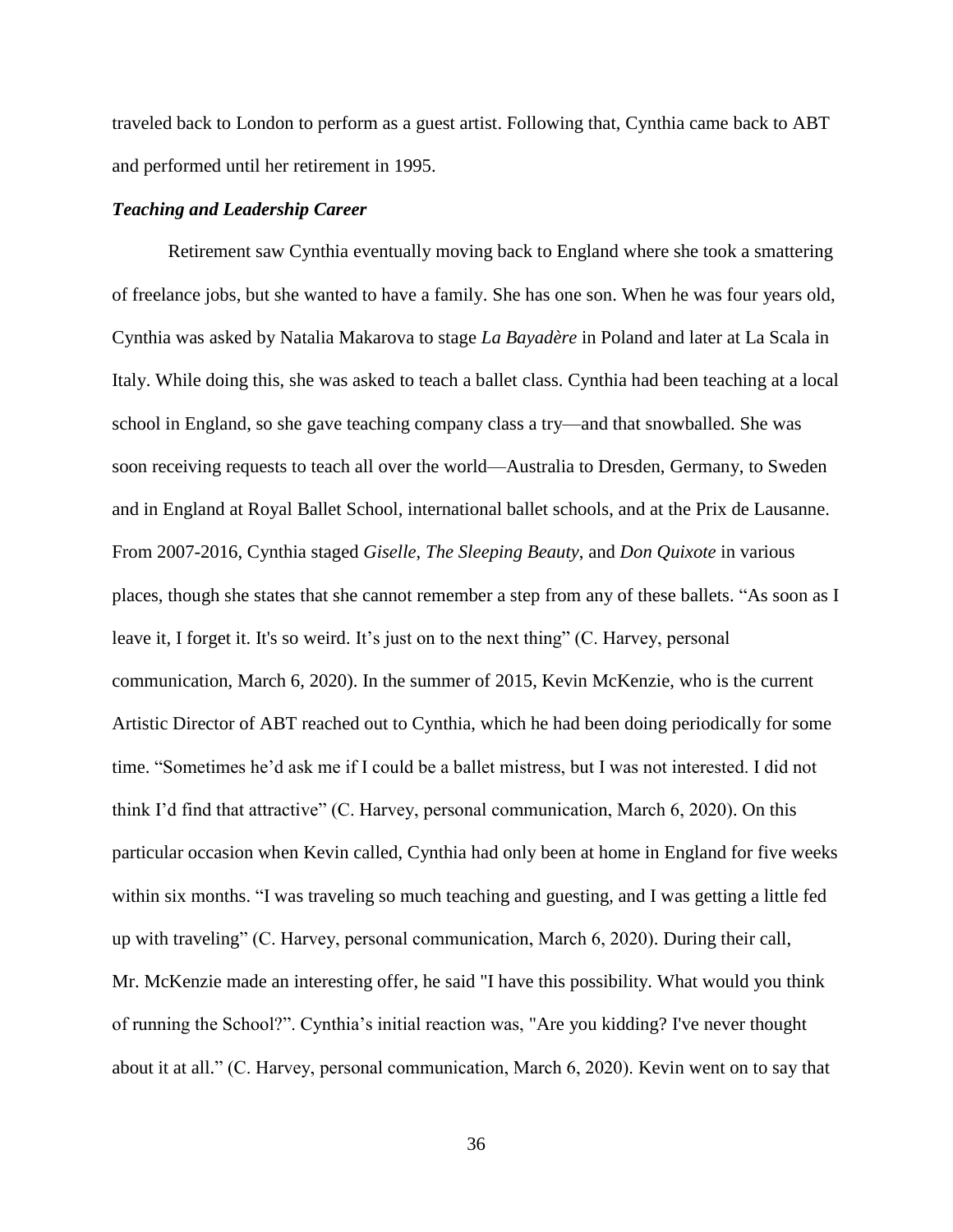Franco De Vita (who was, at the time, director of the JKO school), and Raymond Lukens, (who ran the NTC), were retiring, and they wanted to make sure that someone was in place to take over. Cynthia responded, limitedly, as she had laryngitis, that she would respond to him (Kevin) in a few weeks when she was feeling better. Cynthia did contact Kevin, as promised, with the news that she was interested, but not available quite yet. She was scheduled to go to Hong Kong for something but would be available in October. Cynthia asked if she could visit the JKO School to see what was going there and ask questions of the administrative team—which is precisely what she did.

I came in October. But when I came, it was as if they thought I had taken the job already. They introduced me to the Board, and you know, "Come sit in a meeting." And I'm thinking to myself, "Well, I haven't signed anything, and I haven't even agreed." At that time, I figured that I kind of had the upper hand. I thought, "You know what? It's one of those situations where it's a huge upheaval. My son was just graduating from high school, so I knew he didn't need me at home anymore. I could pretty much go away and know that he was okay in his dorm or somewhere in the middle of England. And then if it didn't work out, I would let them know." But as it happens, it's worked out okay. Nobody's kicked me out yet. (C. Harvey, personal communication, March 6, 2020)

Cynthia went on to say that when she arrived at the JKO School and saw the potential, she was excited. Having trained and danced with the company, she knew all of the usual ABT limitations and the purpose of the JKO School in terms of financial support for the company. Her main goal was, and still is, to elevate the stature of excellence to contribute to the well-being of the students, some of whom will pursue professional dance careers and other who will not, and to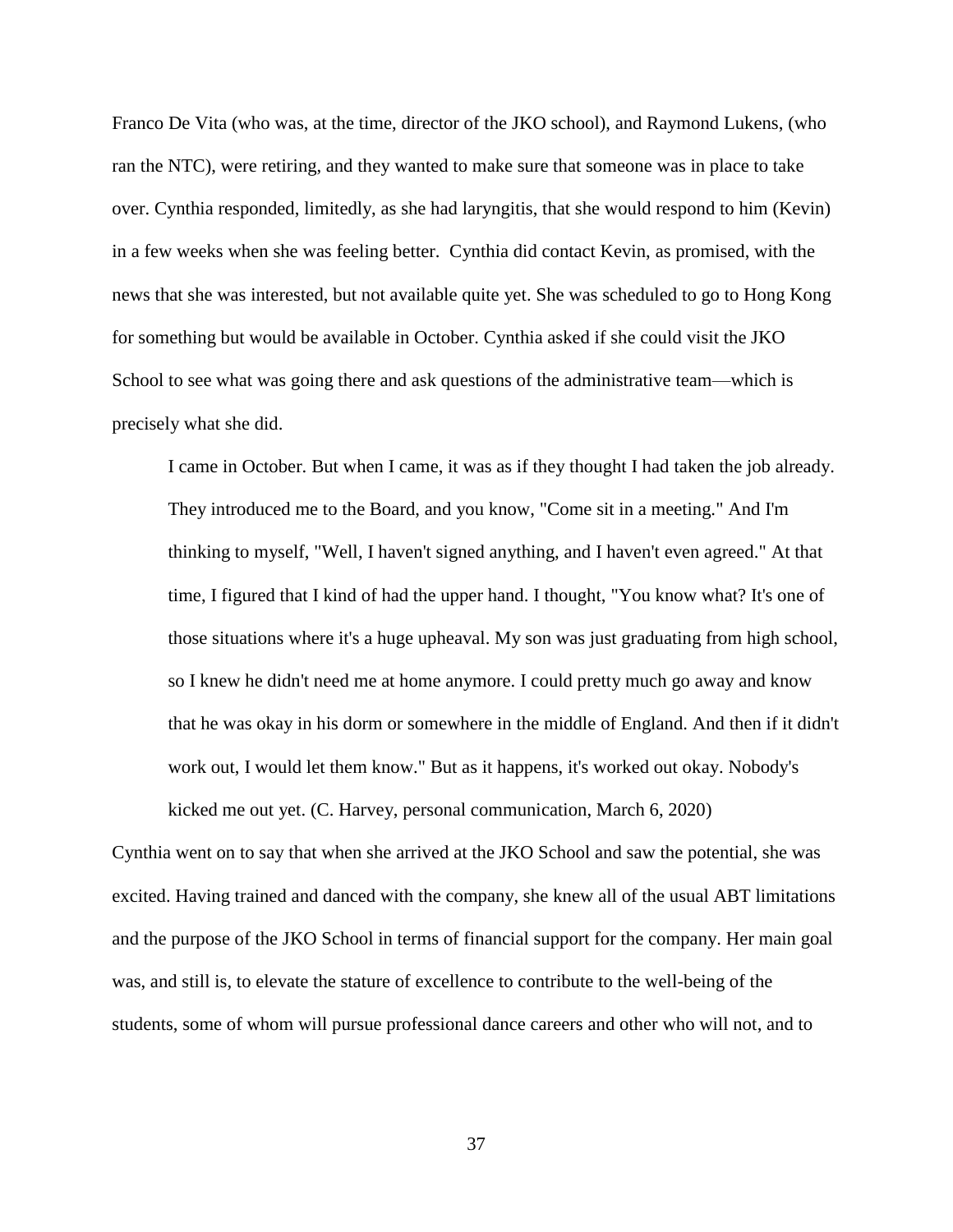ensure that regardless of their path, they all have a life after dance. She stated that a lot what is done at the JKO School now is with that in mind.

#### **Molly Schnyder**

### *Current Position*

Ms. Molly Schnyder's current title is Director of Training Programs at ABT, which includes managing all parts of the NTC. The NTC programming includes teacher training sessions and workshops, the collaborative ABT/NYU Master of Arts in Ballet Pedagogy degree program, and the examination program.

# *Dance Training*

Molly's training started at a "pretty abysmal Daisy Mae dance school", as she called it. (M. Schnyder, personal communication, March 5, 2020). She acknowledged that in her current position, this is the kind of training ABT wants to overcome. A dance school at which the "teacher that doesn't really think about the students, what would be best for them, how to launch them if they loved this so much" (M. Schnyder, personal communication, March 5, 2020). Molly indicated that her teacher was that kind of person, but regardless, she had a good experience. She continued dancing through high school, but then left dance behind for college and a major in biology and a career in medicine, or so she thought. Molly attended University of California Irvine, which happened to have an amazing dance program with a very strong ballet component. The program was founded by Eugene Loring, one of the founding fathers of ABT. She considered taking some classes, or even double majoring, as that would demonstrate her wellroundedness when applying to medical schools. Molly soon found herself taking ballet classes with very qualified ballet teachers and being exposed to proper, classical training and a whole new universe of ballet. Molly's passion for dance was re-ignited, and eventually, she dropped her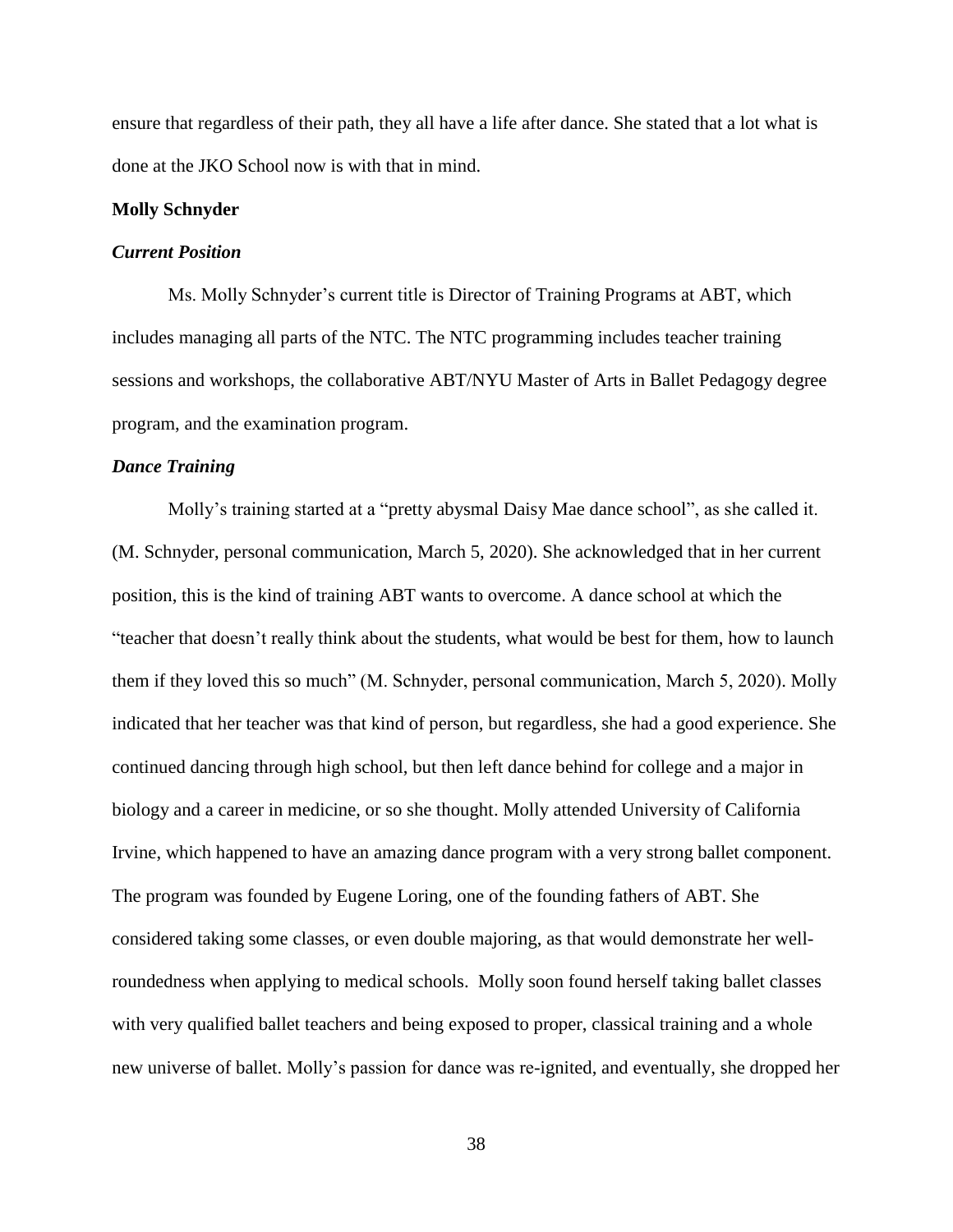biology major and became a full-time dance major on the dance pedagogy track. While still in school, Molly found that teaching did not come naturally to her, which led her to pursue other avenues in the arts. She accepted an internship in the Education Department at Laguna Art Museum in Laguna Beach, California. The general job of the woman who Molly interned under was to engage with the community (adults and children) and help them develop an appreciation and love for art. Molly thought this was wonderful and considered how she might do something similar with dance. After her college graduation, Molly returned home to Northern California. Her goal was to work in the Education Department of San Francisco Ballet. This kind of position wasn't on the horizon for yet.

#### *Professional Career: West Coast*

Molly first found herself in the temp employment office at University of California Berkeley. The person she interviewed with offered her any open position she wanted, based on her exceptional skill set. One of the positions open was in fundraising in the development office, which Molly knew would be an important stepping stone and element of knowledge if she wanted to work in an arts organization. Molly stated that she worked with a great group of people there for two years and then through a connection worked at University of California San Francisco in their alumni fundraising office. At about age 27, Molly realized she had learned a lot about fundraising, but this wasn't what she ultimately wanted to do. She had always wanted to live in New York City and New York University (NYU) had a Master of Arts in Performing Arts Administration degree that would help her reach her end goal. After applying and being accepted, Molly chose to defer for one year to gain a little more experience in San Francisco.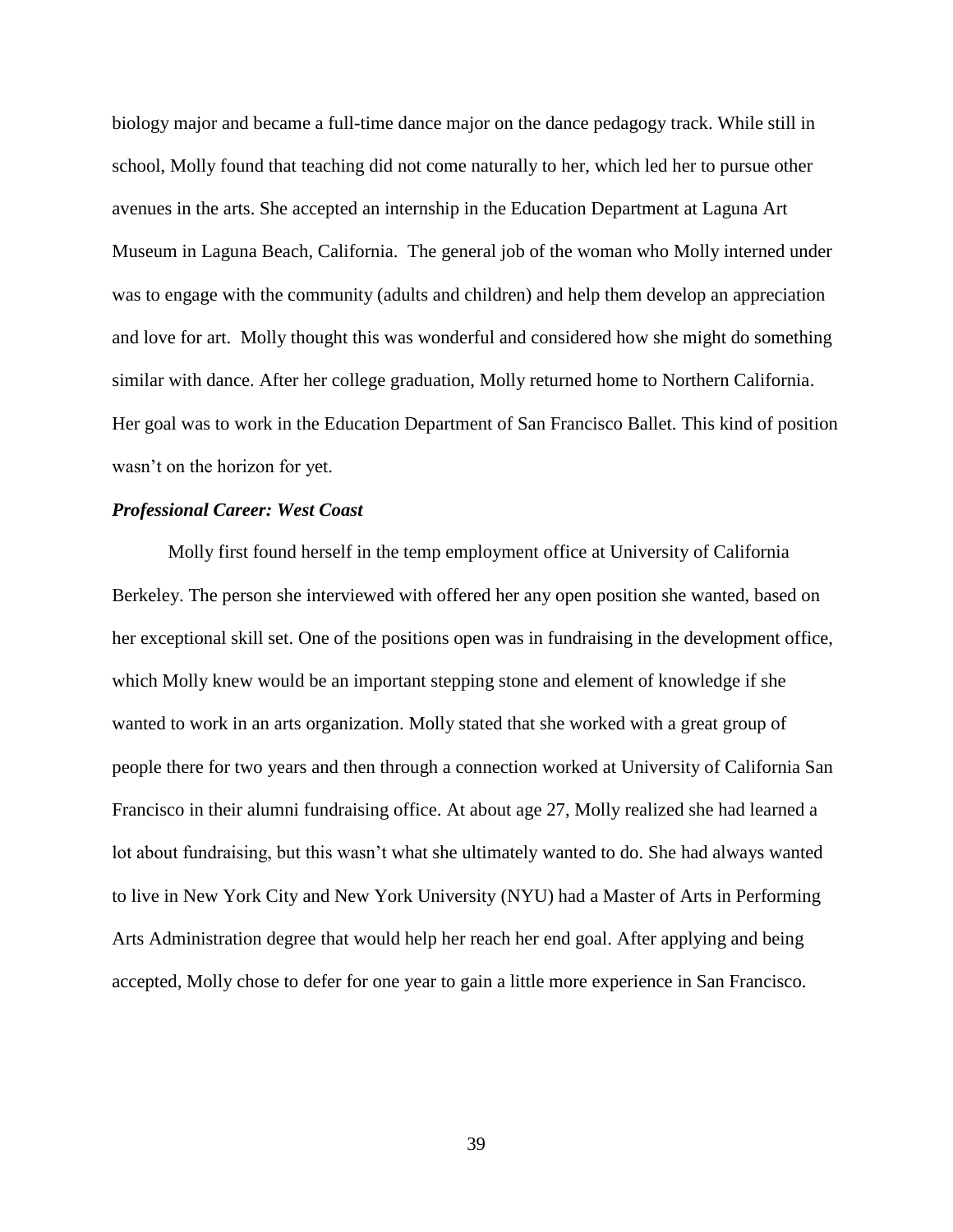# *Professional Career: New York University*

At age 28, Molly moved to New York to attend NYU and took on a full-time job at NYU Tisch School of the Arts in alumni fundraising to pay for her degree. In this position, she had two bosses; one through Tisch and one in the central fundraising office for NYU. She remembers having to work two and a half days in each office, and NYU's campus is very spread out. This wasn't a system that worked. In the meantime, she started her master's program, and in her first class, Environment of Performing Arts Administration, they had to work on a group project.

We were going to all have to pick an organization to profile. Then, we were also going to have to kind of create our own organization. The theater people grouped together, the music people grouped together, and the dance people grouped together. We weren't just dance people, we were specifically ballet people. (M. Schnyder, personal communication, March 5, 2020)

One of Molly's group members had just started a position in the finance office at ABT and Molly was enthusiastic to learn all about it. The group member offered to set up and interview with the Director of Education at ABT. Molly interviewed with Mary Jo Ziesel, was offered the internship, and never left.

### *Professional Career: American Ballet Theatre*

She left the fundraising position at NYU and accepted a part-time position at ABT, which was much more manageable than her full-time position. She started as the Education Assistant, assisting all four employees in the department, including the Studio Company. Molly indicated that, unknowingly, her timing was perfect, as the ABT Education Department was on the cusp to growing amazing programs that hadn't been realized yet. She was well-positioned, knew her coworkers and the company, and was getting her Master's degree. Upon graduation from NYU,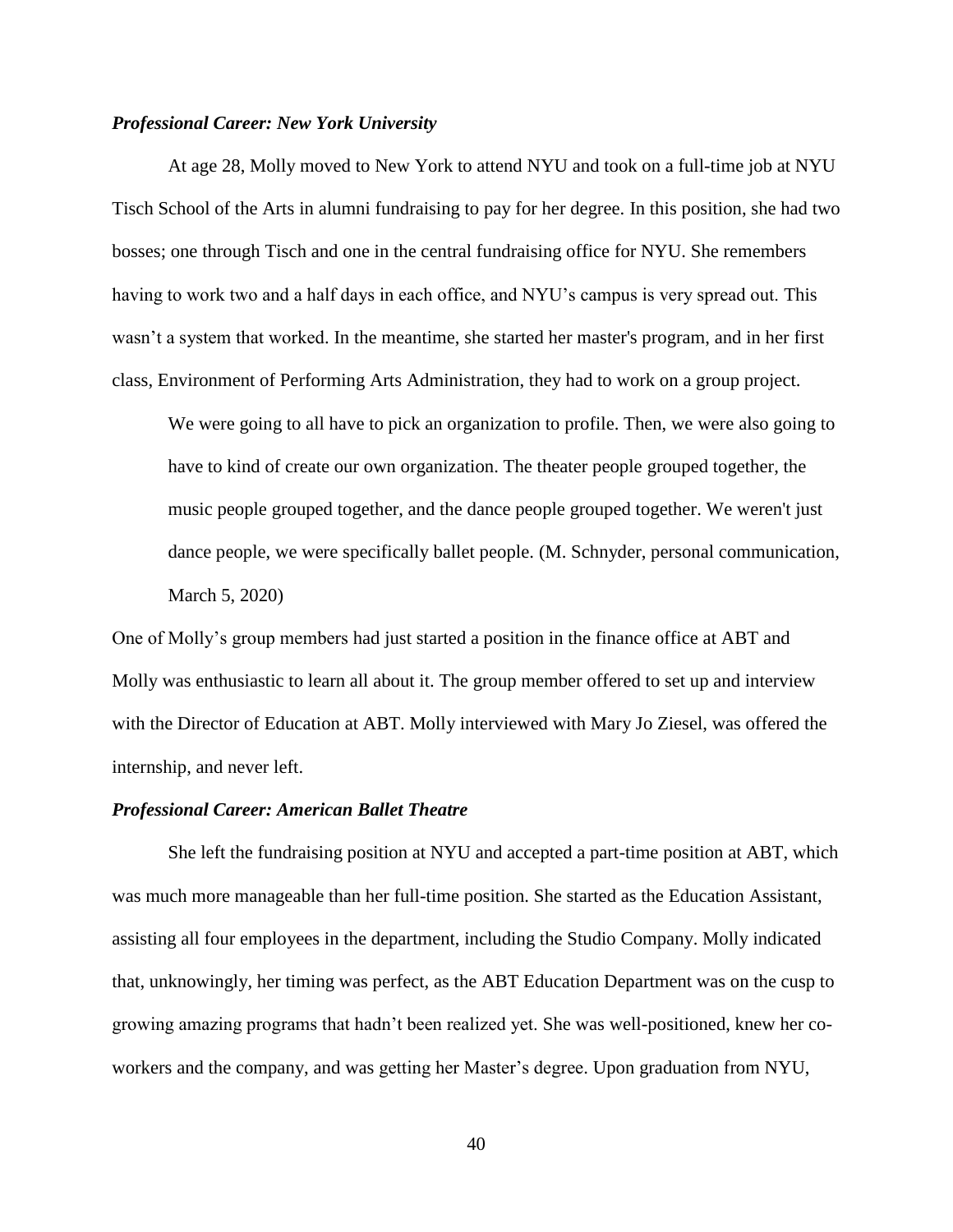Molly's work at ABT evolved into a full-time position working with Dennis Walters in educational outreach, including programs such as *Make a Ballet*. Molly was given her own *Make a Ballet* program to run because she was an adult in her late twenties. She joked, "That didn't mean I knew what I was doing, but I wasn't totally green" (M. Schnyder, personal communication, March 5, 2020). She was given a lot of responsibility right away, which was amazing and stressful. Again, Molly (self) proclaimed that she wasn't a natural teacher, so being in charge of and teaching in the outreach programs was very stressful for her. Luckily, she had a teaching partner who was a natural. "I would plan everything and then he would go run it. It was a perfect dynamic" (M. Schnyder, personal communication, March 5, 2020). However, Molly eventually realized she wasn't destined for working in outreach programs. When an opening became available with ABT's Summer Intensive programming, she jumped at the chance to work with Sienna Siegel. They were managing the five Summer Intensive programs and then a donor came and said, "I'd like to help you start a program that feeds into the Studio Company." This launched the Studio Company Associates Program (SCAP), which began with 12 students, one of whom is currently the Director of Summer Intensives at ABT. This group (the Studio Company Associates Program) fell under the direction of the Summer Intensive staff, not the Studio Company Manager because there was already too much on that person's plate. John Meehan auditioned the students for the SCAP and worked with them, and Sienna managed the program. Sienna had trained at the School of American Ballet (SAB) at New York City Ballet (NYCB), so she was a natural at managing this program, as SAB is a feeder directly into NYCB. When Sienna left ABT after her child was born, Molly became the head of Summer Intensive, and by default the head of the SCAP. At this time, Kevin McKenzie, Artistic Director of ABT decided that the SCAP should become a full school. Franco De Vita was hired to direct the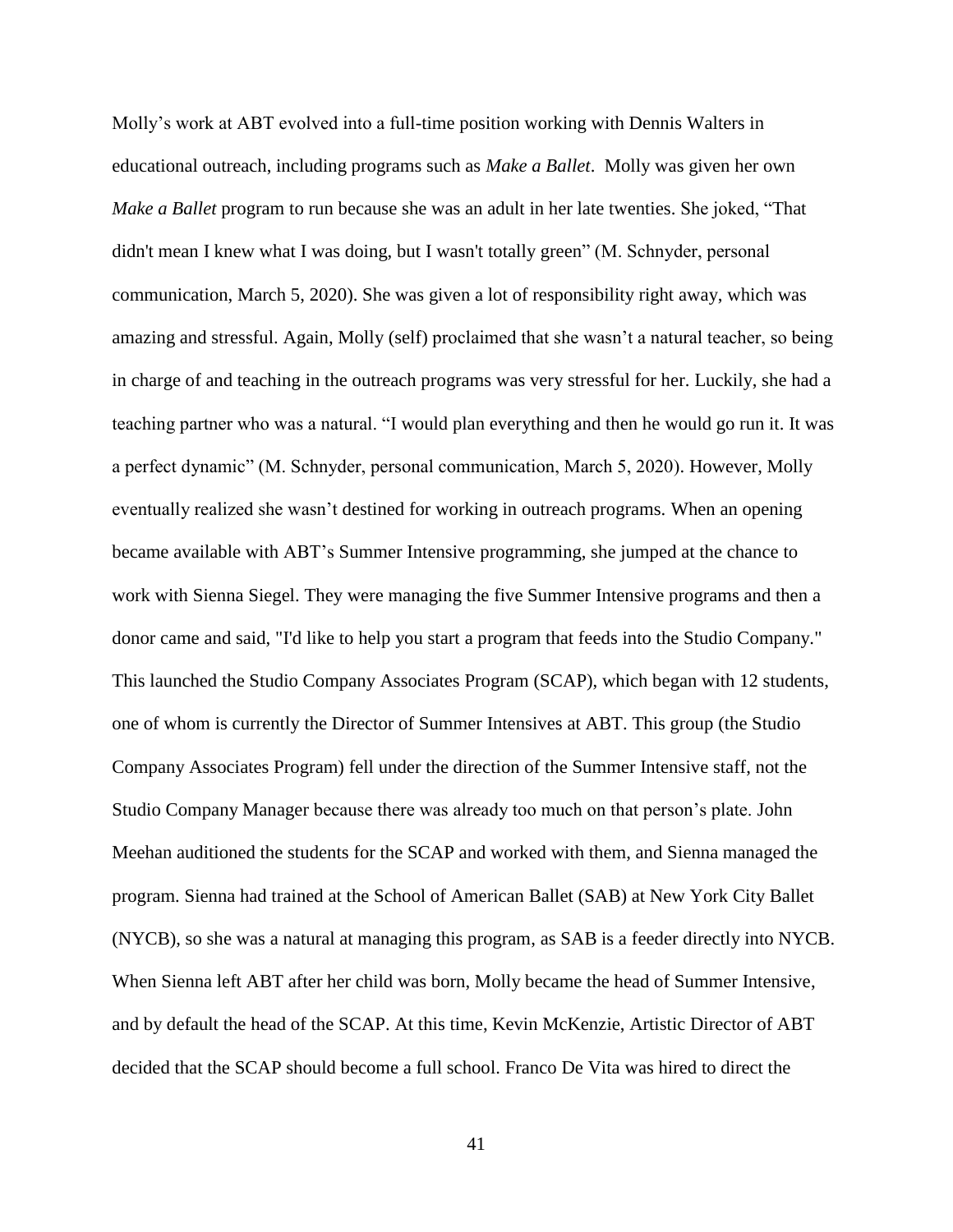school and he inherited Molly as his administrator. Molly recalled sitting down in an initial planning meeting with Franco, who had a clear vision for this new pre-professional training school: grow from one level to two levels, in the next year add a third level, and so on. Subsequently, he was also creating the NTC. At this point, Molly indicated that managing both the Summer Intensive program and the new school was still manageable. Simultaneously, Molly left to have her first child and the NTC was being launched. When Molly returned after maternity leave, the department did some restructuring to make workloads manageable. Molly would administrate the NTC and the new training school. As if this wasn't enough, a Saturdaymorning recreational children's ballet program had been started. For ease of administration, this program was moved into the new school and the full JKO School at ABT was born. Also during this time, the partnership with ABT and NYU was forged. This all happened in 2008. Molly was thrilled to be working with Franco, the JKO School, and the NTC. Molly stated that Franco had the vision and she did whatever she could to help make it happen. Molly took maternity leave again in 2011 for her second child, and upon her return worked solely for the NTC at part-time, which she states is a gift. She wasn't sure the current administration wouldn't allow this to happen now, but at the time she was grandfathered in. She feels very fortunate.

Presently, she oversees the NTC, which is expanding to add two new curriculums. The NTC is now also being taught internationally, which means the coordination of staff travel to present teacher training workshops and administer student examinations.

#### **Rachel Hamrick**

#### *Current Position*

Rachel Hamrick recently sold her company, Flexistretcher, which she led for the last 10 years. At Flexistretcher, she oversaw the creation of the product, production, marketing,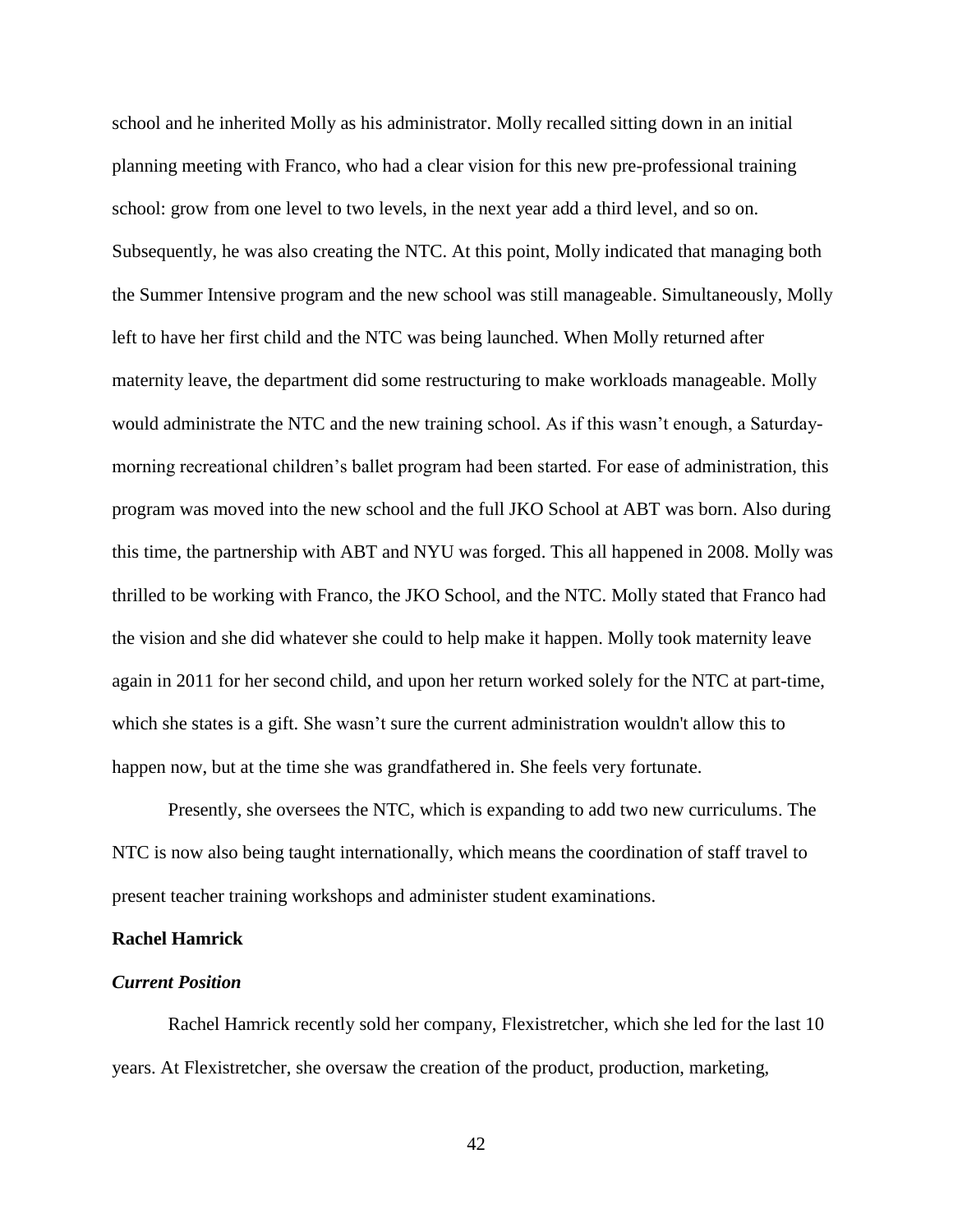importing, shipping, creative direction, design, accounting, and staffing. She is now focused on dance conditioning training and development, as well as launching her new brand, Hamrick Method. She is also a dance educator, focusing on the teaching of ballet and proper dance conditioning. Concurrently, she has been consulting for small businesses with marketing and design.

# *Dance Training*

Rachel grew up with a passion for ballet. At the age of 12, she went away to study more intensely at the Kirov Academy in Washington, D.C. Rachel indicated that her driving passion at such a young age outweighed any fears she had about leaving home or foregoing traditional schooling. She had set out on a unique path to follow her goals and dreams, and by doing so allowed those elements to take front and center in her life. Rachel stated that she had to fervently self-drive and self-motivate. She even did her own home-schooling at age 16 in order to finish her education early, so that she could focus solely on her ballet training.

#### *Performance Career*

Rachel faced a reality about her professional career early on. "I was taller, so it was harder for me to find a job right away. So I really worked really hard" (R. Hamrick, personal communication, March 6, 2020). Upon completing her schooling at the Kirov Academy, Rachel accepted a trainee position at Orlando Ballet in Orlando, Florida. She remained there for one year and then sought out opportunities with more of a "big company" atmosphere. Rachel recognized that she would have to leave America because she was a taller ballerina. She found herself moving to Seoul, Korea to dance with Universal Ballet. The director of Universal Ballet was also the director of the Kirov School in Washington, D.C., where Rachel had trained. Coincidentally, he was also the former director of the Mariinsky Ballet in St. Petersburg, Russia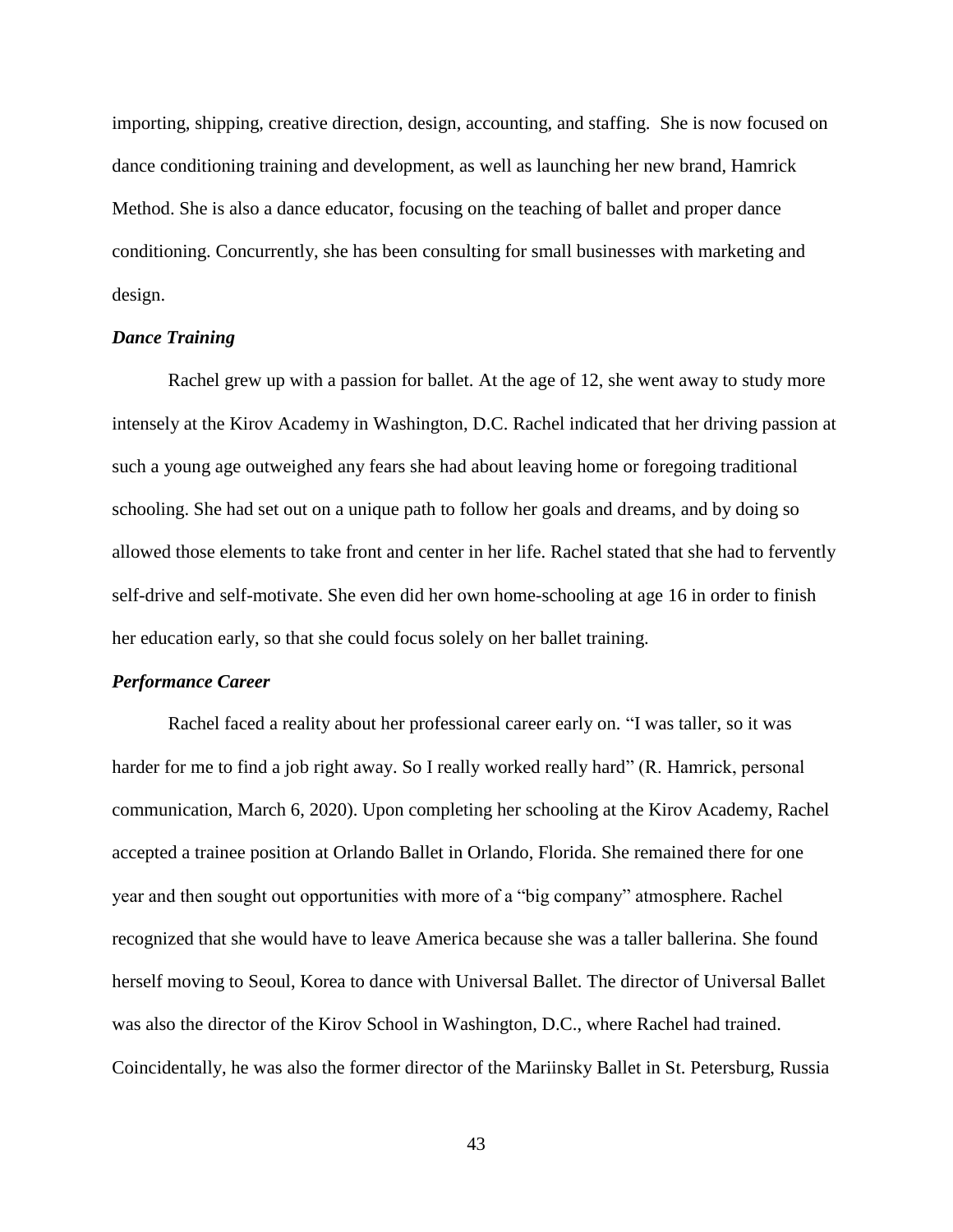so he was bringing in a strong supply of elite teachers and coaches; many students from the Vaganova Academy were also being invited to join Universal Ballet if they weren't going to Mariinsky. This was a great opportunity for Rachel. Once again, Rachel found herself going down her own unique path that was driven by passion. She recalled having people question what she was doing and the choices she was making, but she knew exactly what she was doing. Rachel left for Korea at age 19 and stayed with Universal Ballet for four years. The company traveled a lot, so Rachel was able to see the world at this young age. She remembered experiencing many different cultures—as well as the thrill of working as a ballet dancer, of being able to provide for herself. "It really brought out a lot of self-motivation and responsibility, knowing that if I wanted to follow my passion, I had to go out and make it happen, and do it myself" (R. Hamrick, personal communication, March 6, 2020). At about age 23, Rachel left Universal Ballet and headed for Europe, stating that she wanted to experience Europe and dance there because it was the epicenter of the ballet world. She found herself in Budapest at the Hungarian National Ballet, where she remained for four years.

I loved it there. It was such a beautiful city, and the Opera House is so old, and the Ballet there is so respected. I tried to learn the language and really get into the culture at the time, and not many people spoke English. Same in Korea. So all those life experiences, I think, really led me to where I am today. I'm going down my own path, driven by my passion. (R. Hamrick, personal communication, March 6, 2020)

Following Budapest, Rachel moved to Amsterdam to dance with the Dutch National Ballet, Montreal to perform with Les Grands Ballet Canadiens, and after an injury, to New York. Somehow, she knew that New York was where she needed to be.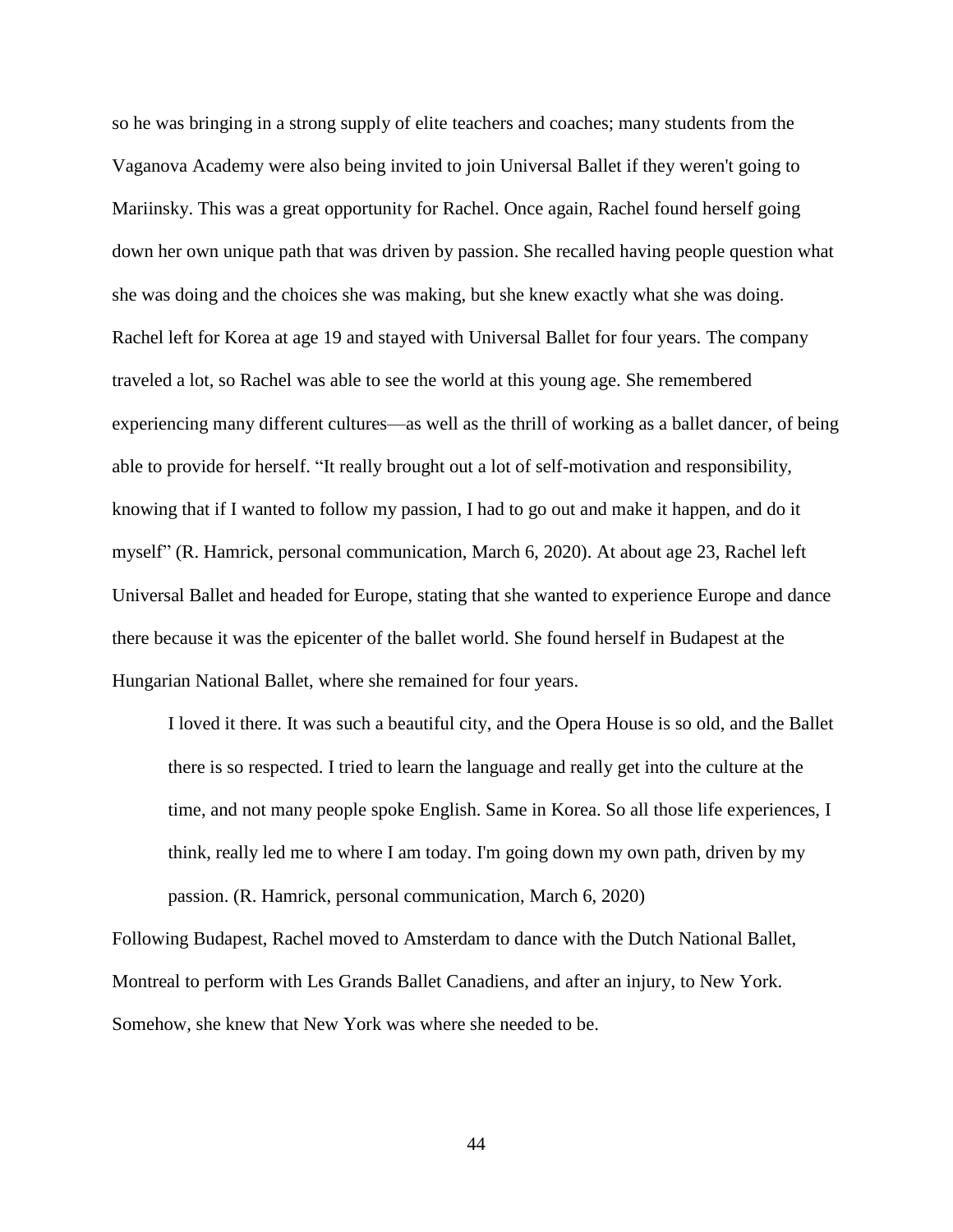# *Entrepreneurship and Education Career*

Upon her move to New York, Rachel found herself doing freelance performance work, while simultaneously developing the business she had begun while she was performing, Flexistretcher. "I am very self-taught. Everything I've learned about business is life, trial and error, and it's been an accumulation of about 12 years now" (R. Hamrick, personal communication, March 6, 2020). Flexistretcher was created while Rachel was still dancing professionally, then she ran the company for six years as her full-time job. She attributed her success to her self-drive, discipline, and passion. Rachel is now taking those skills and applying them to her latest venture, Hamrick Method, which is a dance conditioning training method. Rachel stated that her training systems holds a special place in her heart, as she is passionate about properly training the next generation of great dancers. She is also currently working to launch her branding agency, through which she can help other small businesses get off the ground.

For me, with business, when I felt so lost, I didn't know where to go. I can self-teach, but some people get very overwhelmed, and any marketing agency, is going to be too expensive for a small business. It's something that I want to do, to inspire and help small businesses, even if it's younger entrepreneurs, just to get off the ground. I want to help with the Business 101 basics, like website design and launch, social media, e-commerce, etc. (R. Hamrick, personal communication, March 6, 2020)

Rachel's entrepreneurial spirit is not slowing down. She believes the traits she learned as a dancer, especially in carving her own unique path, has led her to the present.

So many times along my journey, I felt very insecure, or like I was in "fake it till you make it" mode. Like if I'm in a meeting or something, and someone references something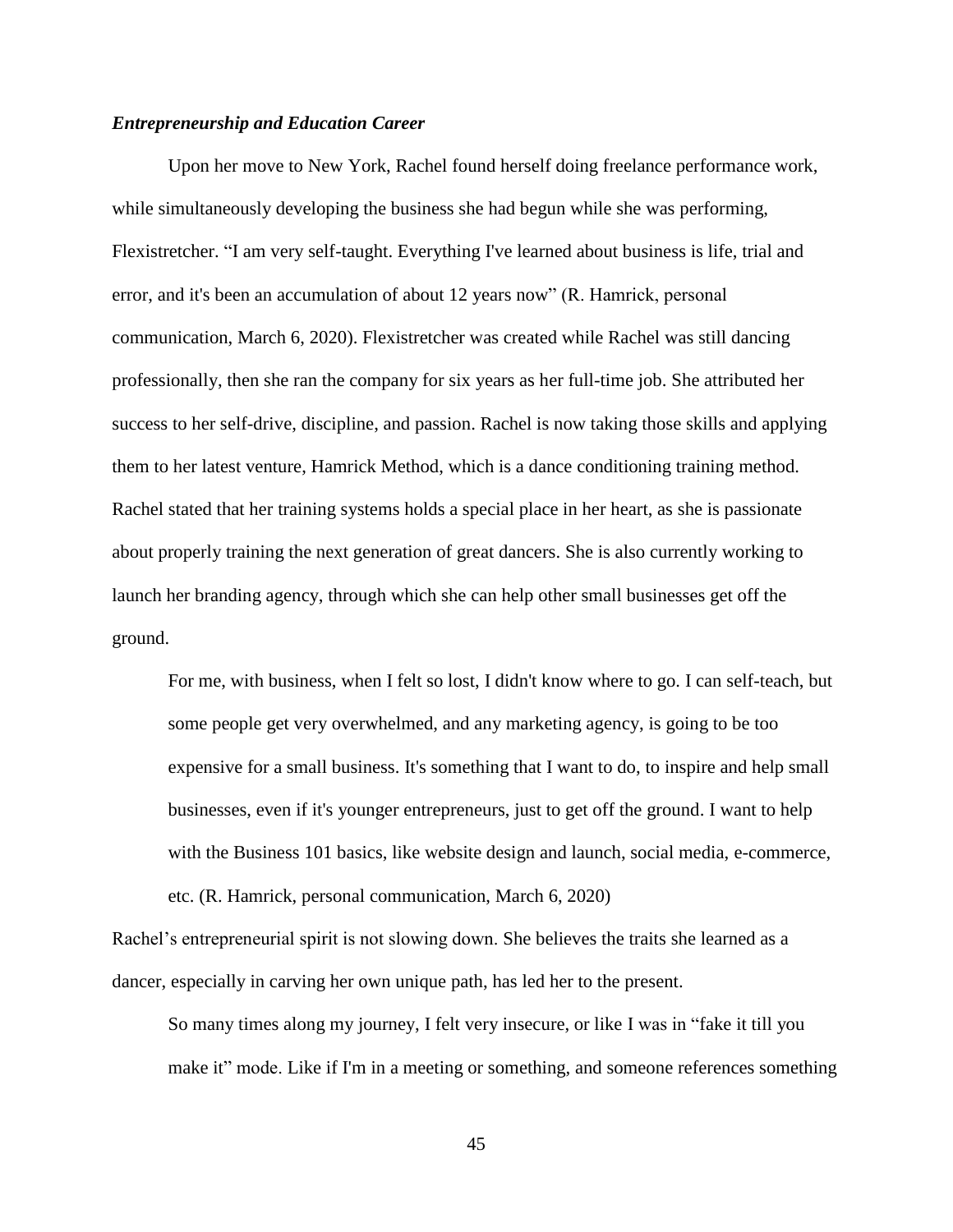I don't know, then I go home, and research, and learn it. Like, "Wait, repeat that word? Okay, I'm going to go learn this now." It's a really good trait to have as an entrepreneur, but also as a dancer. (R. Hamrick, personal communication, March 6, 2020)

At the end of our conversation, Rachel shared the following story regarding this lesson and how it relates to dancers:

When you're working with young students, you're trying to teach them to be selfmotivated and to think for themselves; like working outside of the classroom, coming into the classroom ready, and wanting to learn everything. For example, when I was at Youth American Grand Prix, and I was the senior host teaching a variation, and I walked in and I said, "Okay, we're going to do Lilac Fairy (from The Sleeping Beauty). Let's go." And I said, "You guys know this, or you should know it, because you're all trying to get into companies, and once you're in a company, it's not really the ballet mistress's job to teach the choreography, at least with the classical ballets." The students have to want to take the initiative for themselves, which is the same in business. (R. Hamrick, personal communication, March 6, 2020)

# **Adrienne Canterna**

### *Current Position*

Ms. Adrienne Canterna owns a production company, SweetBird Productions, of which she is also the founder and director. She works with clients to produce events such as master classes or organizing talent for a charity performance. The events can be as small as one class or as big as a three-month tour. Adrienne creates shows, produces events, choreographs, directs, and dances, of course. She works with a company in Europe to produce tours two to three times a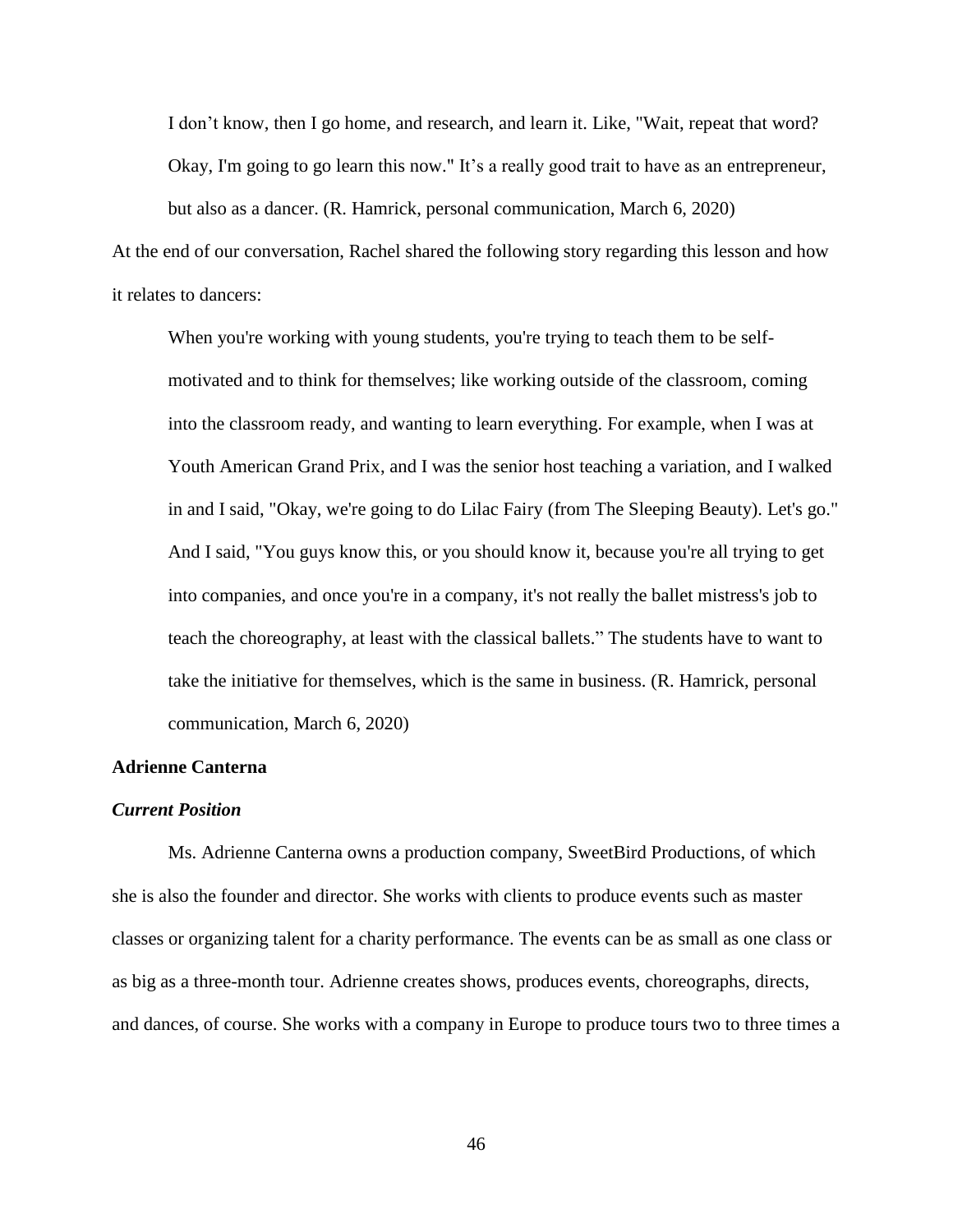year. In this type of scenario, Adrienne works as the middle man; they (her bosses) hire her and then she hires her crew, talent, dancers, production stage manager, essentially anyone she needs.

# *Dance Training*

Adrienne began her dance training when she was very young. She trained in all styles of dance: ballet, tap, jazz, gymnastics, she also did some modeling and singing. She did everything she could within the scope of the performing arts. Adrienne remembered that she couldn't get enough of it and always wanted more. Her parents, who were the opposite of stage parents, were always making sure this was what she wanted to do. They never pushed. Adrienne was infatuated with dance and knew, at the age of six, that she wanted to be a ballerina.

I distinctly remember. I was in rehearsals for the local *Nutcracker*, and there was a photographer there from the newspaper taking my picture while I was stretching and warming up at the barre. I was so serious, and obviously six years old. The next day, my photo was in the paper with my leg up on the barre, stretching. At that moment I was like, "Forget it. This is it. This is my life. This is my world." (A. Canterna, personal communication, March 14, 2020)

Adrienne recalled her parents being incredibly hardworking and generous when it came to providing for her and her siblings (one sister and two brothers), in terms of training. They taught their children to want more training, instead of the latest jeans or something similar. Adrienne stated, "We were definitely raised right" (A. Canterna, personal communication, March 14, 2020). With a massive amount of training, and private lessons all the time, Adrienne was training very seriously in her art form. Her parents even built a dance studio in their home.

I was highly competitive. I was in every dance competition imaginable. They were much different back then. They were much more like competitions; there was only first, second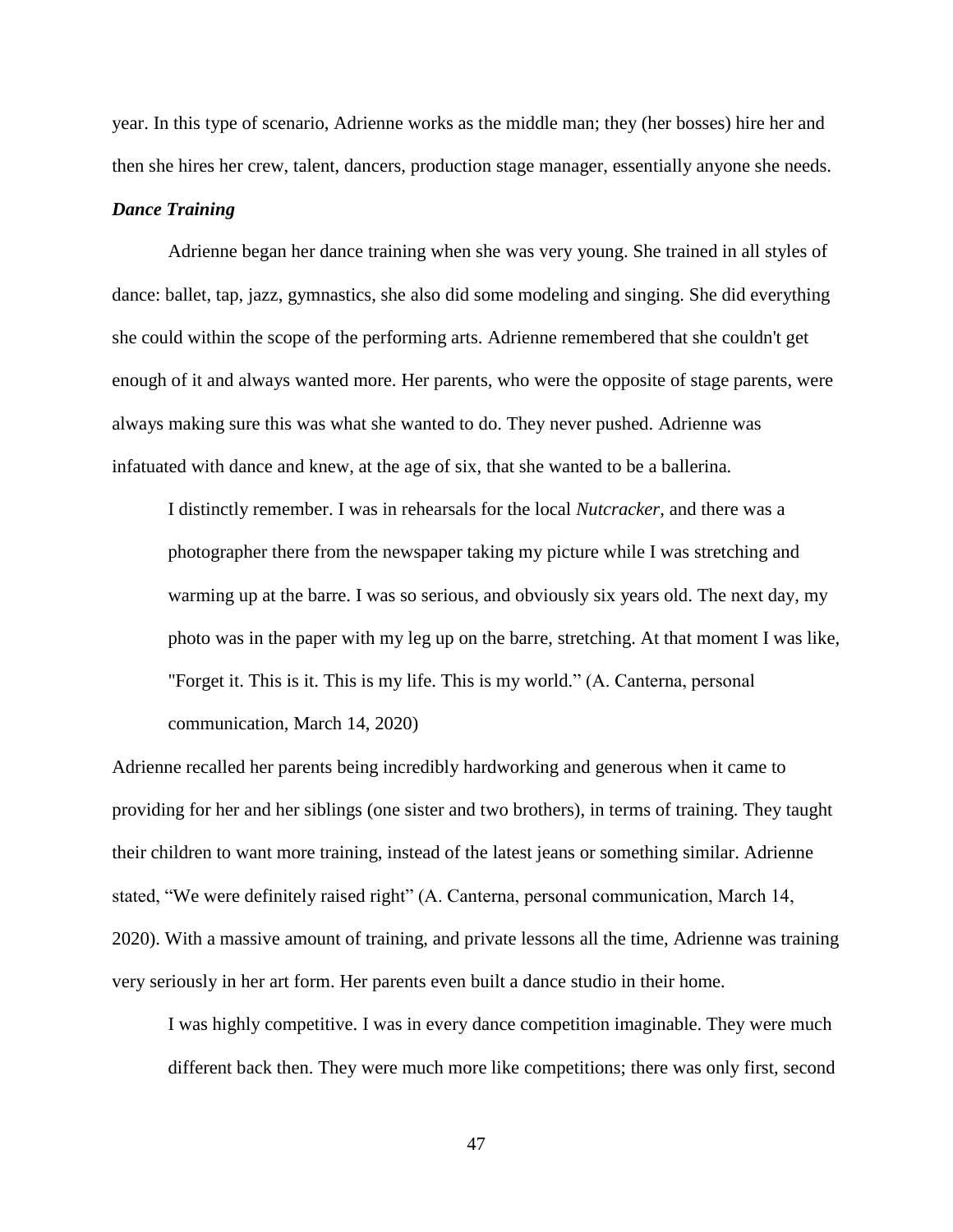and third place, and that was it. It was really good, because it let you know where you stood, and the judges were tough. It was real competition, and it was my favorite thing. I definitely was not in it for any other reason than to win. I'm not ashamed to say that. That's how I was growing up. Not in a malicious way at all, but in a tunnel vision way. Like I tell my dancers, just don't get distracted. Don't focus on the wrong things. Don't focus on the wrong people. Focus on the work. Put your blinders on, and get to work, and don't stop until it's right, and therefore you won't stop, because it'll never be right. That sort of thing. (A. Canterna, personal communication, March 14, 2020)

Adrienne continued to train in local studios and through private training. She remembered having many different coaches in the Baltimore and Washington, D.C. area, which is where she is from. In her early teenage years, Adrienne began training for the USA International Ballet Competition (USA IBC), which is held in Jackson, Mississippi. She began training approximately one year before she was accepted into the competition (dancers have to audition to be able to compete). Her coach, whom she trained with daily on top of all of her other dance classes, had danced with the National Ballet of China. Adrienne remembered training for hours and hours every day, which paid off when she won the competition at age 15. After winning, she received multiple job offers—big ones, with big companies. However, her parents were very against her going anywhere before she finished high school. Instead, Adrienne enrolled, on full scholarship, at the Kirov Academy, where she got an incredible amount of training that she was so grateful for in her last two years of high school. This is also where she met Rachel Hamrick and her now sister-in-law and the three of them are like sisters and have been ever since. Adrienne described the academy to being a "gigantic boarding school of bunheads" (A. Canterna, personal communication, March 14, 2020).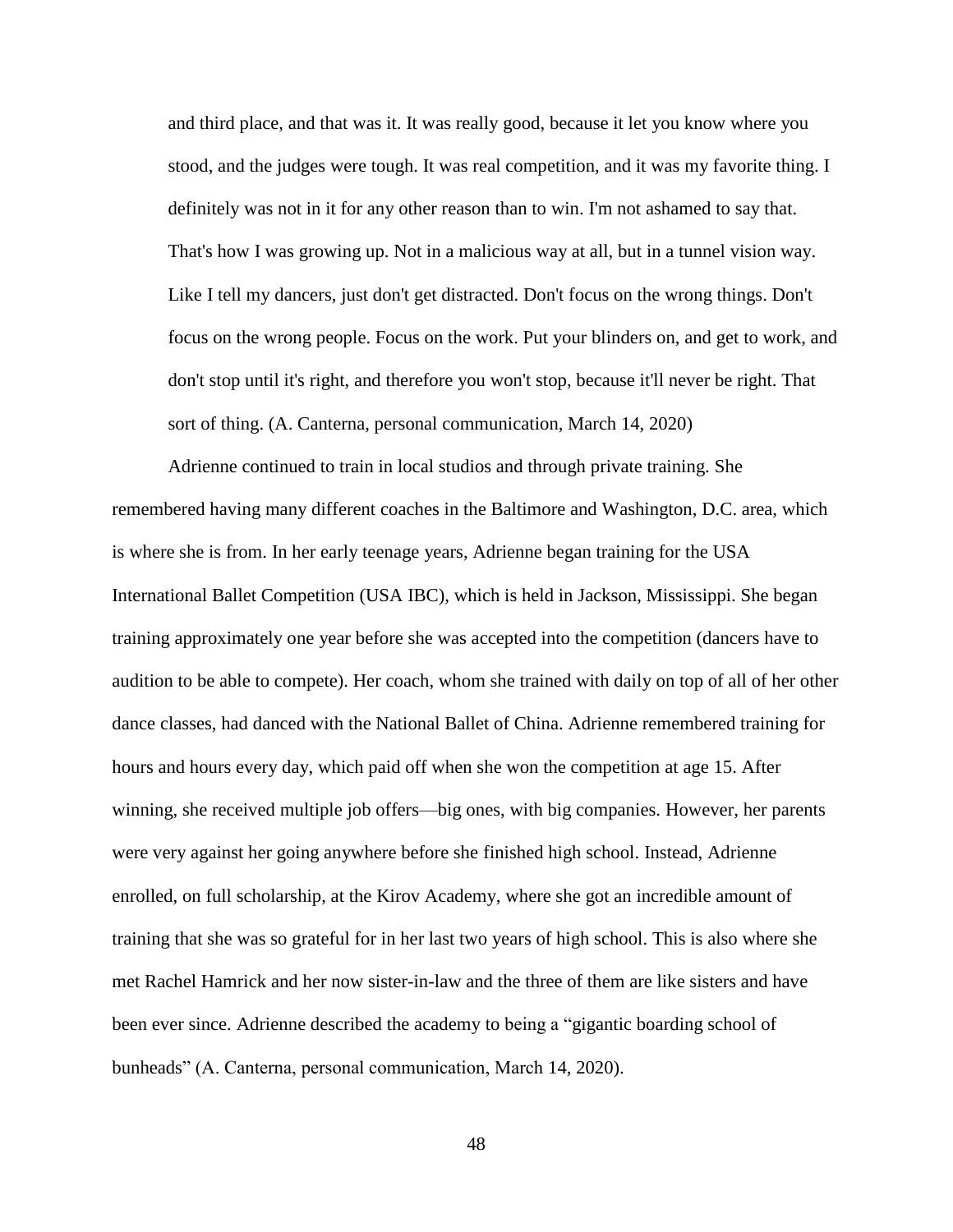# *Performance Career*

After Adrienne won at USA IBC, she did a lot of guest performing at a very young age, between ages 15 and 18 years old. Her partner at the time was Rasta Thomas, who is now her exhusband. Together they did a massive amount of guest performing all over the world with legendary dancers. They were invited to perform with the likes of Natalia Osipova and Diana Vishneva; Adrienne even performed the *Le Corsaire* pas de deux with Carlos Acosta. These opportunities are what ballerina's dream of. Adrienne recalled, "What's crazy about is this is before YAGP. This is before Instagram. This is before all of that. I can only imagine what my life would be like now if I was doing all of that in like that realm of social media" (A. Canterna, personal communication, March 14, 2020). She is now glad she didn't have that access during this time, as she was so young. After graduating from the Kirov Academy, she danced a season with Washington Ballet in Washington, D.C., which did not end up being a good fit for her at the time.

Adrienne stated that having so many different performing opportunities at such a young age put her on a different path than what she thought she wanted when she was younger—which was to join a ballet company. Adrienne spent about three years, from age 17 to about 20 performing with Universal Ballet in Seoul, Korea. She danced many of the classical, full-length ballets (possibly years before she should have) such as *Don Quixote*, *La Bayadère*, *The Nutcracker*. On her 17<sup>th</sup> birthday, she was dancing the role of Gamzatti in *La Bayadère* in Korea at Universal Ballet, sitting next to her at dinner after the performance was Clive Barnes, dance critic from The New York Times. While she enjoyed her time at Washington Ballet and Universal Ballet, it just wasn't for her. It wasn't what she thought it would be, or what she had made it out to be when she was younger. Adrienne wondered if she had gone back two years, or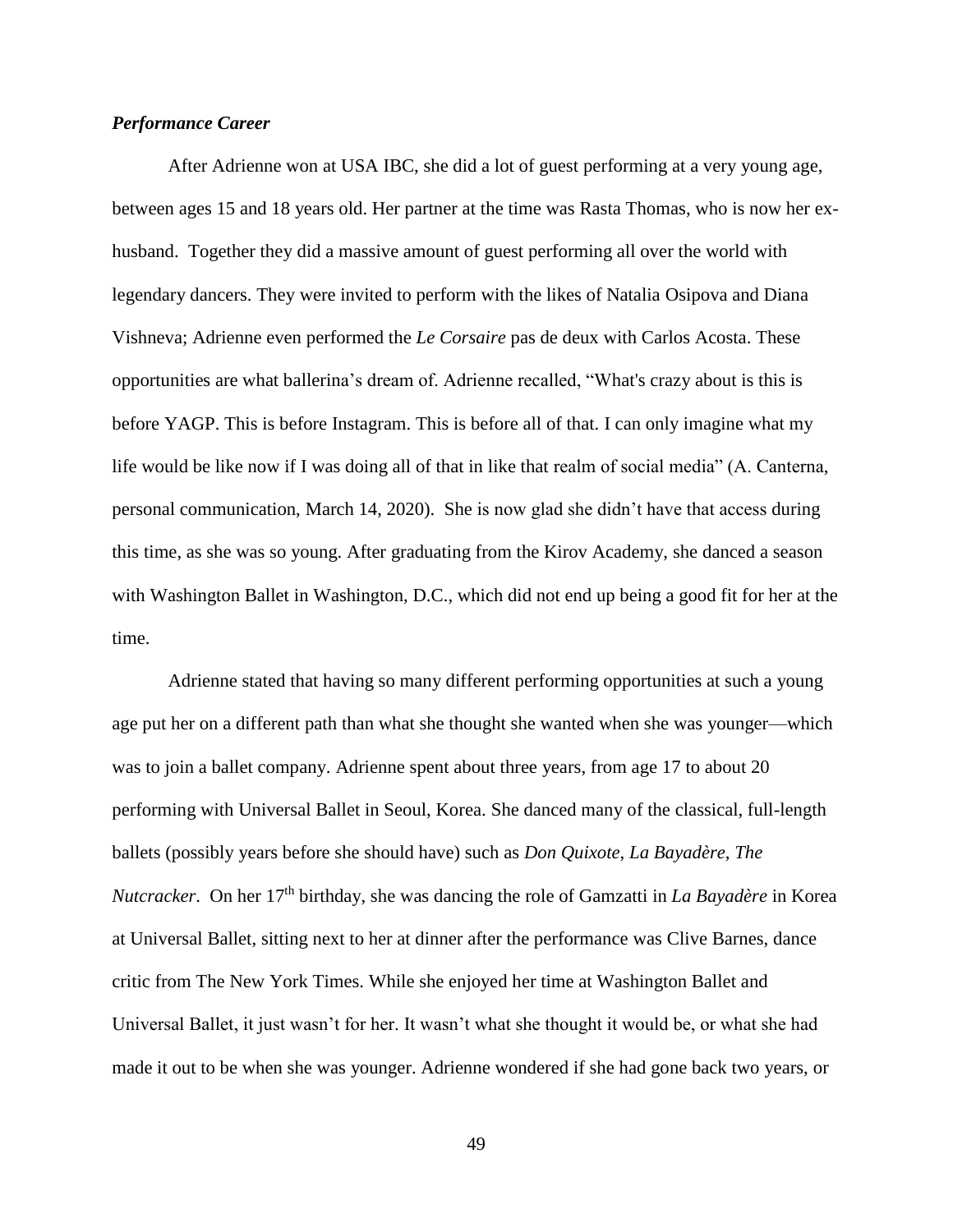five years later, how different her journey might have been. However, at the time, she needed something different but wasn't sure what that was. She stated, "It was also hard going from doing all of these spectacular things at such a young age, and then just going to work every day in the corps de ballet and not really knowing where you stood" (A. Canterna, personal communication, March 14, 2020). She said this was especially the case at Washington Ballet because at that time there was, but there wasn't a ranking system, which is a little confusing for a 19-year old who had just come off all of this extreme success. When Adrienne discussed this it wasn't in an egotistical way, but instead in a way that acknowledged the lack of proper guidance and direction she was experiencing.

After her experiences in the two ballet companies, Adrienne did a lot of soul searching. This lead to a year dancing with Complexions Contemporary Ballet in New York City, which is under the direction of Dwight Rhoden and Desmond Richardson. Adrienne performed with Desmond quite a lot, and her partner in the company was Danny Tidwell, a brilliant dancer who just recently passed away. She remembers this being a really beautiful year in her life. After she left Complexions, she got pregnant, which she stated was the best detour of her life, but still a detour.

# *Production Career*

After her daughter was born, Adrienne and her husband (now ex-husband), Rasta Thomas, created a show that became extremely successful in Germany, eventually landing under the brand name *Rock the Ballet* in the summer of 2008. He directed it, she choreographed for it. She remembered there being a couple of other choreographers, as the show was more of a mixed repertoire. Both Adrienne and Rasta starred in the show, which was only nine months after she had their baby. The brand of the show ended up taking off and is currently trademarked by her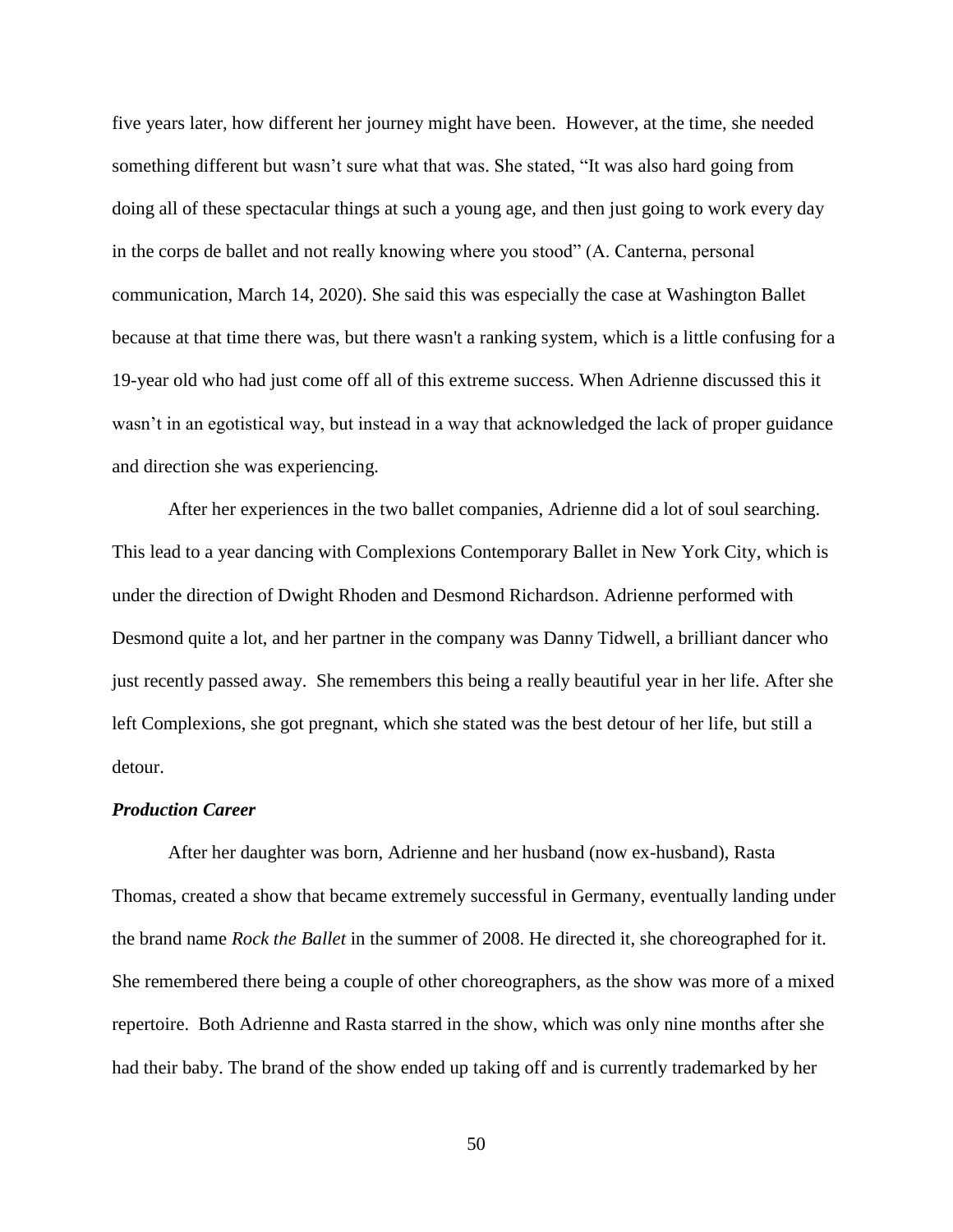producers in Germany. Adrienne went on to create multiple versions of *Rock the Ballet*, including at least five variations of the first show. Following that success, Adrienne went on to make an entirely different show, *Rock the Ballet II* in 2012, and that was entirely hers— no outside choreographers, no mixed repertoire. The show consisted of 90 minutes of dance, music, lighting, and costumes. Adrienne described the show as a rock/pop concert, but with dance. The baseline of the show has always been classical ballet, which is Adrienne's foundation, but with all of her other passions combined, including jazz, contemporary, acrobatics, hip-hop, and ballroom. "It's a very American style; it's so fluid and entertaining, and very unique, especially to the European dance scene" (A. Canterna, personal communication, March 14, 2020). Adrienne recalled that this was created before shows such as *So You Think You Can Dance* and *Dancing with the Stars*. This hybrid style of dancing wasn't happening yet in a major in the concert dance world, and if it was, it didn't have the strong technical background that Adrienne brought to the stage. *Rock the Ballet* and *Rock the Ballet II* had the brand credentials to back up the artistic choices being made. The show wasn't a fad or a trend, it was original and wildly American. Adrienne and her husband had grown this extremely successful business and touring company—but they didn't know how to handle it. Everything was new to them: parenting, directing, choreographing, running a business, taking care of artists. The only familiar thing was dancing. She remembered it being constant on-the-job training.

Fast forward a few years to when Adrienne and her husband divorced, allowing her to leave behind an extremely physically, mentally, spiritually, and verbally abusive marriage (A. Canterna, personal communication, March 14, 2020). In the wake of this, she started her own production company, SweetBird Productions. Thankfully, she had cultivated numerous incredible relationships and had showcased her exceptional work (which she retained the rights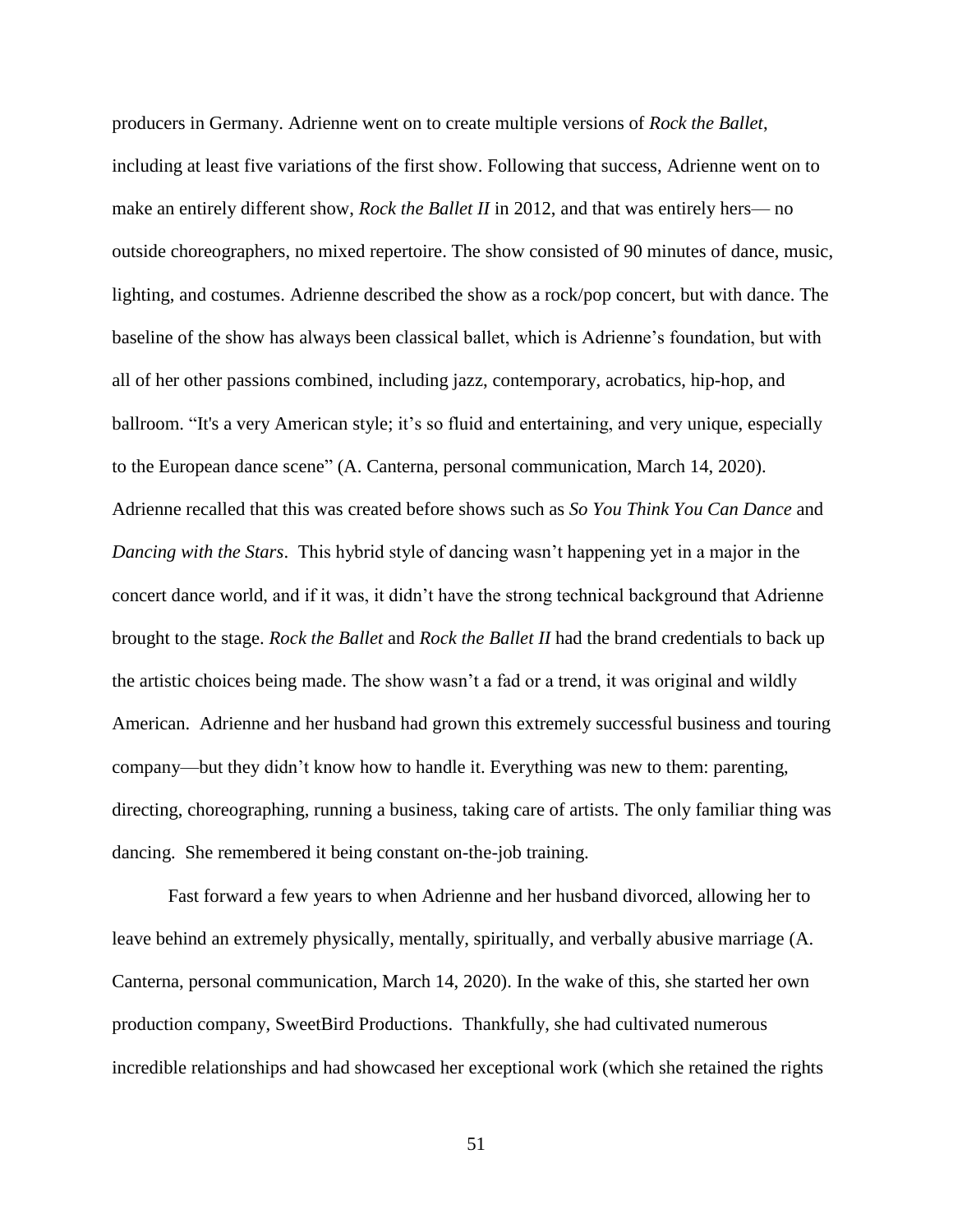to) throughout the process of the last production with her ex-husband. What this meant was that she had this arsenal of shows, repertoire, and relationships at her fingertips. Adrienne persevered and forged ahead during what was an incredibly difficult time in her life.

I had no choice. I had a child, and I had to work, and I had to provide. That's what I did, and that's why I started my company, and all of my producers that I work for today followed me, and all of my artists followed me. (A. Canterna, personal communication, March 14, 2020)

This upheaval happened in late 2014/early 2015, and Canterna stated that it has been one day (and many tours) at a time since then. Presently, the brand has been to over 30 countries, completing a massive amount of tours, with two or three tours happening simultaneously sometimes. Interestingly enough, the show rarely performs in the United States. "We had one three-week run at the Joyce Theatre in New York in 2009, I think, and we got panned by all of the critics, but yet the show was sold out for all three weeks" (A. Canterna, personal communication, March 14, 2020). Adrienne noted that the brand has evolved since 2008, settling into its current form around 2013. When this all began, Adrienne was a very young and unknown, inexperienced choreographer.

I was a very successful dancer and a very good dancer. I'm not boasting. But dance, I knew how to do that. But in terms of producing a show, and staging, and just everything . . . The audiences loved us in the beginning, for the first couple of years, because we were

really good dancers, and they could see and feel how much we loved dancing. It wasn't because they were these intricate ballets that were so brilliantly choreographed and directed. It was not that at all. What has happened with the brand, and what I've put so much work and heart into every day is making really substantial entertaining artful shows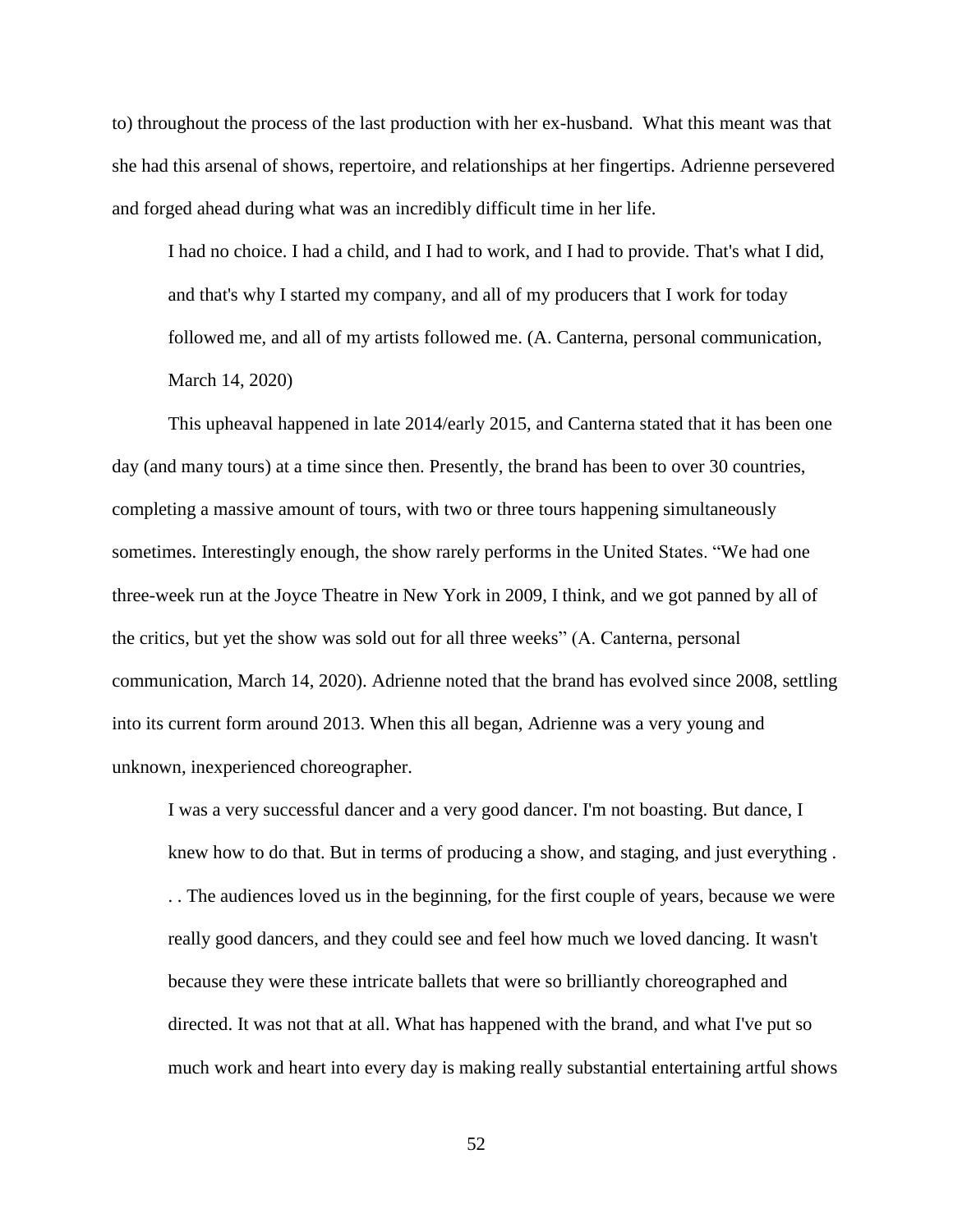that I don't cringe when I look back on. But the brand has grown up with me. I grew up with the brand. It's evolved in a massive way. (A. Canterna, personal communication, March 14, 2020)

Adrienne attributed starting her own company and being able to make decisions herself, to ultimately finding her voice. "I was no longer submissive, and I felt empowered, and just realized like the audiences aren't stupid. They don't need certain things. They don't want certain things" (A. Canterna, personal communication, March 14, 2020). After 12 years of work on these shows, and five years of owning her own company, Adrienne stated that it can be incredibly overwhelming. This is mostly because she doesn't have a big staff—and that alone is overwhelming. "Finding people whom you not only work well with, but whom you trust and respect, and who trust and respect you, and the work, and don't take things too personally, and know how to get the job done is a challenge" (A. Canterna, personal communication, March 14, 2020). Adrienne indicated that the number of meetings she attends is massive and all of the details fall on her shoulders. While she doesn't do the lighting, she does all of the choreography (usually around 90 minutes per show), music selection, and costume design.

I tend to get my best work done when the stakes are that high. I wish that wasn't always the case, but I do tend to flourish in the chaos. I've kind of been that way my whole life. I really, really like, I don't like, I love working, and I love working, and working really hard. I've always been that way. I would much have always rather be working than doing pretty much anything else. So, it's the bunhead in me. Us bunheads, we're no joke. (A. Canterna, personal communication, March 14, 2020)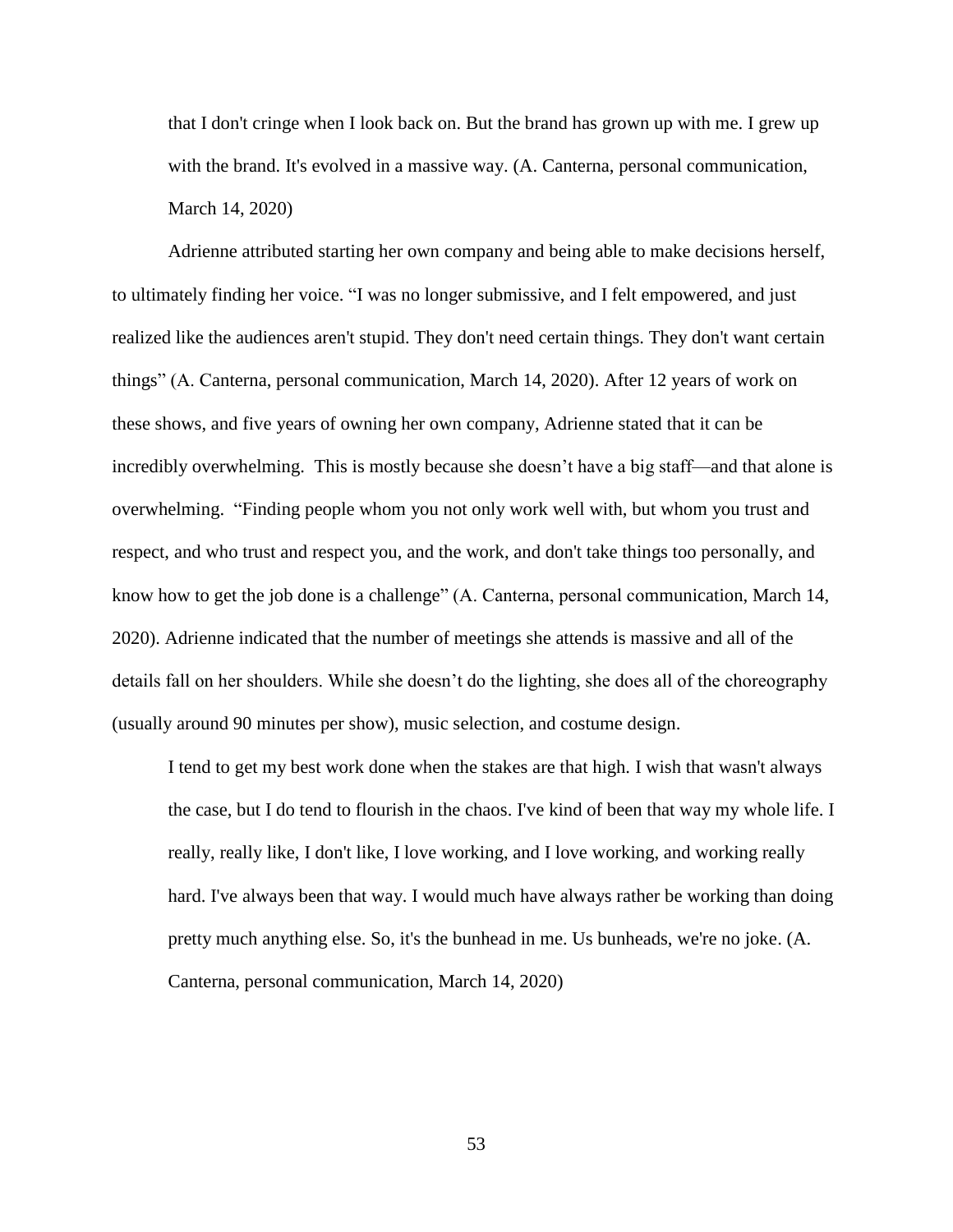# **Key Themes**

The research question, "*What is the experience of female leaders in pre-professional and professional ballet?"* elicited many themes. While a deductive approach had been formulated from existing data, the researcher was prepared to encounter new categories and themes based on information collected during the interview process. The categories that were expected to have been found were those of past practices, barriers, discrimination, successes, funding and accessibility, leadership styles and philosophy, future predictions. The interview process led to precisely such findings, and the information gathered has been collected into four encompassing themes. The first theme identified was that of training and career development. Each of the four participants had a unique journey to their current position and much of what they learned and experienced along the way shaped them, and is continuing to shape them, into the leaders they are now. Secondly, the theme of female leadership surfaced during the interview process. This included the evolution of female leadership in ballet, behaviors and traits of female leaders, benefits of female leadership, and expectations of female leaders. The third theme to be identified was that of leadership responsibilities, which were incredibly vast for each of the participants. In every case, each participant was doing the work of a full team, which led to conversations regarding organization and management of time and resources, successes and challenges, collecting feedback, barriers, and highlights of the job. Lastly, the theme of mentorship and encouragement of future female leaders in the ballet industry surfaced.

# **Training and Career Development**

Based on the participant narratives shared above, it is evident that training and career development are critical examination points when exploring the experiences of female leaders in ballet. Presently, the participants are where they are because of their unique journey. From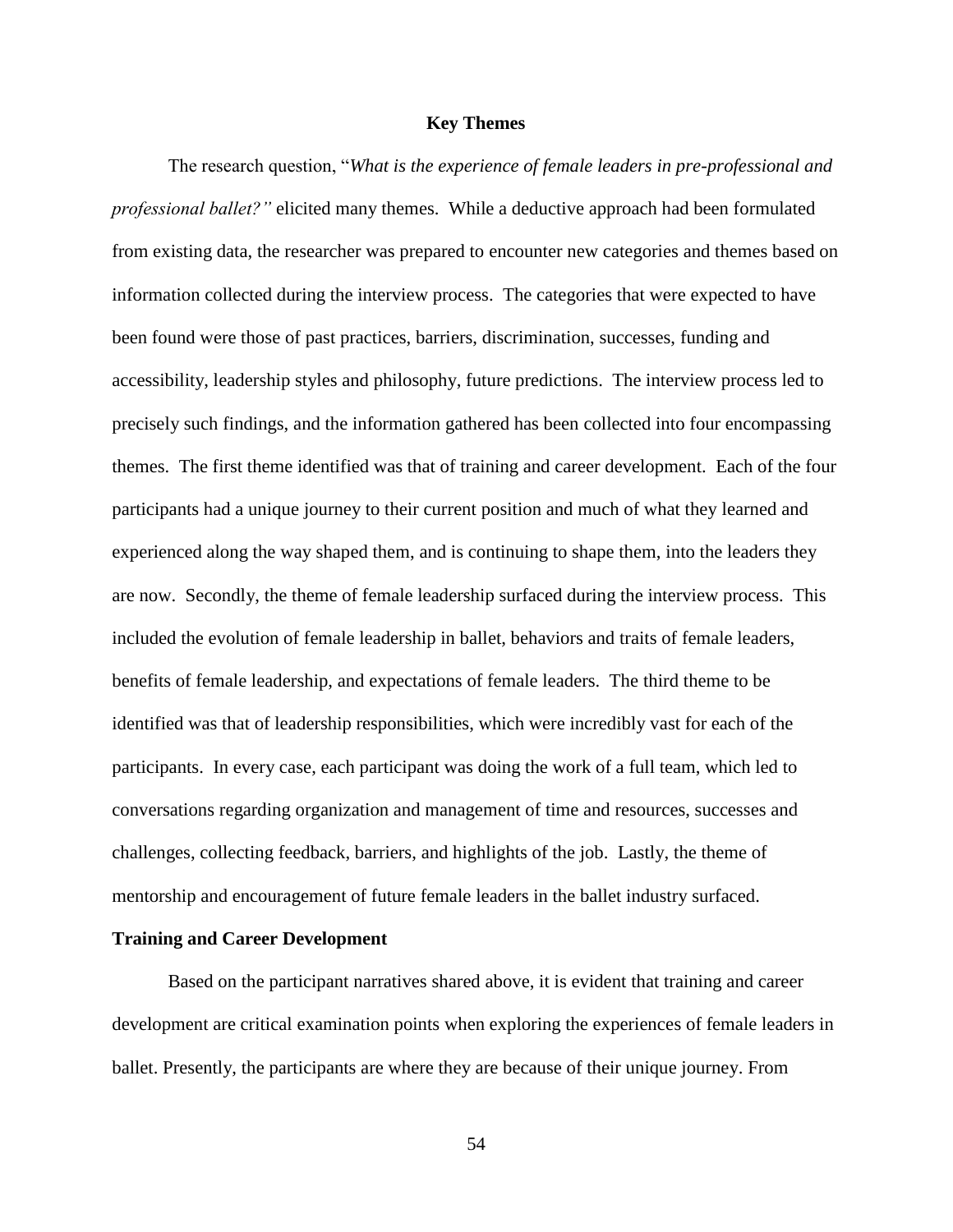Cynthia's story of seeing ballet as the red cape to her bull and working diligently for her literal and figurative place at the ballet barre and on the stage, to Molly's forethought of working in fundraising to meet her end goal of working in dance administration, to Rachel trusting her passion and studying aggressively so that she could finish school focus on her dance training, and to Adrienne's story of intense training and perseverance as life handed her some curveballs, each of these women took their background and used it to their advantage as they developed their passion into their career.

### *Personal Mastery*

Senge (2013) referenced the concept of "personal mastery" as a means of effective leadership.

People with a high level of personal mastery are able to consistently realize the results that matter most deeply to them—in effect, they approach their life as an artist would approach a work of art. They do that by becoming committed to their own lifelong learning. (Senge, 2013, p. 7)

The four participants in this study are ideal models of the concept of personal mastery. All began studying their art at a very young age, all kept dance as a focus in their lives (even when they thought they might escape their calling to do so), and all have found successful careers in leadership in this arena. In order to maintain these successful careers, each has had to continue to learn and grow as the industry has evolved.

In Adrienne's story, she mentioned everything that she had to learn on the job in order to produce and choreograph her show, she even went as far as to say she and the brand of the show grew up together, influencing each other at every step. Whether it was learning about costuming and hiring dancers, or how to be a working mother, she had to keep learning; she is still learning.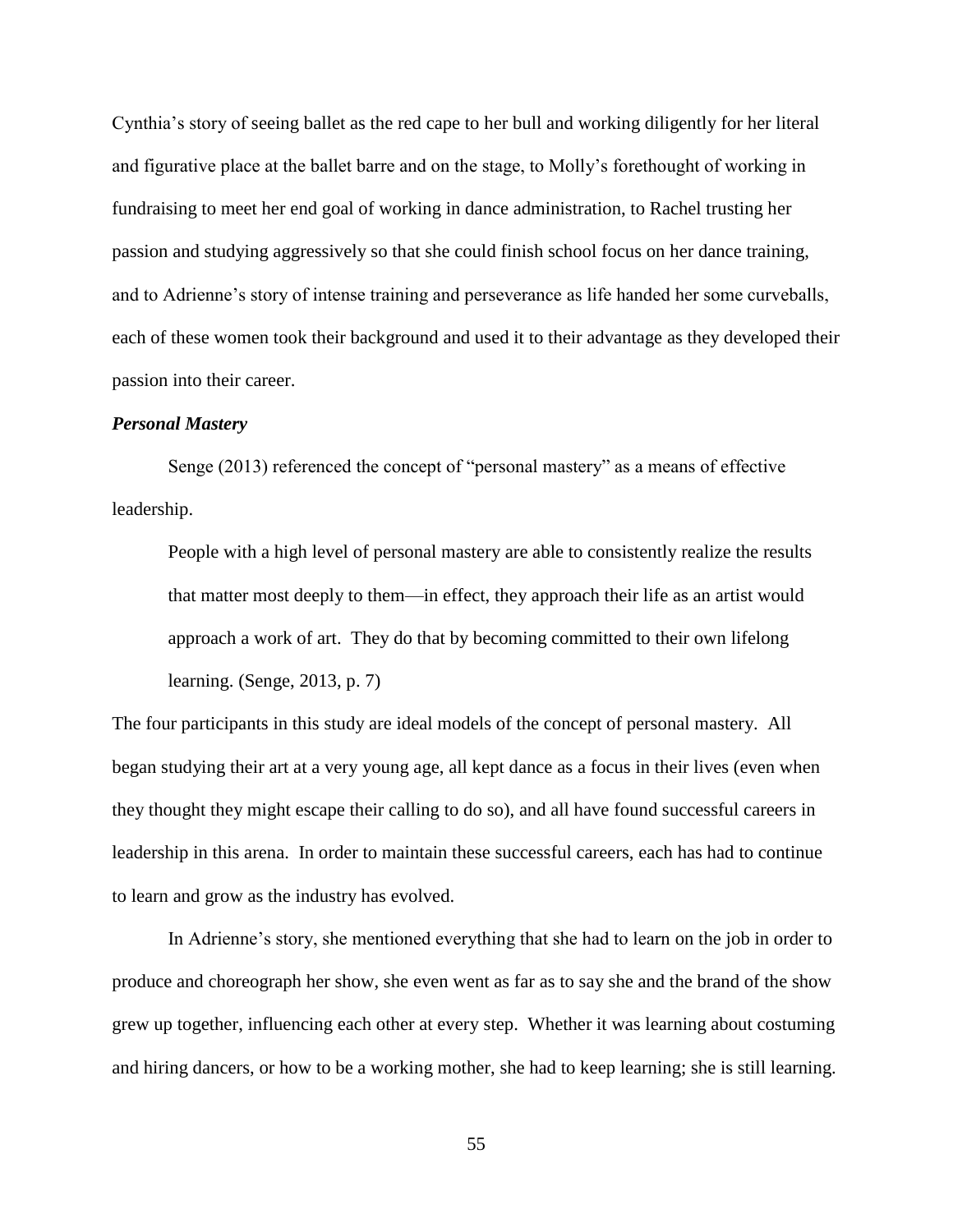Despite Molly's best efforts to tackle a career in medicine, the draw to back to ballet was intense. Each program that she has touched at ABT has revolutionized the company and the Education Department. From what started as four people in an old dance studio, to the massive team they have now accumulated, the learning curve has been steep. In her time at ABT a trainee program, pre-professional training school, and an internationally renowned training curriculum have been developed. This doesn't happen without personal mastery and the willingness to commit to life-long learning.

Rachel's story of jumping into the business world post-dance performance career speaks volumes to her commitment to personal mastery. Having finished her schooling at age 16, it is apparent that a degree in business is not in her arsenal. However, that didn't stop her and it hasn't slowed her down. She has learned from the school of trial and error, and with her diligent bunhead iron will, she has seen far more success than she has failure. Her willingness to pay it forward to future leaders through the development of her branding agency also indicates that her rigor is as strong as ever.

In Cynthia's case, running the JKO School at ABT was something she had never even considered. She had a very full and glorious performance career, dancing with the best of the best on the most famous stages in the world. Now in her "second act", she is learning an entirely different side of ballet; one that is possibly more fragile than a performance career. She has hundreds of young minds and bodies looking to her for guidance and a team of colleagues looking to her for vision.

"Personal mastery is the discipline of continually clarifying and deepening our personal vision, of focusing our energies, of developing patience, and of seeing reality objectively" (Senge, 2013, p. 7). The above statement is a key concept in the development of strong,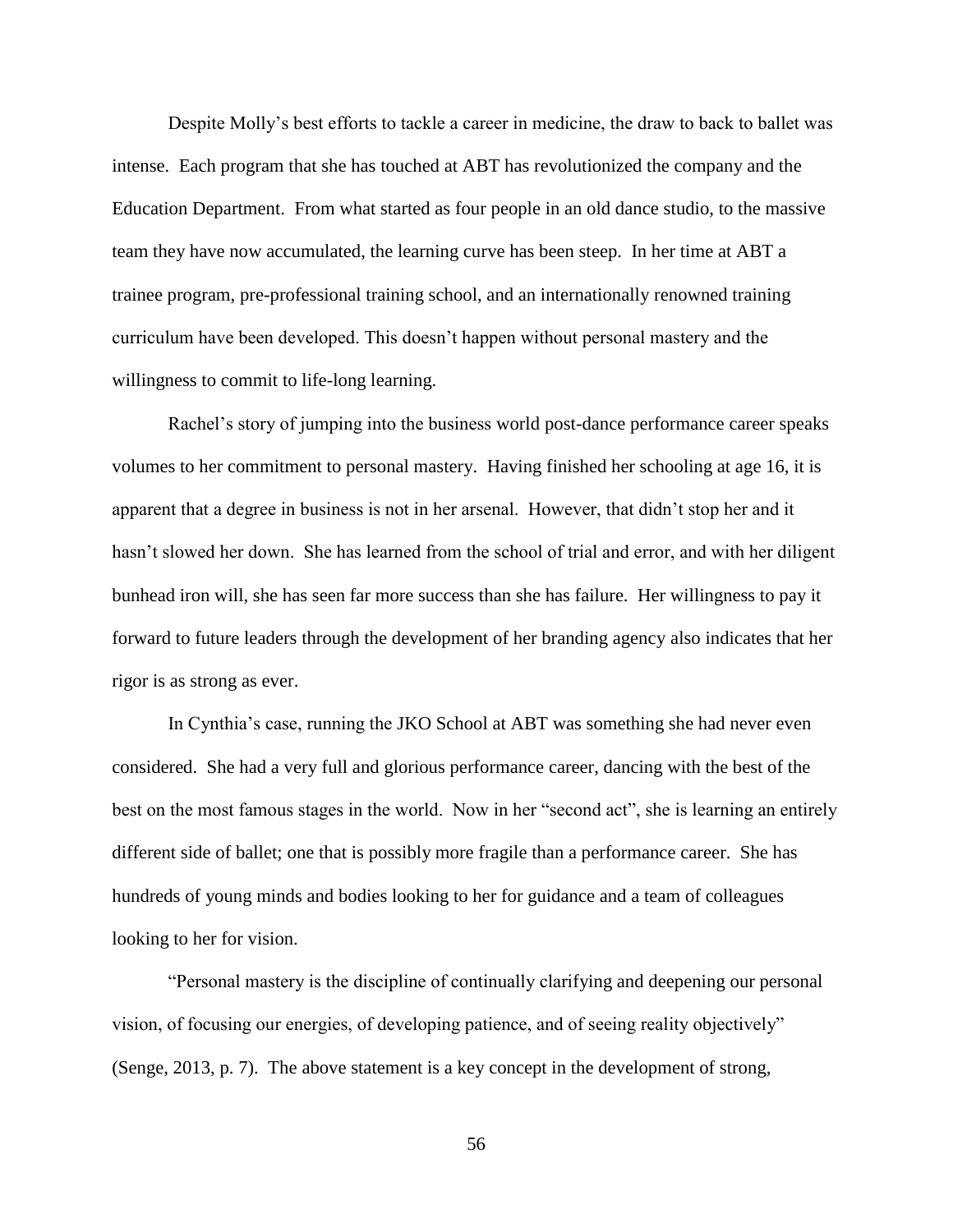successful leaders. In the case of leadership in ballet, it appears that personal mastery sought through training and career development is, in fact, the cornerstone to success. Without it, the successes that the four participants have seen might not have been a reality. Whether the attraction and drive to personal mastery is a uniquely female leadership trait or not remains to be seen, however, this can be acknowledged that for the purpose of this study, its effect on career trajectories has been impactful.

# **Female Leadership**

At its base level, the female style of leadership focuses on empowerment, relationships, teaching and learning, and community building (Sergiovanni, 2013). The participants in this study echoed those themes. These focuses also allow a leader to accomplish the five functions of instructional leadership: visioning, modeling, coaching, managing, and mediating (Tschannen-Moran, 2013). In creating shared-vision, leaders must build trust by being open, honest, and forthcoming. Participants need to understand where they stand, where they are going and what they are working to achieve. A healthy relationship with a strong communication component must be established between the leader and the participant. Successful leaders must also "walk the talk" (Tschannen-Moran, 2013, p. 44). They must demonstrate continuity between actions and words. In ballet, demonstration of technique, concepts, or choreography is necessary, but it should never be flaunted to deflate a participant's ego. It is said that skillful leaders lead quietly, by being soft on people and hard on projects (Tschannen-Moran, 2013). Dancers are fragile; they constantly put themselves on display for judgment and feedback. A dancer will respond more positively to a leader who listens, holds them accountable, manages their progress and possibilities, and can be honest, but caring. The four participants in this study demonstrated this though their responses during the interview process. The responses have been categorized into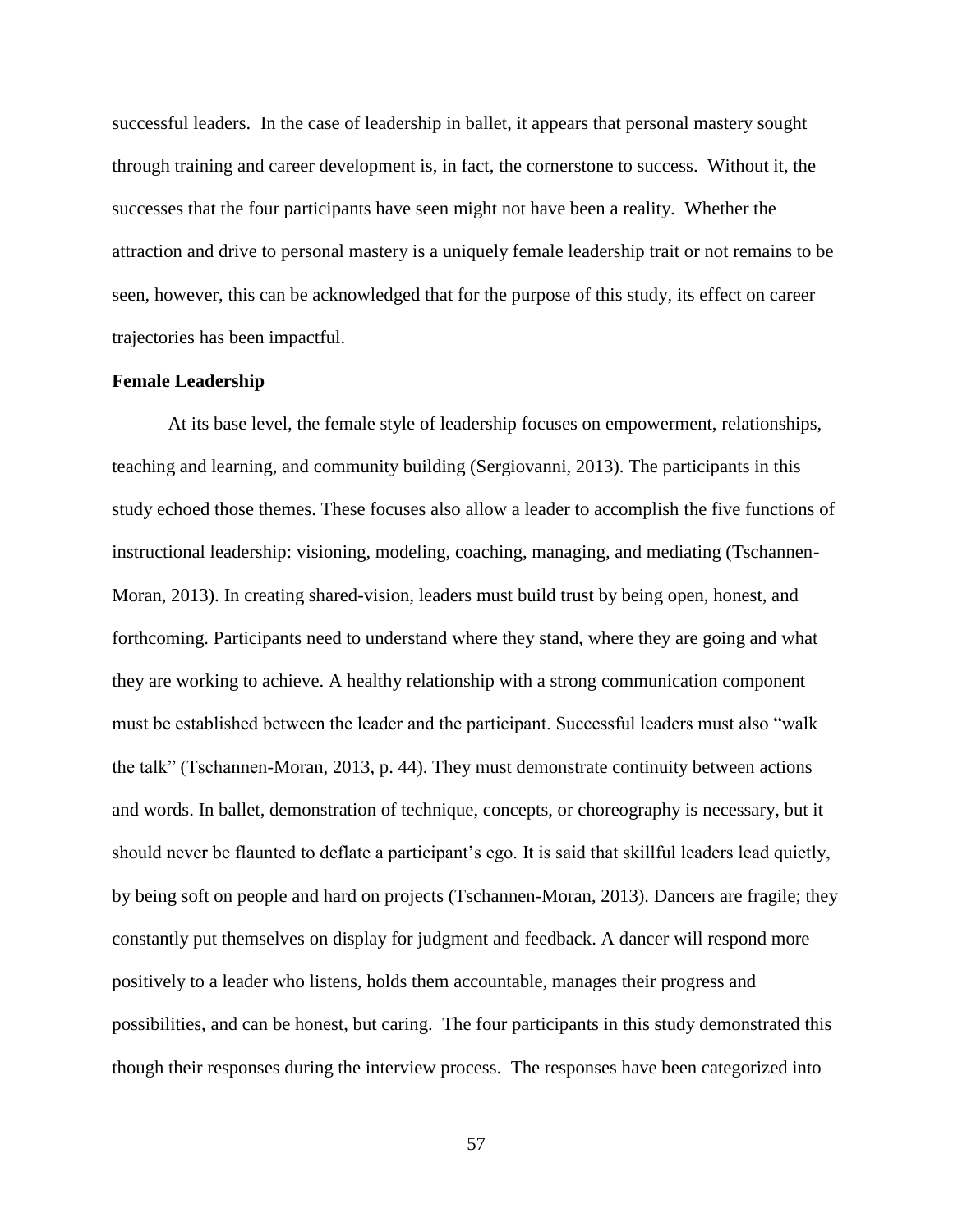four subthemes addressing female leadership in ballet: evolution, behaviors and traits, benefits, and encouragement.

#### *Evolution of Female Leadership in Ballet*

When asked about the evolution of female leadership in ballet, the participants in this study had varied responses due to their varied backgrounds. For Cynthia, the idea of a female leader in ballet was something she was very familiar with and in support of.

I started at a school that was led by a female teacher, and I joined ABT, which was led by a female director, so for me, it doesn't feel totally foreign or alien. What I am liking is seeing female choreographers especially come to the forefront. That vision of embracing the female point of view is really nice. And I think it'll help diversify and give

opportunities to some great talent. (C. Harvey, personal communication, March 6, 2020)

While Cynthia doesn't have the financial resources to call in choreographers for the JKO School, the Studio Company at ABT does. The students in the JKO School often stop to watch Studio Company rehearsals from the hallway, allowing them to see that being a female choreographer is an achievable goal if they want to work for it. During the interview, when questioned about Lucia Chase, founder of ABT, Cynthia recalled her being flitty and always in a hurry, but Cynthia suspects this was an impression she gave rather than who she truly was. "And yet she got things done and poured her heart and soul, and finances into it (the company)" (C. Harvey, personal communication, March 6, 2020). Cynthia has Lucia's desk in her office, a gentle reminder of the legacy she left behind.

Molly's response to this question echoed Cynthia's response and went on to identify the lack of female presence in the position of company artistic director. She hopes that this is something ABT might pursue when their current director, Kevin McKenzie, retires. Mr. McKenzie has been the artistic director of ABT for 30 years.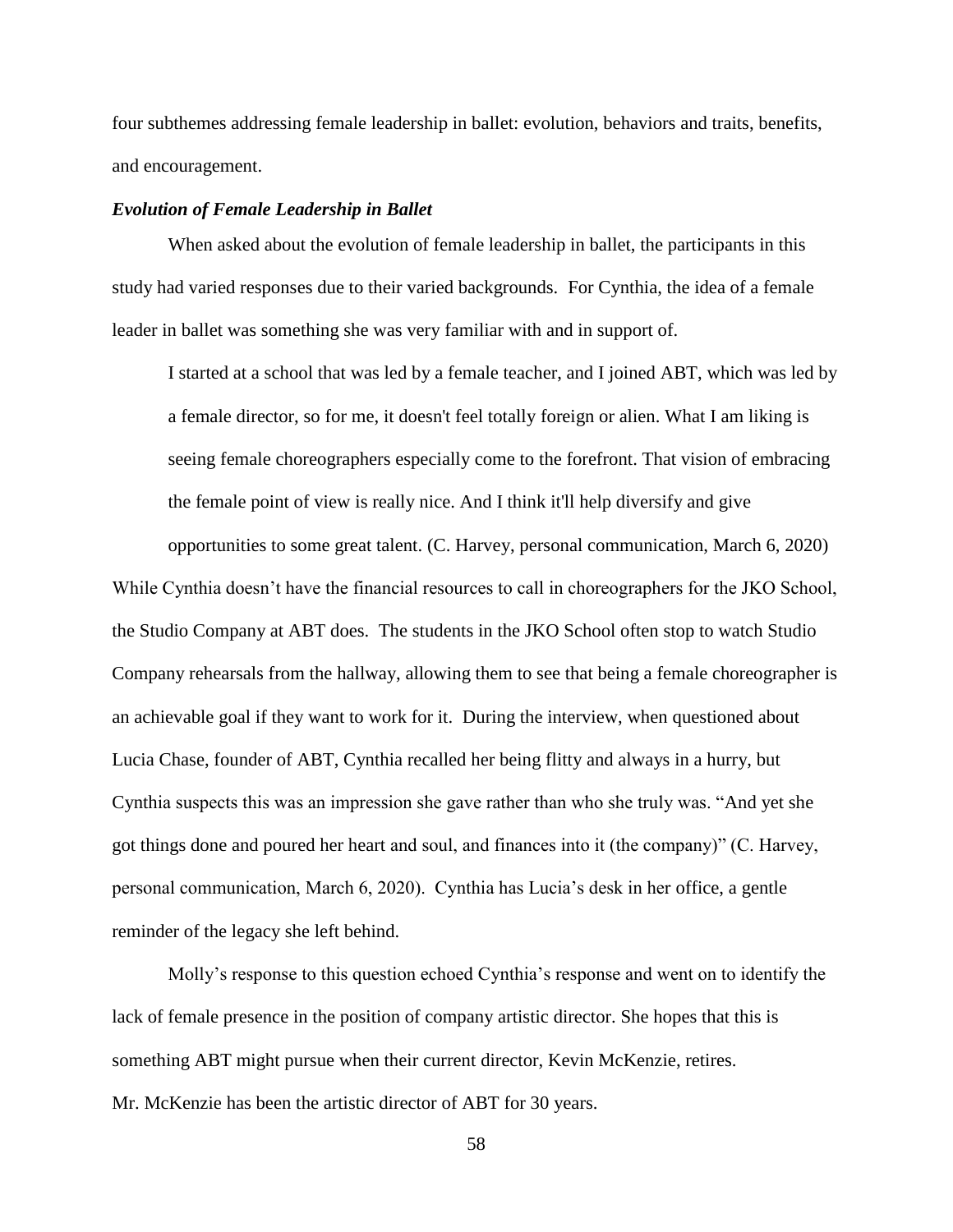I feel like maybe there are things happening in the world now that we don't need to be doing the same way. We can have a female artistic director come in. We're ABT. We can just decide to do it differently. We don't need to adhere to traditions. I have dreams, I have visions, I have ideas for which women could step up, but we'll see. (M. Schnyder, personal communication, March 5, 2020)

Molly did acknowledge that on the administration side, ABT is strong in female presence. The company currently has its second female executive director, and there are certainly several female senior staff members.

Rachel's experience with this question was a little different and very personal. She had a great experience with a female associate artistic director, Julia Moon (who was also still performing on top of directing), at Universal Ballet. Rachel remembered her being inspiring and approachable, but she also commanded respect. However, Rachel also encountered the challenging side of female leadership in ballet.

I was once told that I was unfit to be a leader because I was a mother and a wife; that there's was no way I could be a leader or run a business. Basically, insinuating I should just be at home. This was by a woman business owner. (R. Hamrick, personal communication, March 6, 2020)

She went on to say that although we are making progress on this issue, there is still a stigma and stereotype of what you can and cannot, or should and should not, do as a wife and/or mother. "It's really disheartening that a woman business owner feels like she can't have balance and be supportive of other women because she is fighting to be heard or respected; almost that she is behaving in a masculine way" (R. Hamrick, personal communication, March 6, 2020). Rachel also referenced a situation with a fellow participant, Adrienne, in which her ex-husband's name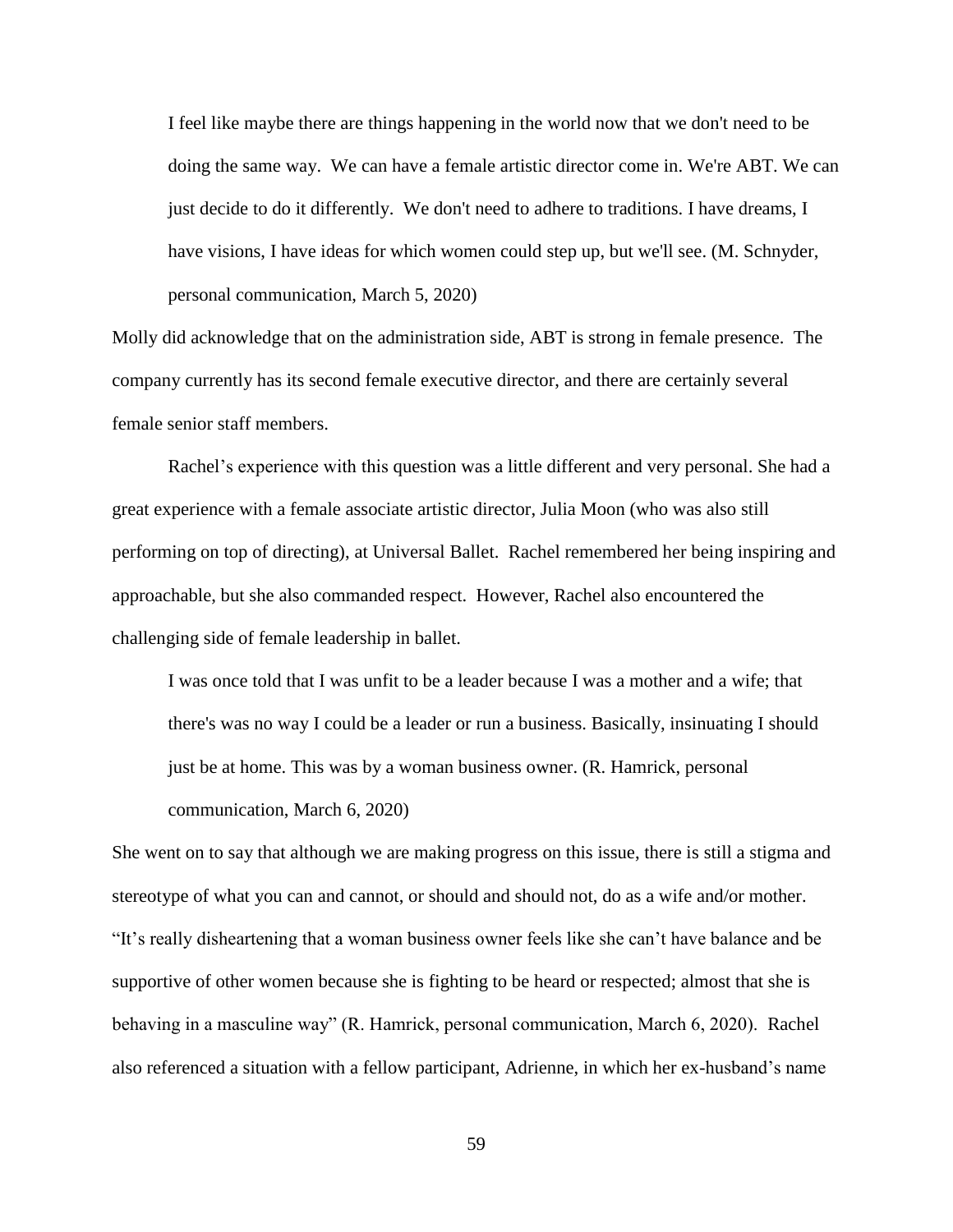was kept on the show brand for some time because of who he was, even though Adrienne was doing most of the creation.

### *Behaviors and Traits of Female Leaders*

The question of behaviors and traits of female leaders led to very interesting conversations. When asked the question, "*As a female leader, do you feel you obligated to embody a certain set of behaviors to be successful?"*, each of the participants responded that they did not. Cynthia joked that Dennis Walters, Director of Educational Outreach at ABT, was the odd one out in the education department. Molly felt that she could be herself at work and that she was appreciated for being herself. Rachel felt similarly in that she was always very focused on what she wanted to do, so even if someone expected her to behave a particular way as a female, she didn't recognize or conform to it.

The leadership behaviors and traits that were identified as being the most effective by the participants included the ability to delegate, the development of clear communication, positive relationship building, the ability to motivate, trustworthiness, approachability, passion, and compassion. A through-line that developed in this research was the amount of multi-tasking that each of the participants was expected to do.

Cynthia believed one of her strengths was her ability to delegate, which she has to do since she has so many responsibilities at ABT. However, this wasn't something she did right away. It took Cynthia approximately two years of being in her current position before she asked for help. She recognized her limitations and knew she needed more people around her to be successful. For example, the week before our interview, she was in assessments with the students until 7:30 PM, after having arrived at 10:00 AM to complete administrative work, as well as teach classes.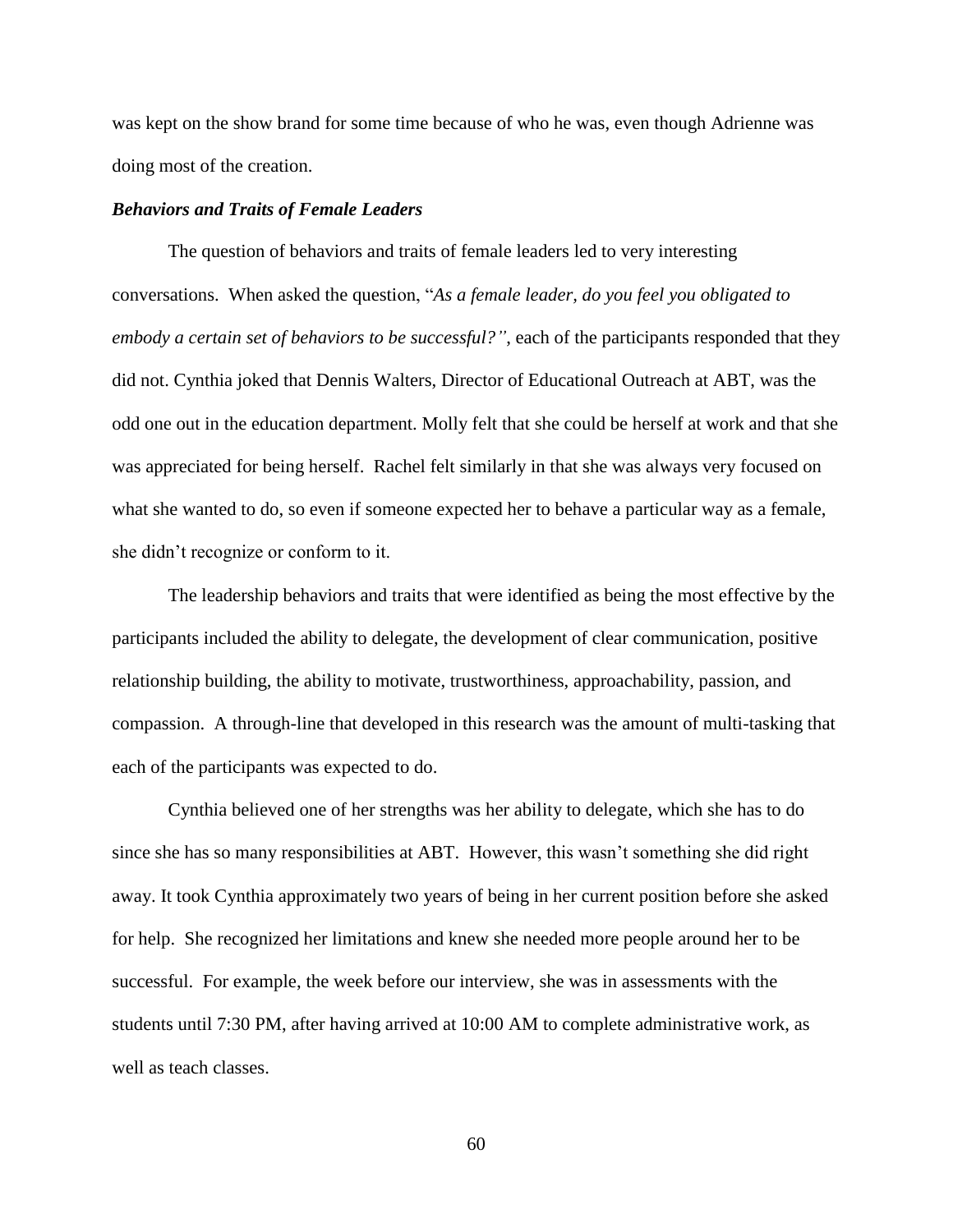I think its maybe my age and my confidence, but I know what my limitations are, and I'm not afraid to say. I'm not afraid to say most of anything nowadays, to be honest. I think that may also be a detriment, I'm pretty much open. I don't have an agenda. I hate politics. So, if somebody asks me a question, I answer them. And sometimes I need to think about what I say. (C. Harvey, personal communication, March 6, 2020)

While Cynthia is unsure of how her honesty affects her perception as a leader, research indicates that clear and honest communication are avenues to building trust in an organization (Tschannen-Moran, 2013). "I'm pretty pragmatic and philosophical, but not one to pretend" (C. Harvey, personal communication, March 6, 2020). She was adamant that she wants people to know what is working and what isn't so that they, as a team, can collectively fix what is broken in the process.

In her response, Molly reiterated the necessity for clear communication so that everyone knows who is responsible for what; she also spoke to the fact that ABT is a team player kind of company.

But I will say, for anybody to be successful here they need to be a team player with a lot of flexibility; to be willing to jump in. The people that really succeed, at least here in our department, I don't know about other places, but the ones who succeed say, "You need someone to cover that class, I can jump in and do that." They care, they understand, they're well trained, they know what they're doing and they're willing to jump in where they're needed. (M. Schnyder, personal communication, March 5, 2020)

Molly also referenced the fact that she is constantly looking for great people to be a part of the team. As people retire or are injured, she has to make sure there is a team available to fill in when necessary to prevent any lag in the momentum their department is experiencing.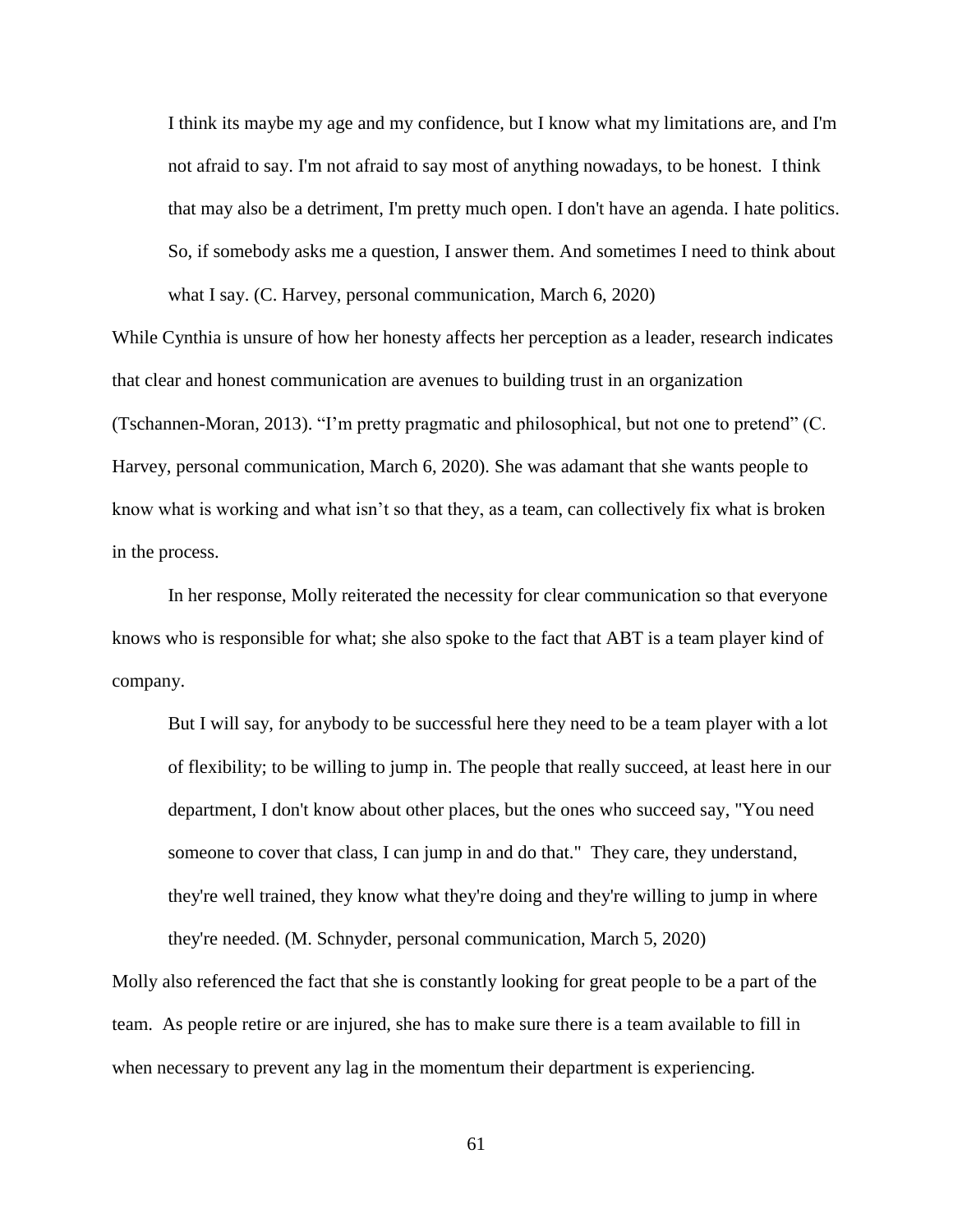Rachel's answer to this prompt was very inspiring and philosophical. She believes the best leaders are passionate and can motivate someone to help them succeed. Coincidentally, this is something that Cynthia says she lacks in. As someone who is very self-motivated, she can't understand why others can't motivate as well. She joked this was one of her least desirable leadership traits. Rachel, on the other hand, echoed what Tschannen-Moran said regarding being tough on projects and soft on people. As a leader, "you offer careful corrections and explain the best way to develop from these corrections so that the person can improve" (R. Hamrick, personal communication, March 6, 2020). Rachel also spoke to modeling behavior, providing inspiration, being approachable and encouraging while still holding someone accountable, as well as being fair and ethical. She, as well as the other participants, wholly embody Kouzes and Posner's five principles of exemplary leadership which include modeling the way, inspiring a shared vision, challenging the process, enabling others to act, and encouraging the heart (Kouzes & Posner, 2007).

#### *Benefits of Female Leadership*

When questioned about the benefits of having a female in a leadership position in ballet, every participant referenced their role as a mother as an asset. In the recent past, motherhood and a career in ballet where two things that didn't necessarily go hand in hand. Molly referenced the amount of work that it takes a female dancer to succeed due to pointe work, as well as the competition females' face in ballet versus men. That amount of focus this requires didn't always leave time for things such as a family. However, that isn't the case with the participants in this study. All drew on the understanding they have gained from motherhood; also the knowledge of what the dancers, male or female, are going through at any given time.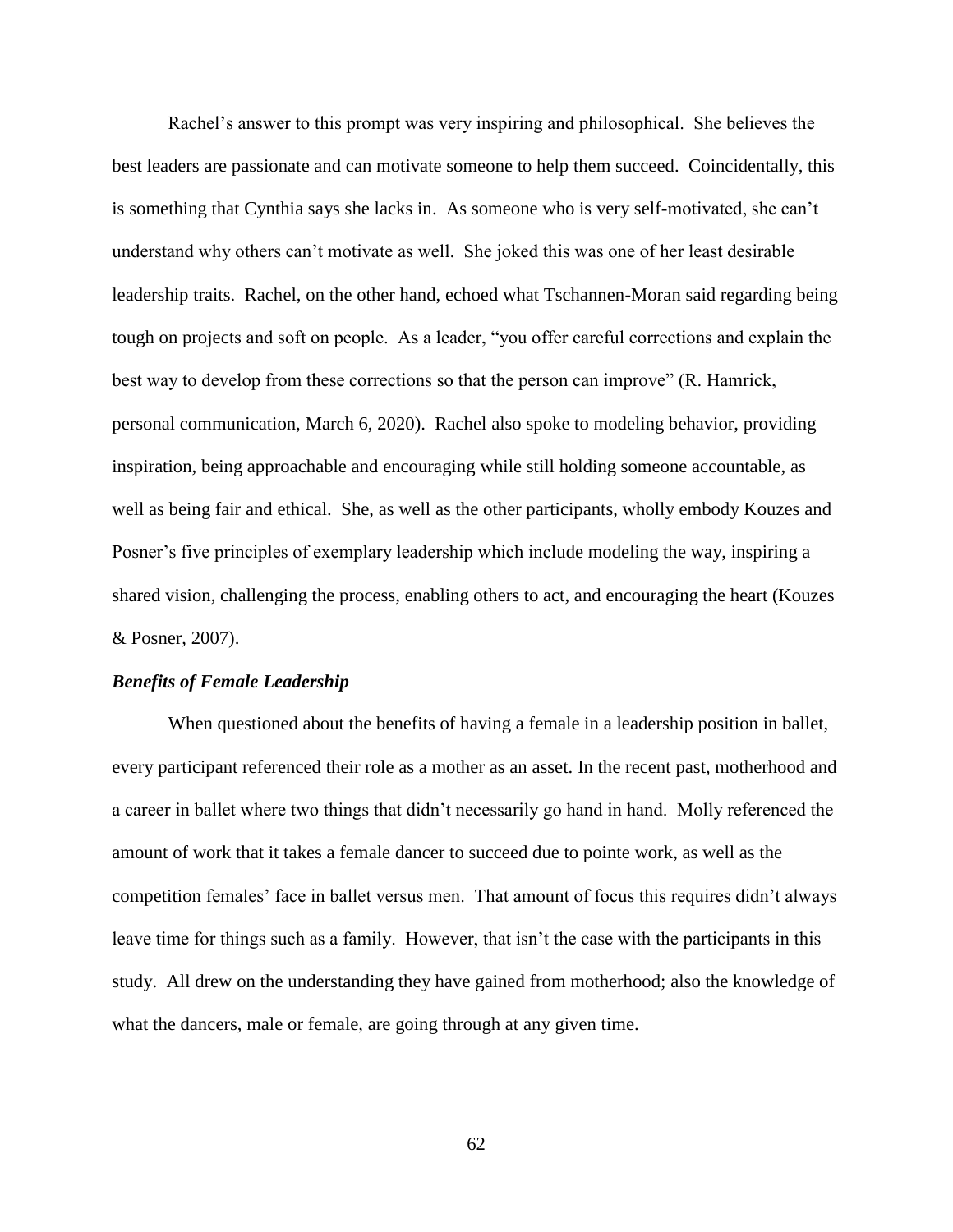Cynthia has used her experience as a mother to deepen her understanding of her role as the artistic director of the JKO School.

Well, particularly in my case, running a school, I think, I've been able to use my experiences as a mom, and that has not been a hindrance at all. I'm able to say, "My son had this, and I understand." And I've lived a long, long life, and there's an empathy, I think, that is particular to females. Maybe I'm wrong, but I do feel that. And working here with a lot of females, I also sense this sort of understanding, especially of having been a dancer and knowing the difficulties. And now as a female leader, knowing the competition for girls is so tough . . . I haven't forgotten, even though I'm way older, I haven't forgotten that sense of uncertainty, that you never know what's going to happen, especially because the competition is so huge. And for the boys, it's more about keeping them in line and understanding that they are boys and there is a difference. (C. Harvey, personal communication, March 6, 2020)

Molly spoke about understanding this same sense of uncertainty as a female dancer. She spoke about the importance of training as a dancer so that as a leader there is an understanding of where a dancer might be coming from or how they might be feeling. That the journey is tough, all around.

While empathy and compassion are generally guarded as beneficial qualities in leadership, especially in an environment where you are working with very young dancers, Adrienne discussed how empathy can sometimes be a hindrance in her position.

I am a mother, I'm also a choreographer, so I'm extremely connected. My mind and my heart are very connected. I think that's a really good thing as a leader, but I think that it can also be a very tricky thing as a leader. If you lead from a very direct headspace, and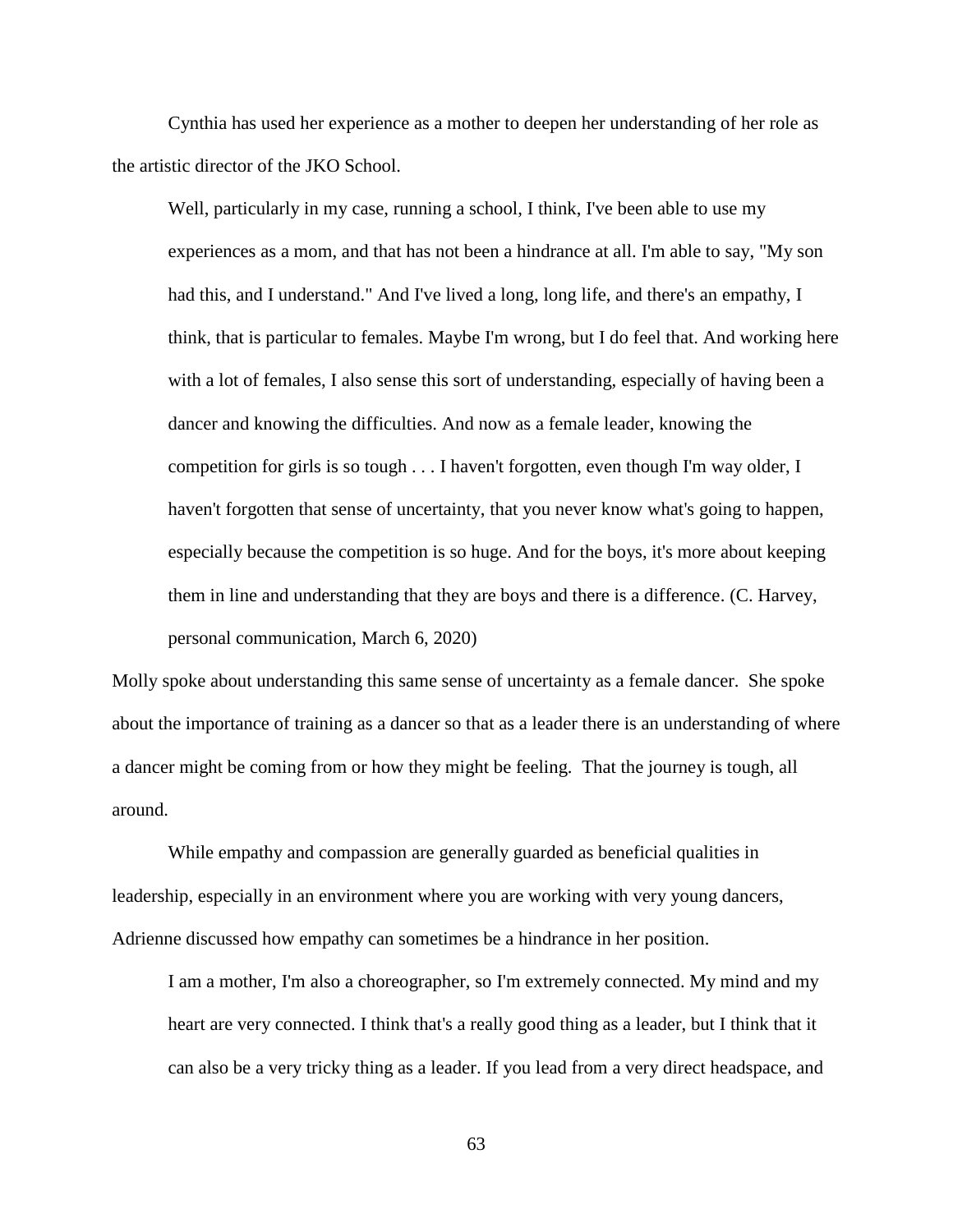not so emotional—it's hard, because I don't want to say don't be emotional, because that's what makes so many moments and so many decisions really beautiful and really impactful for your business, but don't try and be your business', or your employee's or your colleague's mother. That's my big thing. I used to think mothering was it. It was everything. In my late 20s, even in my early 30s, I thought the more I could care for people in every possible way, the better I was at what I did, and that is not true. So now I try and teach my dancers, my employees, even my daughter, I try and teach them how to take care of themselves. To love themselves, to work hard, to not think that's a selfish or a bad thing. It's a very good thing, in my opinion, if it's not obviously malicious. But, take care of yourself. Because if everyone was taking care of themselves in the best possible way, then we'd all be coming in 100% whole, ready to work. (A. Canterna, personal communication, March 14, 2020)

Adrienne has worked diligently to find the balance between being an empath and being a leader, being a mother to a 12-year old has helped instill that lesson. The stereotype of female leaders is that they will be too empathetic or compassionate, but that's where balance becomes a key element in leadership behavior. Rachel believed that females in leadership roles represent great role models because they do tend to find that balance of being supportive while requiring excellence. She was trained in the Russian school of ballet in which teachers used fear tactics and yelling to get students to produce results. While this methodology does produce results, there is more positive way to instill the same behaviors. Rachel believed that demonstrating to students what they can work towards and where they can go if they are passionate and hardworking is imperative as leadership behavior. It's that communication component, sharing the vision.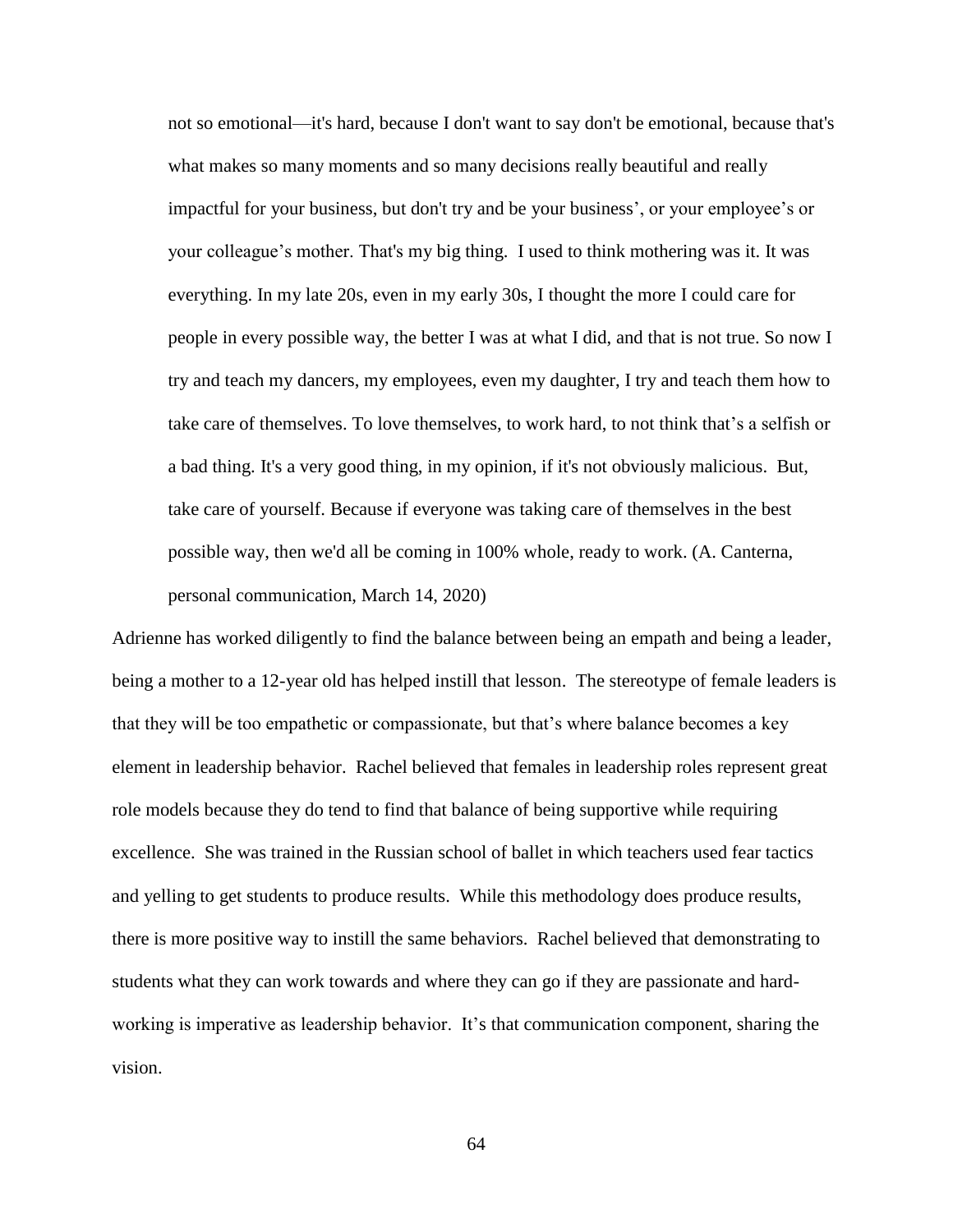### *Encouragement of Female Leadership*

In this study, each participant was asked, "*How can we encourage women to pursue leadership roles in ballet?*" Each participant had an interesting suggestion for how to accomplish this. The first response centered on exposing the dancers, especially the females (as there are more of them, therefore more competition), to the possibilities of careers in dance outside of being in a company. Cynthia expressed that she would like to hear less of "Well, you may not . . ." and more about realistic opportunities such as working as a dance critic, nutritionist, physical therapist, something that keeps them still involved in the dance world. This might happen through guest speakers or the equivalent of professional development so that students truly understand what their options are before they get too far down a road that won't be fulfilling. Others felt it important for there to be a balance in female leadership for it to be appealing to the upcoming generation. Molly reported that some of what is asked of senior staff is not sustainable long-term, and certainly not with a family or without help.

#### **Leadership Responsibilities**

The responsibilities that the four participants balance daily are ambitious. The participants were asked how the approached their daily activities. Responses from each of the four participants varied greatly, with the common theme that each has an incredible amount to handle daily.

#### *Organization of Daily Activities*

Cynthia's initial response to the question "*How do you approach your day to day duties in your position*?" was "Not very well, it's one of the things I stress about the most" (C. Harvey, personal communication, March 6, 2020). She went on to say that she doesn't feel as though she is doing anything really well because she is having to lower her standards to accomplish any of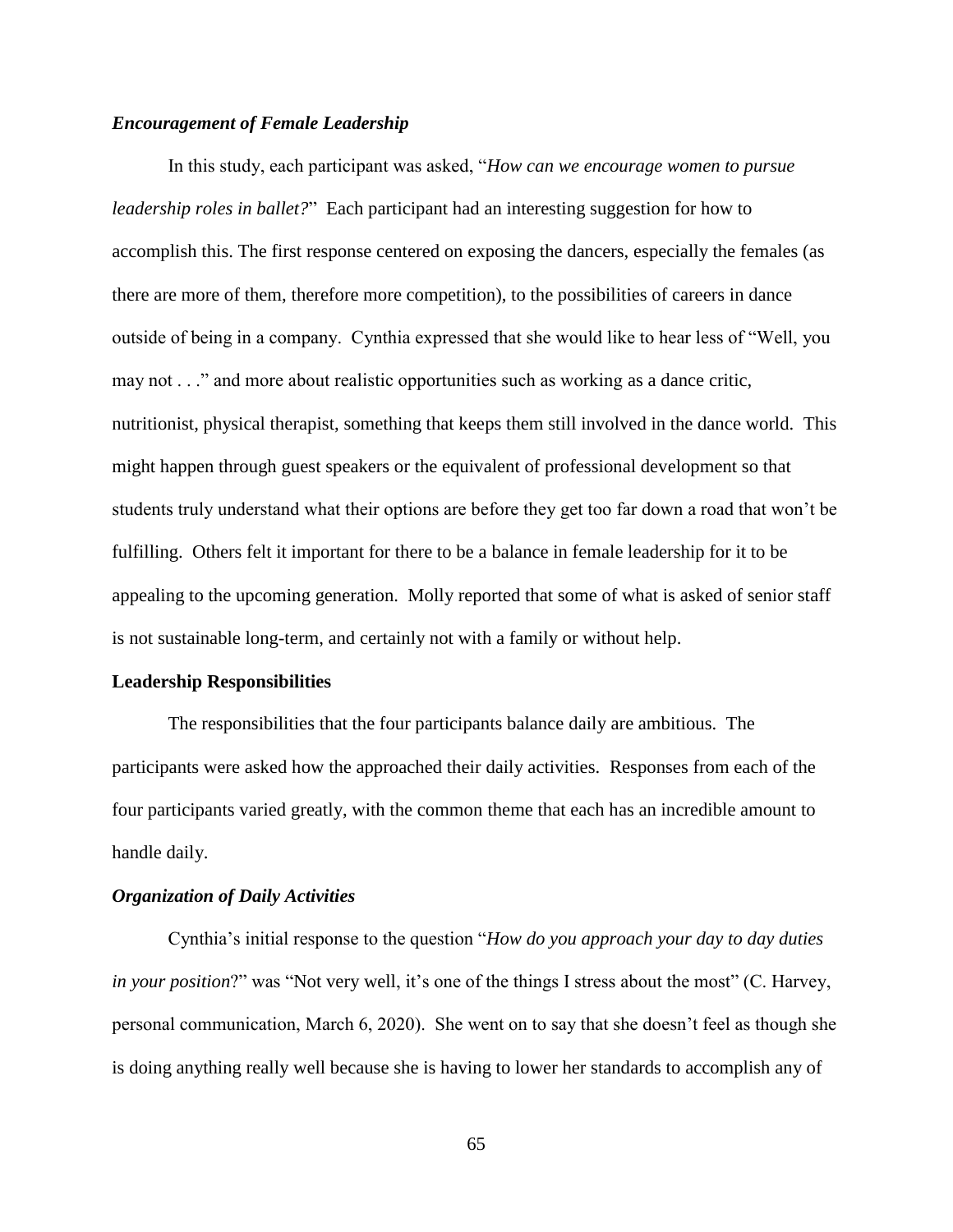it. Cynthia's daily responsibilities include directing the JKO School and NTC at ABT, overseeing the Gillespie School in California, as well as teaching classes in the JKO School and for the studio company. Cynthia was quick to acknowledge the staff she works with and her gratitude for each person and all that they take on to keep the entire ship moving forward. While Cynthia noted that she doesn't believe that she is a great motivator, it seems her staff has done a very good job of motivating themselves. She went on to say that they (the staff) do much of the work, and she is there to sign off on things. Cynthia was extremely complimentary of the organizational skills of the staff in the Education Department, noting that some of them have "Sudoku jigsaw puzzle brains" as they can sort out scheduling Cynthia's many responsibilities. Not only is the scheduling difficult at best, but there is also the issue of switching brain space over to teach different levels of class, while also trying to squeeze in administrative work in between.

Mondays and Fridays, I teach Studio Company. Tuesdays, I teach the top level of the school. Every other day, I teach the second to the top level of the school. And on Fridays, I also teach the children's division level three. And that's a big spread, and I have to plan. I plan classes. Where I've fallen off the wayside is that I've stopped planning my classes. I walk in totally cold because I run from a meeting often stone-cold into the studio, and I'm thinking on my feet. And I don't love that because I was used to being freelance, where I planned every class. I do kind of know the kids (in the JKO School) now. It takes me, probably, the first two months to kind of go, "Oh, okay, now I know what they need, where they're at." But it stresses me tremendously. I'm feeling like I'm just not... I'm not teaching to my best ability, and that bothers me a great deal. I miss being ready in the studio and knowing "This is what you're getting," because the kids, they don't want an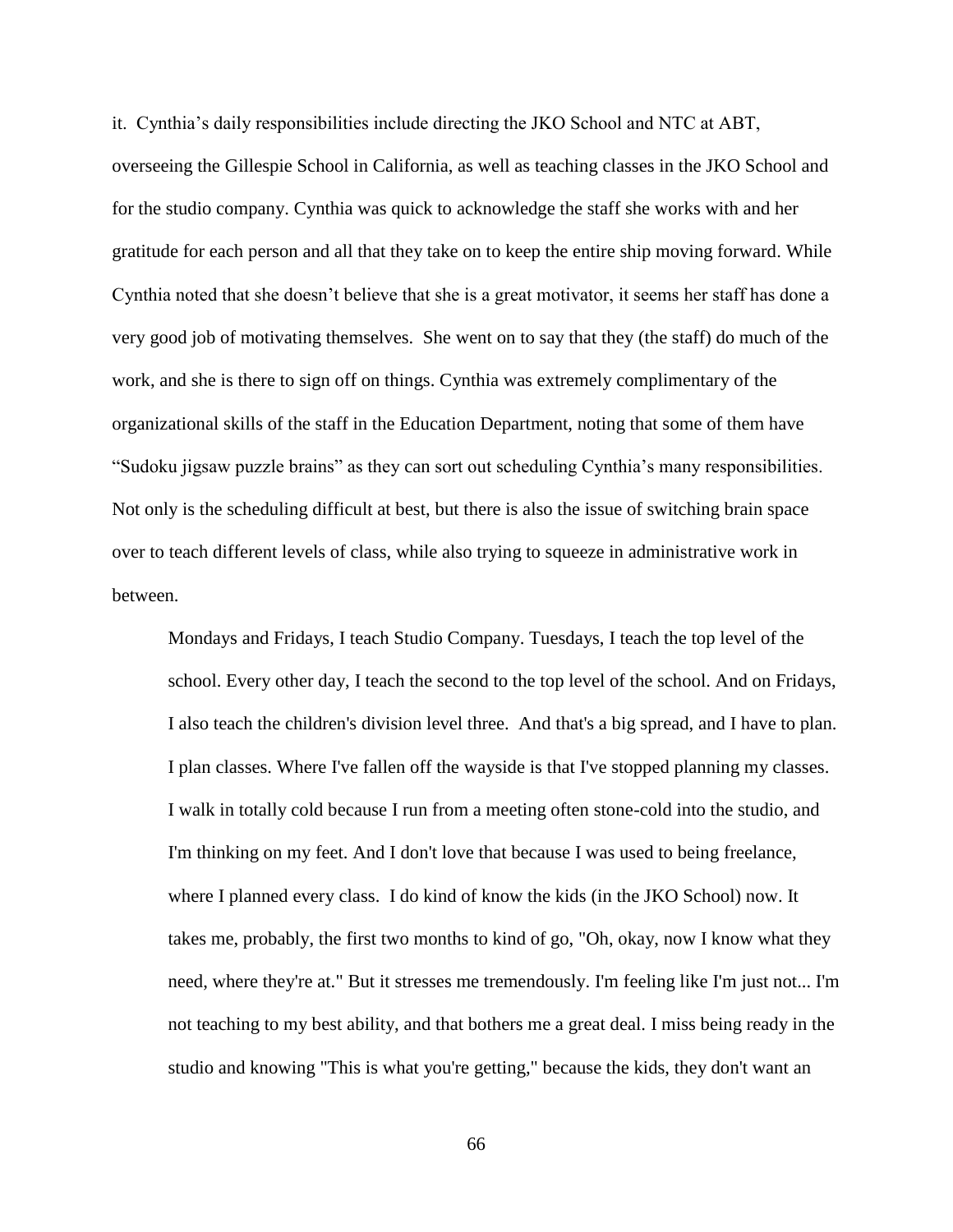excuse. They don't want me to say, "Sorry. I just came from a meeting. I was dealing with a crisis at the dorms, or I was dealing with something." They don't care. They need a good class, and I'd be the same. I'd be really mad if somebody didn't come prepared. (C. Harvey, personal communication, March 6, 2020)

This is an aspect of dance and teaching dance that is universal. Cynthia said it best when she said she doesn't have enough brain time. Time to truly sit down and plan, to be proactive, rather than reactive. With only one day a week off, Cynthia simply doesn't have enough time.

If I only get Sunday off, it doesn't give me enough time. And I think brain time is very underestimated here, and maybe that's the case elsewhere too. But I feel like we're not paid for time to think. We're just paid for what we do. And if you can be used every single hour of the day in some form or another; that verifies a lot of the idea that you're being paid well. And I am. I'm not complaining about that at all. I made my contract strong on purpose because I didn't really need the job. I was perfectly happy doing what I was doing. And now I'm working, and I'm working and without time to think, so I'm thinking on my feet a lot. (C. Harvey, personal communication, March 6, 2020)

Adrienne felt that sometimes she does a really great job of approaching her daily to-do list, and sometimes she fails miserably. Similarly to Cynthia, she surrounds herself with people that are good at reminding her and who can keep her on track.

I'm able to take direction and I'm able to say, "You're right, I need to do that." I really do try and take things one day at a time, when I'm feeling overwhelmed, it's normally because I'm doing too much, and then I try and somehow cut back and focus on the people, places or things that really deserve my attention. Because, just we're so good as women at being multi-taskers, but it's really just not such a good thing to do. I used to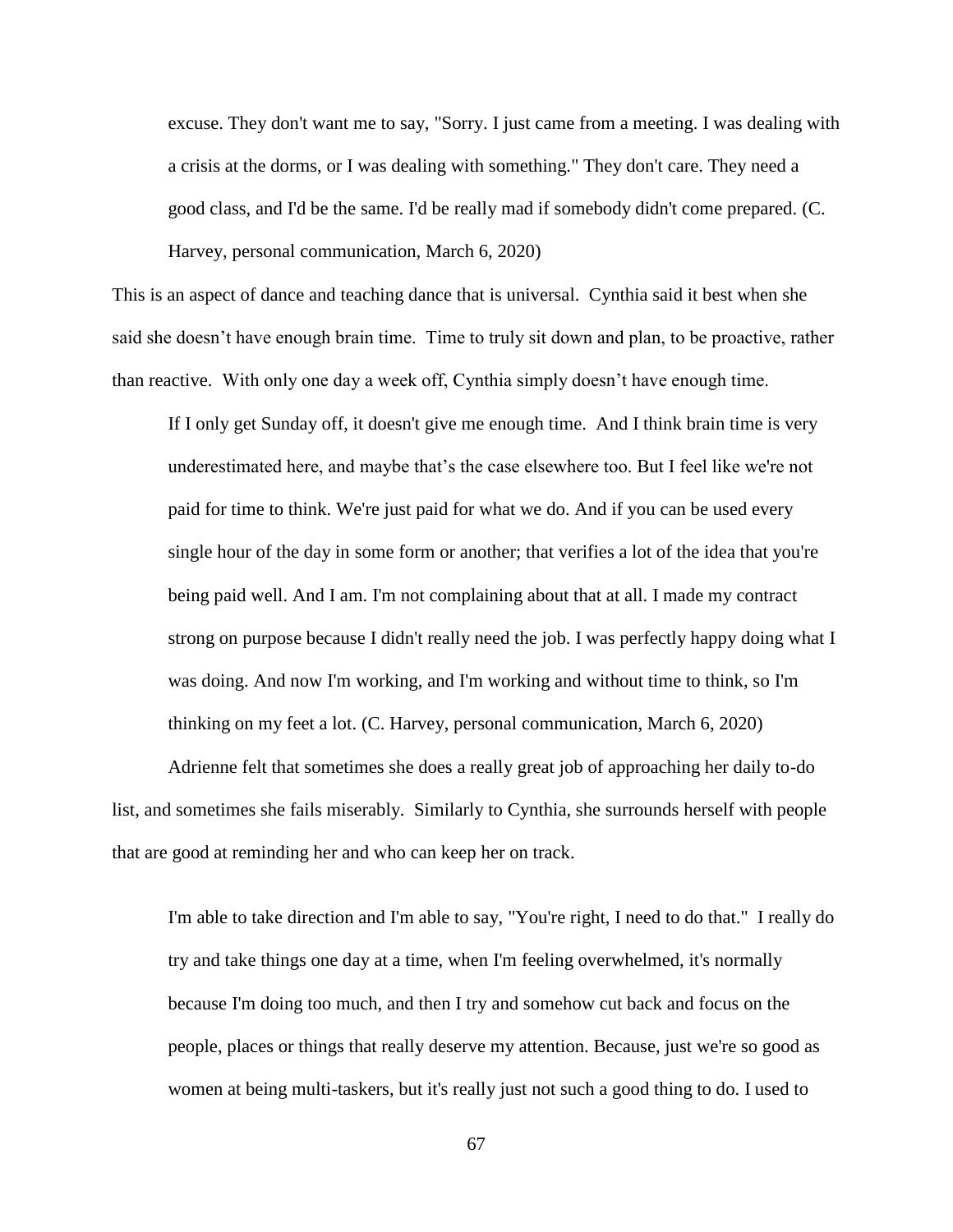really pride myself on being busy, but busy is not always a good thing. I try not to get so maniacal when it comes to planning. The really important things, yes I'll write them down. But beyond that, I just try to live in a sort of day-to-day situation. I think touring really teaches you that. I've been touring so much, since I was a teenager really. Life on the road is just that. It's life on the road. It teaches you that you've got to roll with the punches, or you're never going to be able to make it. Motherhood has taught me that too. (A. Canterna, personal communication, March 14, 2020)

Molly and Rachel were similar in their response to the questions about daily organization. Each uses lists and task management software to keep the focus where it needs to be. In Rachel's present situation, she is doing less of the import/export and inventory management that she was doing with Flexistretcher, which has given her time to focus on developing Hamrick Method, her teaching/education opportunities, and her branding agency. This is still not a shortlist of responsibilities, but it is more manageable than in the recent past.

## *Feedback*

Emotionally Intelligent Leadership is defined as being aware of yourself, your emotions, values, strengths, limitations, and worldview (Shankman, 2015). Based on conversations that developed during the interview process, the researcher posed the question, "*How do you collect/receive feedback in your leadership position*?" to two of the participants.

In the case of Cynthia, she receives an annual evaluation from Kevin McKenzie, Artistic Director of ABT. From there, the evaluation goes to human resources. However, most of the questions on the evaluation pertain to administrative staff.

For Adrienne, the process is much different. Adrienne indicated that this has been a work in progress for her, often finding teachable moments in the process.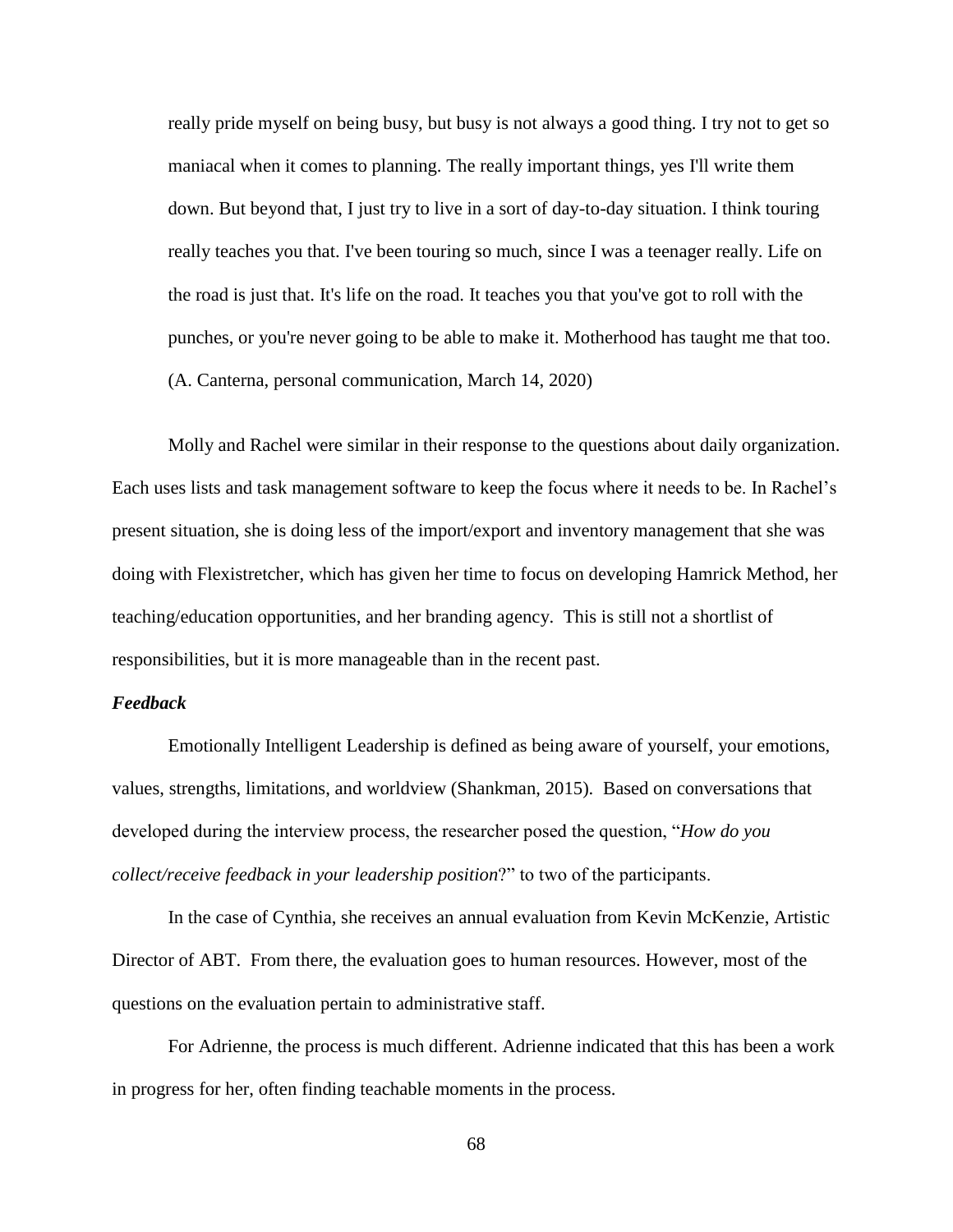It's different when you have a small business and you don't have all these different people in positions that you really need, and you don't have a big human resources department. You just don't have those things and those people, so you have to try and read things, and talk to people, and just make sure that you're on the right path as to creating your own safe, nurturing, supportive and efficient work environment, because no one's going to do it for you, and it can all blow up as quickly as you started it. (A.

Canterna, personal communication, March 14, 2020)

She went on to say that just because she runs a small business, doesn't mean she can't learn from big businesses. "It's like now, going through so much of what I've gone through personally, and as a woman, as a mother, as a survivor, as all of these things, those things are the most important to me now, and creating a work environment that is healthy is everything (A. Canterna, personal communication, March 14, 2020). Adrienne's protocol in collecting feedback consists of clear communication with her dancers, most importantly the dance captains, producers, and even from fans. She credited her ability to decipher and act on feedback in a level-headed way to her being a female and her strong listening skills.

I think you just have to listen. You have to listen, and you have to sort of always keep your eyes open, and your ears open, and your heart open and your mind open, because honestly, you can learn so much about yourself and your surroundings if you really pay attention. If not, you just keep doing the same shit over and over again, and you just never really learn. I could've really fallen into that, but I think being on my own after so long and being in such a scary place for so long, and then not being as scared, I was sort of fearless, and just tried to really listen. Like I was saying, because when you're really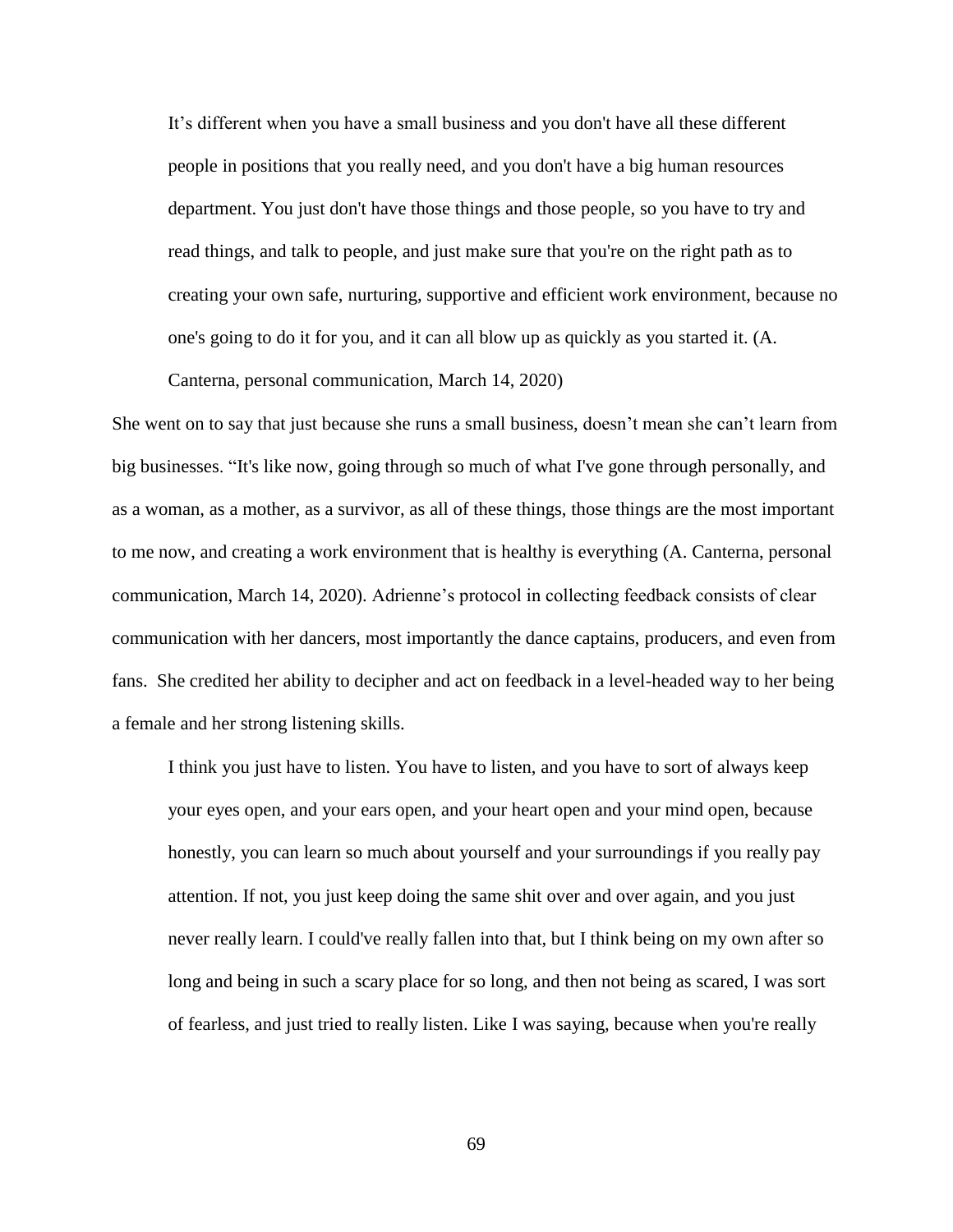fearful, you don't listen. You're just sort of on autopilot because you're scared all the time. (A. Canterna, personal communication, March 14, 2020)

Adrienne went on to share a story about her dance captain on the tour they were just working on (before COVID-19 ending the tour early):

She's a young woman. She's in her late 20s. Beautiful in every way, inside and out, and extremely intelligent and hardworking. Just wonderful. Just so promising. But when she came to me in her first couple weeks of the job, telling me how different it was to not just be a dancer in the cast, but to have more responsibilities, to have an elevated position, a position of authority even, and how it made her feel so different, personally, and to question things; about how she's annoyed by certain things now, and she's confused by certain things now, and how some people treat her differently. When I was able to hear those things from her, I thought this is a perfect moment for feedback for her. This is the perfect moment to not say, "Everything's going to be okay." To just not let it go. To instead say, "This is real life, and this is what I'm going to tell you, and this isn't going to change. You're going to have to change this." All of the stories that came out of her opening up about her feelings that I could've just pushed aside and said, "Yeah, it's tough, huh?" That sort of thing, but I couldn't. It was a teachable moment for both of us. Because I tend to think now, whenever I make decisions like that, I tend to think how would I have wanted it? Would this have been beneficial for me if someone did this for me? Did I need this? Did I not have this? What would have happened if I did have this person, or if this person did say this to me? I try to constantly reflect on how to be better than I was or just be better for them. And more present, because feedback is everything. As difficult as it is to hear, or say, or experience or whatever, things really do improve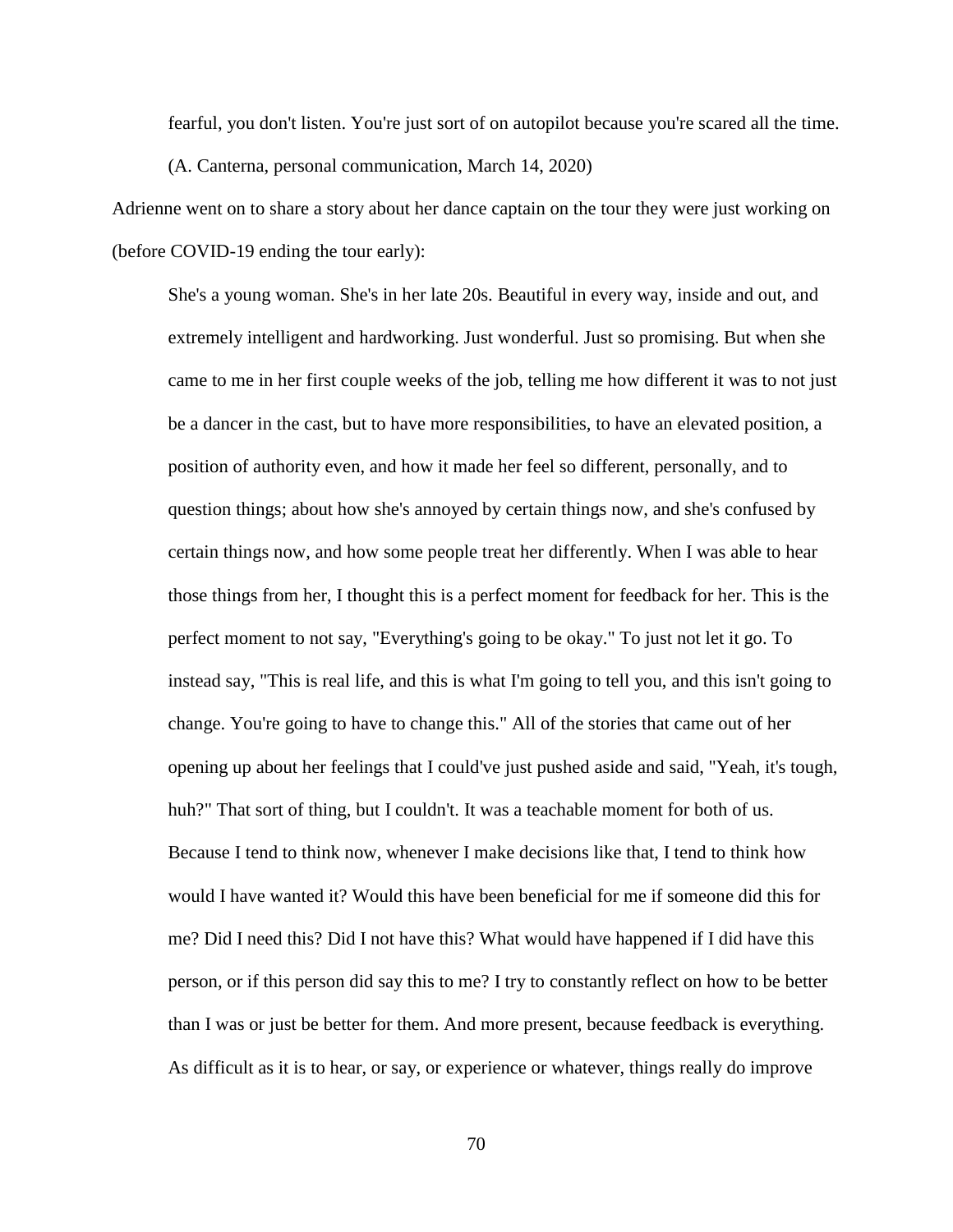when you actually take the initiative to do it. (A. Canterna, personal communication, March 14, 2020)

What was interesting in this conversation was how Adrienne not only addressed how she is given feedback but also how she gives feedback, continuously demonstrating her strong leadership skills as a female in ballet.

### *Barriers*

The participants in the study were asked about barriers they encountered as females during their rise to leadership positions. Cynthia expressed that she hadn't experienced barriers per se, but recognized that there was an aspect of female assertiveness that was not necessarily embraced at ABT and in ballet in general still. She qualified herself as being straightforward, which is unexpected, and could be a barrier. "I think a male could get away with saying things in the manner I say them . . . a little more diplomacy on my part perhaps is necessary" (C. Harvey, personal communication, March 6, 2020). Cynthia also noted, however, that Mary Jo Ziesel, Director of Education and Training, would say that she (Cynthia) is the most diplomatic person she has met.

Rachel's experience spoke to a few more barriers than Cynthia's. The first being her stature, which while lithe, as a ballerina typically is, Rachel is quite tall. This is a challenge in ballet because the ballerina should typically shorter than her male partner so that once pointe shoes are added she doesn't tower over him. She expressed that she knew she needed to find a way to dance professionally, and she did. She found her own unique path, which might not have been the same as many others. "If you are willing to work hard and sacrifice, if you're willing to do that, then there is a way" (R. Hamrick, personal communication, March 6, 2020). The second major barrier Rachel faced was in the business world. As someone self-taught, there were many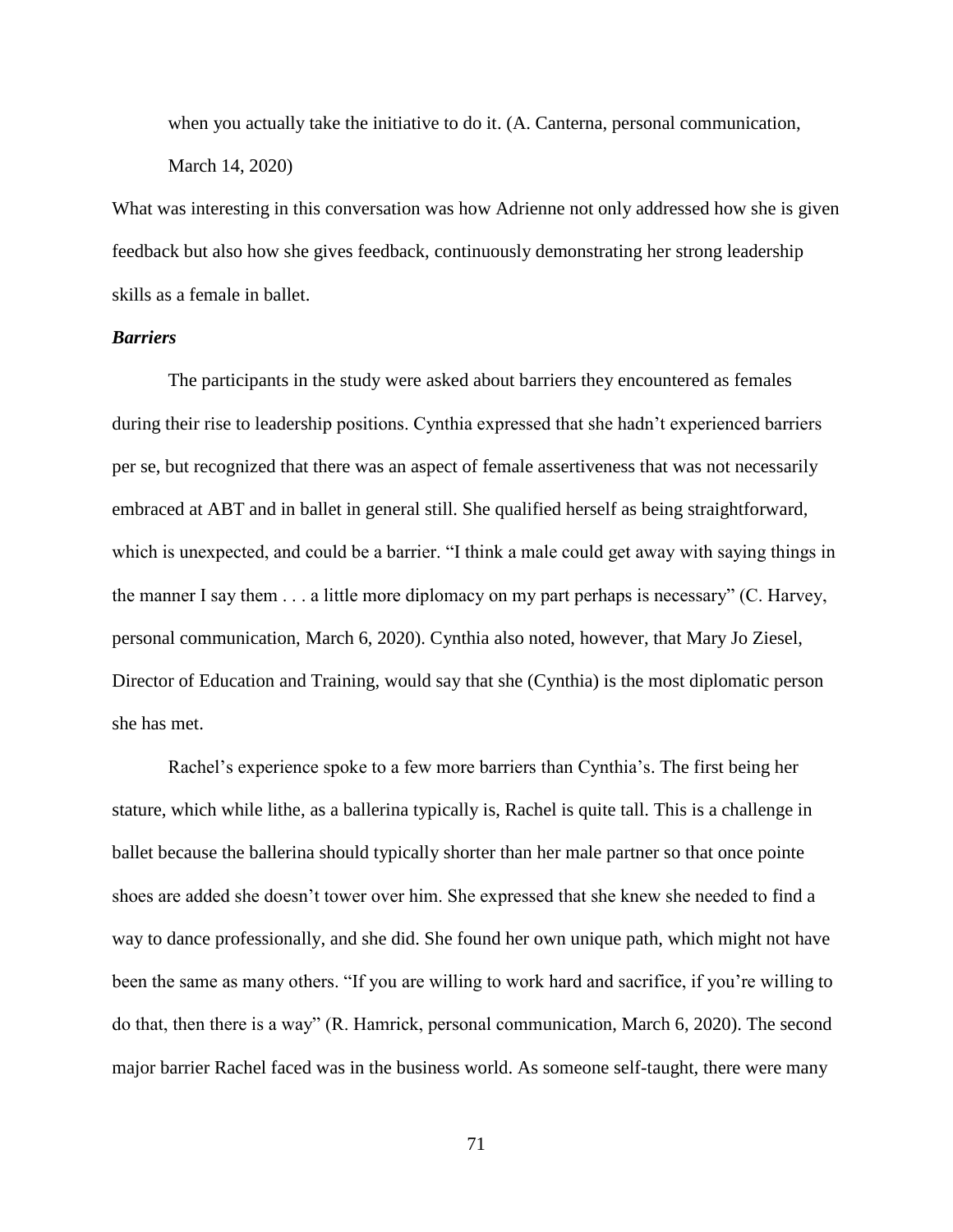barriers. She spoke to knowing then what she knows now and how things might have been different, yet also understands that she learned so much from those experiences. Rachel told the following story regarding the sale of her first business, Flexistretcher:

With Flexistretcher I wasn't exactly happy with how the company was sold. I scaled really fast, and I thought, "Oh, great! This is going really well. I'm just going to keep working." I wish my partner, I had a partner at the time, and people we worked with, I just wish someone had told me I was going to need more funding to keep up with the scale because this scale meant I needed more inventory and staffing; that there was no way I was going to be able to keep operating at that level, it wasn't feasible. That was the time when I probably should have looked for new partnerships. I was really hoping to partner with Capezio, or get new investors, or do something like Shark Tank. I never thought it could go down, but when it did it wasn't because the demand wasn't there, but because I couldn't keep up with it. I also dealt with a lot of counterfeits from Asia. They hijack your Amazon listing and counterfeits pop up everywhere. So if someone was ordering from me, it would really go to them, because you bid for the buy box. It's just crazy what I had to deal with, so it was just sucking all my time and energy. I seemed like I was doing well because everything was growing, but because it was doing well, it was just so much more work, and the money wasn't there to keep up with it. But now (with Hamrick Method) I'm staying in business. I understand more now that I am deeper into business, for example, if you have a company and it's doing well, then you go back to a venture capitalist for your next series of funding. You've grown the business to here, you've met all your goals, and now you need more funding. You can't keep operating otherwise. (R. Hamrick, personal communication, March 6, 2020)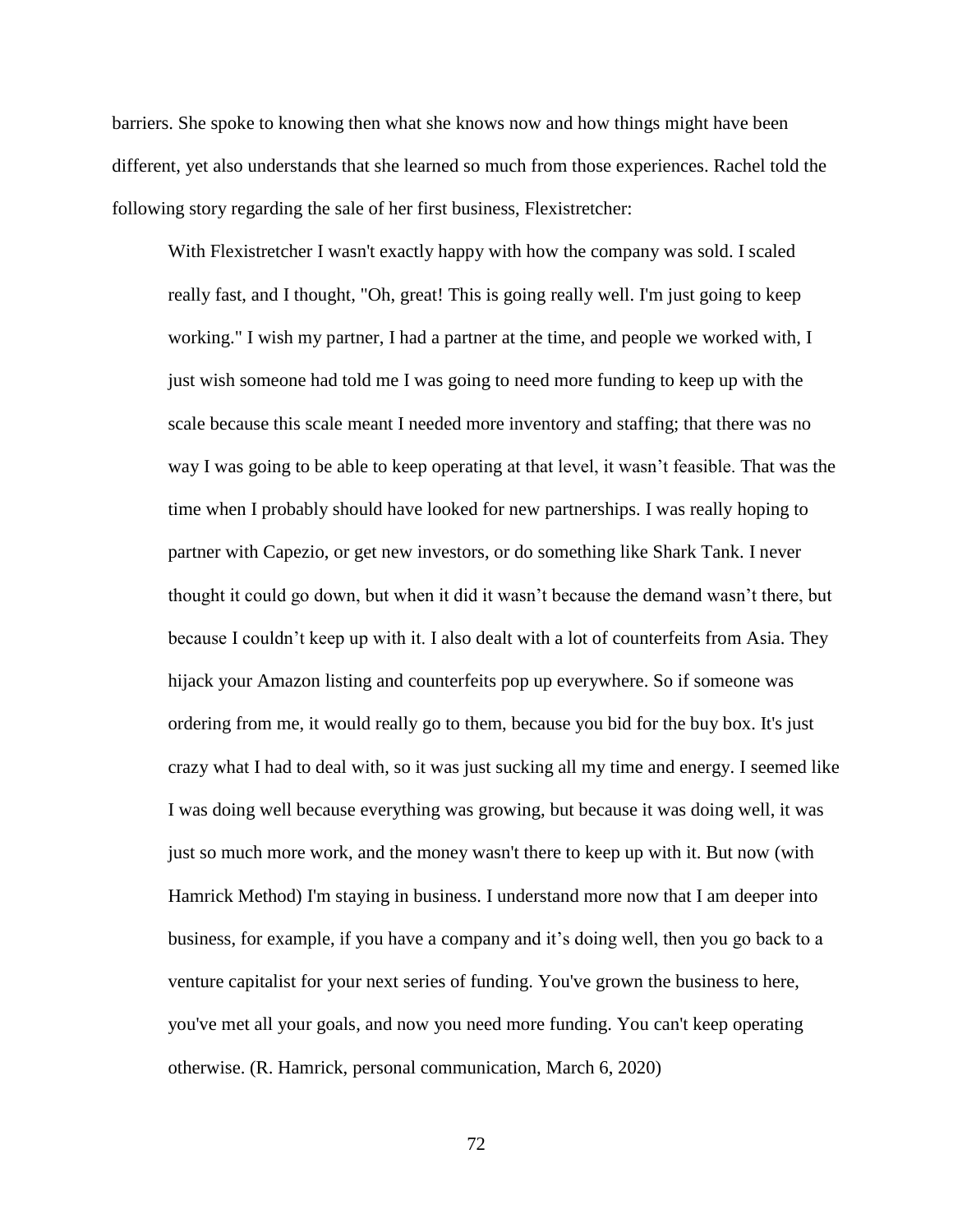As more and more dancers enter the world of entrepreneurship, whether it's starting a company or building a personal brand, these are stories that they should have in their repertoire to learn from others' experiences.

### *Successes and Challenges*

"Leadership requires major expenditures of effort and energy—more than most people care to make" (Gardner, 2013, p. 19). The four participants interviewed in this study exemplify the amount of effort and energy required to do the jobs that they do, and to do those jobs well. Responses to questions of successes and challenges in their roles as female leaders in ballet were eye-opening and genuine. A response that rang through for each of them was the fact that they were a mother on top of their leadership role. The researcher did not intentionally choose women who were leaders and well as mothers, this was simply an interesting and happy coincidence.

Cynthia spoke to her ability to bring a global perspective and high standards back to ABT as some of her successes. She danced with ABT, she danced with the Royal Ballet, she taught all over Europe and became friends with many of the school directors there. Having danced with the greatest ballet dancers this world has seen also has something to do with her success.

If we have any success, it's probably due to my standard; my standard being from my time dancing, from having had the greatest dancers around me, Mikhail Baryshnikov and Anthony Dowell and people who helped me in my career. Having that standard with me and within me, from those illustrious people, you don't lose it. (C. Harvey, personal communication, March 6, 2020)

For Molly, her success lies in the creation of the NTC and her longevity at ABT. She equated the creation and implementation of the NTC to birth. "I have this physical thing that I feel like I birthed . . . literally . . . this curriculum. This binder is like . . . I did this! And that's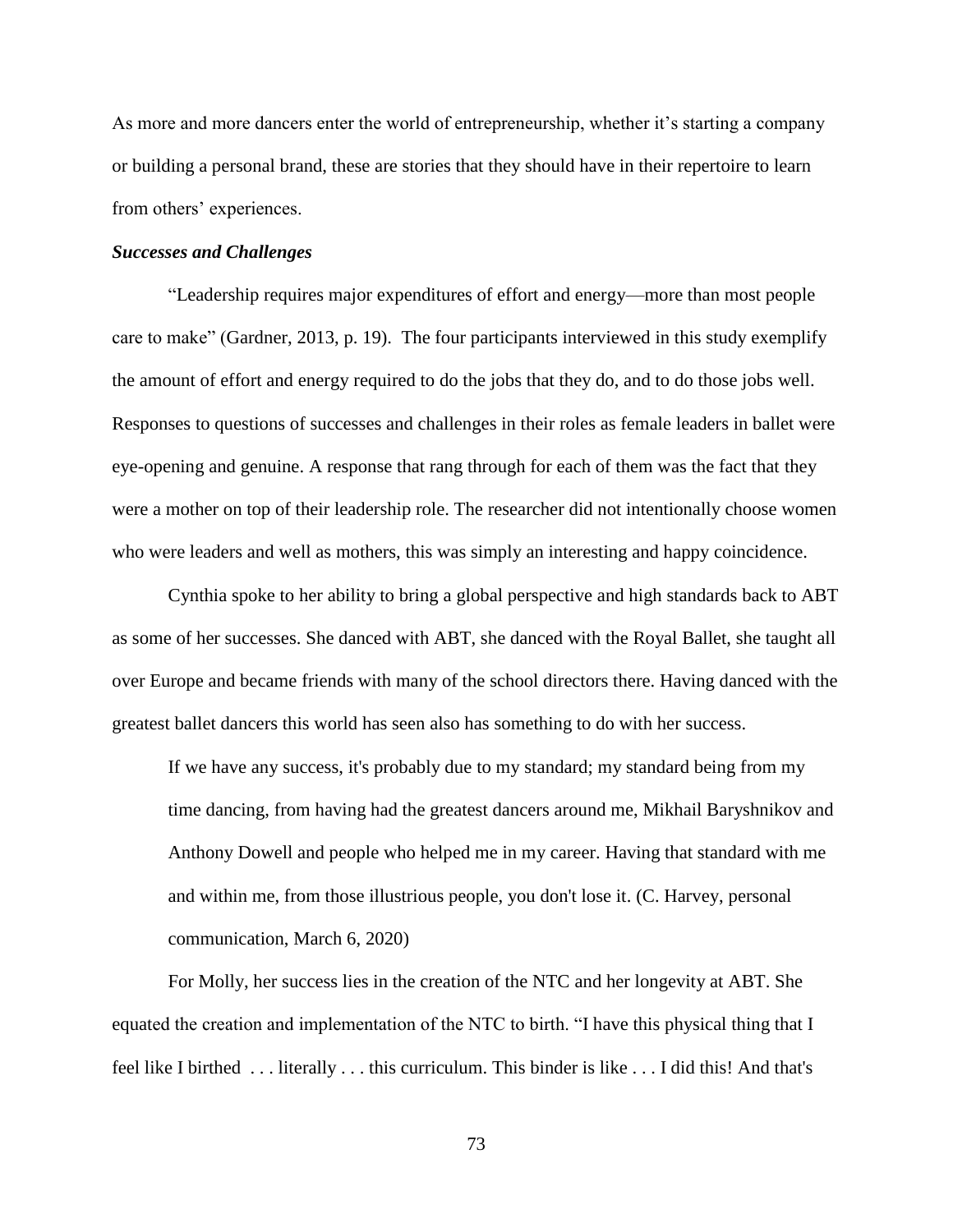kind of cool" (M. Schnyder, personal communication, March 5, 2020). Molly has worked at ABT for 19 years. She is still a trusted and involved staff member and hasn't lost her passion for what ABT stands for.

Rachel identified her success as being an educator, teacher, mentor, and entrepreneur, all while being a wife and a mother; also that she accomplished all of this with such an unconventional educational background. In her roles as an educator, teacher, and mentor, she spoke to working with her students on a new skill or preparing for competition. With some of her young students, if they don't get it right away, or don't win right away, they want to stop. She hopes that she can inspire them to think a different way, to show them how to follow their passions, work hard, and to know that they can learn anything if they are willing to put in time and effort.

The ability to be a business owner, working choreographer and dancer, as well as a mother are elements that define Adrienne's success. Having won a lot in her past, in ballet competitions and such, success is not something she often took time to think about. For her, success was about personal successes that came from challenges. She is a survivor of domestic violence, she is proud she left a horrible marriage, she is proud to be raising her daughter in a feminist way, she is proud to make her own money, that she found her voice, and that she feels empowered (A. Canterna, personal communication, March 14, 2020).

As far as challenges go, Molly and Cynthia expressed similar viewpoints. The limitations of ABT are known, but Cynthia didn't initially realize how much of a role financial implications played. From the time she came back to ABT, she has been working to implement her vision. Having done what any good leader would do upon accepting a new position, she re-introduced herself to the institution and got to know the staff and the students. Now, she is working to make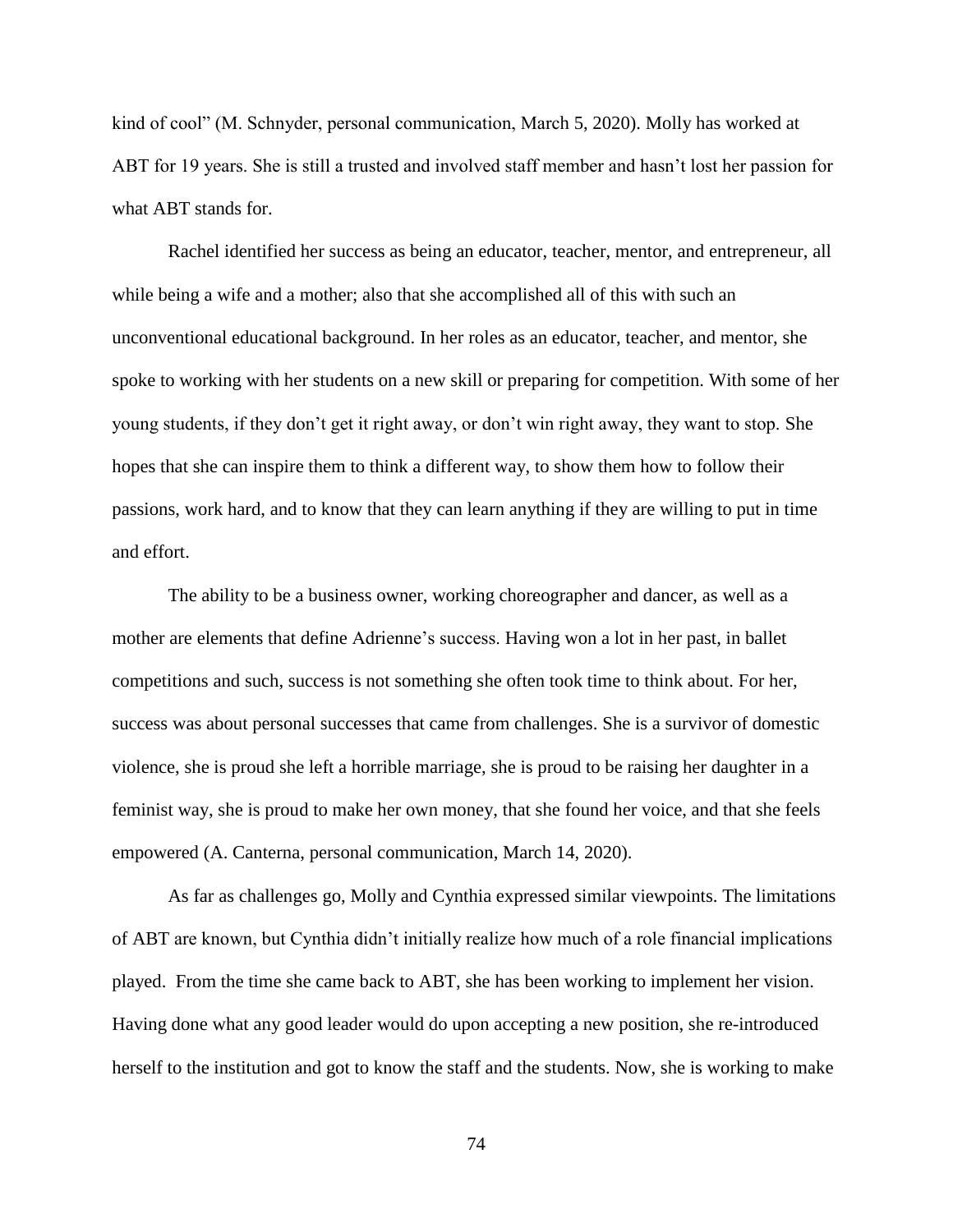changes, but financial limitations and implications make this a challenge. She wondered if she had been forceful enough in enacting change, as the process is taking longer than she would like. During this time, her network of colleagues and friends who are also school artistic directors, have become an important resource. She joked that Jason Beechey, a male director she knows in Dresden, Germany told her that it took him 10 years to get his school the way he wanted it. Her response was, "Well, I don't know if I will be alive that long. That's a long, long time" (C. Harvey, personal communication, March 6, 2020).

In her interview, Molly mentioned the stress that senior staff members are under as a particular challenge, as well as the lack of resources (financial and otherwise) chronically present at ABT. Molly referenced a book by Michelle Obama which acknowledged the fact that working parents, especially moms, get themselves into situations where they agree to work for less pay in order to have the flexibility to take care of their family, yet they still end up doing the same amount of work and having the same amount of responsibility. Finding balance and advocating for yourself are two challenges that many working mothers encounter. "It's hard to find a balance and it can be very stressful, but we don't want to complain because we're grateful for the job and the flexibility" (M. Schnyder, personal communication, March 5, 2020). Molly also discussed the financial situation at ABT, that every penny is spent making sure the company fulfills its mission. This means working with a very lean staff, limited technology, and barebones resources. They have all learned to do a lot with very little. In Molly's case, the NTC is completely self-funded; everything that the NTC does or wants to do has to be self-generated.

#### *Favorite Aspects of the Job*

When asked what their favorite parts of their respective jobs were, the participants in the study produced four different answers, demonstrating that leadership, especially female leadership in ballet is not cookie-cutter.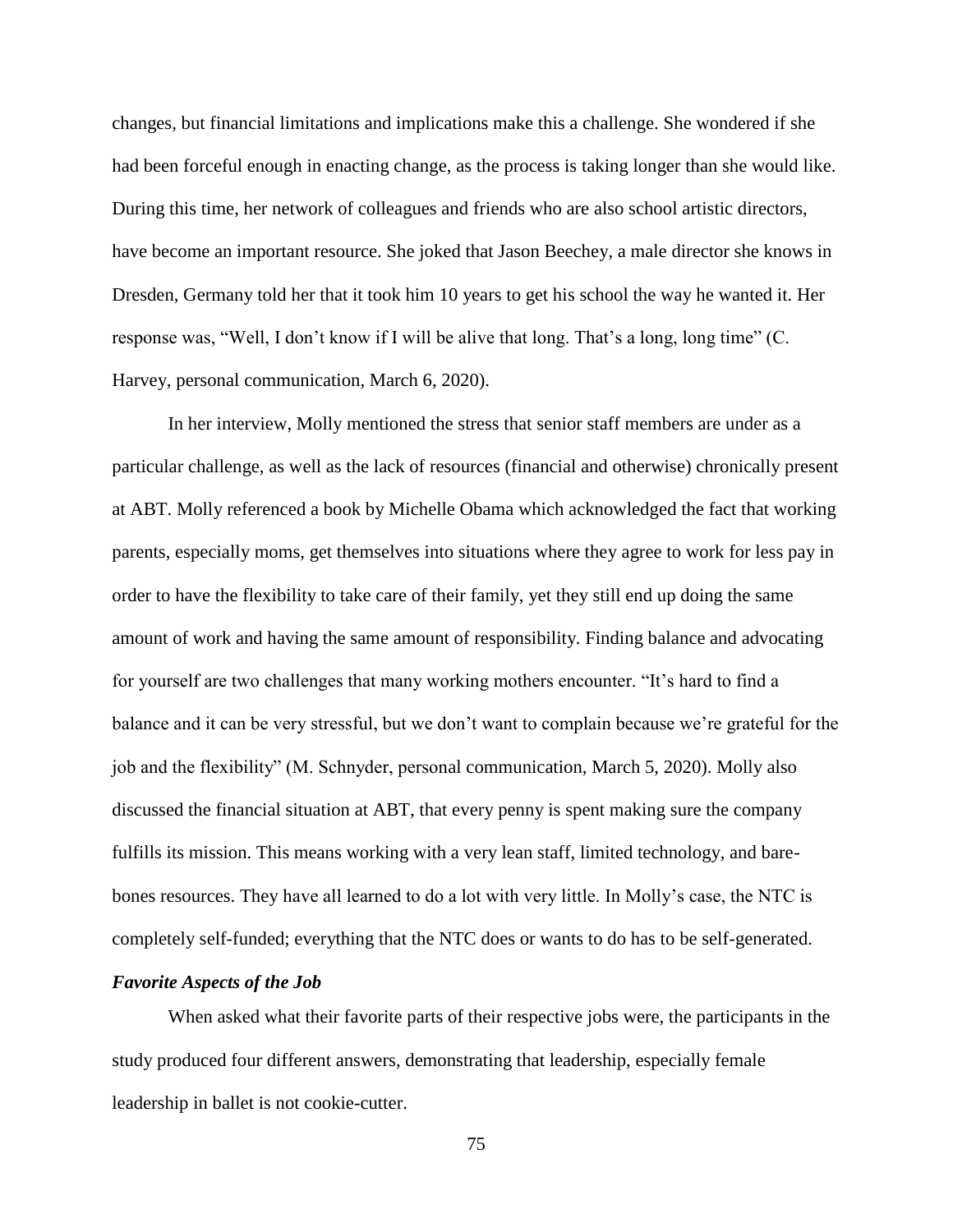Cynthia loved that she is still able to be in the studio with the students; being able to watch them fix a correction or express joy when they are awarded a role. "I love coming here every morning. Coming in and passing a studio or even being in the studio and seeing those young kids who are so joyful and happy here, for me, that's still the best part of the job" (C. Harvey, personal communication, March 6, 2020).

In Molly's case, her favorite part of her job is the people at ABT. Having worked at places that didn't have the same camaraderie, she appreciated that about where she is currently. Recently, New York City Ballet has had massive company culture issues that have made national news. Molly said she cannot imagine that kind of behavior at ABT.

For Rachel, her favorite part of her job now is that she can work for herself and control her own destiny. She has a true passion for learning new things, and now she has time to see where that takes her. Her end goal is always to help people and to let her passion come through in that. She also loved that she has more time to be with her son now; she wants to be a good role model for him.

Adrienne identified her favorite part of her job as being when she feels like she has learned something, or made a good decision as a leader. The thrill of seeing something come together because she made a really good choice and made a difference.

### **Mentorship**

The value of a mentor is the ballet world is invaluable. As the participants have stated, there are times in this industry when you are left not knowing where you stand or what to expect. When asked this question, the participants in the study all responded that they had at least one mentor, and in many cases, more than one. For Cynthia, it was Gailene Stock and Amanda Bennett, both of whom run pre-professional ballet training schools in Europe. Molly identified her co-workers, Mary Jo Ziesel, Dennis Walters, and Franco De Vita as being her mentors.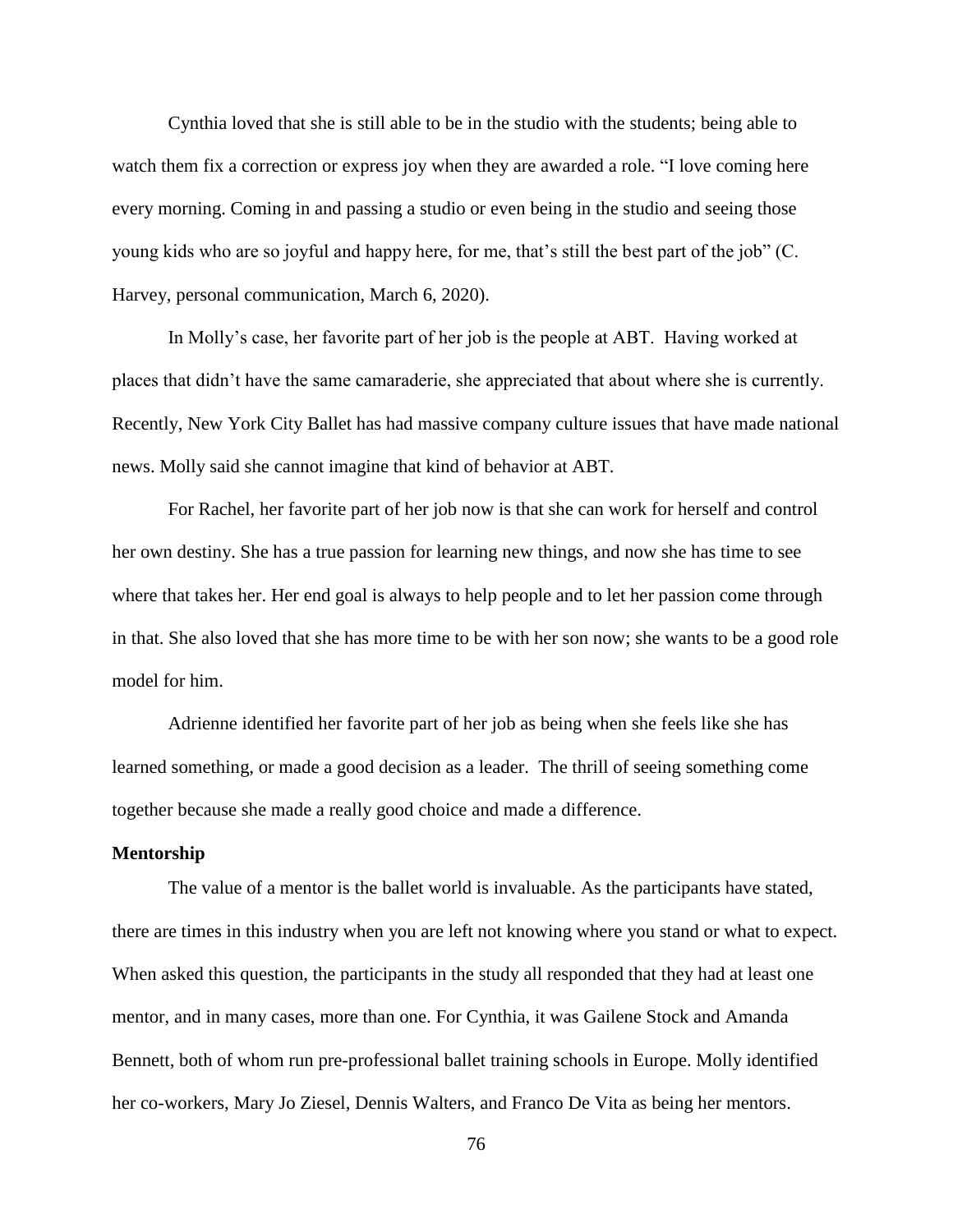Molly looks to these people for vision and direction, and she does everything in her power to make it happen. She found their ability to envision and manage so many projects inspiring. For Rachel, her mentors are the teachers she had growing up, one female in particular that she trained with outside of the Kirov Academy. Rachel noted that this teacher's passion, approachability, and willingness to get in and do the work inspired her. Though, she also noted that inspiration has come from people who didn't believe in her. Rachel's drive to succeed and to prove the naysayers wrong were strong motivators. In Adrienne's interview, she acknowledged her parents as strong mentors, especially her dad who was a successful business and family man. Secondarily, she mentioned the woman who owns the dance studio where her company rehearses in Maryland. The studio is called Design in Motion, and the woman who owns the studio was Adrienne's jazz teacher growing up. Since there aren't dance classes being held at the studio during the school day, Adrienne is allowed to use the studio to rehearse with her dancers. This is no small gift, as finding and affording rehearsal space anywhere can be a massive challenge. Not only is she a mentor as Adrienne's teacher, but they have also now forged a relationship and friendship as two adult women.

She has this massive amount of knowledge. And she's a mother, and she's been divorced. She's just the coolest, most wonderful, level-headed, big hearted, trustworthy, protective person that I know, really. She has kept me safe when I was not safe before, in terms of having doors closed. She's just everything. She's really smart with money, and I'm not. She had a bank job in the past. She's brilliant. Just even a lunch with her, I learn just loads. She is amazing and so generous. I've had a home for my business, two big studios every day that I'm working because of her. (A. Canterna, personal communication, March 14, 2020)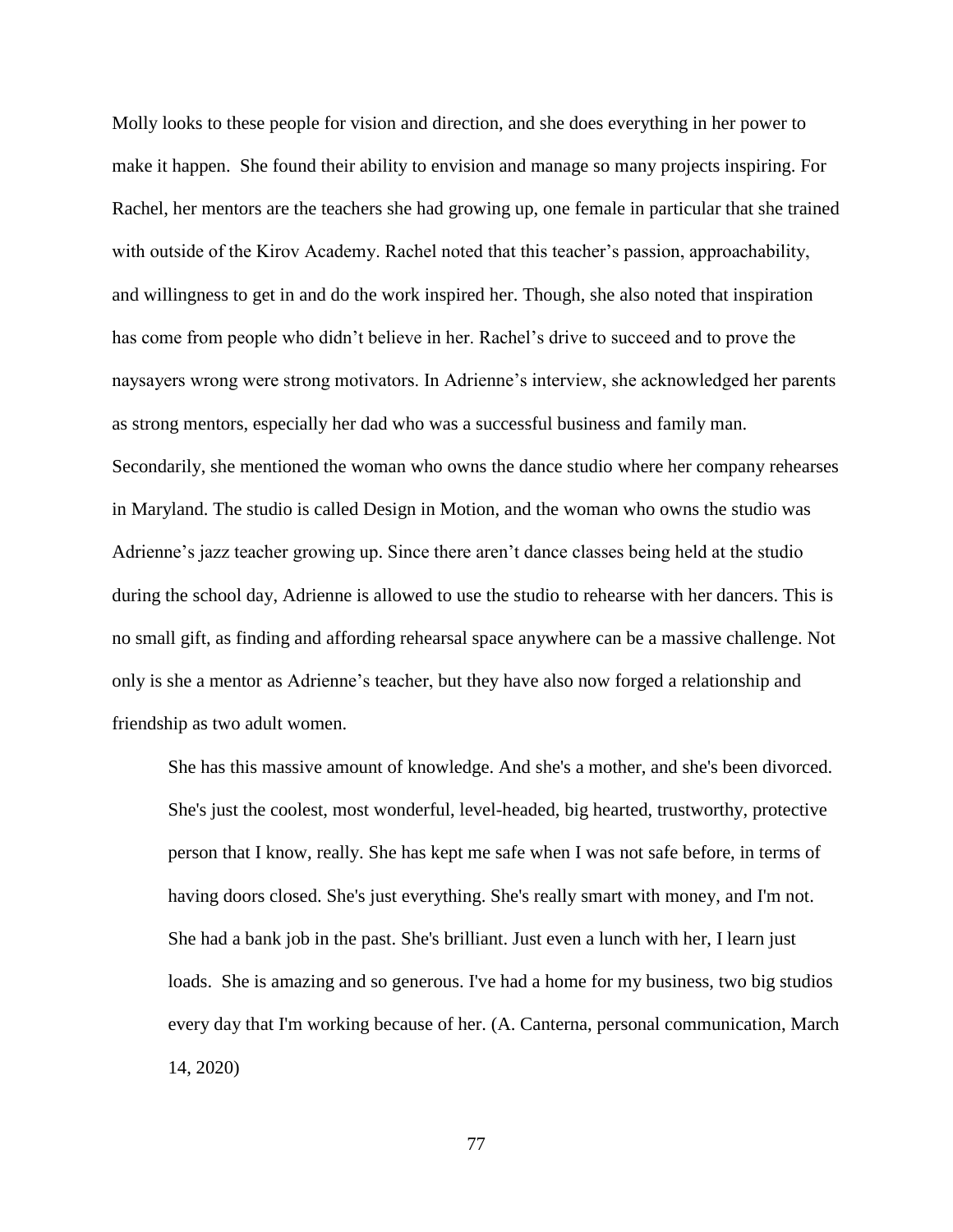### **Summary and Findings**

This chapter presented the categorized findings from four separate interviews concerning the research question: *What is the experience of being a female leader in professional and preprofessional ballet?* The purpose of the study was to answer the aforementioned research question and also to shed light upon the experiences, stories, styles, advantages, and disadvantages of current female leaders in the professional and pre-professional ballet world. The questions asked of the participants who are introduced in this chapter, focused on their stories and experiences as females in leadership roles in pre-professional and professional ballet. While each interview was unique, just as each participant's path was, recurring themes presented themselves across the narratives. Those themes were training and career development, female leadership, leadership responsibilities, and mentorship.

A thorough introduction of each participant was provided. As this is a narrative study, which requires the telling of the participants' stories and experiences, it was critical to start the story from the beginning, which for the purpose of this study is when each participant began her training and career in ballet. All four participants have the commonality of having trained extensively in ballet. The rest of their stories and experiences intersected and diverged often, providing a thorough picture of what the female leadership experience is in pre-professional and professional ballet.

The findings demonstrate that the female leadership experience in ballet is everevolving, challenging, rewarding, and a life-long journey; that the participants often work under stressful conditions with few resources, and little "brain time". It is their passion for ballet that has kept them in this field. Even when they tried to close the door on their involvement with ballet, it found a way to work its way back into their lives. The researcher found that the initial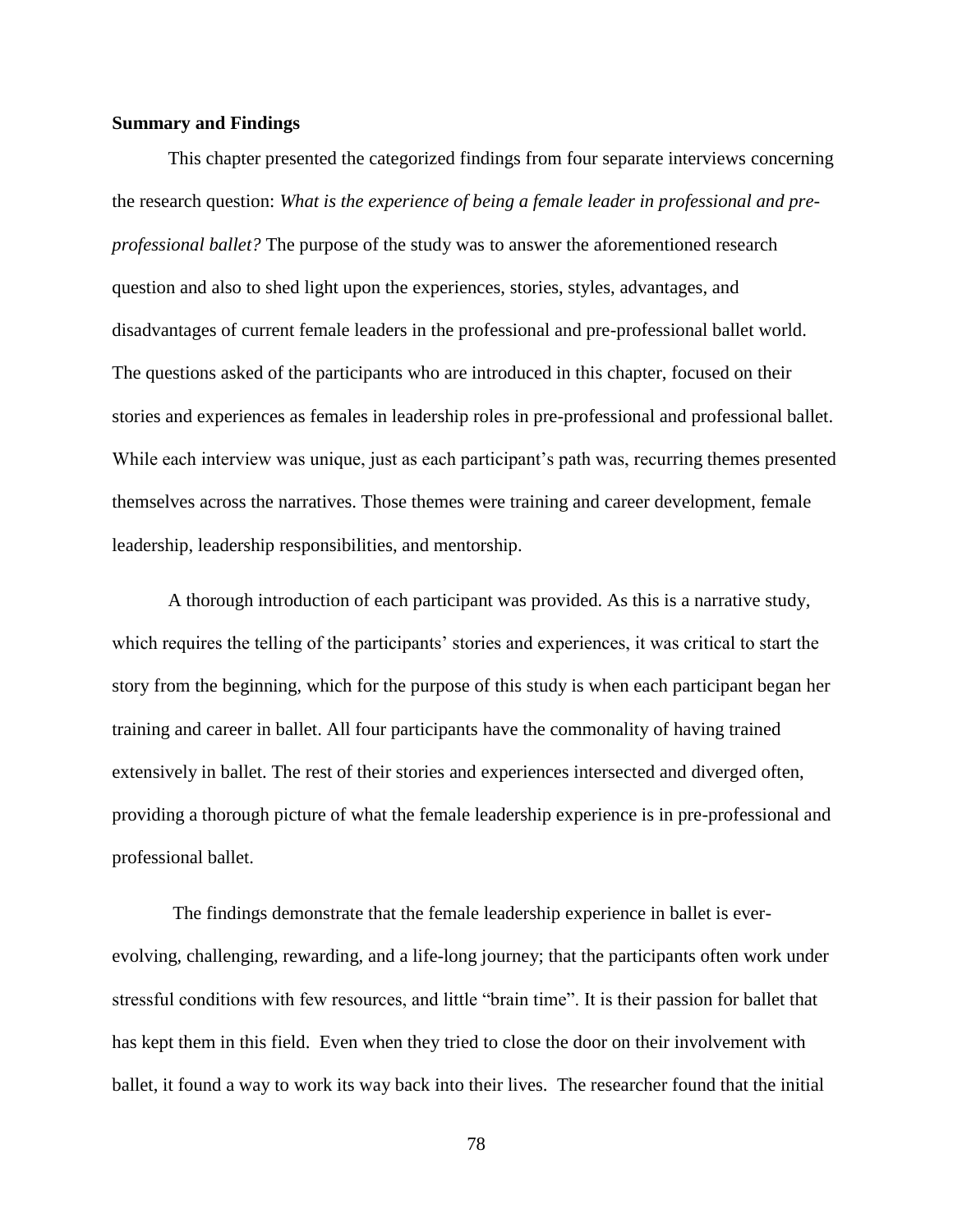experiences in ballet training shaped the careers of the participants. If any singular event in any of the participants' lives had been different, their entire experience may have been altered.

In Cynthia's case, if she had not felt that competitive push to do what her older sister was doing, she might not have trained with the vigor that she did. This training led to her moving to New York, joining ABT at a very young age, building an amazingly successful career, moving to England, coming back to ABT, retiring and starting a family, beginning a teaching career, only to come back to ABT as the director of a pre-professional training school. Her leadership behaviors and philosophies are related to her experiences. Having worked with high standards during her performance career, she has continued this into her teaching and directorship.

For Molly, if she had not gone to college at University of California Irvine she might not have continued with ballet. If she had not worked in fundraising at various universities, she might not have had the skillset for the internship and subsequent full-time position at ABT. Her strengths lie in her organizational and implementation skills; skills that she developed through a lifetime of multi-tasking in each of her jobs.

Rachel's story was filled with elements of perseverance and passion. If she had not developed these through her ballet training, her path might have been very different. She knew from the beginning that she was on a unique journey. She even shared a story about being young and writing a book in school that she titled, "Rachel's First Published Book". She was driven to lead and forge ahead from a very early age. In her case, every experience she has had has been an opportunity to learn and grow.

Adrienne's experiences in ballet and life have carved her into the leader and performer she is today. The choices she made, the wins and the losses, and the lessons she has learned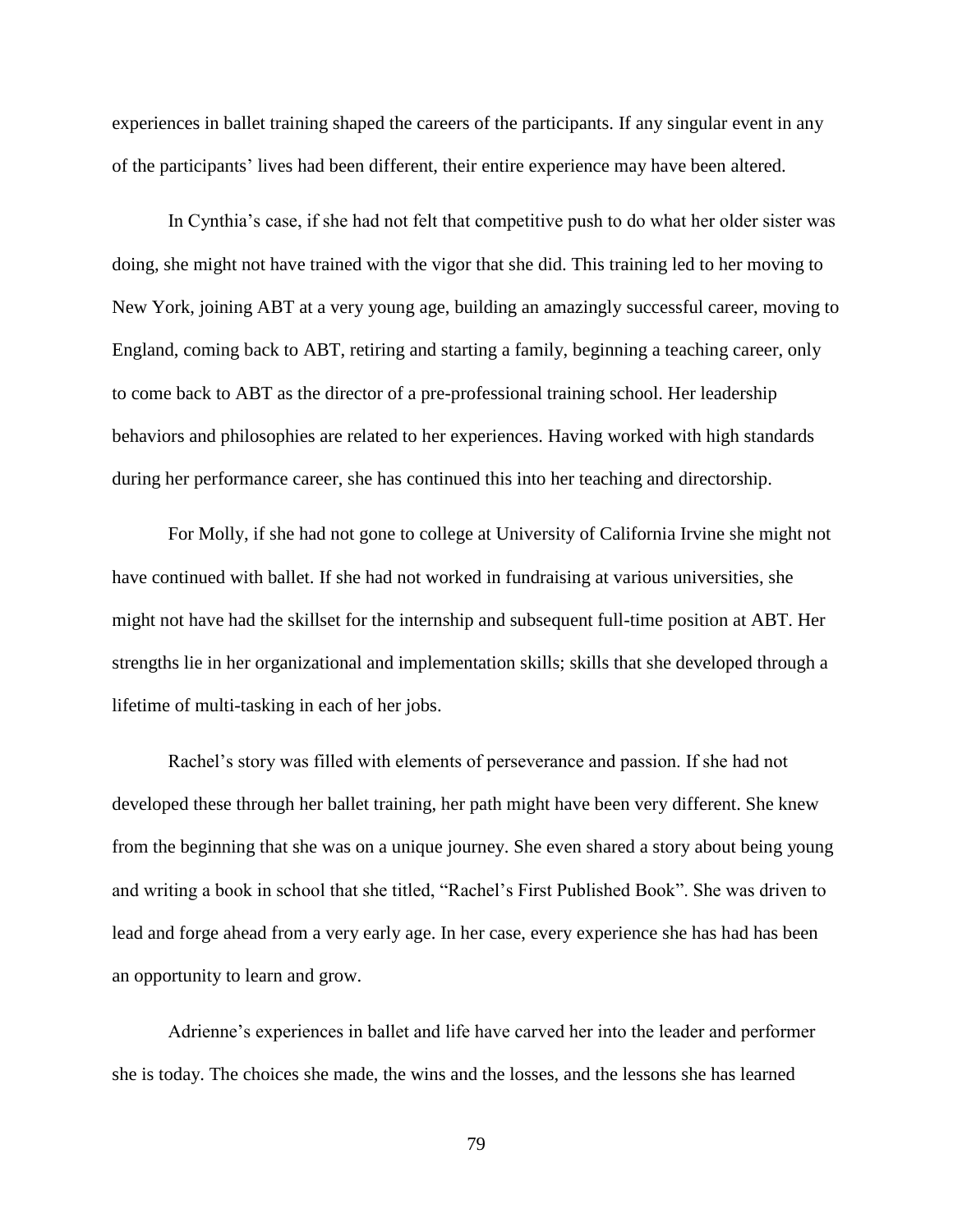along the way have informed every aspect of her leadership. She leads from a place of honesty and compassion because of her life experiences.

Each of the participants demonstrated all of the hot buttons of successful leadership in their current positions. From personal mastery of their craft to a focus on being present and appreciating the work that they get to do every day. They are each self-reflective in the execution of their responsibilities and take an authentic approach to their work. They have built trust in their organizations to inspire others. They have demonstrated benevolence, honesty, openness, reliability, and competence, qualities that define a trustworthy leader (Tschannen-Moran, 2013). They each have a thoughtful vision for a better future that challenges the status quo, even when they don't consider themselves to be a visionary. It's something that is engrained in them, and whether that is something that is unique to this group or true to ballet dancers as a collective is a much larger study that the scope of this research.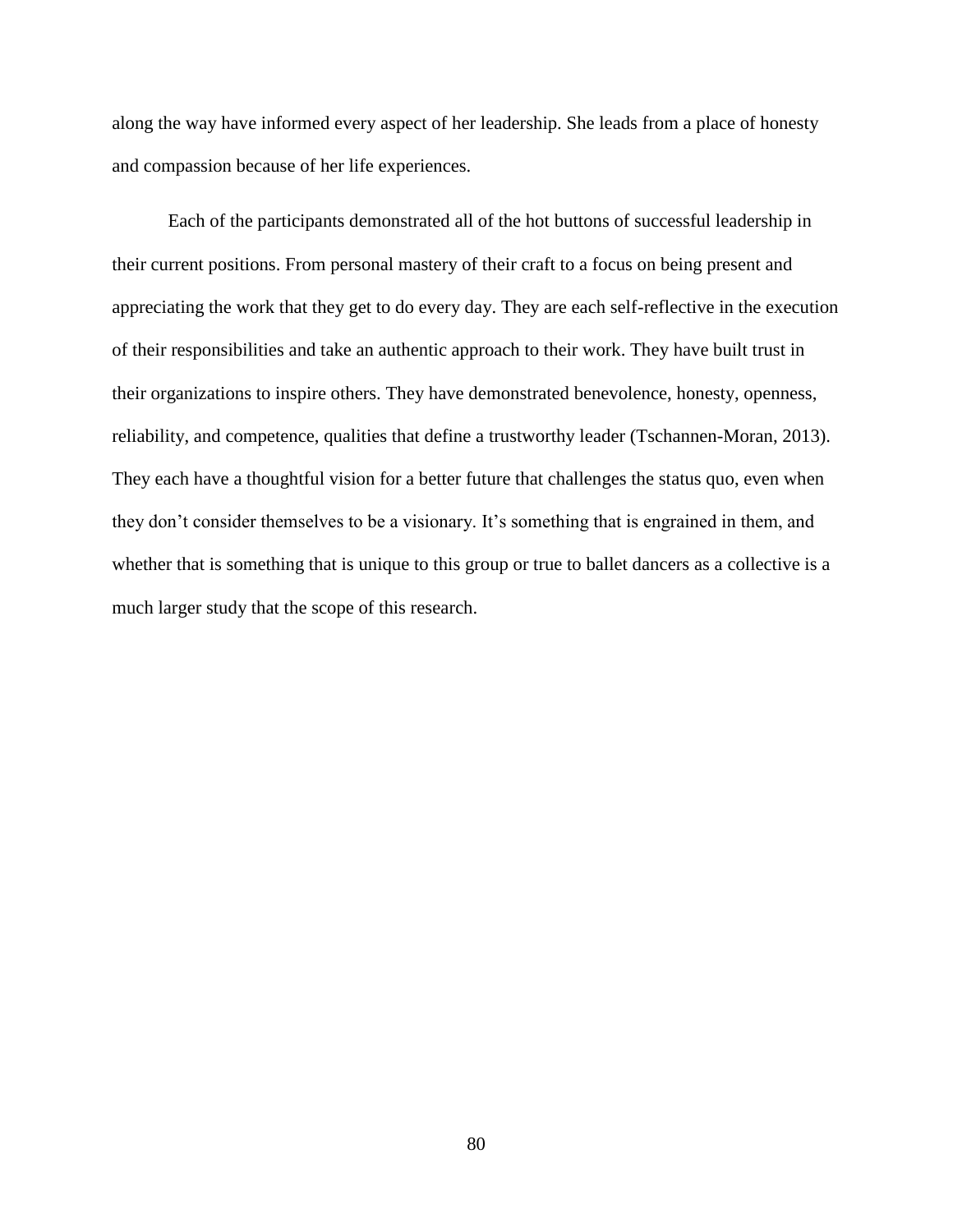### **CHAPTER 5: OVERVIEW CONCLUSION, AND RECOMMENDATIONS FOR FUTURE RESEARCH**

This thesis aimed to explore the female leadership experience in pre-professional and professional ballet. This study is significant because, while there is substantial research on leadership and female leadership, not much has been examined in the way of female leadership in ballet. The main research question was: *What is the female leadership experience in preprofessional and professional ballet?* The purpose of this chapter is to provide an overview of the research study and findings, conclusions drawn, and to present recommendations for future research.

### **Overview of the Study**

This research study was a qualitative, narrative study. A narrative study employs the use of collecting stories and experiences, retelling those stories, and devising themes and conclusions from the data collected. The sampling of participants was purposeful and included four females who are currently in leadership positions in pre-professional and professional ballet. Each participant was initially contacted by an email invitation. Upon acceptance, a 60-minute interview was scheduled with each participant. This study experienced limitations due to the onset of COVID-19, the fact that there are few females in currently in leadership roles in ballet and that two interview subjects are from the same company, as well as time frame to accomplish research. The participants in the study spanned the spectrum of leadership in ballet from administration, to artistic direction, to production and choreography, and entrepreneurship.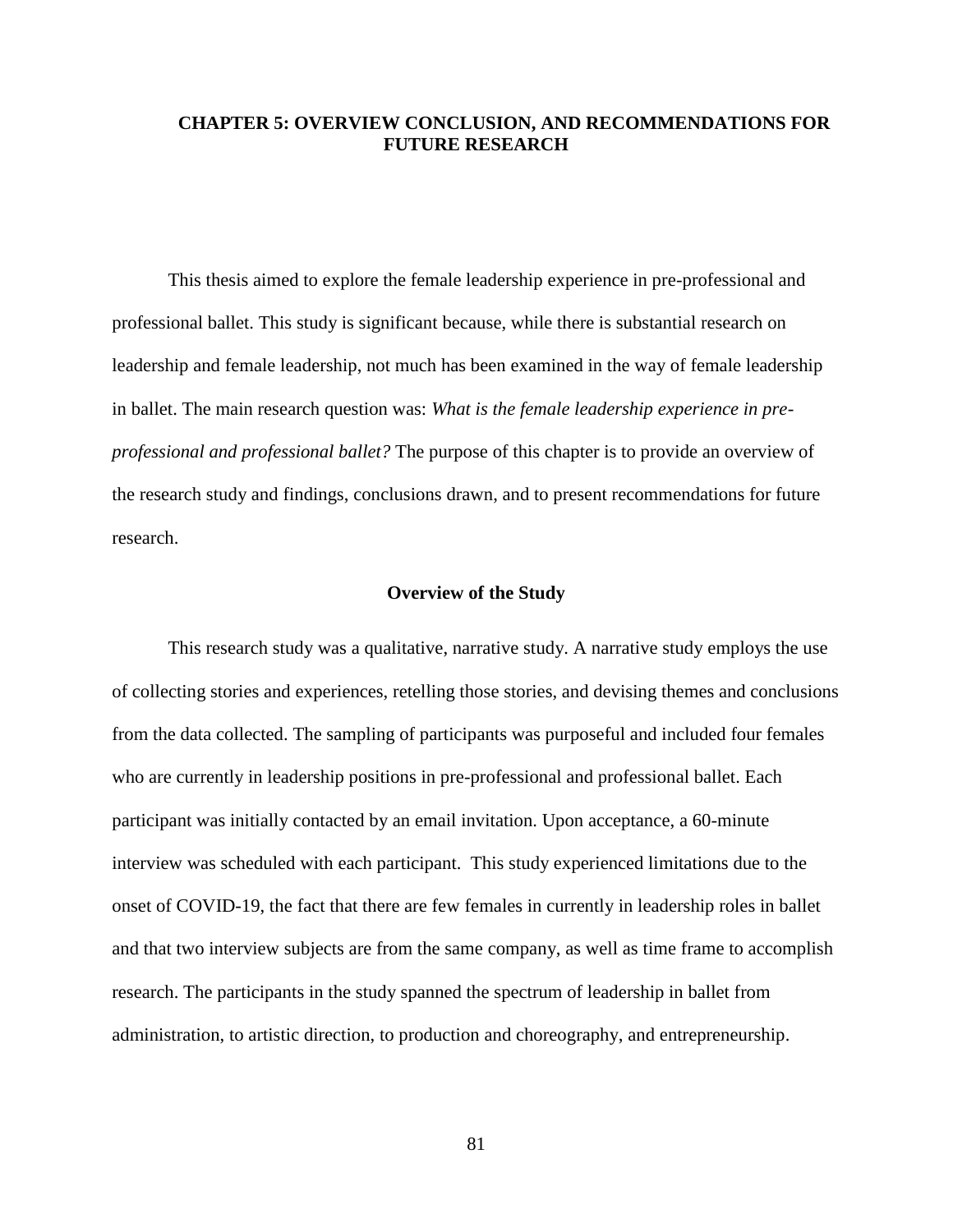A review of the existing literature provided a basis for the researcher to develop the interview protocol. The literature examined included the following categories: history of ballet leadership, leadership culture, evolution of leadership, and gender-based leadership. Both leadership as a general category and leadership in ballet were examined. The literature discussed overall leadership and ballet leadership culture, male-focused and defined leadership, the qualities and benefits of female leadership, as well as the lack of literature on the specific subject of female leadership in ballet.

Findings from the interview process revealed answers to the main research question: *What is the female leadership experience in pre-professional and professional ballet?* The responses were analyzed deductively to determine what the leadership experience is like for females in ballet. This included an understanding of the participant's training background and career development, their experience as a female leader including behaviors, benefits, and responsibilities, and the importance of having mentors and being a mentor to the next generation.

#### **Conclusions**

While the scope of this qualitative study was small, the researcher was able to provide insight into the female leadership experience in pre-professional and professional ballet. Secondarily, the researcher found that in this instance, each individual's unique path to leadership had informed their leadership practice, behaviors and philosophy. Due to the nature and limitations of the study, the researcher cannot definitively say that this would be the case for every leader, but it was true in this study. Whether it was the competitive drive against a sibling, the forethought to take a position outside of ballet in order to work in ballet, the pulsing force of passion and perseverance, or the thrill of discovery and entrepreneurship, the experiences leading to a leadership position are what inform the actions, behaviors, and traits of the leader, as well as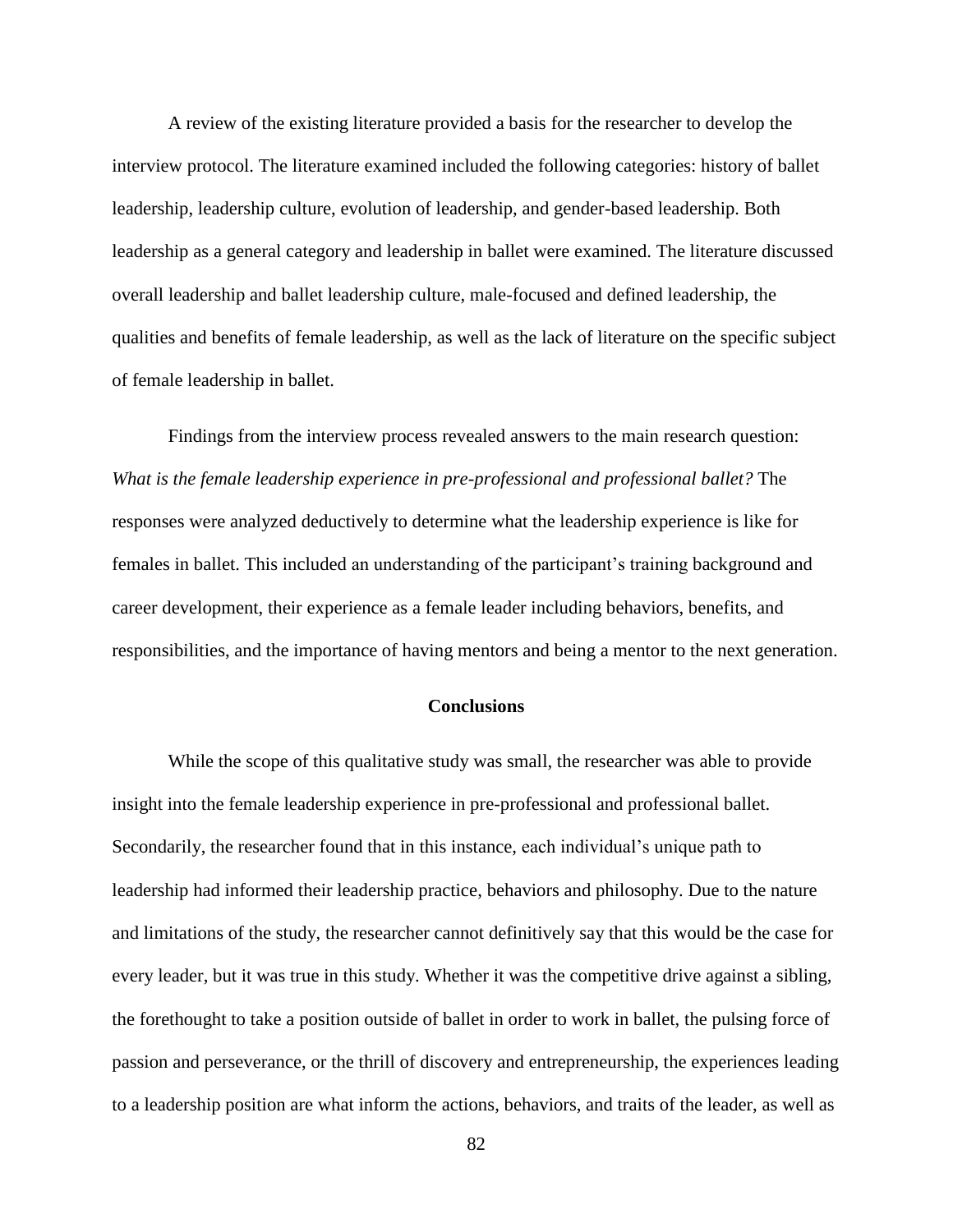influence the narrative moving forward. If any element in any participant's story or experience had been different, their entire path, and therefore their leadership behavior may have been different.

The purpose of this study was to investigate and document the female leadership experience in pre-professional and professional ballet, which was accomplished through a substantial interview protocol. It is the hope of the researcher that the stories and experiences shared in this study will shed light upon the styles, behaviors, successes, challenges, and predictions of current female leaders in the pre-professional and professional ballet world.

### **Recommendations for Future Research**

In this study, the researcher was able to explore the effect that past experiences have on current experiences to answer the question: *What is the female leadership experience in preprofessional and professional ballet?* If undertaking future research on a similar subject, the researcher would recommend more time to complete the study, including follow-up interviews and observations of the participant in their work environment. The researcher would also recommend expanding the pool of participants to include more leaders, as well as leaders from different generations, and perhaps even from different countries to truly understand the female leadership experience in ballet, as well as the scope of how past experiences have the potential to influence current and future experiences.

From these further research recommendations, the researcher would like to see the development of a training system or mentorship network for females looking to work towards leadership roles in ballet. This could be expanded to include other categories within the performing arts.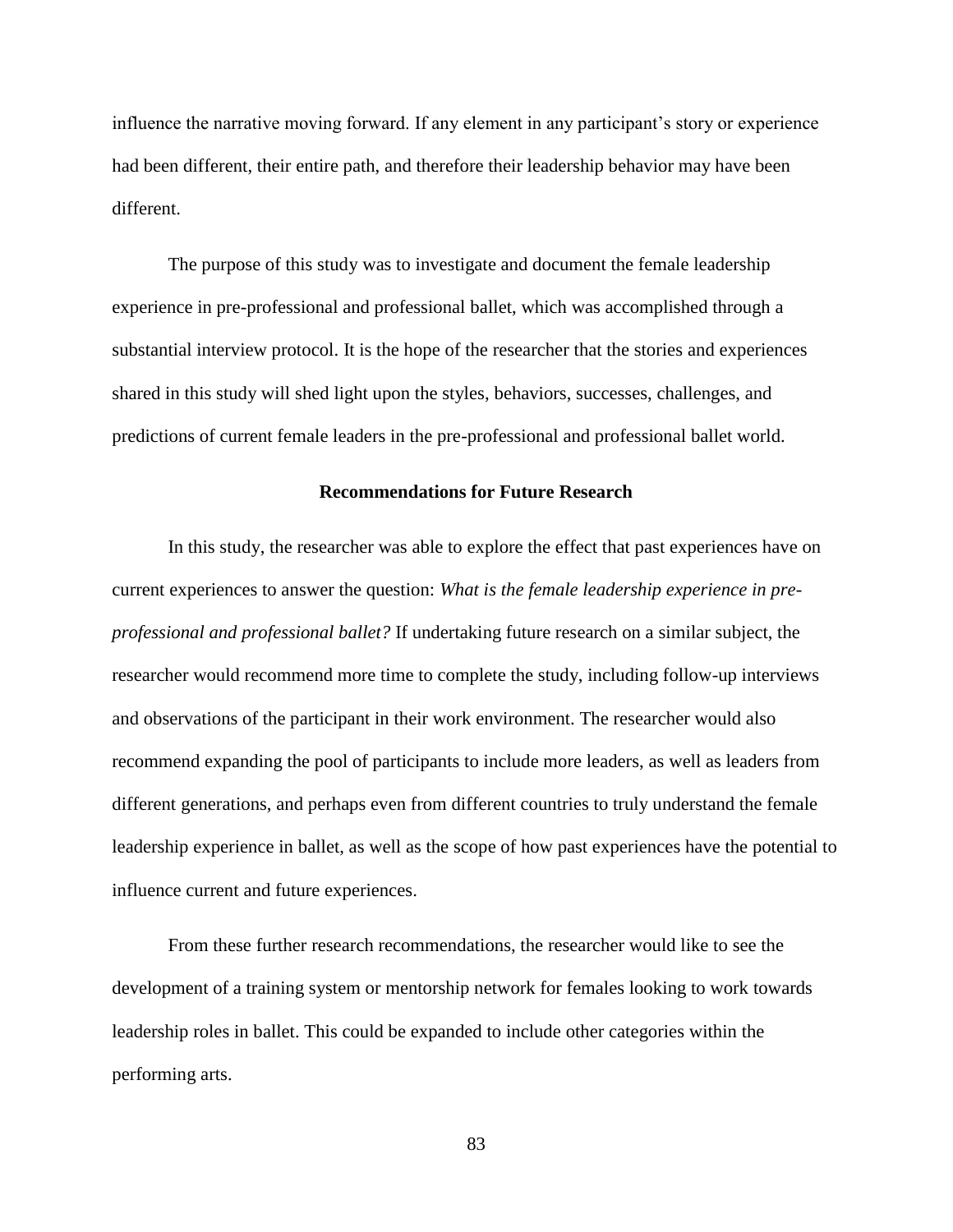### **Summary**

The purpose of this chapter was to provide an overview of the study, present the conclusion the researcher was able to draw, and offer recommendations for future research. The researcher was able to provide insight into the female leadership experience in ballet in the areas of administration, artistic direction, entrepreneurship, and choreography and production. However, the researcher was not able to make a generalized statement about the female leadership experience in pre-professional and professional ballet due to the small scope of the study. From the data collected in this study, the researcher was able to conclude that for these four participants, their past experiences informed and influenced the current leadership practices. Recommendations for future research include widening the scope and timeline of the study to devise a more generalized and broadly applicable conclusion, as well as the development of a training system or mentorship network for females looking to work towards leadership positions in ballet.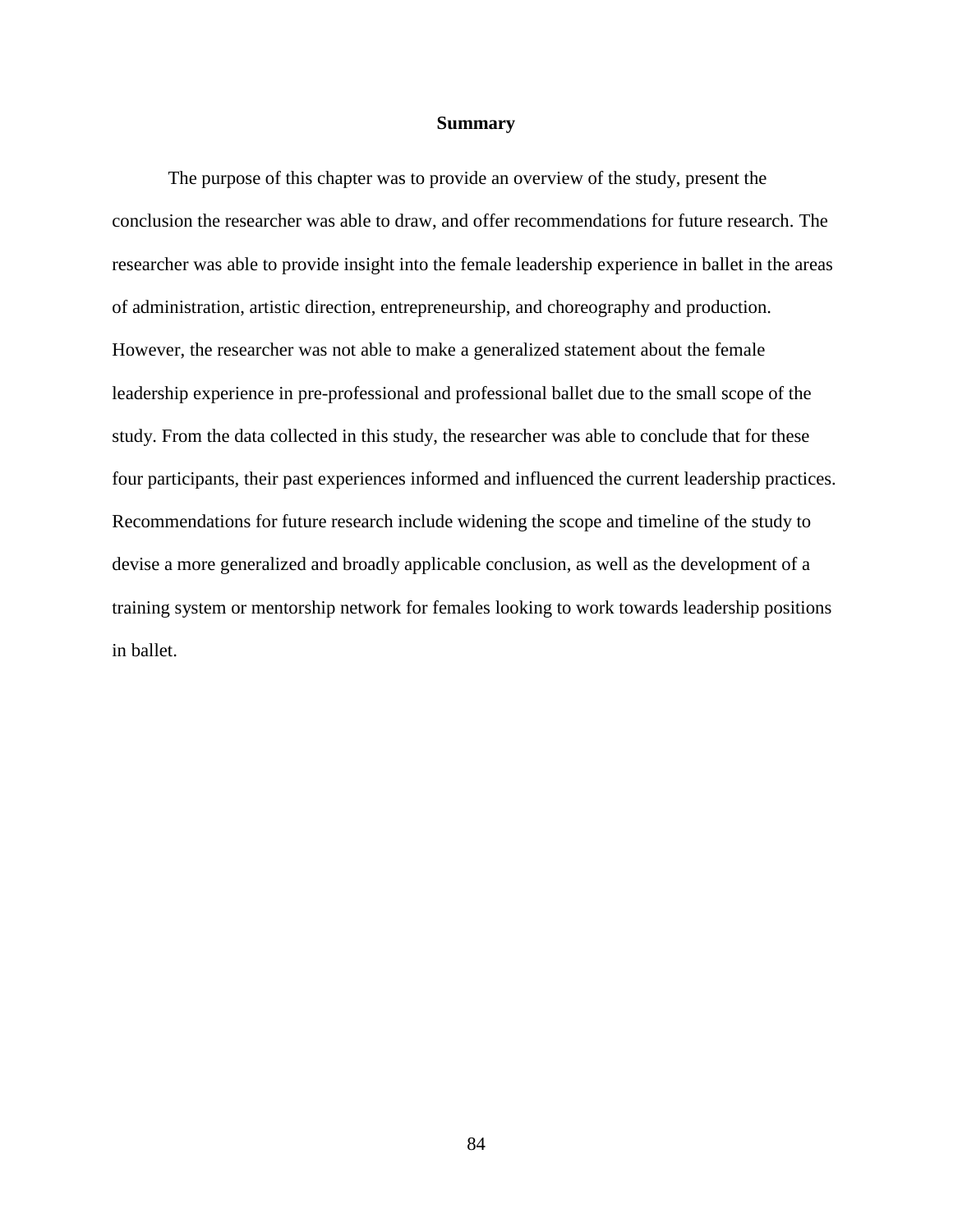### **REFERENCES**

- Barth, R.S. (2013). Culture in question. In M. Grogan (Ed.), *The Jossey-Bass reader on educational leadership* (3rd ed.,pp. 197-206). Jossey-Bass.
- Barth, R. S. (2013). Risk. In M. Grogan (Ed.), *The Jossey-Bass reader on educational leadership* (3rd ed., pp. 287-296). Jossey-Bass.
- Basco, S. (2015). Where are the women in ballet? Retrieved December 8, 2018, from the WBUR Boston's NPR Station website: https://www.wbur.org/artery/2015/09/18/women-in-ballet
- Chapman, J. B. (1975). Comparison of male and female leadership styles. *The Academy of Management Journal*, *18*(3), 645–650. https://doi.org/10.2307/255695
- Cooper, M. (2016, June 23). Breaking the glass slipper: Where are the female choreographers? *The New York Times*. Retrieved from https://www.nytimes.com
- Creswell, J.W. (2012). *Educational research: Planning, conducting, and evaluating quantitative and qualitative research* (4th ed.). Pearson.
- DeFrank-Cole, L., & Nicholson, R. K. (2016). The slow-changing face of leadership in ballet: an interdisciplinary approach to analyzing women's roles. *Leadership and the Humanities*, *4*(2), 73–91.
- Dobbins, G. H., & Platz, S. J. (1986). Sex differences in leadership: how real are they? *The Academy of Management Review*, *11*(1), 118–127. https://doi.org/10.2307/258335
- Eagly, A. H. (2007). Female leadership advantage and disadvantage: resolving the contradictions. *Psychology of Women Quarterly*, *31*(1), 1–12. https://doi.org/10.1111/j.1471-6402.2007.00326.x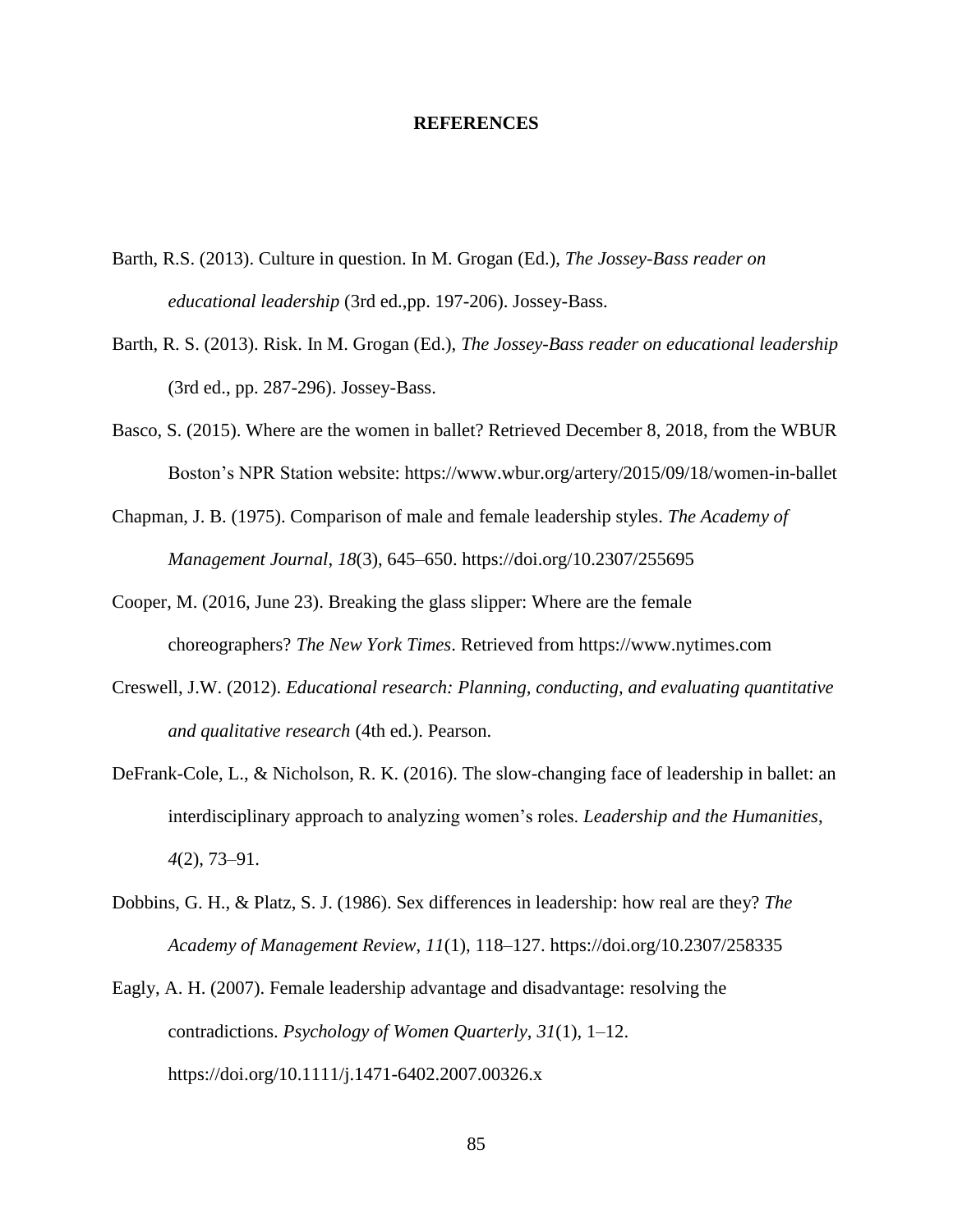- Ewing, A. C. (2009). *Bravura! Lucia Chase and the American Ballet Theatr*e. University Press of Florida.
- French, J. R. P., Jr., & Raven, B. H. (1959). The bases of social power. In D. Cartwright (Ed.), *Studies in social power* (pp. 150–167). Institute for Social Research.
- Gardner, J. W. (2013). The nature of leadership. In M. Grogan (Ed.), T*he Jossey-Bass reader on educational leadership* (3rd ed., pp. 17-27). Jossey-Bass.

Homans, J. (2010). *Apollo's angels*. Random House.

Jennings, L. (2013, April 28). Sexism in dance: Where are all the female choreographers? *The Guardian*. Retrieved from https://www.theguardian.com

Kelly, C.L. (2017). Dancing up the glass escalator: Institutional advantages for men in ballet choreography. *Columbia Undergraduate Research Journal*, 2(1). https://doi.org/10.7916/D8R78MJX

- Klapper, M. R. (2017). "You shouldn't tell boys they can't dance": boys and ballet in America. *The Journal of the History of Childhood and Youth*, 10(2), 248–267. https://doi.org/10.1353/hcy.2017.0027
- Kourlas, G., & Burke, S. (2018, October 18). Two critics reflect on ballet's #MeToo moment. *The New York Times*. https://www.nytimes.com/2018/10/18/arts/dance/new-york-cityballet-me-too.html
- Kouzes, J. M., & Posner, B. Z. (2007). The five practices of exemplary leadership. *The Jossey-Bass reader on educational leadership* (2nd ed., pp. 63-72). Jossey-Bass.

Lexico powered by Oxford (n.d.). *Feminism*. https://www.lexico.com/en/definition/feminism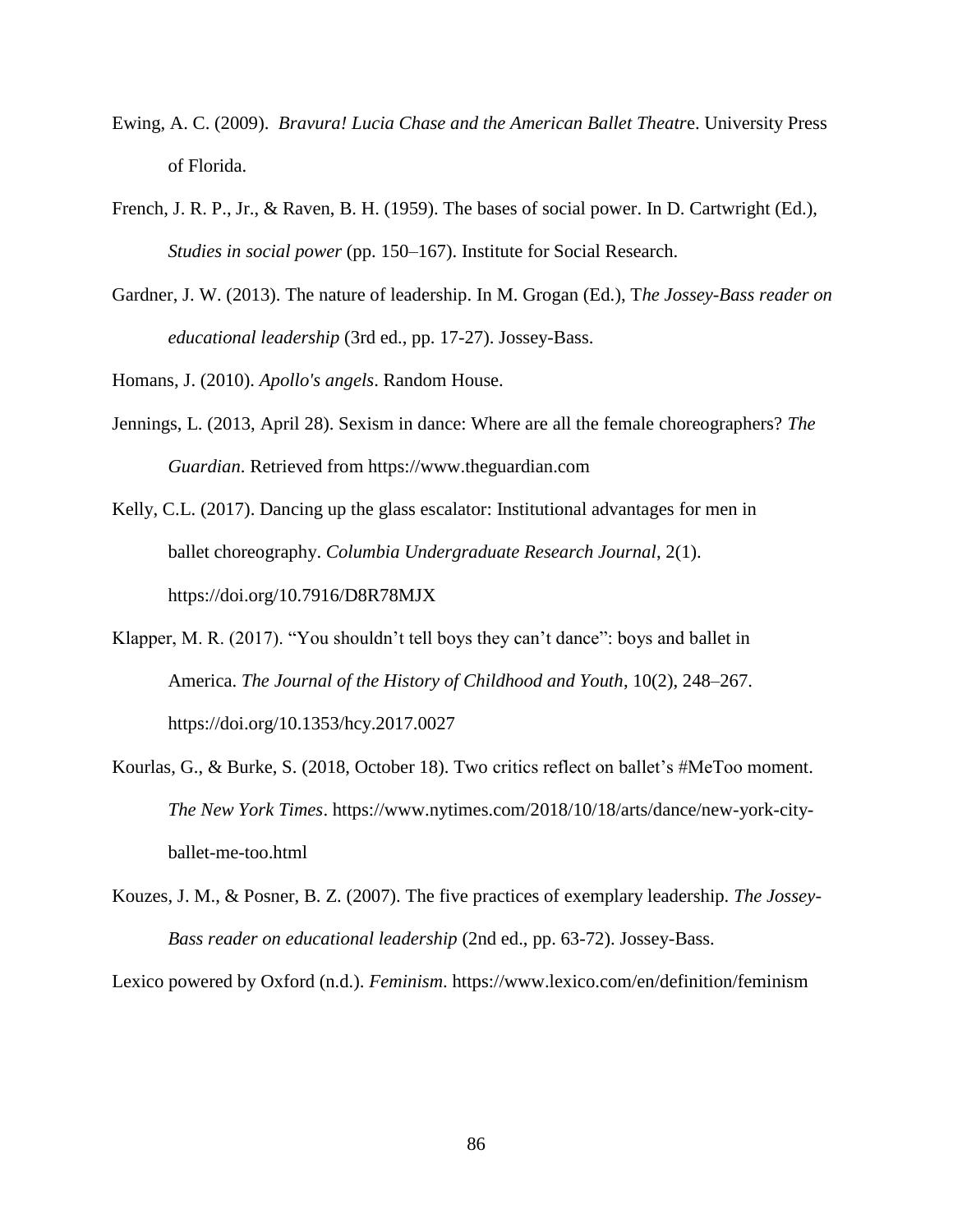- McCallister, J. (n.d.). Glass escalator in sociology: definition & effects. Retrieved November 23, 2019, from Study.com website: https://study.com/academy/lesson/glassescalator-in-sociology-definition-effects-quiz.html
- Meglin, J. A., & Brooks, L. M. (2012). Where are all the women choreographers in ballet? *Dance Chronicle*, 35(1), 1–7. https://doi.org/10.1080/01472526.2011.650617

Northouse, P. (2013). *Leadership: theory and practice* (6th ed.). Sage.

- Pogrebin, R. (2017, December 12). Five dancers accuse City Ballet's Peter Martins of physical abuse. *The New York Times*. https://www.nytimes.com/2017/12/12/arts/dance/petermartins-ballet-new-york-city-physical-abuse.html
- Senge, P. (2013). Give me a lever long enough…and single-handed I can move the world. In M. Grogan (Ed.), *The Jossey-Bass reader on educational leadership* (3rd ed., pp.3-16). Jossey-Bass.
- Sergiovanni, T. J. (2013). Leadership as stewardship: Who's serving who? In M. Grogan (Ed.), *The Jossey-Bass reader on educational leadership* (3rd ed., pp. 372-389). Jossey-Bass.
- Shakeshaft, C., Nowell, I., & Perry, A. (2000). Gender and supervision. *The Jossey-Bass reader on educational leadership* (1st ed., pp. 257-266). Jossey-Bass.
- Shankman, M. L., Allen, S. J., & Haber-Curran, P. (2015). *Emotionally intelligent leadership: A guide for students*. John Wiley & Sons.

Taragano, M. (n.d.). Choreography and gender: Still looking for the female choreographers. Retrieved August 19, 2019, from website: http://conectom.leimay.org/profiles/blogs/choreography-and-gender-still-looking-for-thefemale

Tschannen-Moran, M. (2013). Becoming a trustworthy leader. In M. Grogan (Ed.), *The Jossey-*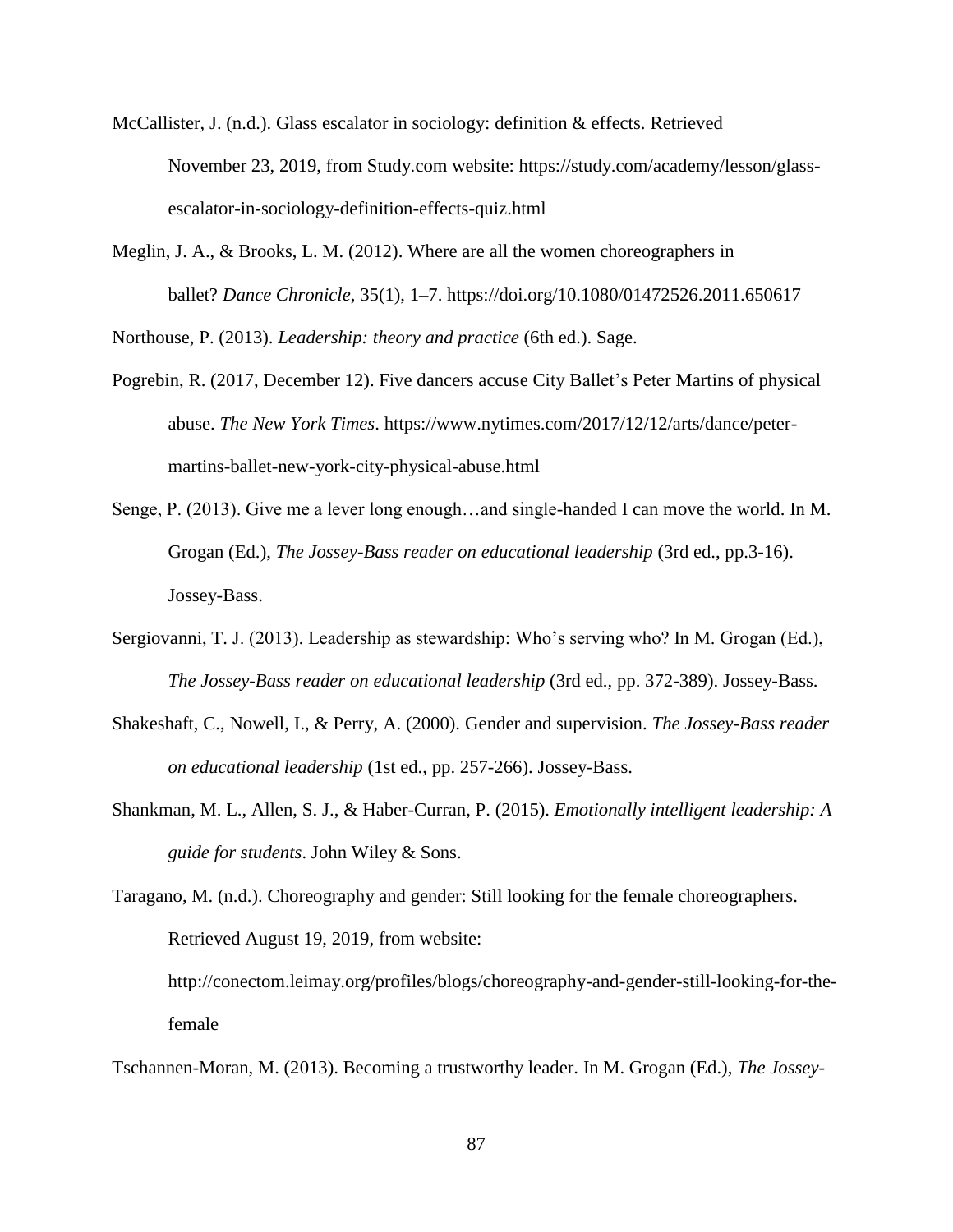*Bass reader on educational leadership* (3rd ed., pp. 40-54). Jossey-Bass.

- Van Dyke, J. (1996). Gender and success in the american dance world. *Women's Studies International Forum*, *19*(5), 535–543. https://doi.org/10.1016/0277-5395(96)00048-9
- Vecchiotti, R. (2011, March 10). Leadership: A contemporary view. Retrieved from: https://beampines.wordpress.com/2011/03/10/leadership‐a‐contemporary‐view/
- Vecchiotti, R. (2018). Contemporary leadership: the perspective of a practitioner. *Journal of Leadership Studies*, *12*(2), 40–45. https://doi.org/10.1002/jls.21573
- Vetter, L.P. (2010). *Overview: feminist theories of leadership. Gender and women's leadership: a reference handbook*. (p. 3-10). Sage.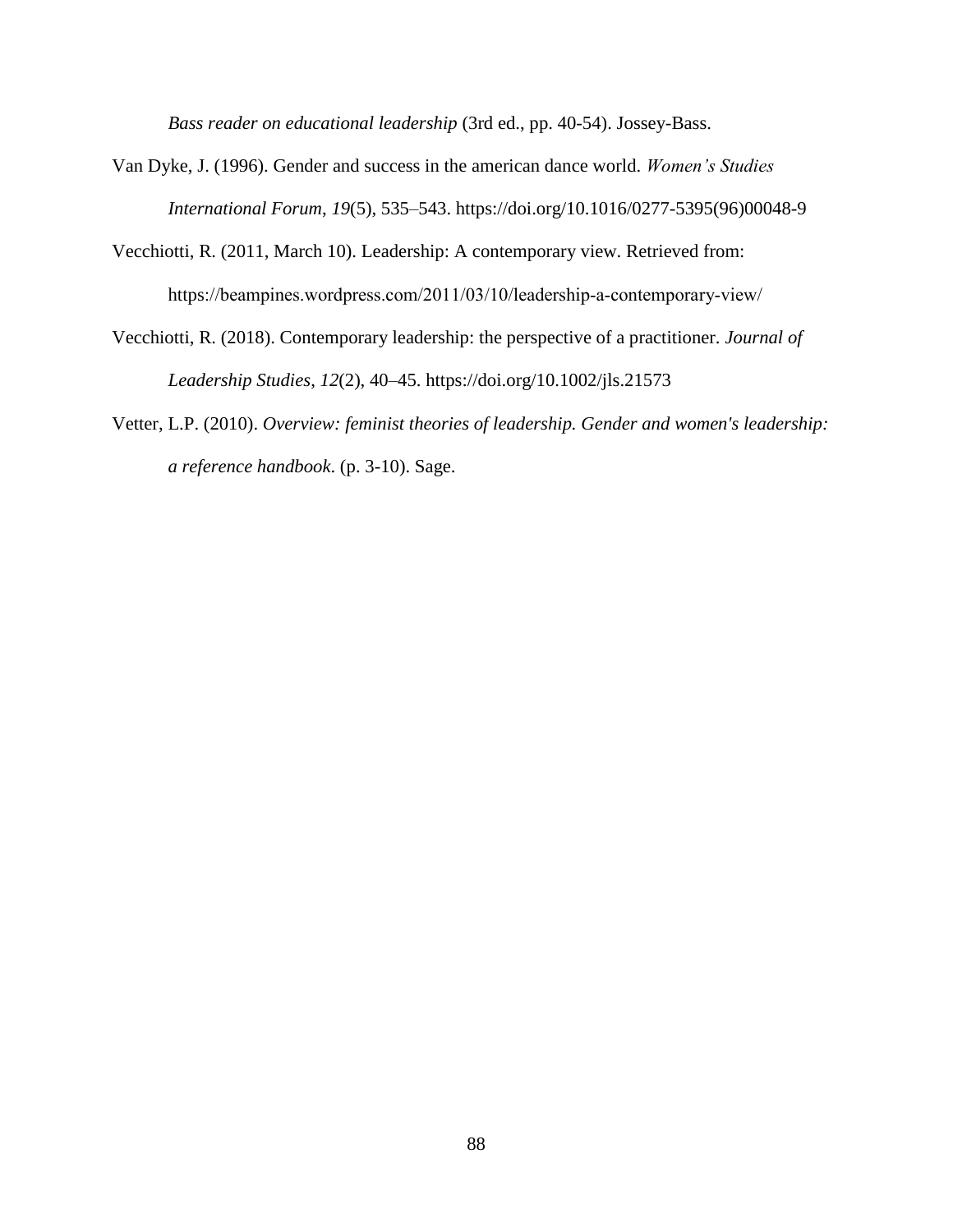### APPENDIX A

### Email to Potential Participants

Dear Ms. \_\_\_\_\_\_,

My name is Jill Grundstrom. I am a graduate student and college professor in Michigan. I am working on a thesis research project on female leadership in ballet and was wondering if you would be willing and available for an interview as a \_\_\_\_\_\_\_\_\_\_\_\_\_\_\_\_\_\_\_\_\_\_\_\_\_? This is a narrative study, meaning that I am documenting the female experience in ballet leadership, as many of these stories are untold at this point. I intend for this study to be inspirational and informational for future leaders of ballet. The process will consist of 4 pre-interview questions and 7 interview questions. Interviews can be conducted in-person, over the phone, by email, or via Zoom meeting. The process should take about an hour. A copy of the final product will be provided to you! I hope to hear back from you and can provide further information at that point.

Thank you in advance for your consideration!

Best,

Jill Grundstrom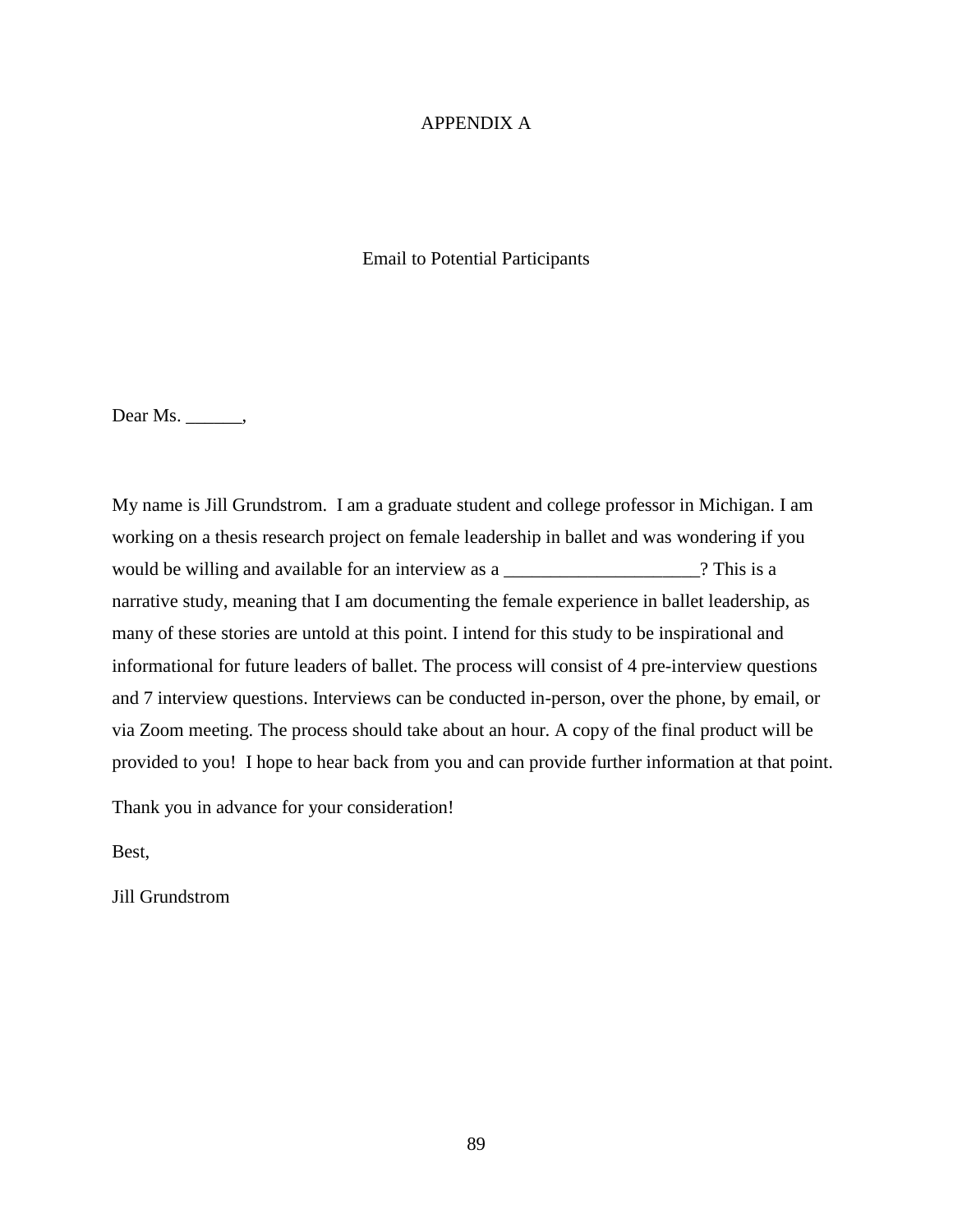# APPENDIX B

Informed Consent to Participate in a Research Study



Northern Michigan University School of Education PROJECT TITLE*:* The Female Leadership Experience in Pre-Professional and Professional Ballet IRB Approval Number: HS20-1105

Please read this consent document carefully before you decide to participate in this

study.

## Purpose of the Research Study:

The purpose of this study is to understand the female leadership experience in pre-professional and professional ballet through a narrative study that will tell the stories of female leaders.

What you will be asked to do in the study:

- A series of pre-interview questions that will be emailed to you.
- An in-person/Zoom/or phone interview that will consist of 7-10 questions.

## Time required:

The pre-interview questions could take up to 30 minutes. The interview could last up to 90 minutes.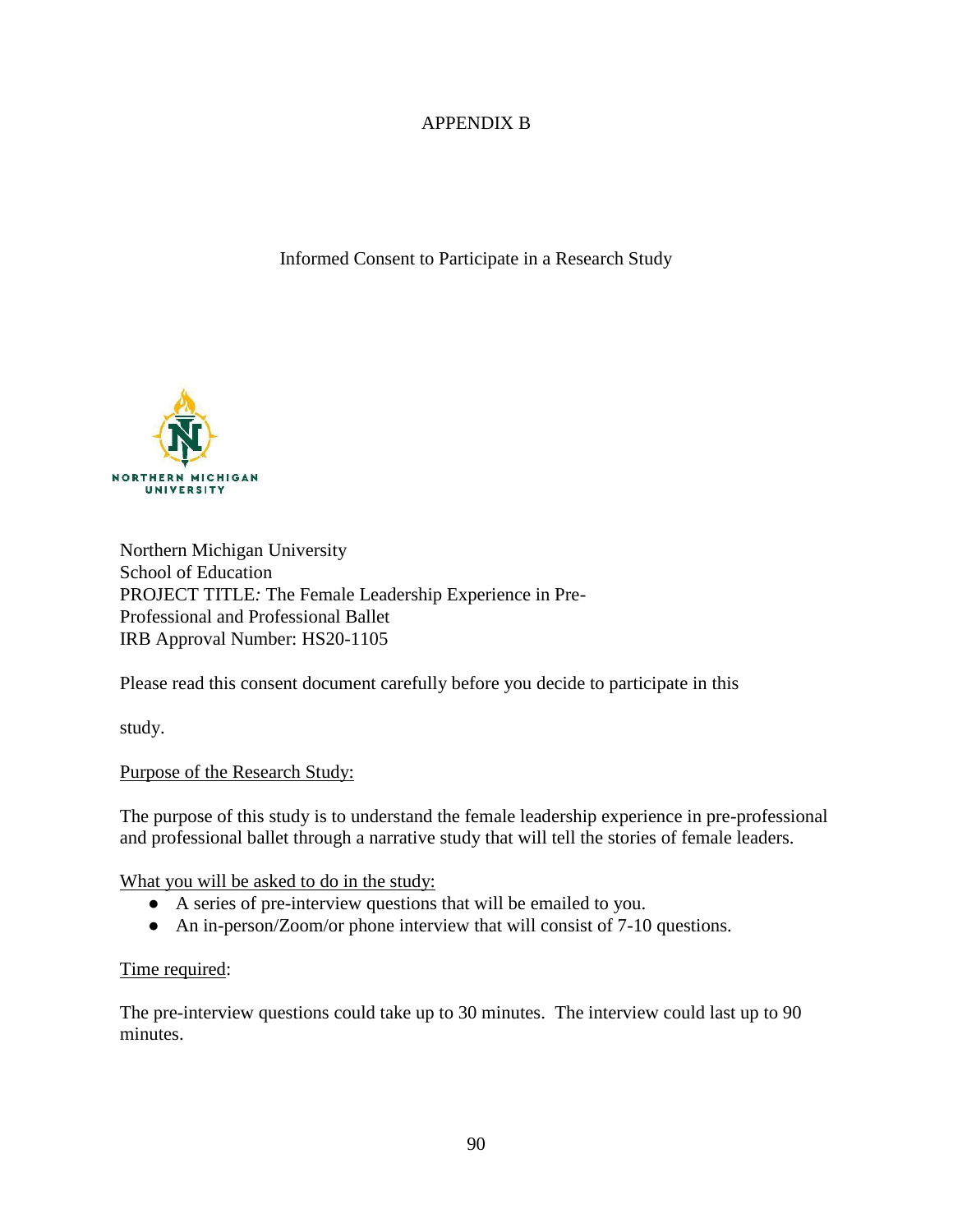## Risks and Benefits:

The only risk that could possibly apply would be that of honesty within interviews and the effect the reporting of this may have on the organizations as a whole if there was any connected behavior that pointed towards misconduct. Participants may experience some discomfort sharing elements of their leadership stories based on their individual experiences. Though, with the anticipated participants, this will likely not be a problem, as the organizations they work for appear to be functioning healthily. .

The potential benefits of the study include The benefit of this study is that light will be shed on the female leadership experience in pre-professional and professional ballet, a role that has been typically held by males in most organizations throughout history. This research study may contribute the development of future leadership theories, as not much has been documented in this sector..

## Incentive or Compensation:

There is no incentive for participating; therefore, you will not be adversely affected in any way if you choose not to participate.

## Confidentiality:

Your identity and affiliation will be shared in this study, unless you request anonymity.

If you request anonymity, your identity will be kept confidential to the extent provided by law. Should you elect not to remain anonymous, you will be de-identified by an assigned code. Your name and affiliation will not be used in any report or publication.

## Voluntary participation:

Your participation in this study is completely voluntary. You have the right to withdraw from the study at any time without consequence or penalty.

## Whom to contact if you have questions about the study:

If you have any further questions regarding your rights as a participant in a research project you may contact Dr. Lisa Schade Eckert of the Human Subjects Research Review Committee of Northern Michigan University (906-227-2300) [leckert@nmu.edu.](mailto:leckert@nmu.edu) Any questions you have regarding the nature of this research project will be answered by the principal researcher who can be contacted as follows: Jill Grundstrom, jgrundst@nmu.edu, 906-361-8607.

## Agreement:

If you wish to participate in this study, please sign the form below. A signature will indicate agreement to participate.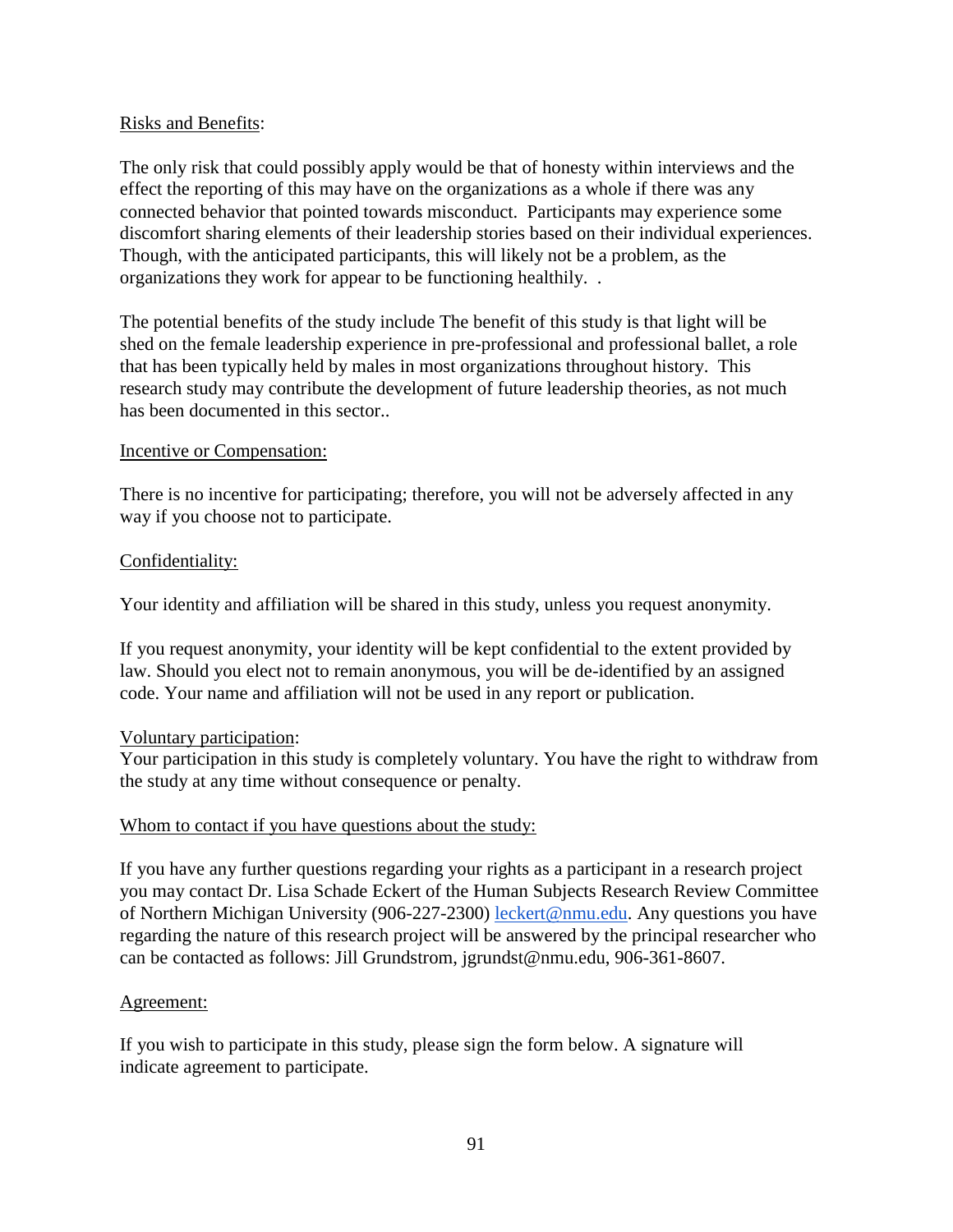Participant's Name: (Print)

Signature (Date)

I understand that I will be audio or video recorded digitally by the researcher(s). These files will be kept by the researcher(s) on a password protected computer. I understand that only the researcher(s) will have access to these files.

## **Sharing of identity**

Participants will be offered the options of remaining anonymous in the telling of their stories or being identified in the research.

I consent to having my identity/affiliation shared: Yes\_\_\_\_ No \_\_\_

# **Video recording of study activities**

Interviews may be video recorded to assist with the accuracy of your responses. You have the right to refuse the recording. Please select one of the following options:

I consent to video recording: Yes\_\_\_\_ No \_\_\_\_

# **Audio Recording of Study Activities**

Interviews may be using audio recorded to assist with the accuracy of your responses. You have the right to refuse the audio recording. Please select one of the following options:

I consent to audio recording: Yes \_\_\_\_\_ No\_\_\_\_\_

## **Photographing of study activities / participants**

Photographs of participants may be taken to preserve an image related to the research. You have the right to refuse to allow photographs to be taken. Please select one of the following options:

I consent to photographs: Yes\_\_\_\_ No\_\_\_\_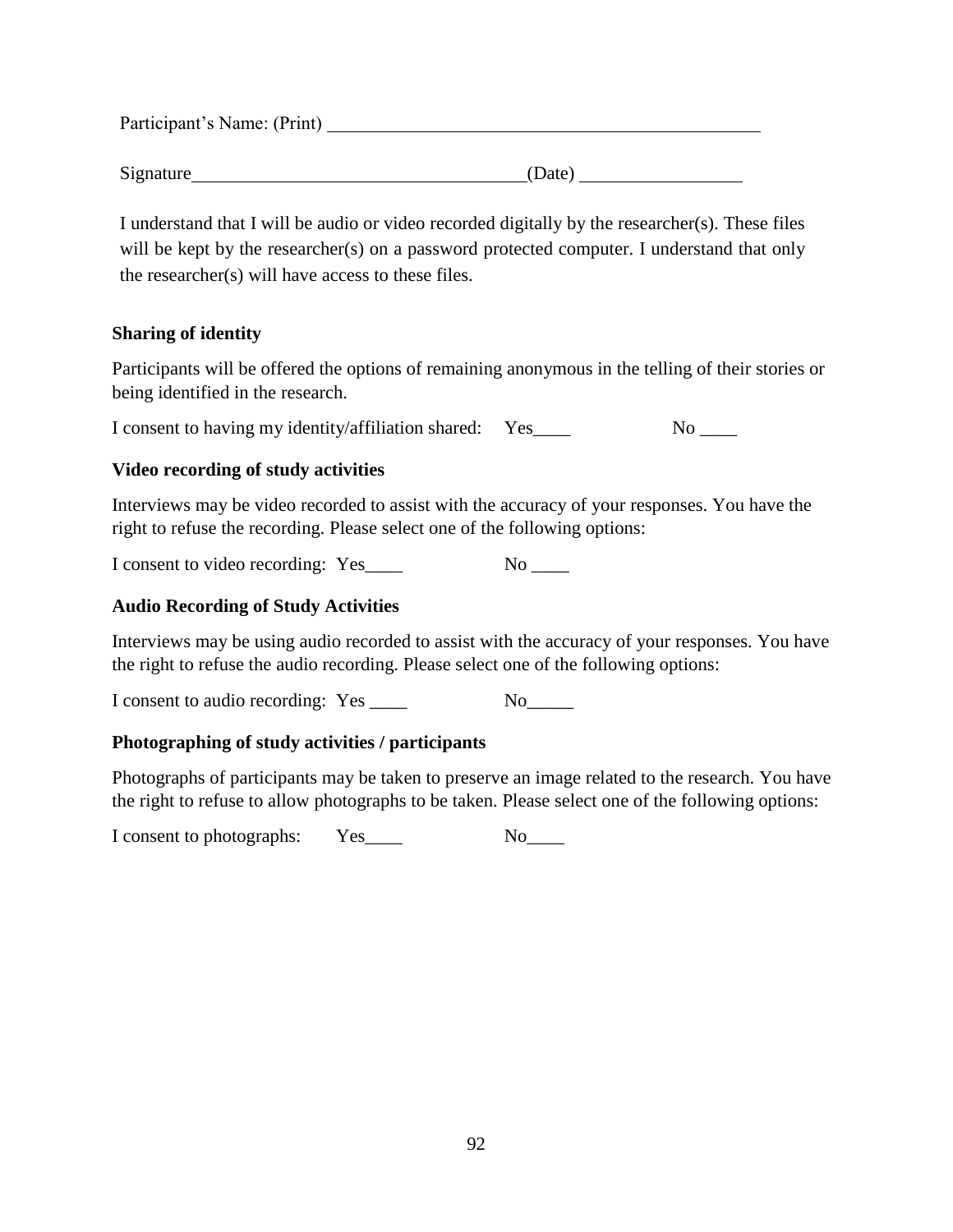# APPENDIX C

Thank You Email to Participants

(To be sent post-interview and transcription)

Dear \_\_\_\_\_\_\_\_\_\_,

Thank you for sharing your leadership experiences with me! I appreciate your taking the time to do so, especially in the wake of all of this craziness. I have attached a copy of our interview transcription to this email for you to verify for accuracy. If you have any additional thoughts, ideas, or reflections that you would like to share with me please do not hesitate to reach out.

You may respond to this email or call me, whichever you prefer. My email address is jgrundst@nmu.edu, and my phone number is 906-361-8607.

Thank you very much!

Jill Grundstrom